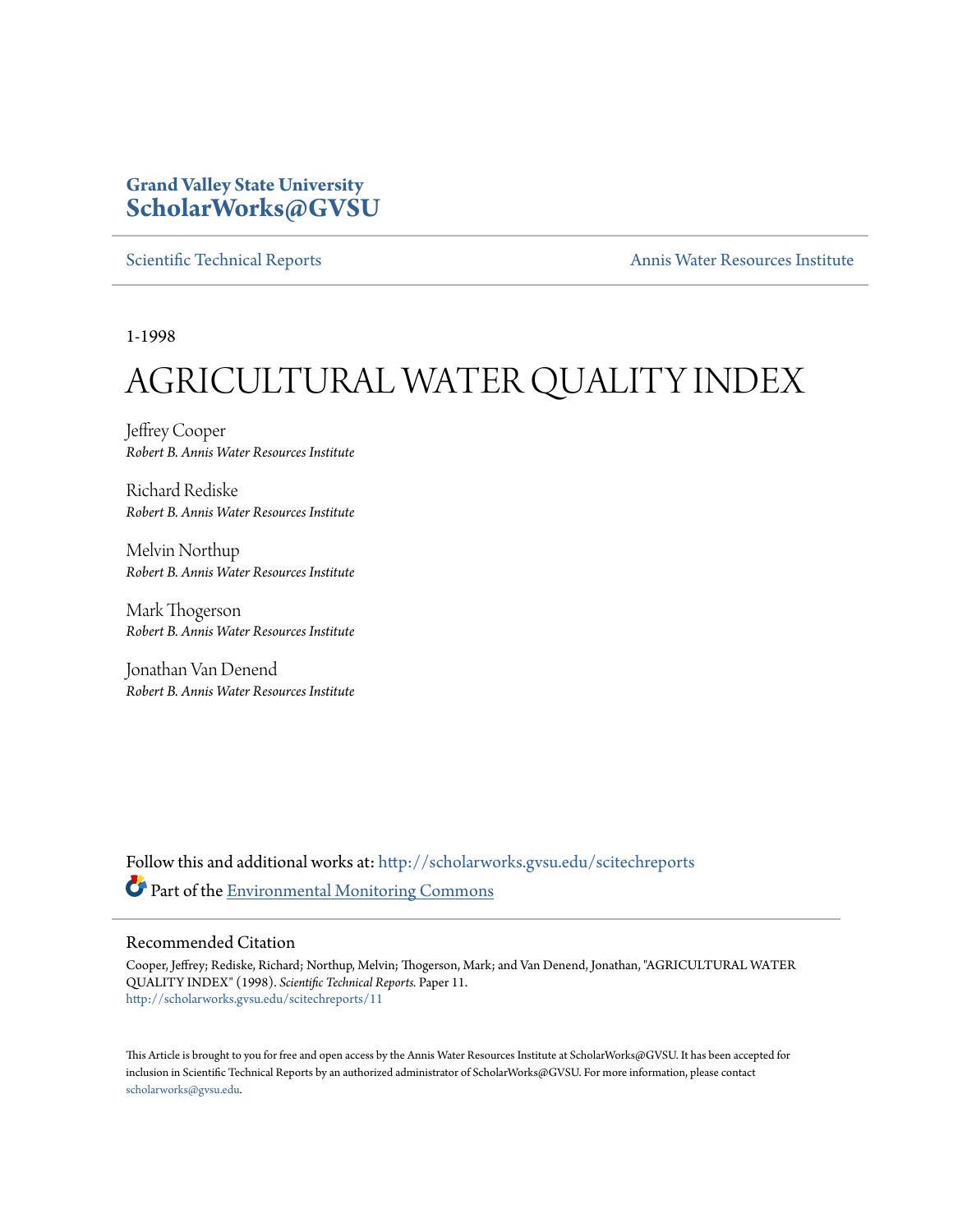# **AGRICULTURAL WATER QUALITY INDEX**

WRI Publication #MR-98-1

By:

Jeffrey Cooper, Research Assistant Richard Rediske, Research Associate Melvin Northup, Professor of Biology Mark Thogerson, Visiting Professor of Biology Jonathan Van Denend, Research Technician Robert B. Annis Water Resources Institute Grand Valley State University One Campus Drive Allendale MI 49401

January 1998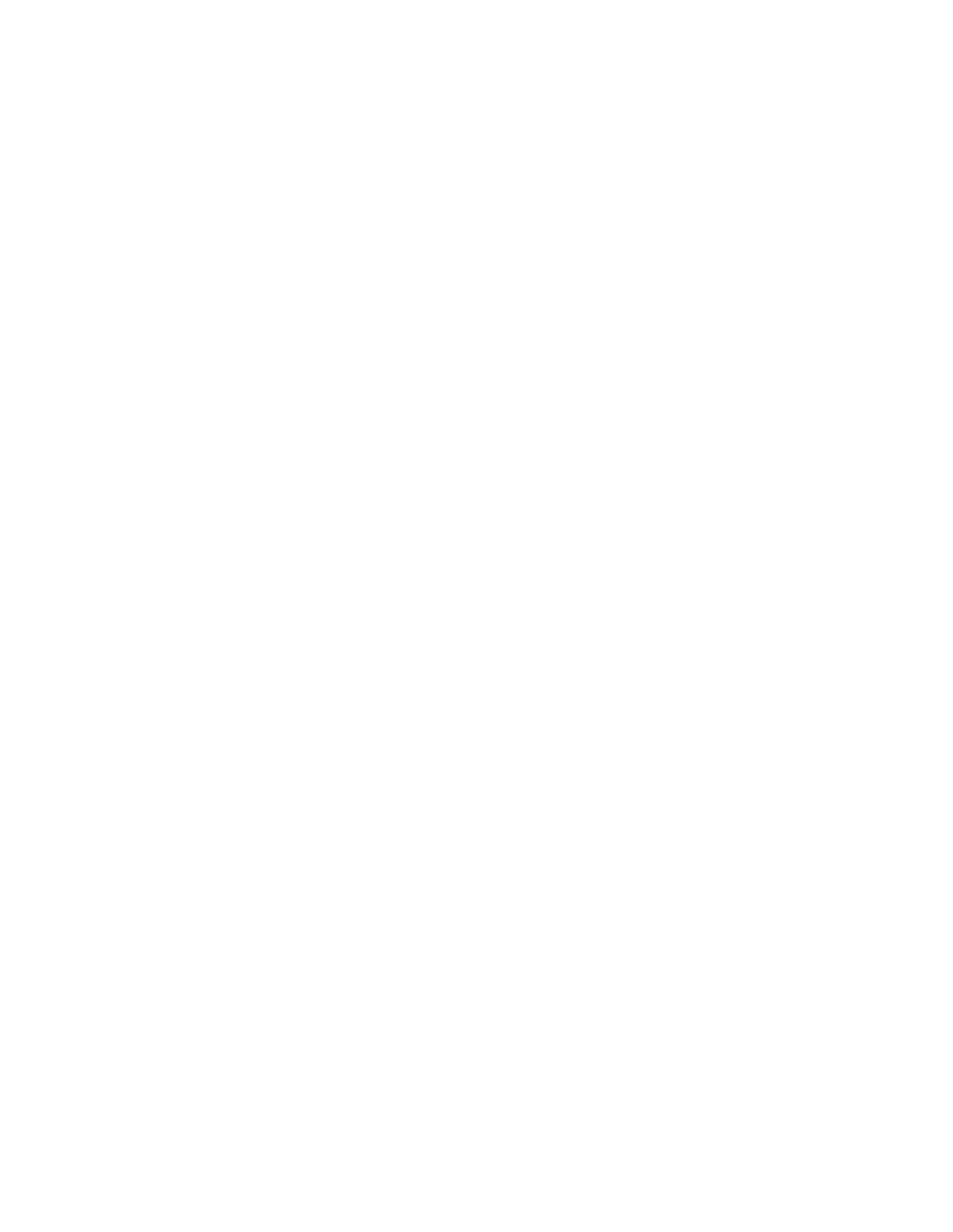#### **ACKNOWLEDGMENTS**

The creation of the Agricultural Water Quality Index would not have been possible without the support of many individuals. We wish to thank field technicians Mike Shaver and Todd Hudson for their many hours of field work. Professors Neil MacDonald, Carol Griffin, and Mark Luttenton provided a wealth of information as well as technical insight during the execution and editing portion of this project. The Information Services Center at the Grand Valley State University Robert B. Annis Water Resources Institute, especially Kurt Thompson, Rod Denning, and Christy Klinge, were very helpful in providing their equipment and skills to facilitate the land use and soils analysis portion of this effort. Many thanks also go to Tonya Cnossen for her help in formatting and reviewing this document and to Aaron Cooper for creating the graphics used in this index.

We also want to express our appreciation to the individuals that gave us access to the various streams and tributaries in Newaygo, Muskegon, and Ottawa Counties that were surveyed for this project and for answering our many questions about their farm management practices. This project was made possible by the American Farm Bureau Foundation with additional support from the Ottawa County Farm Bureau.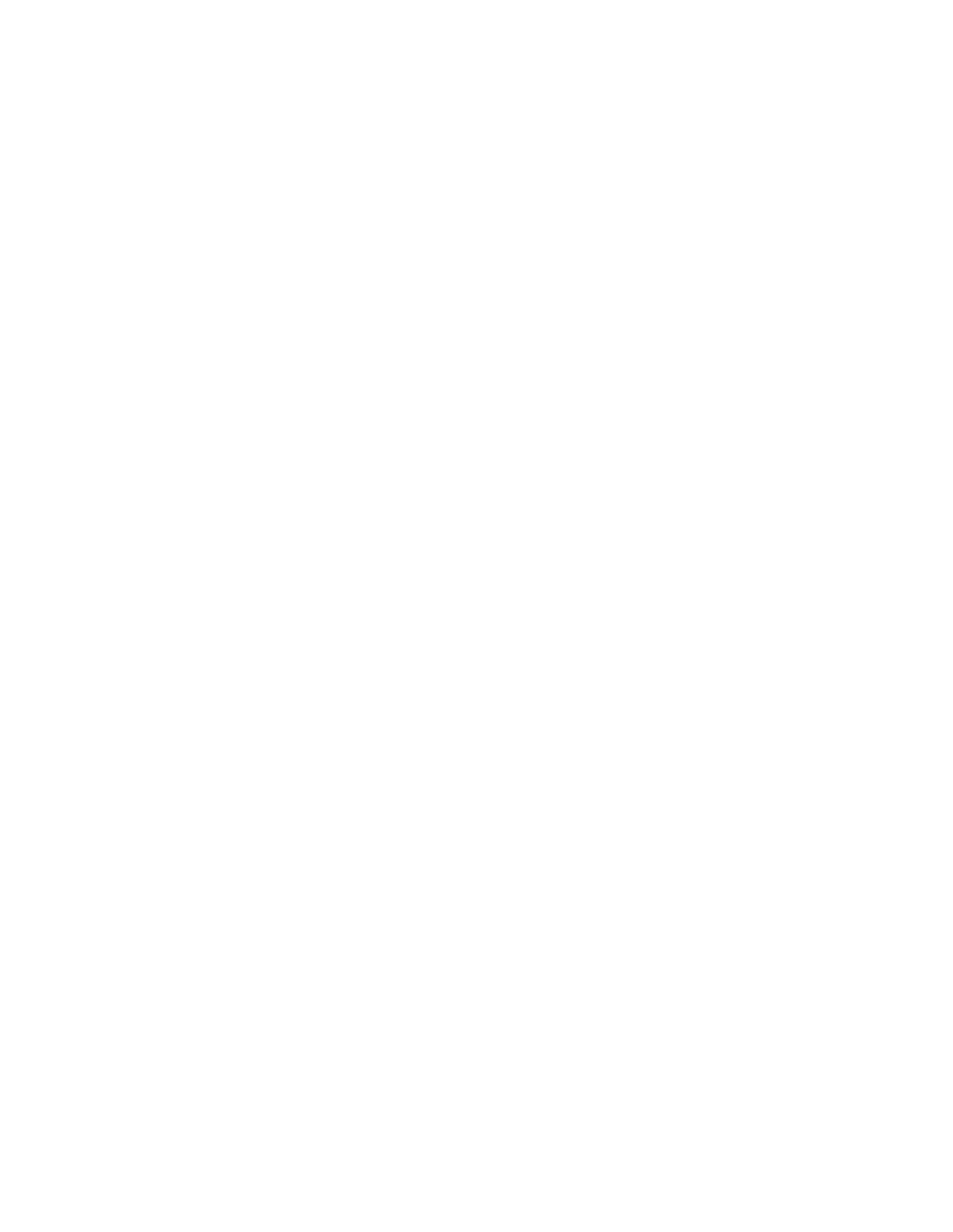# **TABLE OF CONTENTS**

| PURPOSE OF THE AGRICULTURAL WATER QUALITY ASSESSMENT INDEX 5 |  |
|--------------------------------------------------------------|--|
|                                                              |  |
|                                                              |  |
|                                                              |  |
| PHYSICAL INVENTORY/WATER QUALITY FIELD DATA SHEETS 11        |  |
|                                                              |  |
|                                                              |  |
|                                                              |  |
|                                                              |  |
|                                                              |  |
|                                                              |  |
|                                                              |  |
|                                                              |  |
|                                                              |  |
|                                                              |  |
|                                                              |  |
|                                                              |  |
|                                                              |  |
|                                                              |  |
|                                                              |  |
|                                                              |  |
|                                                              |  |
|                                                              |  |
|                                                              |  |
|                                                              |  |
|                                                              |  |
|                                                              |  |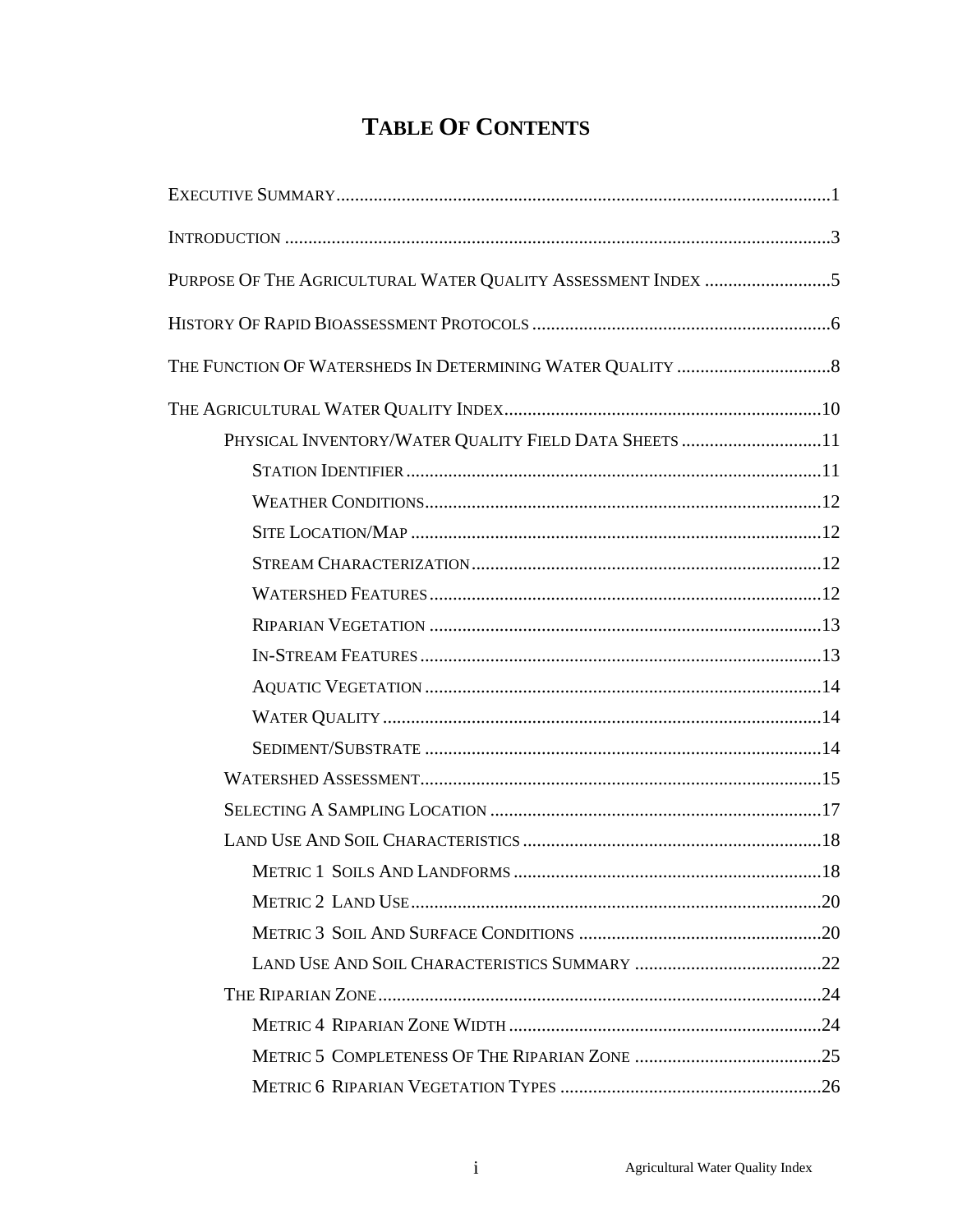| METRIC 10 CHANNEL STRUCTURE (RETENTION DEVICES) 33          |  |
|-------------------------------------------------------------|--|
|                                                             |  |
|                                                             |  |
|                                                             |  |
|                                                             |  |
| SPECIAL LAND USE FEATURES AFFECTING WATER QUALITY 38        |  |
| <b>BENTHIC MACROINVERTEBRATES IN RAPID BIOASSESSMENT</b>    |  |
| METRIC 11 BENTHIC MACROINVERTEBRATES IN RAPID BIOASSESSMENT |  |
|                                                             |  |
|                                                             |  |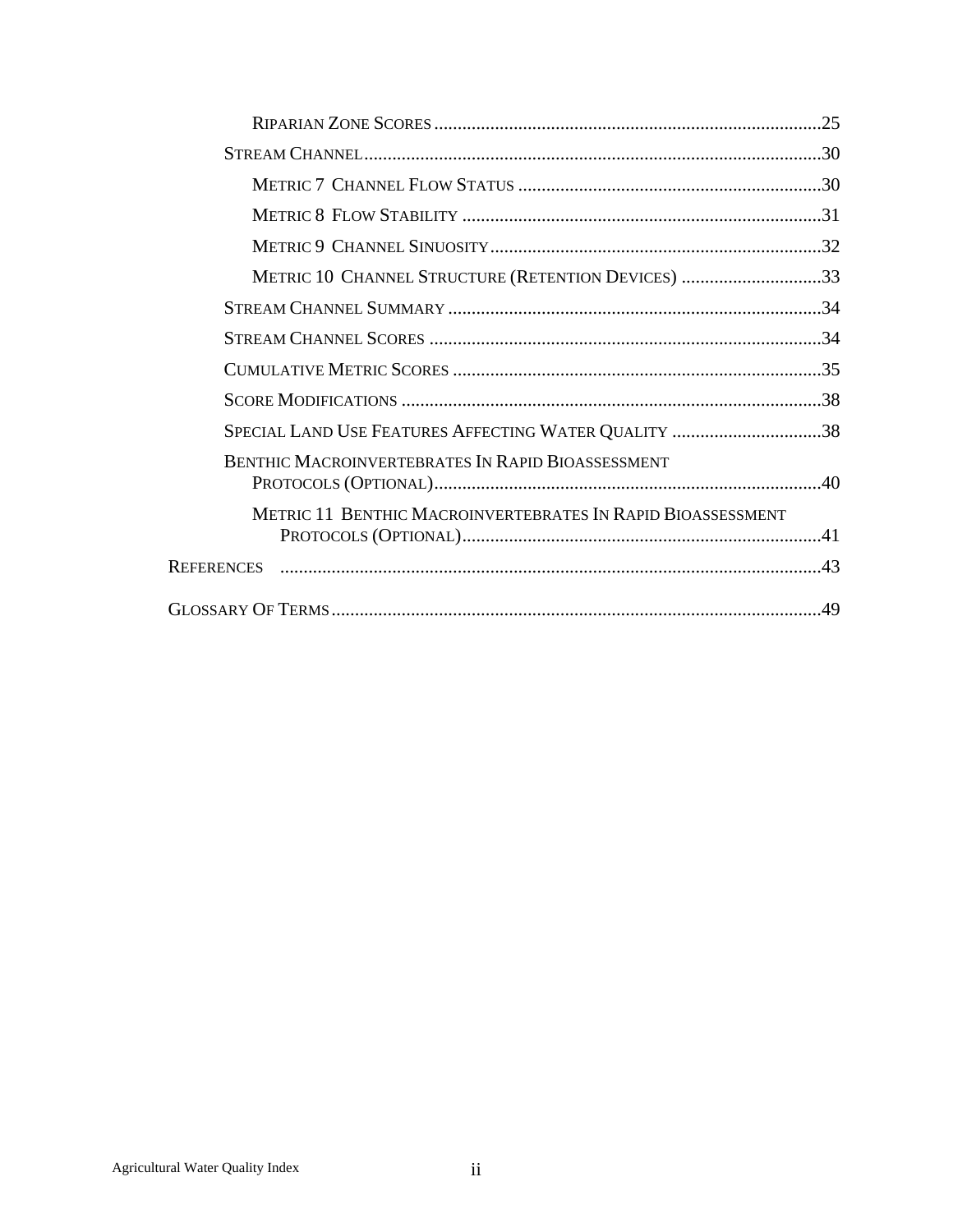# **LIST OF APPENDICES**

| APPENDIX A. PHYSICAL INVENTORY/WATER QUALITY FIELD DATA FORM 53 |  |
|-----------------------------------------------------------------|--|
| APPENDIX B. THE AGRICULTURAL WATER QUALITY INDEX (AWQI)55       |  |
| PART 1. PHYSICAL INVENTORY OF THE SAMPLING LOCATION 57          |  |
|                                                                 |  |
|                                                                 |  |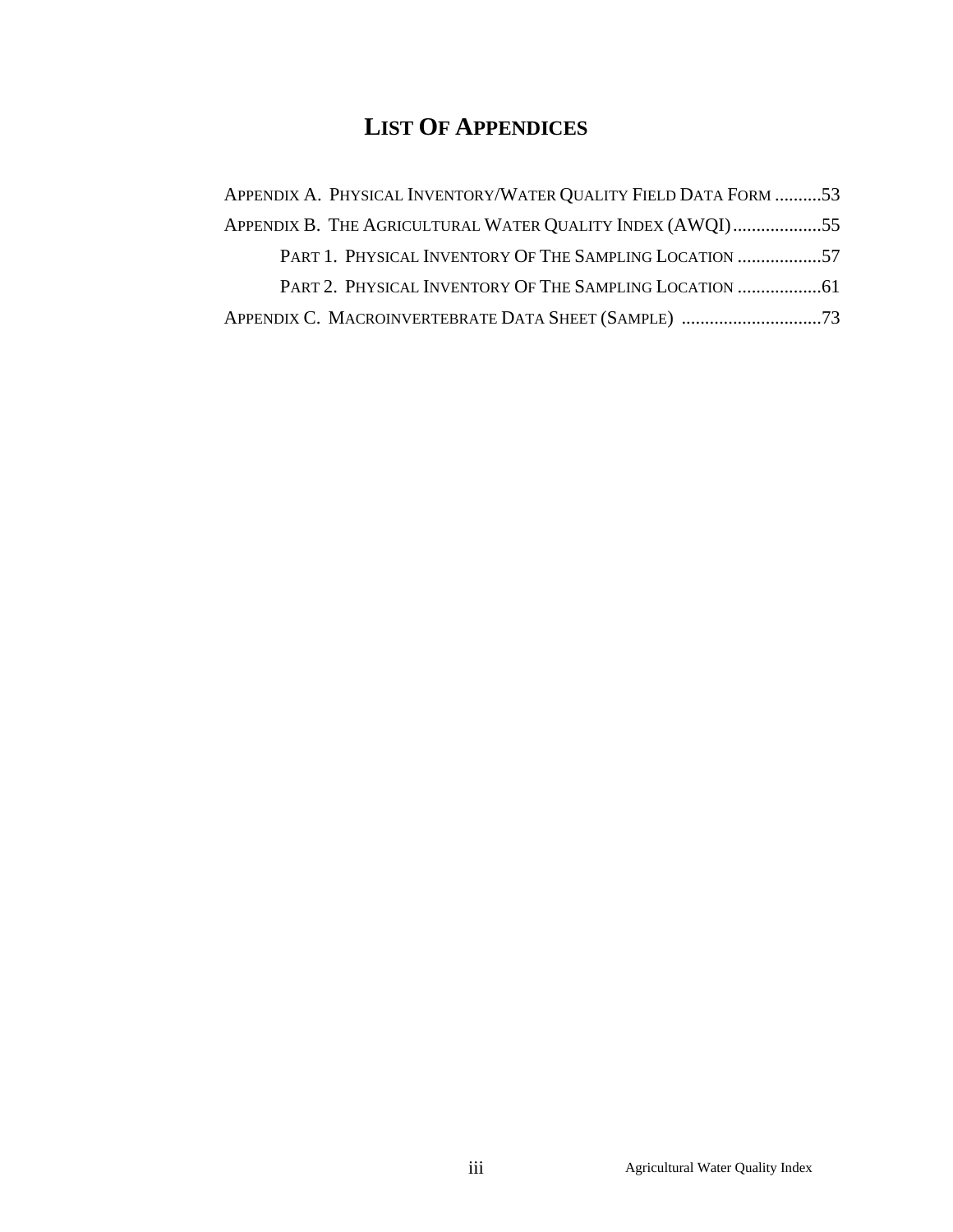# **LIST OF FIGURES**

| FIGURE 2. RANGE OF STREAM BUFFER WIDTHS NEEDED TO MAINTAIN<br>SPECIFIC BUFFER FUNCTIONS (CASTELLE ET AL. 1994)24                                                                                                                         |     |
|------------------------------------------------------------------------------------------------------------------------------------------------------------------------------------------------------------------------------------------|-----|
| FIGURE 3. POTENTIAL STREAM IMPACT, RELATIVE INTENSITY OF POTENTIAL<br><b>IMPACT, AND DEGREE OF SHARED RESPONSIBILITY BETWEEN</b><br><b>UPSTREAM AND ADJACENT LAND FEATURES THAT THE</b><br>ASSESSED AREA IS HAVING ON STREAM QUALITY. 35 |     |
| FIGURE 4. AN EXAMPLE OF A HIGH STREAM CHANNEL SCORE WITH A HIGH<br>LAND USE AND RIPARIAN SCORE (EXAMPLE A) AND A HIGH<br>STREAM CHANNEL SCORE WITH A POOR LAND USE AND                                                                   |     |
| FIGURE 5. AN EXAMPLE OF A MARGINAL STREAM CHANNEL SCORE WITH A<br>FAIR LAND USE AND RIPARIAN SCORE (EXAMPLE C) AND A<br>MARGINAL STREAM CHANNEL SCORE WITH A MARGINAL LAND                                                               | .38 |
|                                                                                                                                                                                                                                          |     |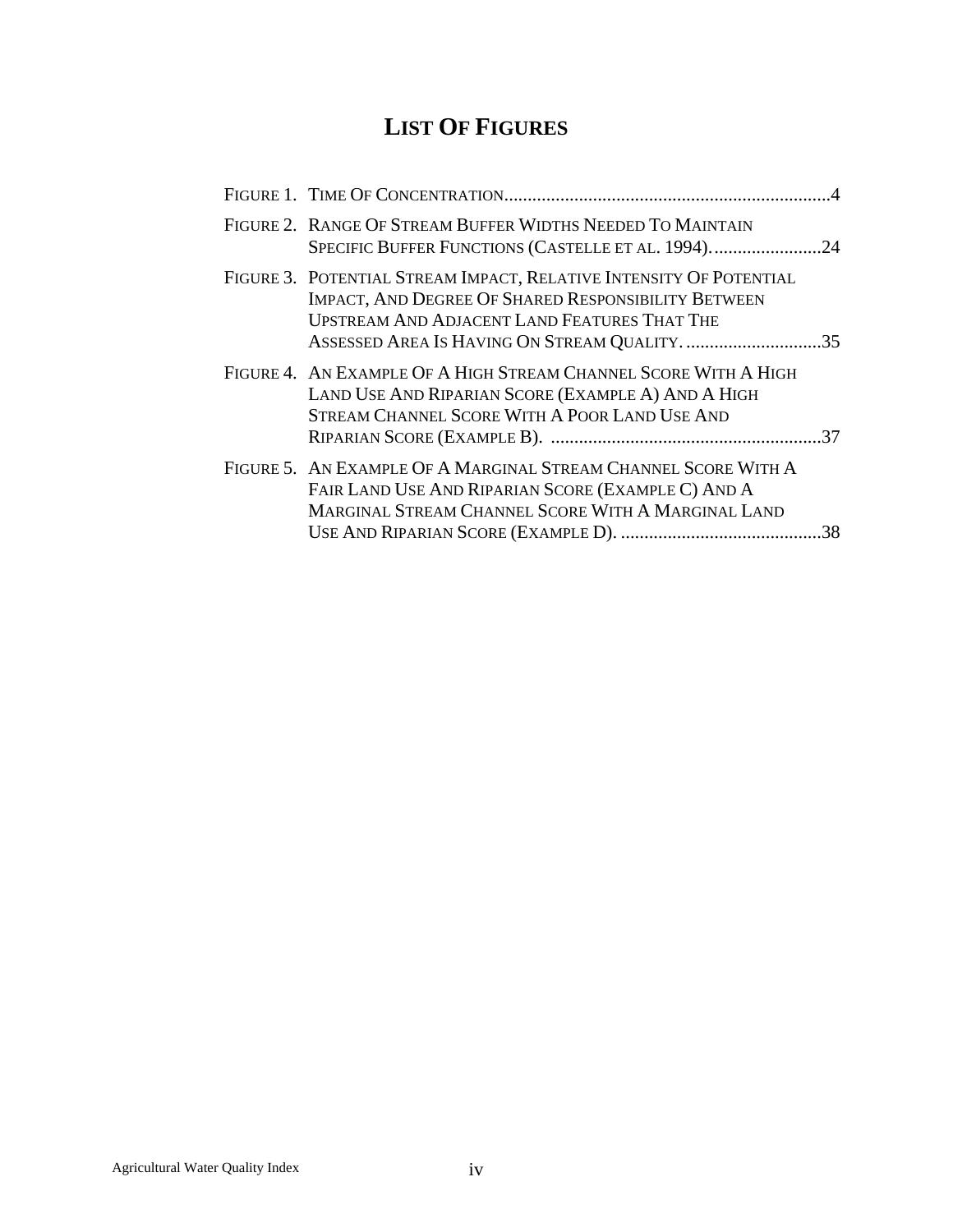# **EXECUTIVE SUMMARY**

Water is a unique resource because it is essential for all life and it constantly cycles between the land and the atmosphere. The same water that is used for crop and animal production is also shared with the public and the aquatic and terrestrial ecosystems. The movement of water is organized in hydrologic drainage units called watersheds. Within a watershed, the strong relationship between land use water quality has been clearly demonstrated by contemporary scientific research. All watersheds respond differently to changes in land use because of complex associations between topography, soil types, climate, hydrologic cycles, and meteorological events. Embedded within these factors are variables related to land use that shape or re-shape the hydrologic cycle in a watershed and change the chemical and biological characteristics of the surface waters. These changes can be broadly summarized into two outcomes:

- Natural hydrologic cycles that maximize the infiltration of precipitation into both shallow and deep groundwater aquifers. Natural buffers are also present that limit overland flow, filter nutrients, and stabilize the stream bank. This type of cycle maximizes nutrient utilization by trapping nitrogen and phosphorous compounds, effectively incorporates nutrients into biomass, and provides a stable, well-filtered water supply to lakes and streams.
- Altered hydrologic cycles that limit the natural processes listed above. Altered hydrologic cycles typically result in an increase in overland flow that exports nutrients and sediment to surface water, decreases the rate of groundwater recharge, and increases the magnitude of a river's response to individual rain events. In this scenario, the resulting increases in soil erosion rates will be detrimental to both the agricultural industry and the quality of the surface water.

Agricultural producers recognize the significance of climate, soil types, and topography and employ specific practices on a regional basis to maximize yields and lower operating costs. These strategies are called Best Management Practices (BMPs) and form the foundation for sustainable agriculture. BMPs are designed to ensure the successful future of agriculture by minimizing soil, nutrient, and chemical losses that are expensive to the individual producer and detrimental to the environment.

Sustainable agriculture must rely on assessment methodologies that are capable of measuring the effect of agricultural practices on water quality. Most existing assessment protocols only provide an indication of the water quality at the sampling location. Since the water quality a given location is a function of the local and the upstream conditions in the watershed, a poor assessment ranking may not be related to an adjacent agricultural operation. In addition, most water quality assessment protocols provide minimal information that can be used to improve problem areas. The Agricultural Water Quality Index (AWQI) is an assessment protocol that is specifically designed to evaluate the relationship between agricultural operations and water quality in agroecosystems. It can be implemented by moderately trained agricultural technicians and does not require complex chemical and biological analyses of water quality. The AWQI is based on a series of assessments that evaluate important land use and environmental variables that are related to water quality and the integrity of the terrestrial and aquatic ecosystems. Assessments are performed in the following areas: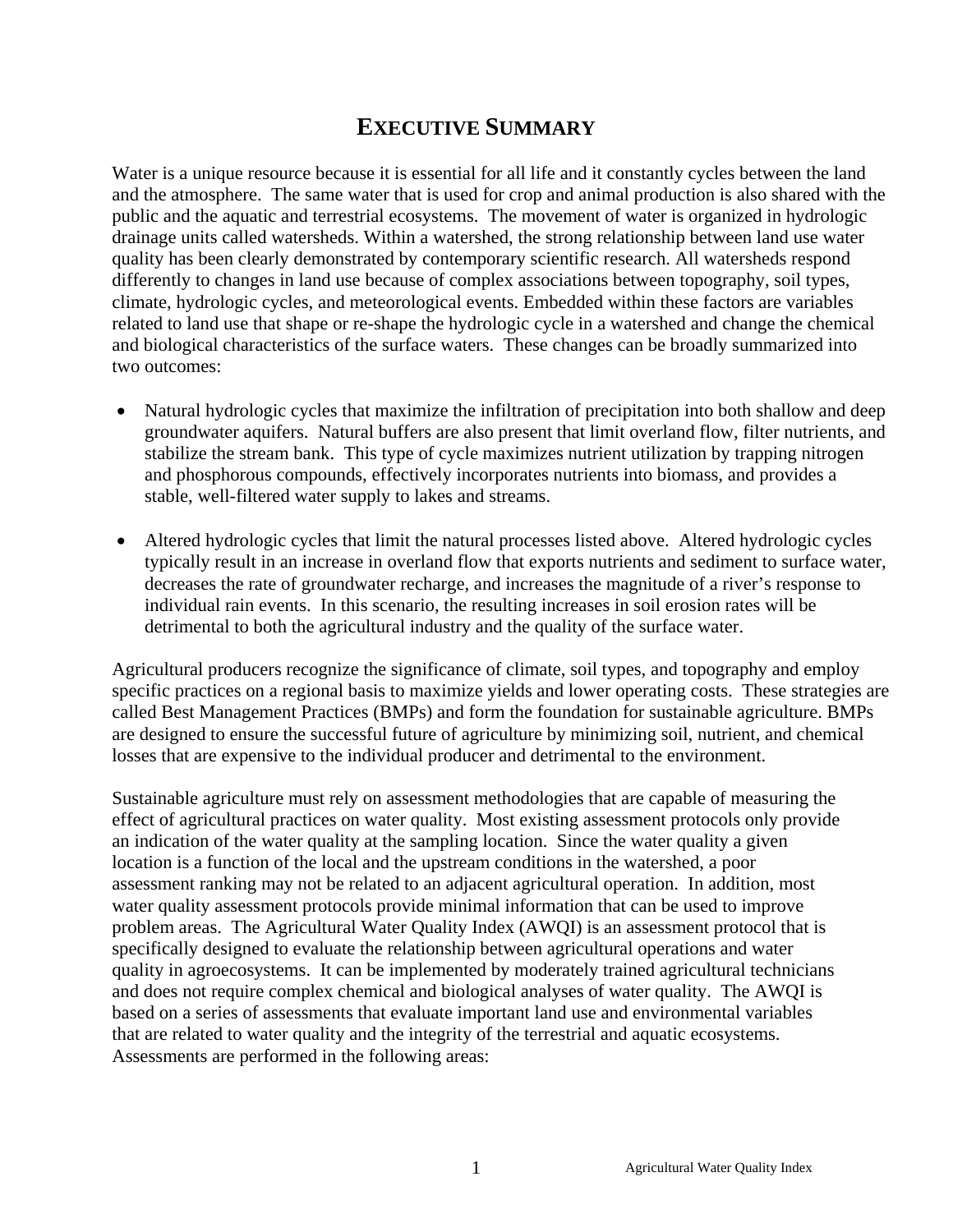- Soils and Land Use. Does the relationship between soils, topography, and land use promote infiltration or encourage erosion?
- **Riparian Zone Condition.** Is the riparian zone sufficient to buffer surface runoff and enhance the function of the stream bank?
- **Stream Channel.** Can the stream channel support a balance of aquatic life or is it impacted by sedimentation from upstream and/or local sources?

In addition, the AWQI assessment scores are presented in the form of general management recommendations that can be implemented to improve problem areas. The AWQI will also provide individual producers with the option to visually display the potential outcome of a recommended management strategy. In summary, the AWQI can provide an assessment of the degree of impact a facility has on the aquatic environment and evaluate changes in farm management that are recommended to achieve the goals of sustainable agriculture.

A major focus of modern sustainable agriculture is natural resource protection. Soil loss from wind and water erosion, nutrient export without the benefit of crop utilization, and damage to farmland from frequent flood events are all general factors that limit agricultural production and reduce water quality. The AWQI can assist individual farm operations by providing meaningful information that decreases nutrient and soil losses that threaten both the agricultural industry as well as the environment. As the world's population continues to increase, the future will depend on our ability to sustain valuable land and water resources. Agriculture will have to produce more food with less land and operate in a manner that does not adversely effect the environment. The same water that sustains agricultural production becomes part of the surface water and groundwater resources that sustains mankind and the environment. The AWQI will help agriculture address these challenges by providing meaningful information that is readily accessible and aimed at soil and water quality enhancement.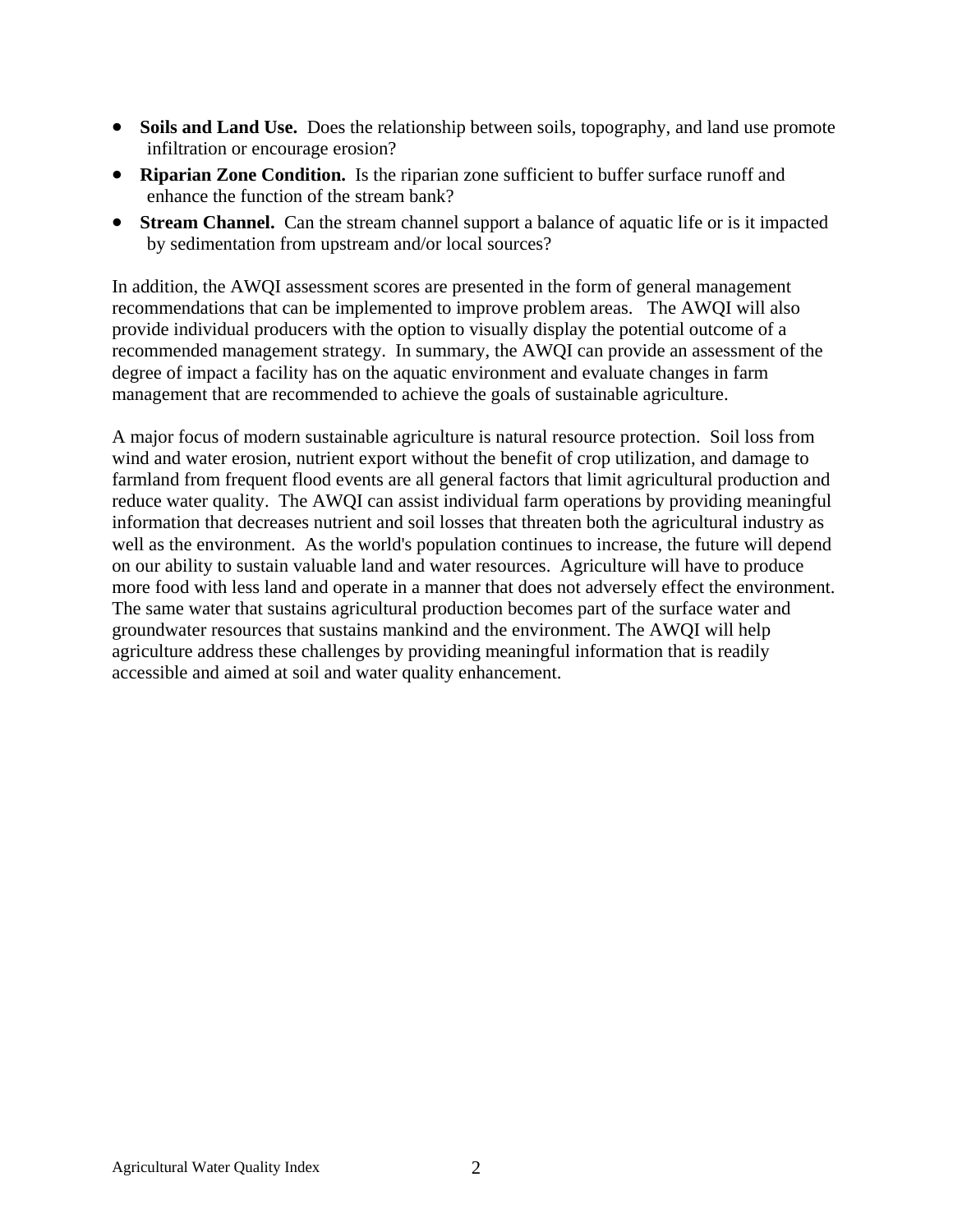### **INTRODUCTION**

Agroecosystems dominate the landscape in many areas of the nation, particularly in the highly productive Midwest region (Oberle and Burkart 1994). They are complex environmental systems involving interactions between the components and processes of natural ecosystems and activities associated with agricultural production. Historic productivity gains in agriculture have sometimes been associated with practices that rely heavily on external inputs of energy and chemicals. The intensity to which the environment has been modified to increase productive capacity has resulted in the degradation of the soil and water resources that sustain these ecosystems (Clark et al. 1985, U.S. EPA 1987, and Macharis 1985). Agriculture has recently shifted its focus to practices that emphasize resource sustainability instead of short-term economic gain (Carnegie Commission 1992). The principles of sustainable agriculture recognize the importance of maintaining the integrity of the land and water resources necessary for future production. Therefore, assessment tools that are designed specifically for agroecosystems are necessary to accurately evaluate the relationship between land use, farm management, and water resources.

The assessment of agroecosystems requires an understanding of ecological functions and the potential impacts from farm management practices. A wealth of scientific literature exists to describe changes in hydrologic cycles, sediment transport, and alterations to aquatic habitats that have resulted from various forms of agriculture (Waters 1995). The development of abatement strategies for these adverse impacts is based on a series of Best Management Practices (BMPs) related to runoff control, farm management, and ecosystem enhancement (U.S. EPA 1992 and Wolf 1995). However, effective BMP implementation requires consideration of the complex relationships between land use, soils, topography, hydrology, and ecology on a watershed basis (Montgomery et al. 1995).

While scientists and regulators possess volumes of technical information related to ecosystem dynamics, agricultural impacts, and abatement strategies, much of this information is not designed for direct use by producers or the public. For this to occur, technical data must be condensed into concise, scientifically credible information that is readily understood and used by decision-makers at all levels of society.

An indicator is defined as a measured or observed property that provides managerially useful information about trends in the state of the environment and in human activities that affect the environment (U.S. EPA 1996). Indices represent aggregates of indicators that summarize large amounts of data and prioritize future actions. There are a number of stream assessment indices that incorporate specific land and water evaluations that determine the health or quality of a system (Plafkin et al. 1990, MDNR 1991, Pfankutch 1975, and U.S. EPA 1996). Each of these methods requires the assessor to assign a numeric score to some aspect of the stream or riparian zone that has an influence on water quality. Many such indices place a heavy emphasis on stream biota and do not include general watershed conditions that influence the final assessment. As a result, these indices rely on an elevated level of expertise by the individual(s) performing the assessment and offer little constructive information that can be used to improve the ecosystem and enhance the interaction between land use and water quality.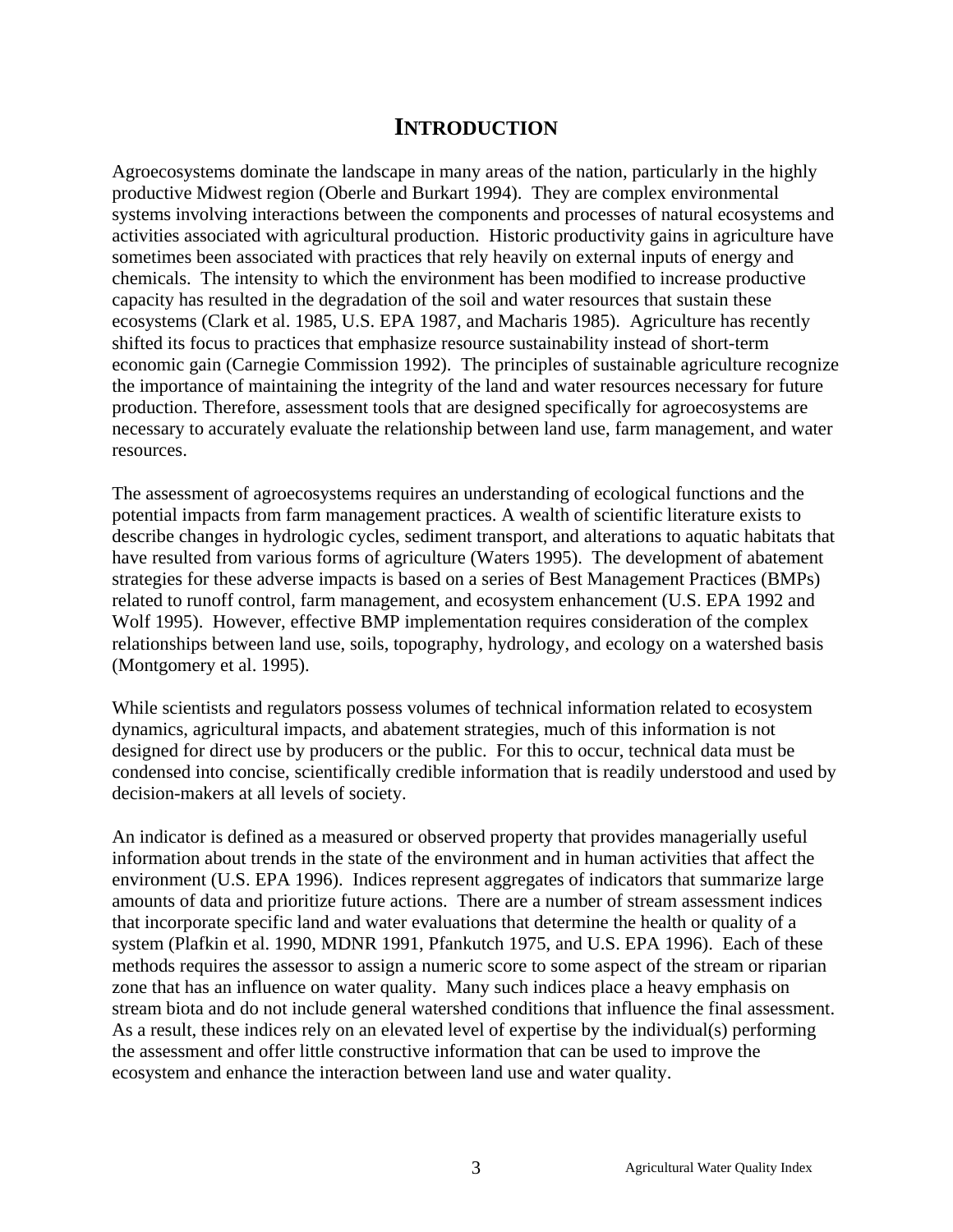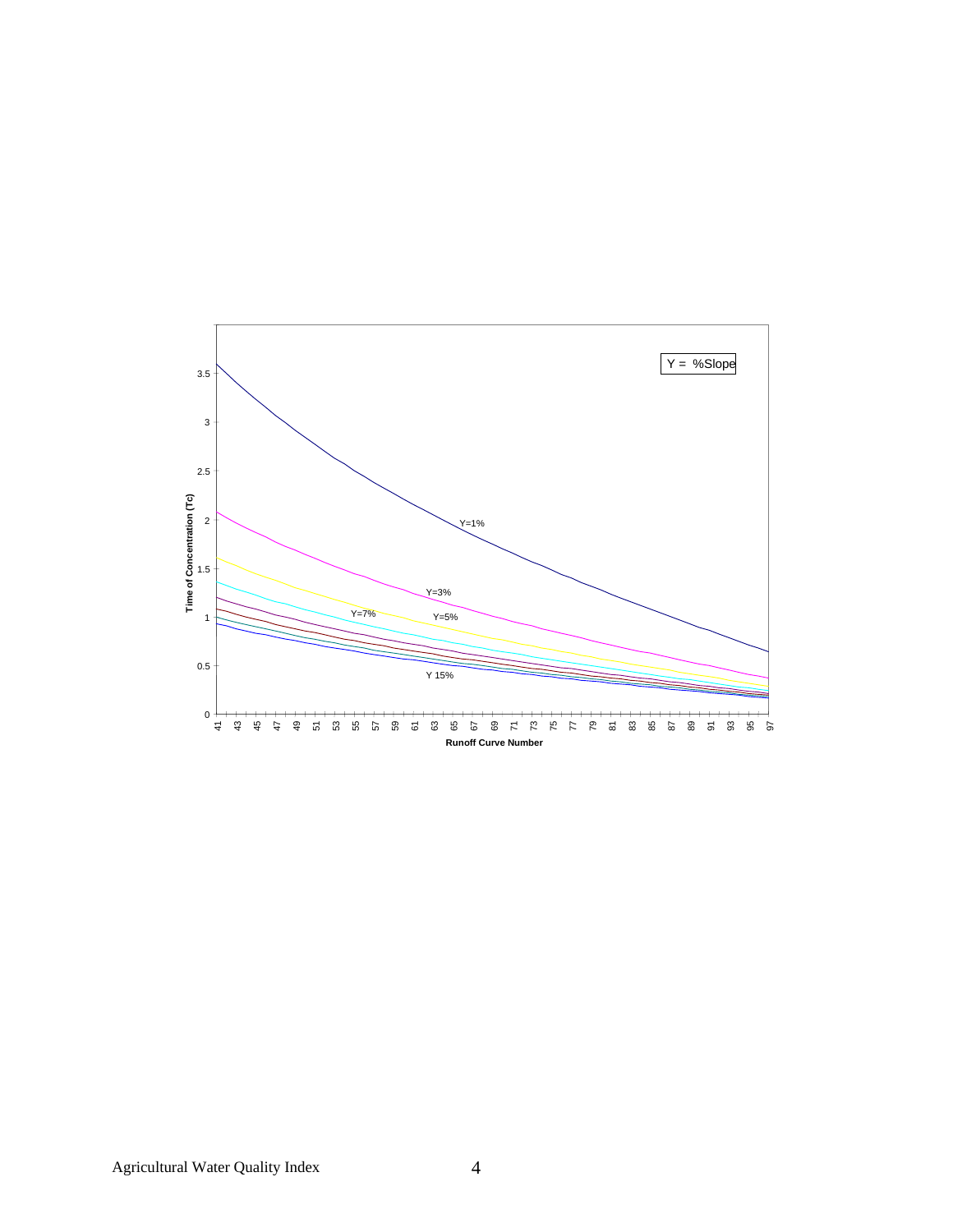# **PURPOSE OF THE AGRICULTURAL WATER QUALITY ASSESSMENT INDEX**

The primary purpose of the Agricultural Water Quality Index (AWQI) is to provide the agricultural community with a practical technical method for conducting cost-effective water quality assessments of rivers and streams in agroecosystems. The protocols presented have been derived from extensive literature review and the results of field research in agroecosystems performed during the summer of 1997 by the authors of this index. This assessment tool is not intended to replace those already in use by state agencies or to be used without regional modifications.

The AWQI is classified as a habitat survey since it evaluates the terrestrial and aquatic environments in addition to the interaction of adjacent land use on both systems. This index incorporates portions of rapid bioassessment protocols that have been developed by Barbour et al. (1997) and state agencies to evaluate water quality. These survey methods have been used to:

- characterize the existence and severity of water resource impairment,
- identify sources and causes of impairment,
- evaluate the effectiveness of control actions and restoration activities, and
- support use attainability studies and cumulative impact assessments.

The addition of soils, topography, and land use sections to the AWQI links water quality with nature and degree of land use modification. The individuals performing the habitat survey can evaluate the effect of implementing mitigation strategies by re-scoring the evaluation with desired changes to the habitat or land use components. Some of the advantages of using habitat and biological surveys for this type of monitoring are as follows.

- Habitats and biological communities integrate to reflect the effects of different stressors and thus provide a broad measure of their accumulative impact.
- Communities integrate the stresses over time and provide an ecological measure of fluctuating environmental conditions.
- Routine monitoring of biological communities can be relatively inexpensive particularly when compared to the cost of assessing toxic pollutants, either chemically or with biological toxicity tests.
- The status of biological communities is of direct interest to the public as a measure of environmental quality, whereas reductions in chemical pollutant loadings are not as readily understood by the layperson as positive environmental results.
- Where criteria for specific ambient impacts do not exist (e.g., nonpoint source impacts that degrade habitat), biological communities may be the only practical means of evaluation.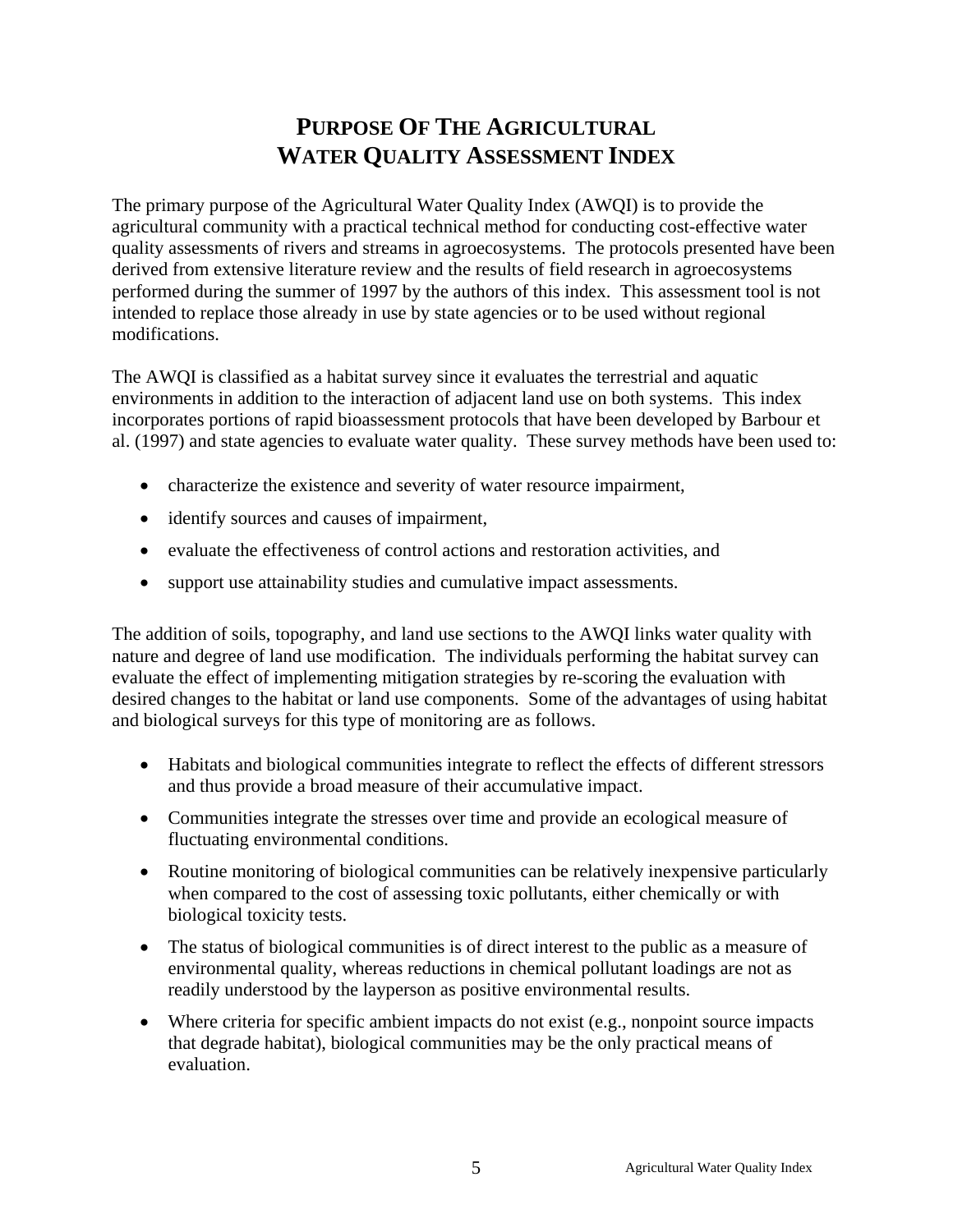### **HISTORY OF THE RAPID BIOASSESSMENT PROTOCOLS**

The need for cost-effective habitat and biological survey techniques for monitoring and assessment was realized in the mid-1980s due to limited economic resources available to states with miles of unassessed streams. It was also recognized that it was crucial to collect, compile, analyze, and interpret environmental data rapidly to facilitate management decisions and resultant actions for control and/or mitigation of impairment. Therefore, the conceptual principles of Rapid Bioassessment Protocols (RBPs) were:

- cost-effective, yet scientifically valid procedures,
- provisions for multiple site investigations in a field season,
- quick turn-around of results for management decisions,
- easily translated to management and the public, and
- environmentally benign procedures (Barbour et al. 1997).

The Riparian, Channel, and Environmental (RCE) Inventory for Small Streams (Petersen 1992) is one form of a RBP that places an emphasis on the land use type along the stream corridor, the width of riparian buffer zone, and the types of vegetation included within this buffer. It also evaluates parameters within the channel itself such as undercut banks, substrate materials, retention devices, and macroinvertebrate diversity. In this manner, the RCE was one of the first protocols to add the evaluation of terrestrial habitat to a bioassessment survey.

Petersen (1992) found that the visual inspection information selected for the RCE Inventory produced results that were correlated with more detailed environmental assessments. However, while Petersen recognized that landscape and land use were critical components of overall stream quality, the RCE considered land use and soil associations outside of the riparian zone a minor component of the total assessment. In addition, the output was limited to a numerical score that provided no information to assist in developing strategies aimed at improving water quality.

Recent research describing the importance of a watershed based approach to stream management has highlighted the significant role that landscape, geomorphology, and land use play in determining the characteristics of individual riverine systems (Poff 1997, Wiley et al. 1997) as well as the anthropogenic effects that influence water quality (Roth et al. 1996, Richards et al. 1997). While many assessment methods currently exist that focus on the riparian zone and channel area, few describe land use, slope, and soils much less attempt to link their impact to water quality.

Descriptive metrics that evaluate sources of stream impacts in agricultural watersheds and suggest areas where efforts to improve aquatic habitat could be focused are clearly needed. Once an index for agricultural watersheds is constructed and verified, it can be used to prioritize existing problem areas, determine the effectiveness of abatement strategies, and predict the effect of future land use changes. This type of planning will be a key component in sustaining our vital agricultural economy while abating nonpoint source (NPS) pollution.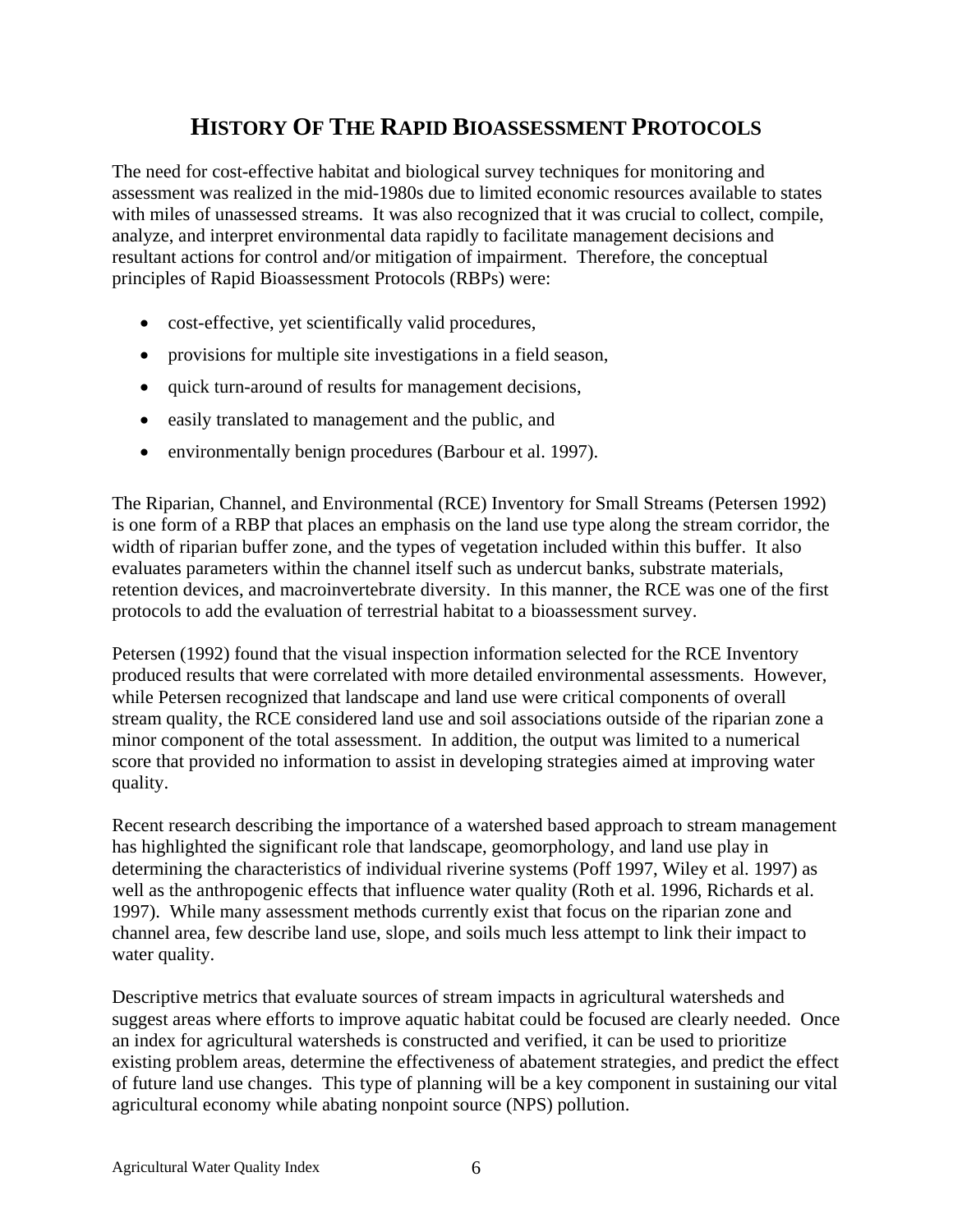#### **The Agricultural Water Quality Index is designed to measure land use impacts on water quality. This index is also designed to help identify and prioritize management strategies to protect water quality in watersheds that contain agroecosystems.**

Water quality is directly linked to habitat characteristics, topography, and land use patterns within the terrestrial environment of a watershed. It becomes necessary, therefore, to understand the nature of soil interaction, topography, and terrestrial habitat on aquatic environments and how agricultural land use patterns influence local and regional water quality.

An evaluation of habitat structure is critical to any assessment of ecological integrity and should be performed as an important part of the AWQI. In the truest sense, "habitat" incorporates all physical, biological, and chemical aspects of the environment. The definition of *habitat* in the AWQI is narrowed to the quality of in-stream and riparian zone features that influence the structure and function of the aquatic community in a stream. The assessment performed by this and many other water resource agencies includes:

- a general description of the site,
- a visual assessment of in-stream and riparian habitat quality,
- a physical characterization of the fauna and flora present, and
- a water quality assessment.

Together these data provide a comprehensive and integrated picture of the biological condition of a stream system.

Once the relationship between habitat and biological potential is understood, water quality impacts can be objectively discriminated from habitat effects so that control and rehabilitation efforts can focus on the most important source(s) of impairment.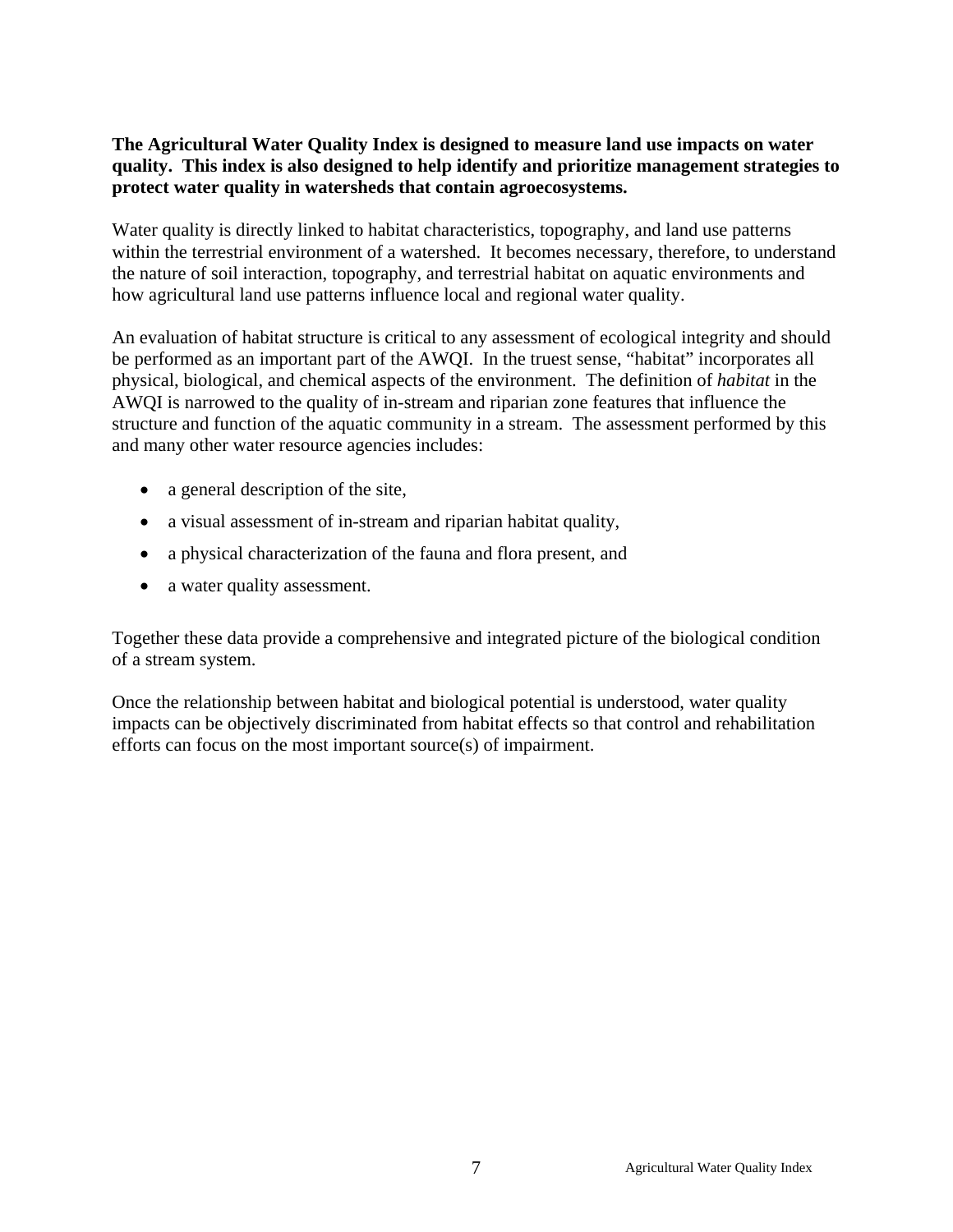# **THE FUNCTION OF WATERSHEDS IN DETERMINING WATER QUALITY**

Watersheds (also called *hydrologic units*, *catchments*, or *catchment basins*) are individual geographical drainage units. They are natural components of the landscape and function to drain water toward a central collection point, usually a lake or the confluence with a larger river or stream. Water deposited on the land as precipitation, if it is not lost to processes such as evaporation, will infiltrate the soils and recharge groundwater systems or move downhill as collected surface flows called rivers, streams, or creeks. Even before the visible origin of these flows (called headwaters) begin to form, complex physical and biological processes begin to determine the physical and chemical characteristics that a body of water will assume. Nutrients and various forms of organic carbon (mostly from terrestrial vegetation) are collected and efficiently utilized by plants and algae, macroinvertebrates (aquatic insects and other assorted small invertebrates) and a diverse microbial community. Through different utilization processes, this biotic community efficiently removes the vast bulk of these nutrients and organic compounds. Stream ecologists use the term *processing* to collectively describe the complex interactions that reduce and remove organic material and recycle nutrients from our rivers and streams.

Because each watershed is unique, the quality and quantity of carbon and other nutrient materials collected and the nature and rate of in-stream processing will be different. High gradient mountain streams with little riparian vegetation to act as shade will have larger amounts of algae that serve as a source of energy (food) and nutrients (Winterbourn et al. 1981). Subsequently, a biota that can best utilize this resource will dominate and facilitate carbon and other nutrient processing. Midwestern watersheds typically occur in deciduous forested areas that contribute large amounts of organic carbon and nutrients (from vegetation) to rivers and streams. Again, a biotic community will develop that is capable of efficiently processing this material, removing it from the water. Even in natural prairie areas, floodplain forests develop along streams, shading and protecting their banks, acting as sediment traps and nutrient filters, and adding carbon in the form of leaf litter.

Midwestern watersheds existing in agroecosystems have undergone extensive changes with many streams partially or, in some cases, totally removed from the forested borders that once provided both the physical and biological interaction that maintained water quality. The sum total of these changes have altered and reduced natural processing cycles and water quality.

While each watershed and its accompanying stream is unique in its appearance, each river "system" is similar in its overall function which includes a strong dependency on the landscape that:

- determines flow volume, velocity, and temperature and, therefore, greatly influences the biotic nature of the stream (characteristics such as a coldwater trout stream vs. a warm water bass or bluegill stream);
- provides a direct or indirect supply of organic carbon and nutrients;
- determines the quantity and quality of these organic substances;
- provides the substrate characteristics (e.g. rock, cobble, or sand) of each stream; and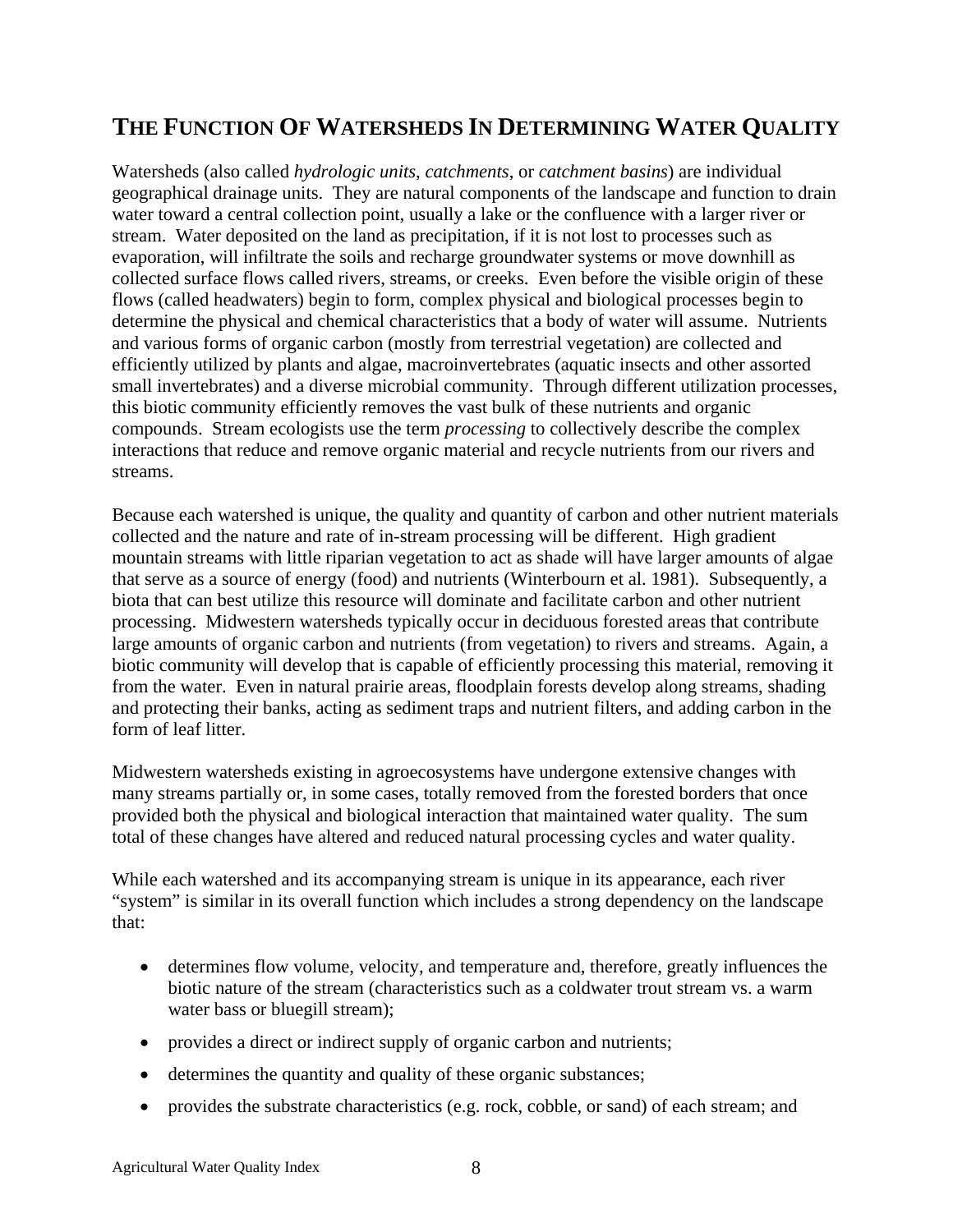• determines the quality of the biotic community that utilizes individual stream characteristics to ultimately produce efficient biological systems that purify water by processing nutrient and organic inputs.

In summary, the surrounding landscape heavily influences stream characteristics, which subsequently determine the in-stream processing rates necessary for maintaining good water quality.

Research in stream ecology has identified a strong correlation between land use and subsequent changes in stream function (Roth et al. 1994, Richards et al. 1993, Richards and Minshall 1992). Radical changes in vegetation have also been shown to alter the amount of water in a stream, the timing and magnitude of response to rain events, temperature characteristics, and substrate materials (Dunne and Leopold 1978, Likens 1984, Schlosser 1991). These modifications produce massive changes in the biotic community that immediately alter the stream's ability to process organic and nutrient inputs. As a result, nutrient concentrations begin to increase as processing rates become less efficient in removing organic carbon and other nutrient compounds from the water.

Water quality characteristics begin to change as concentrations of carbon and other nutrient compounds exceed the stream's processing ability. High nutrient concentrations facilitate excessive plant and bacterial growth. This growth contributes to an increase in organic material that frequently results in diminished oxygen supplies, limiting the biotic community. In addition, sand and sediment inputs to the stream cover, and/or possibly bury, hard substrate materials that are critical to sustain the biological fauna and flora necessary for efficient processing rates. The end result is a stream where inputs exceed processing rates and diminished water quality results.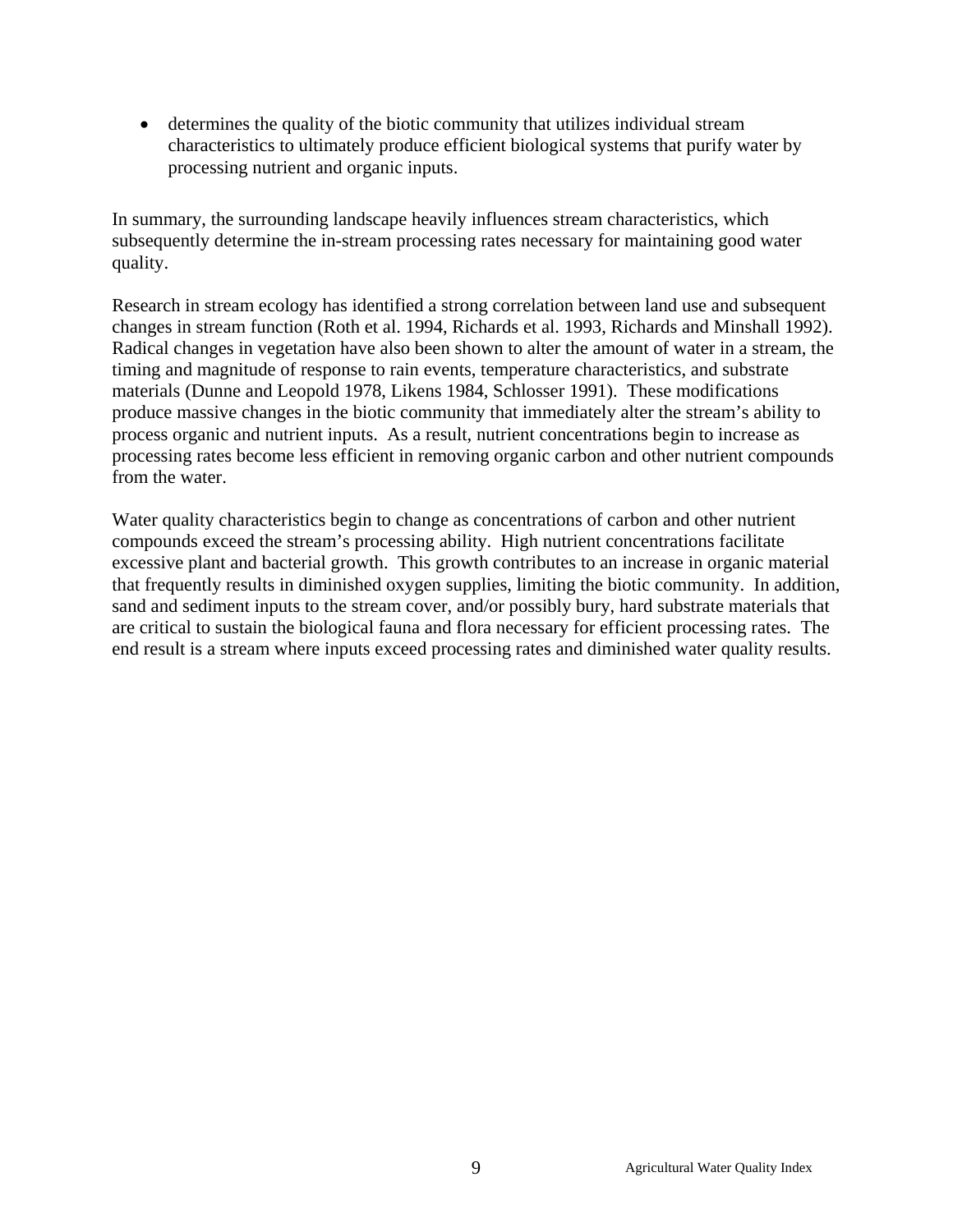# **THE AGRICULTURAL WATER QUALITY INDEX**

The AWQI is based on a series of watershed characteristics that serve as indicators to broadly reflect the health of the stream environment. While a detailed series of chemical and biological parameters can be used to accurately characterize the health of an aquatic environment, a comprehensive investigation is only feasible when a substantial amount of funds and highly trained technicians are committed to a project. This type of detailed approach cannot be implemented routinely on a farm by farm basis.

Water quality and ecosystem health is reflected by certain watershed characteristics that can be used as indicators and measured by visual inspection. The careful selection of these indicator parameters is therefore critical in developing an assessment index that accurately describes the relationship between land use, soil types, riparian characteristics, and water quality. The AWQI was developed using these types of data collected from more than 75 locations in over 20 agricultural watershed and sub-watershed basins in western Michigan. These locations provided a cross section of soil, stream, and agricultural conditions that were used to develop this index. In addition to these data, current literature was reviewed and incorporated to supplement our observations and fill any gaps.

The AWQI is divided into a *Physical Inventory* and a *Watershed Assessment*. The Physical Inventory is a questionnaire used to record important information related to the conditions present at the sampling location and surrounding watershed area. This information serves as the basis for the actual assessment.

The Watershed Assessment incorporates a series of measurements (metrics) that describe the function and health of the agroecosystem and watershed. The output of each metric is summarized by a numeric score that describes the potential for environmental impact. This section is divided into three components that describe various soil and land use conditions, riparian zone characteristics, and the stream channel. An optional fourth section utilizes aquatic macroinvertebrate information to reinforce the AWQI assessment results and provide additional information relating to water quality. The scores for each section are weighted to reflect the potential influence to the stream environment. The individual weights are based on data analysis from this study and research results described in current scientific literature.

Scores derived from the AWQI have been designed to describe the potential impact from conditions observed adjacent to the stream channel as well as distinguish between local and upstream influences to existing water quality. In addition, and perhaps most importantly, the AWQI provides recommendations to improve or enhance existing conditions and the ability to re-score assessment results that will reflect future outcomes from changes in farm management strategies.

The degree in which agricultural operations influence water quality depends on the quantity of soil and nutrients that are contained in the overland runoff and the nutrient composition of local groundwater supplies. As discussed previously, the AWQI is designed to function as a rapid assessment tool based on visual environmental quality indicators. Visual indicators of soil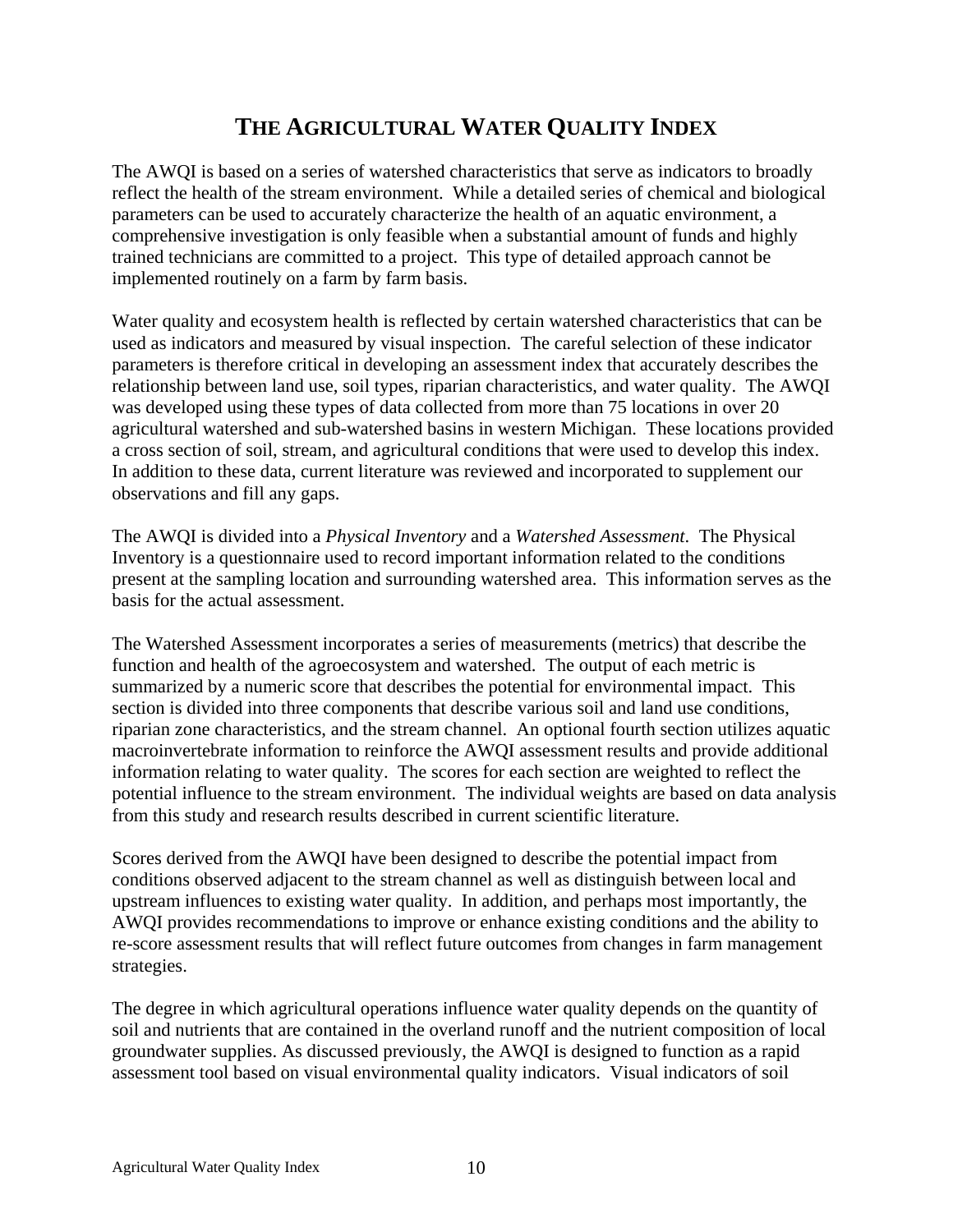condition and slope are used in the index to describe the potential for the current operations to influence water quality.

The potential for nutrient loss from agricultural land also depends on the rate in which fertilizer and manure are applied to the soil. Appropriate applications are typically referred to as "agronomic rates". These calculated rates are based on the nutrient content of a fertilizer or manure, the desired crop yield, nutrient assimilation capabilities, and existing soil conditions. These parameters and not readily described by visual indicators and require a level of detail that is beyond the scope of the AWQI. A greater potential for nutrient export to the stream by overland runoff and groundwater infiltration exists if fertilizer and/or manure are applied in excess of agronomic rates. Additional information relating to the proper and safe use of fertilizer and manure products is discussed later in this report. However, for the intended purpose of the AWQI, we assume that the farm in question is operating under agronomic rates for fertilizer and manure application and following a farm management plan. If these conditions are not present, the AWQI may underestimate the impact of the facility on the stream environment.

#### **Physical Inventory/Water Quality Field Data Sheets**

The AWQI is intended for use during the active growing season, approximately mid-May through September in the Midwest, and begins with a separate physical inventory of the site to be assessed. The information in this section is standard to many aquatic studies and allows for some comparison among sites. Additionally, conditions that may significantly affect aquatic biota are documented. Seasonal variations (current temperature and recent weather events) as well as observations that relate to local conditions are helpful to fully understand the relationship between land use and water quality. An example of the data sheet used to describe the physical characteristics and water quality of a site is shown in Appendix A.

This physical inventory described below includes documentation of general land use, description of the stream origin and type, summary of the riparian vegetation features, and measurement of in-stream parameters such as width, depth, flow, and substrate. Additional measurements of certain parameters, such as temperature, dissolved oxygen, and turbidity, can be taken over a day-long cycle and will require instrumentation that can be left in place for extended periods or collects water samples at periodic intervals for measurement. Under certain conditions it may be advantageous to analyze water samples for selected chemicals as part of a chemical-monitoring program. The combination of this information, physical characterization and water quality, will provide insight as to the ability of the stream to support a healthy aquatic community, which will maximize nutrient and organic processing (from Barbour et al. 1997).

#### **Station Identifier**

The header information is identical on all data sheets and requires sufficient information to identify the station and location where the assessment was conducted, date and time of assessment, and the investigators responsible for the quality and integrity of the data. The stream name and river basin identify the watershed and tributary while the location of the station is described in the narrative. In addition, the use of a local map indicating the location of the survey may be important for future consideration. The intent of good location information is to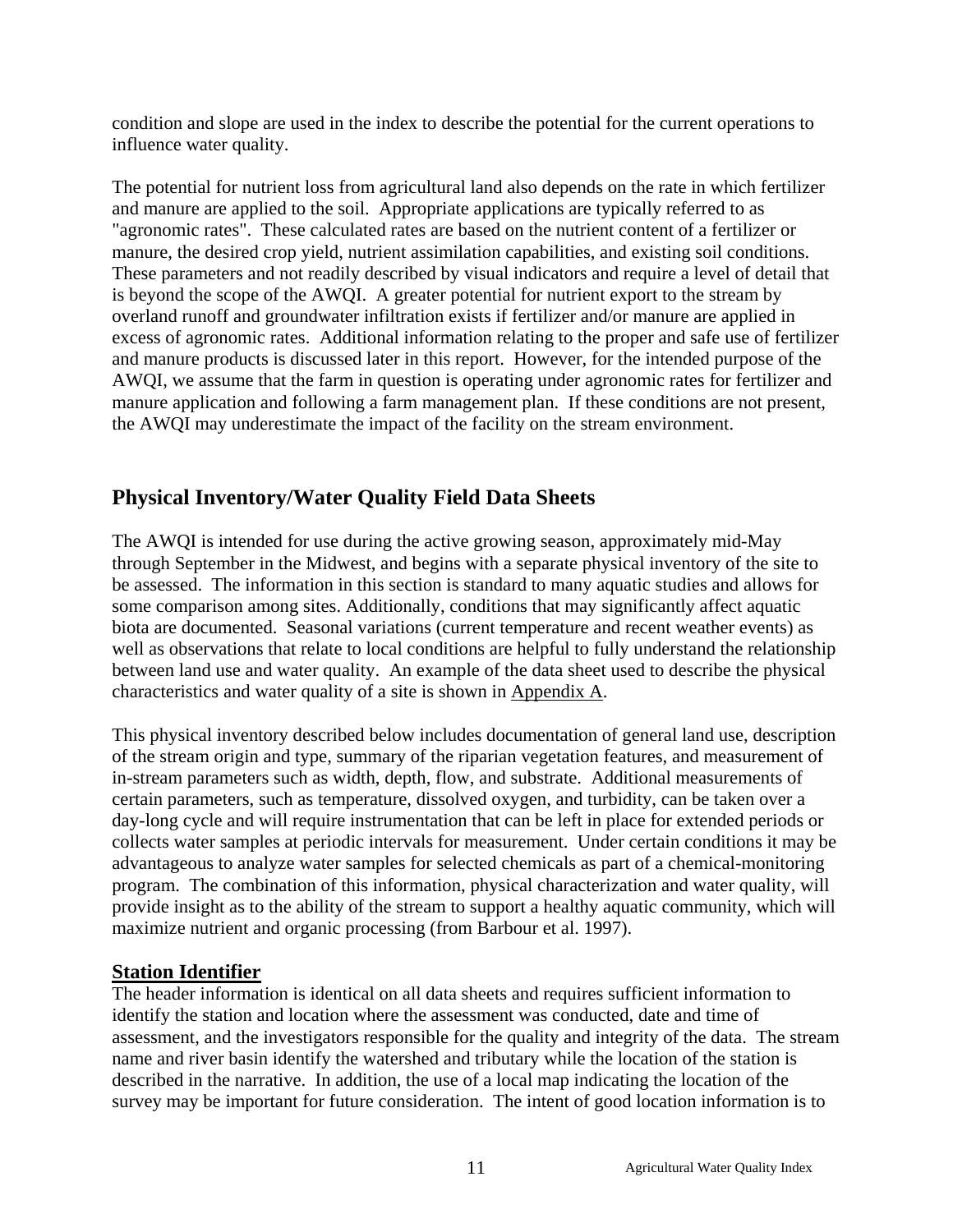help identify access to the station for repeat visits. A station number may be assigned by the agency that will associate the sample and survey data with the station. The explanation provided under *Reason For Survey* is sometimes useful to an agency that conducts surveys for various programs and purposes.

#### **Weather Conditions**

Note the present weather conditions on the day of the assessment and those immediately preceding the day of the assessment. This information is important to interpret the effects of storm events on the sampling effort. In general, streams should not be assessed immediately following a significant rain event. Aquatic macroinvertebrates should not be sampled for several days following a high water event to allow for displaced populations to re-stabilize.

#### **Site Location/Map**

To complete this phase of the bioassessment, a photograph may be helpful in identifying station location and documenting habitat conditions. Any observations or data not requested yet deemed important by the field observer should be recorded. A hand-drawn map is useful to illustrate major landmarks or features of the channel morphology or orientation (e.g., vegetative zones and buildings) that might be used to aid in data interpretation.

#### **Stream Characterization**

*Stream Subsystem*: Note if the stream is perennial or intermittent, or where tidal influences on the stream will alter the structure and function of stream communities.

*Stream Type*: Biological communities inhabiting coldwater streams are markedly different from those in warmwater streams. Many states have established water quality standards that differentiate these two stream types.

*Stream Origin*: Note the origin of the stream under study, if it is known. As the size of the stream or river increases, include the origin of additional tributaries as they occur.

#### **Watershed Features**

Collecting this information may require considerable effort for each station. Subsequent assessments within the same watershed will require verification of possible changes in land use; however, features such as soil types and slope will remain constant and need not be re-described.

*Predominant Surrounding Land Use Type***:** Document the prevalent land-use type in the catchment of the station, noting any other land uses in the area which, although not predominant, may potentially affect water quality. This documentation may be accomplished by a careful visual inspection of the area or by using current land use information that has been compiled by local agriculture and/or natural resource agencies.

*Local Watershed Nonpoint-Source Pollution***:** Describe potential problems in the watershed. Nonpoint-source pollution is defined as diffuse agricultural and urban runoff. Other compromising factors in a watershed that may affect water quality include feedlots, constructed wetlands, septic systems, dams and impoundments, mine seepage, and a variety of others.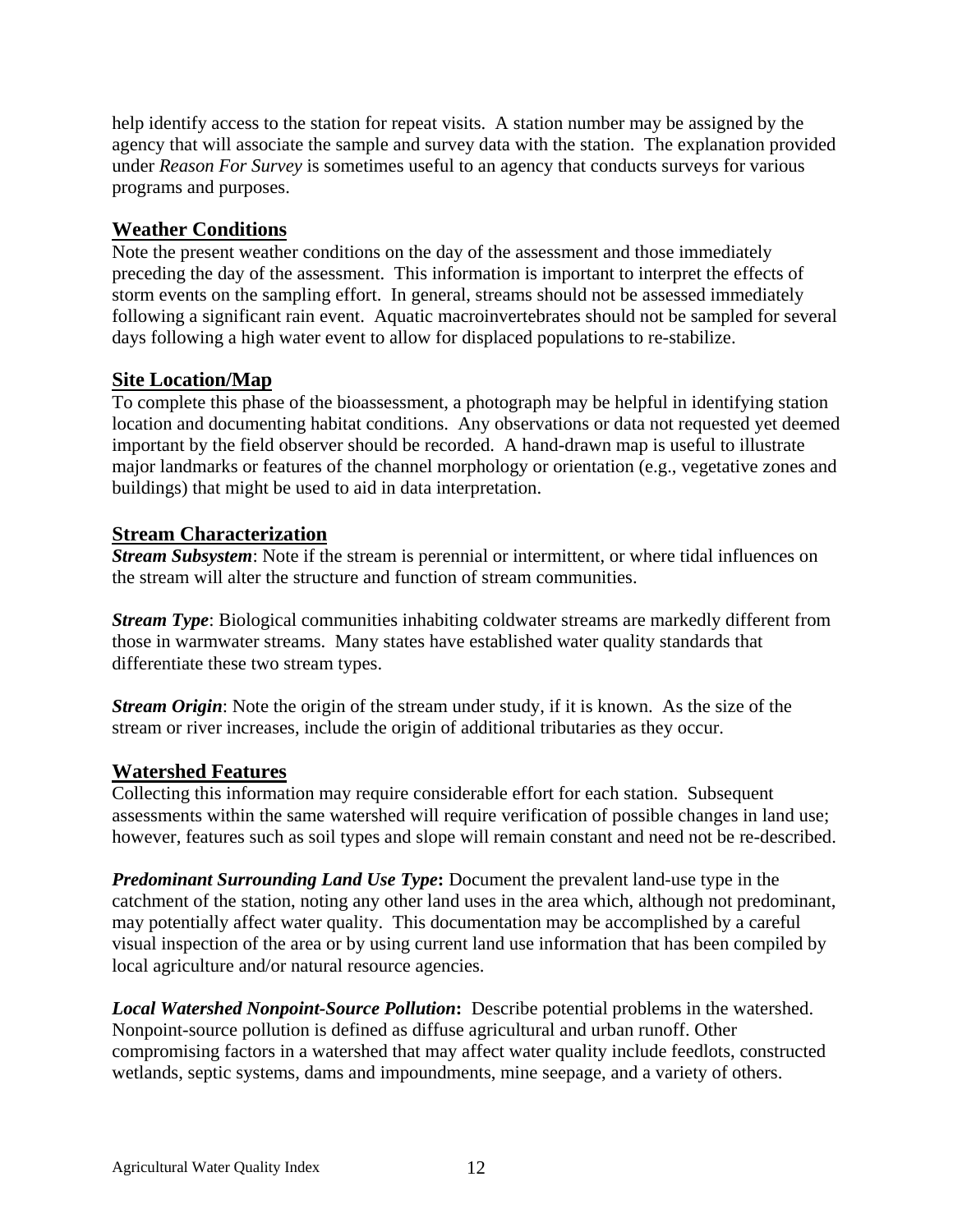*Local Watershed Erosion***:** The existing or potential detachment of soil within the local watershed, the portion of the watershed or catchment that directly affects the stream reach or station under study, and its movement into the stream is noted. Erosion can be rated through visual observation of watershed and stream characteristics. Note any point sources of pollution that are present in the area and any turbidity observed during water quality assessment that follows.

#### **Riparian Vegetation**

The riparian zone is an interactive area between the stream and current land use that serves to protect the stream from excessive runoff that adds sediment and nutrients to the active channel. Accepted buffer widths are variable and based on land use, soil types, and slope. The vegetation within the riparian zone is documented here as the dominant type and species, if known.

#### **In-stream Features**

*Estimated Stream Width (feet)***:** Estimate the distance from bank to bank at a transect representative of the stream width in the reach.

*Measure Stream Depth (feet)***:** Measure the vertical distance from water surface to stream bottom at a representative depth to obtain average depth.

*Proportion Of Reach Represented By Stream Form Types***:** The proportion represented by riffles, runs, and pools should be noted to describe the channel and flow diversity of the reach.

*Estimated Length Of Stream Surveyed***:** This information is important if variable length reaches are surveyed and assessed.

*Velocity***:** Measure the surface velocity in an area of the channel that contains the main body of flow (thalweg) within a representative run area. If measurement is not performed, estimate the velocity as slow (less than one foot/second) or fast (greater than one foot/second).

*Stream Channel***:** Indicate whether or not the stream channel is undisturbed or has been channelized to accommodate agricultural drainage needs. Channelization refers to any alteration of channel shape to promote drainage such as straightening or dredging.

*Dam Present***:** Indicate the presence or absence of a dam upstream or downstream of the sampling reach or station. If a dam is present, include specific information relating to alteration of flow.

*Lakes And Ponds***:** Indicate the presence of ponds or lakes that are directly connected to the stream channel.

*Canopy Cover***:** Note the general proportion of open to shaded area, which best describes the amount of cover at the sampling reach or station.

*High Water Mark (feet)*: Estimate the vertical distance from the stream bank to the peak overflow level, as indicated by debris hanging in riparian or floodplain vegetation and deposition of silt or soil. In instances where bank overflow is rare, a high water mark may not be evident.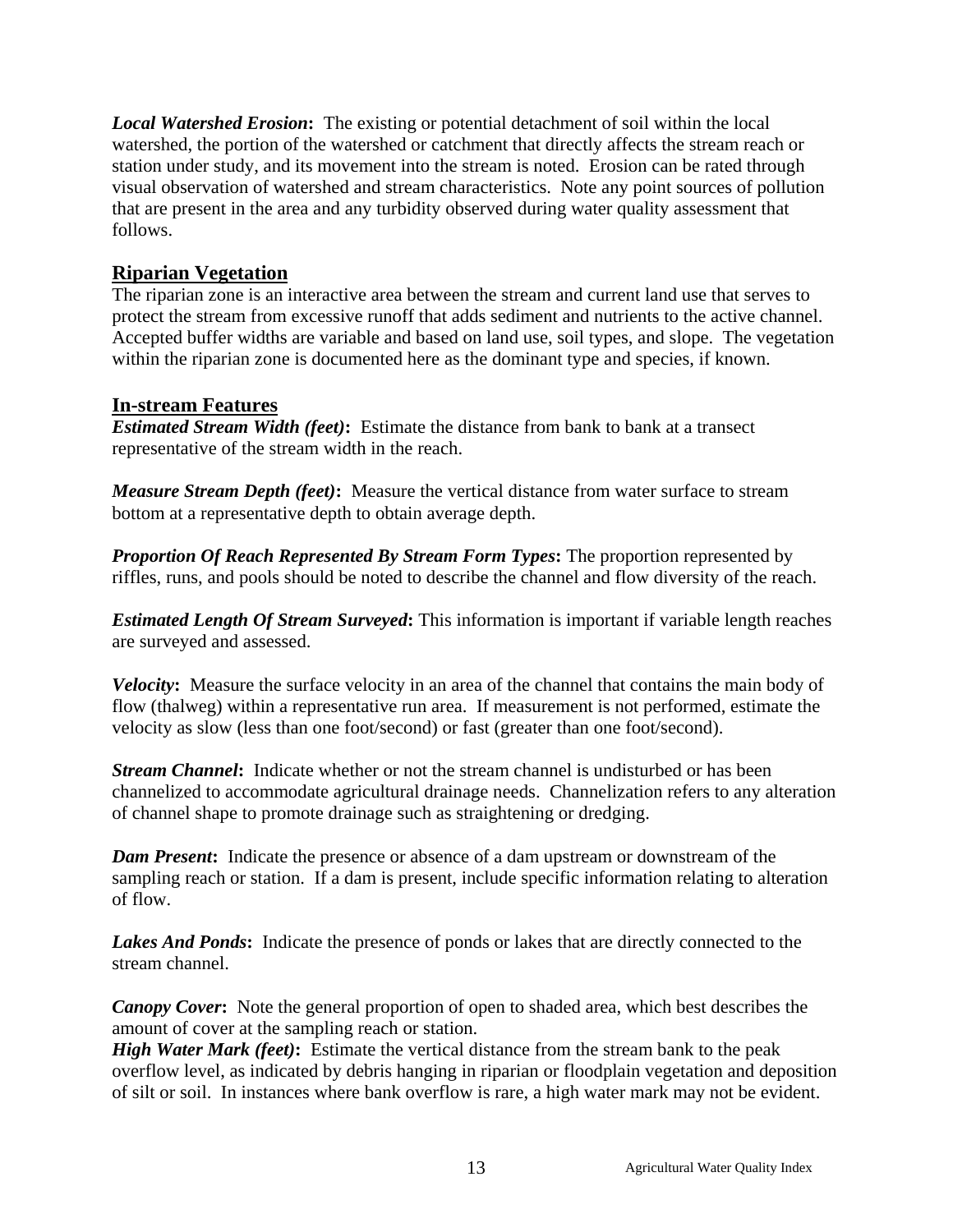#### **Aquatic Vegetation**

The general type and relative dominance of aquatic plants are documented in this section. Only an estimation of the extent of aquatic vegetation is made. Besides being an ecological assemblage that responds to perturbation, aquatic vegetation provides substrate, refugia, and food for aquatic fauna. List the species of aquatic vegetation, if known.

#### **Water Quality**

*Temperature***:** Measure and record values. Note the type of instrument and unit used.

*Water Odors***:** Note those odors described, or include any other odors not listed, that are associated with the water in the sampling area.

*Water Surface Oils***:** Indicate the term that best describes the relative amount of any oils present on the water surface. You should note that iron sulfides may cause an "oil-like film" on the surface of the water; however, this film will fracture when touched while an oil film will remain intact.

*Turbidity*: If turbidity (water clarity) is not measured directly, note the term which best describes the amount of material suspended in the water column based upon visual observation.

#### **Sediment/Substrate**

*Sediment Odors***:** Disturb sediment in pool or other depositional areas and note any odors described, or include any other odors not listed, which are associated with sediment in the sampling reach.

**Sediment Oils:** Note the term which best describes the relative amount of any sediment oils observed in the sampling area.

*Sediment Deposits***:** Note those deposits described, or include any other deposits not listed, that are present in the sampling reach. Also indicate whether the undersides of rocks not deeply embedded are black, which generally indicates low dissolved oxygen or anaerobic conditions.

*Inorganic Substrate Components***:** Visually estimate the relative proportion of each of the seven-substrate/particle types listed that are present over the sampling reach.

*Organic Substrate Components***:** Indicate relative abundance of each of the three-substrate types listed.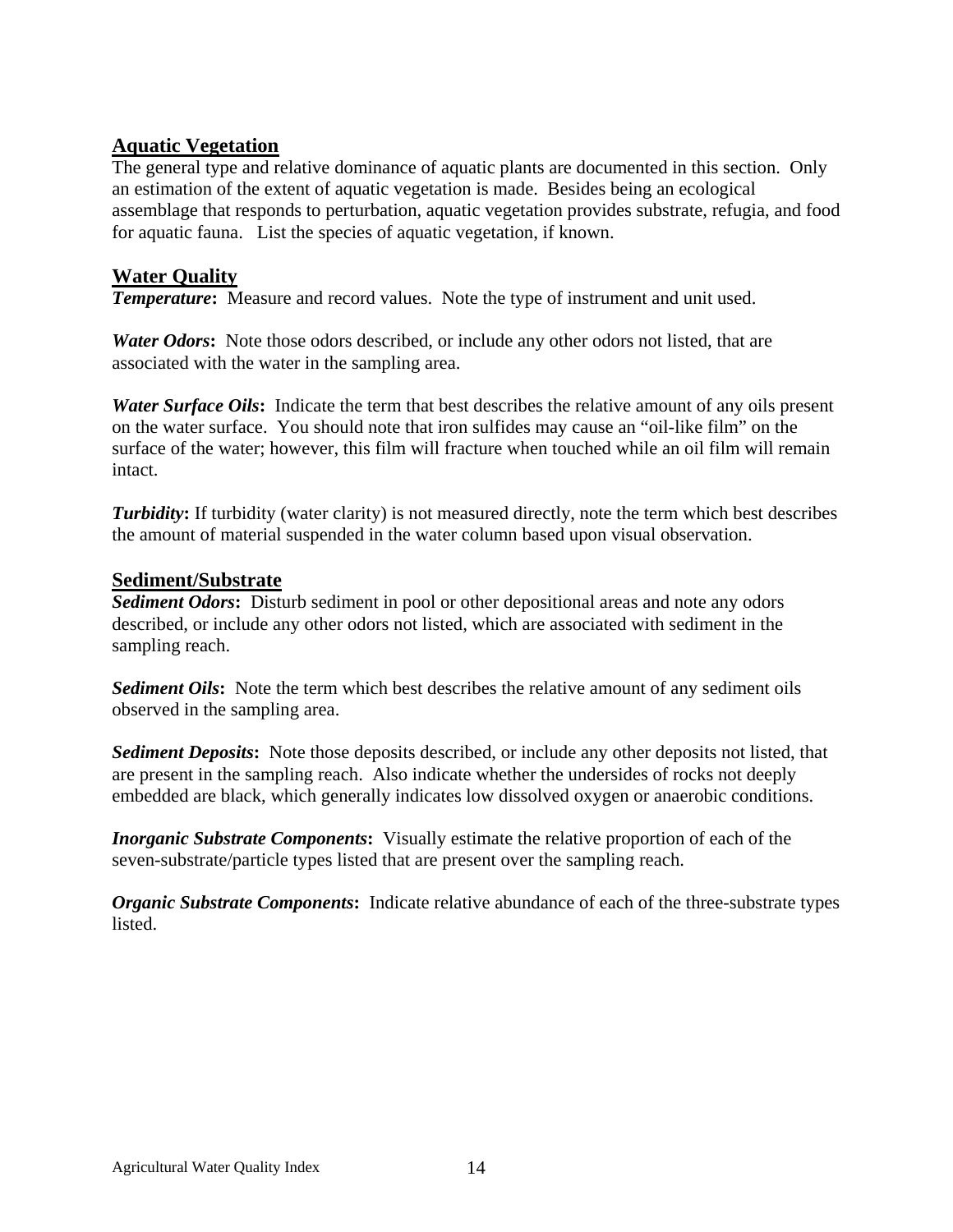#### **Watershed Assessment**

The second portion of the AWQI is composed of three general categories plus an optional fourth category. Each category is divided into three to five *metrics* or statements that describe an existing habitat condition. The first category, *Land Use And Soil Characteristics,* involves features outside of the immediate riparian zone that impact water movement through the watershed. These features include soils and landforms, current land use, and the soil and surface condition. These parameters will collectively influence the pathway water follows as it migrates toward the stream.

The second category, *The Riparian Zone,* is intended to evaluate the ability of the riparian area (the uncultivated area between the stream channel and current land use) to filter sediment, nutrients, and stormwater as well as provide sufficient shade, woody debris, and organic carbon to the stream channel. These metrics include riparian zone width which is an estimate of the distance between the stream bank and current land use. The completeness of the riparian zone describes weak areas in the riparian vegetation that result from roads, cattle paths, game trails, or erosion sites. These weak points along the buffer's continuum can bypass the protective characteristics of the riparian zone. Riparian vegetation type is an additional metric intended to measure the buffer strip's effectiveness by describing the plant diversity found within.

The third category involves the *Stream Channel*. These metrics describe the flow status which addresses the amount of water in the channel during base flow conditions and flow stability, which evaluates the streams response to rain and runoff events. Channel sinuosity and structure are metrics that describe both the type of streambed materials available, such as rock, cobble, sand, or woody debris, as well as the streams ability to capture and retain materials for processing by stream biota.

An additional and optional category with only one metric is a qualitative measure of existing *Aquatic Macroinvertebrates*. The goal of this final metric is to identify the presence or absence of tolerant versus intolerant species along with a relative measure of species diversity. This metric requires specific sampling equipment, knowledge of sampling methodologies, and the ability to identify aquatic macroinvertebrates to their taxonomic order and family level. While knowledge of existing macroinvertebrates is important, their presence or absence is somewhat predictable based on *Stream Channel* scores. However, the possible presence of an unseen toxic contaminant may be identified by using this metric.

Following each category is a discussion of the metric scores. These discussions indicate how scores are related to the aquatic environment and include suggestions that effectively increase water quality protection. In many instances the response necessary to improve the aquatic environment is made obvious by the metric score itself. Persons involved in the evaluation process must remember that many of the characteristics observed in the channel area are the result of practices that currently, or recently, exist(ed) upstream from the assessment site. Land Use and Riparian Zone scores may be very good yet accompanied by low Stream Channel scores at any given sampling station. Metric scores often reflect only the potential impact a parcel of land may have on the stream environment. Poor channel habitat may result from land use upstream or a combination of upstream and adjacent watershed activities. However, impaired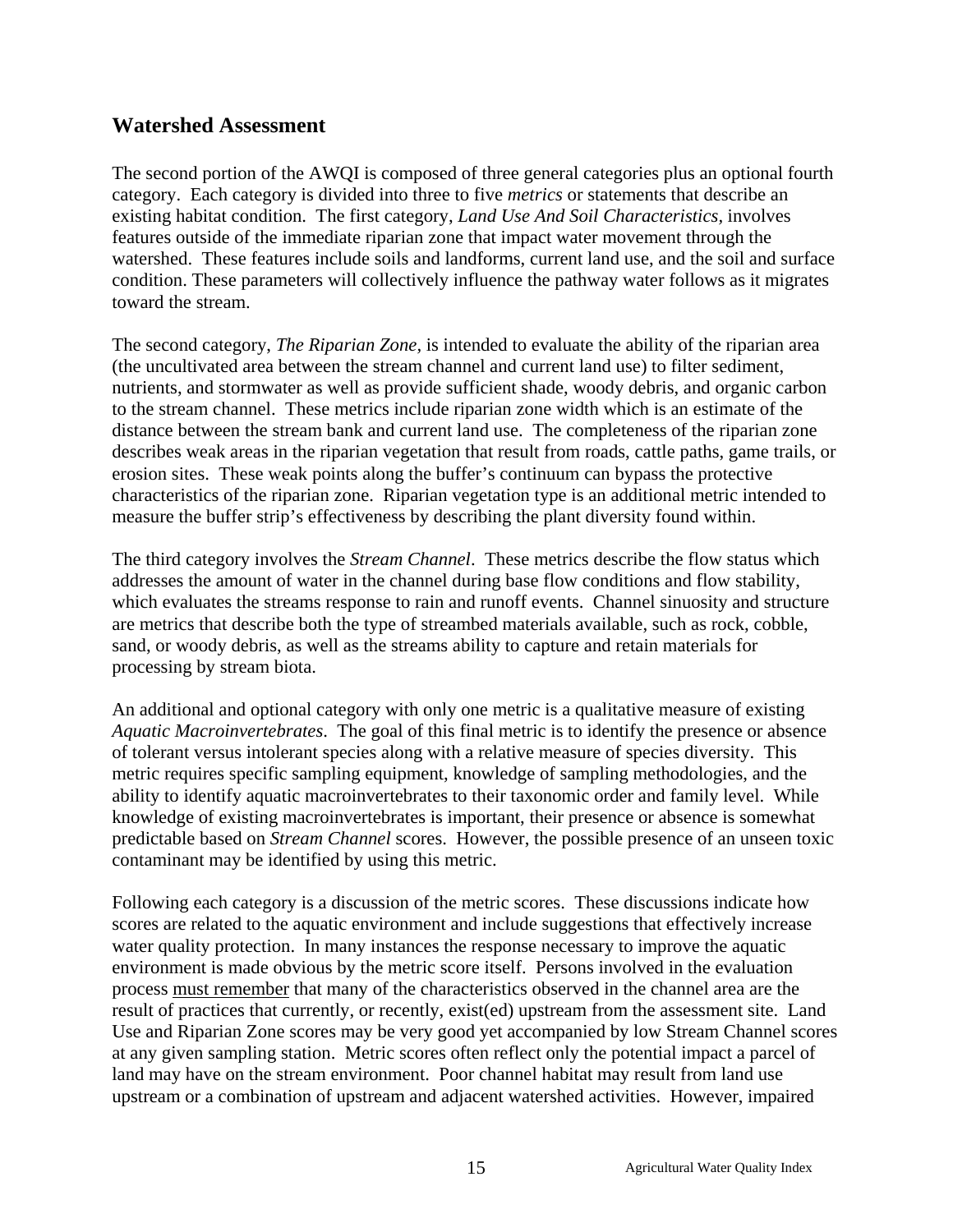stream function increases the potential for further dysfunction from any condition that continues to degrade water quality. Streams that have been heavily impacted by poor management in upstream portions of the watershed still require protection from land use effects to maintain or improve water quality downstream from the sampling site.

Metric scores are given in two forms, a numeric value and a level of vulnerability (1-4). The vulnerability codes are as follows.

- *Level one* for optimal conditions. The stream environment is insignificantly impacted by local conditions.
- *Level two* signifies somewhat less than optimal conditions exist without serious impacts to the stream environment.
- *Level three* denotes marginal or significant potential for impact to the stream environment.
- *Level four* describes poor conditions with the greatest level of vulnerability or impact.

The numeric score provides a more accurate description for each respective metric and a means to evaluate the effects of changing farm management strategies. Anticipated management changes can be re-scored against existing conditions to predict future outcomes to the stream environment. Total scores for each of the three categories should be placed in the appropriate box at the base of the individual score charts that follow each category.

The potential to impact water quality is not always clear and requires interpreting many variables. Several additional land use characteristics such as animal management and tiling to enhance sub-surface drainage require special attention and are addressed at the end of the metric section.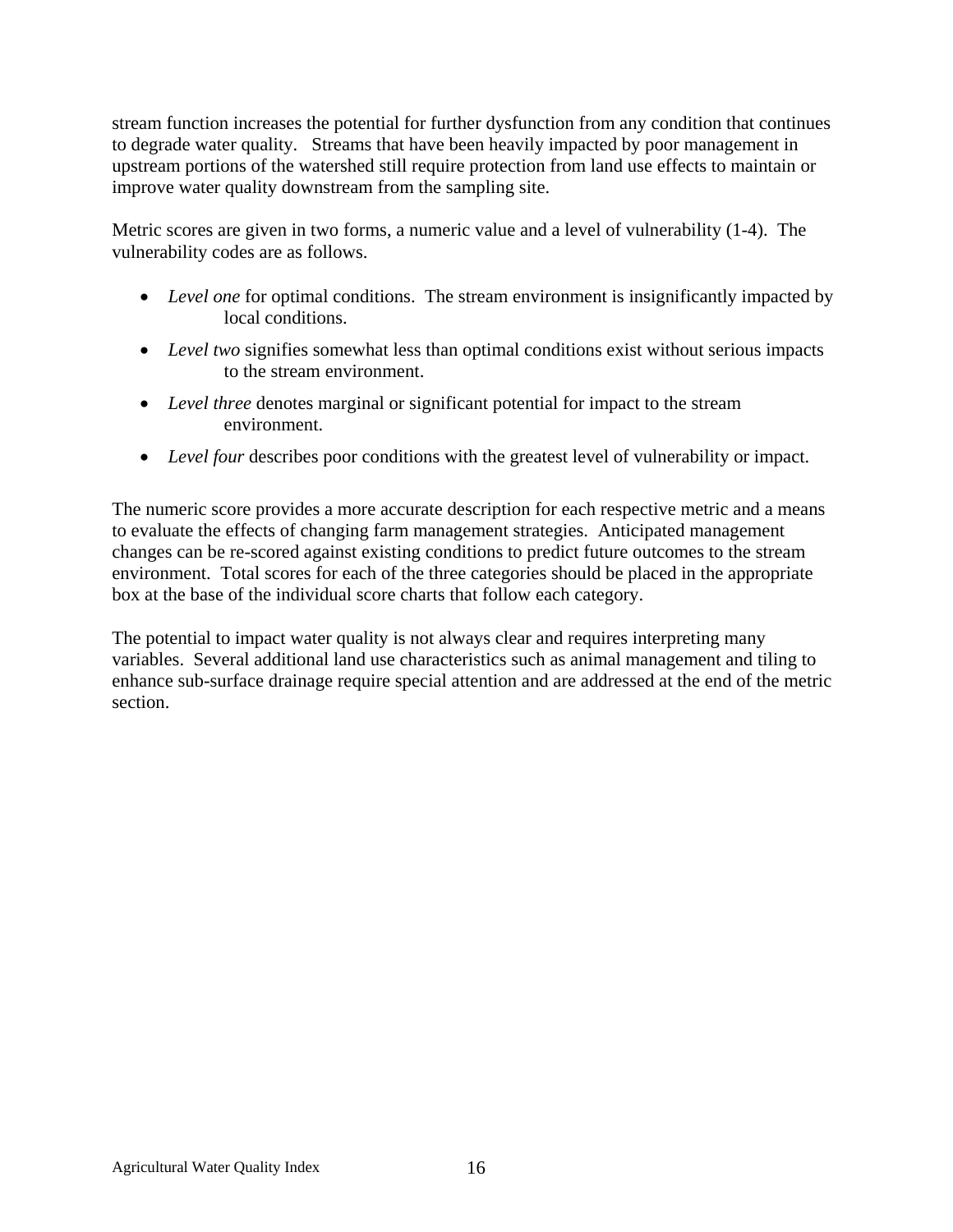#### **Selecting A Sampling Location**

Site selection is an important consideration when performing an environmental assessment. The evaluated area must represent average or typical land use, riparian zone, and channel conditions for the land in question. The following guidelines should be followed to achieve an accurate assessment.

- 1. While land use tends to be somewhat constant, slope may increase slightly as you approach the riparian zone. The AWQI allows for this potential change in slope by providing two metrics, one for the first 200 yards and a second metric for an additional 300 yards adjacent to the riparian zone. Use an average of the two scores when analyzing results. If slope is relatively constant use metric 1a or 1b (not both) to evaluate the soils and slope 500 yards adjacent to the riparian zone. Examine the soil surface at several locations adjacent to the riparian zone. Soil structure can be identified at any time; however, soil surface sealing will not be evident if the land has been recently tilled. Examine the soil surface following at least one significant rain event or on an undisturbed edge of the tilled field.
- 2. The riparian zone may be somewhat inconsistent in width. It is important to examine a minimum length of 100 yards to accurately assess this area for vegetation types and possible breaks or interruptions in the vegetation. Note the length examined on the inventory sheet.
- 3. Road/stream crossings can have a dramatic effect on channel characteristics. Whenever possible, begin sampling approximately 50 yards upstream from culverts or road/stream crossings. When sampling downstream from a culvert or crossing is necessary, allow at least 150 yards below the crossing before beginning the assessment. Examine at least 100 yards of channel length, including a minimum of two pool/riffle sequences where possible. Pool/riffle sequences may not occur in highly disturbed systems.
- 4. Macroinvertebrate sampling (optional) requires a field technician with a basic knowledge of aquatic macroinvertebrate taxonomy and familiarity with accepted sampling methods. Site selection should follow the same criteria as listed above with respect to road/stream crossings. The stream should be sampled in proportion to the substrate materials represented using a standard D-frame or aquatic kick net. As an example, if substrate materials are 80% sand and 20% gravel, 80% of the sampling effort should be made on sand and 20% in gravel areas. A sample data sheet is provided in Appendix C.
- 5. If the land to be assessed occupies both sides of the stream, score the side with the lowest scoring potential. Lower scores reflect a stronger potential for water quality impact and, therefore, communicate a more realistic potential to the stream.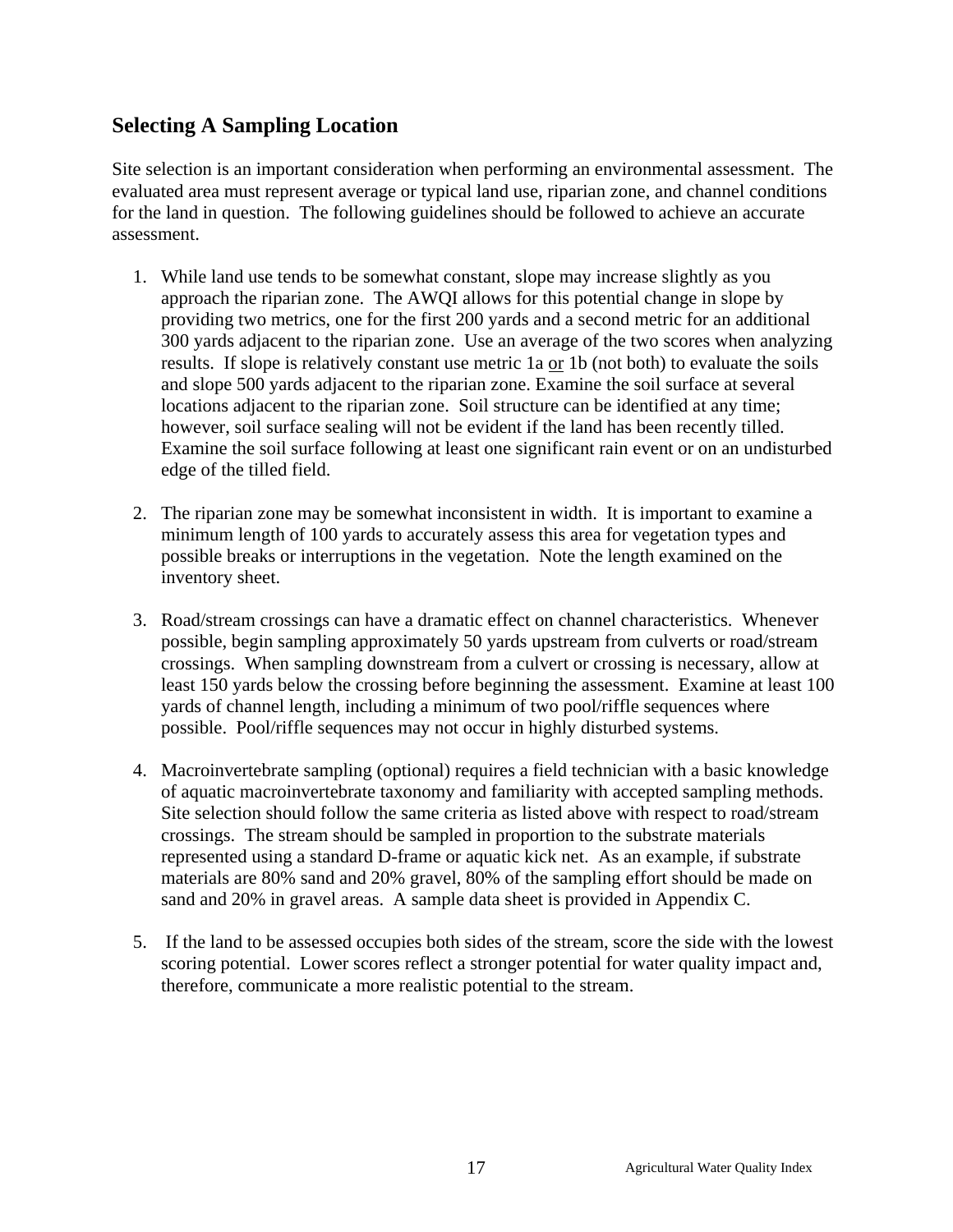#### **Land Use And Soil Characteristics**

#### **Metric 1 Soils And Landforms**

Soils and landforms, including slope, can be extremely variable within a given catchment basin. These variables help determine where water may collect on soil surfaces and become part of shallow wetland areas (swamps and marshes), lakes, or streams or if water quickly infiltrates the soil to areas of shallow and/or deep groundwater storage. These pathways are generally utilized in proportions that are determined by the soil types and local geomorphic characteristics (refer to Figure 1). The degree to which each pathway is followed (surface or subsurface flow) will have a demonstrable effect on stream characteristics including physical appearance, nutrient concentrations, and biotic composition.

Soils are grouped into four *hydrologic soil* groups that describe a soil's permeability and, therefore, its susceptibility to runoff. The hydrologic soil classifications are (USDA 1992):

- Group A soils which have low runoff potential and high infiltration rates even when wet. They consist chiefly of sand and gravel and are well to excessively drained.
- Group B soils have moderate infiltration rates when wet and consist chiefly of soils that are moderately deep to deep, moderately to well drained, and moderately to moderately course textures.
- Group C soils have low infiltration rates when wet and consist chiefly of soils having a layer that impedes downward movement of water with moderately fine to fine texture.
- Group D soils have high runoff potential, very low infiltration rates, and consist chiefly of clay soils.

The following metrics are intended to identify the dominant soil types in two areas or zones adjacent to the riparian zone. The first zone begins at the riparian edge and extends approximately 200 yards into the land use area. The second zone is an additional 300 yards that is both adjacent to and parallel to the first zone. Metric scores do not reflect soil productivity. These scores do, however, reflect a potential or vulnerability to surface runoff.

**Selected References:** Richards et al. 1996, Omernik 1976, Correll et al. 1994.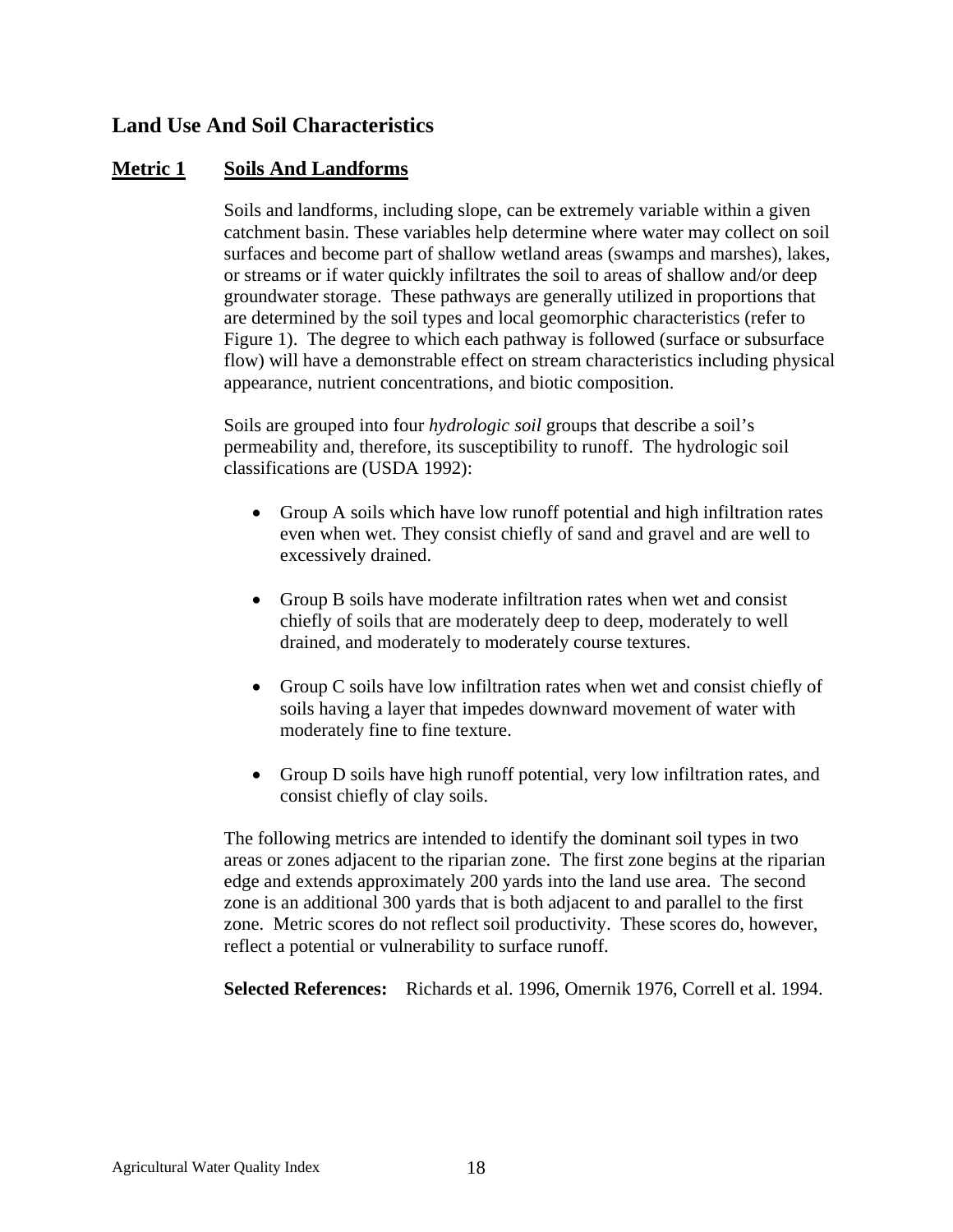| Habitat<br><b>Parameter</b>                                                                                                          |                                              | <b>Condition Category</b>                                                                                     |                                                                                                                                                                                                |                                                                                                                                                                                                                                             |  |  |  |  |  |  |  |  |  |  |  |
|--------------------------------------------------------------------------------------------------------------------------------------|----------------------------------------------|---------------------------------------------------------------------------------------------------------------|------------------------------------------------------------------------------------------------------------------------------------------------------------------------------------------------|---------------------------------------------------------------------------------------------------------------------------------------------------------------------------------------------------------------------------------------------|--|--|--|--|--|--|--|--|--|--|--|
|                                                                                                                                      | Level 1                                      | Level 2                                                                                                       | Level 3                                                                                                                                                                                        | <b>Level 4</b>                                                                                                                                                                                                                              |  |  |  |  |  |  |  |  |  |  |  |
| Metric 1a.<br><b>Hydrologic Soil</b><br><b>Group and</b><br>Landform 1 to<br>200 yards outside<br>of the immediate<br>riparian zone. | 0-5% slope and in<br>hydrologic soil group A | $0-5\%$ slope and in<br>hydrologic soil group B<br>or<br>$>5\%$ up to 10% slope in<br>hydrologic soil group A | $0-5\%$ slope and in<br>hydrologic soil group C<br>or<br>$>5\%$ up to 10% slope and<br>in hydrologic soil group<br>В<br>or<br>$>10\%$ and up to 15%<br>slope and in hydrologic<br>soil group A | Hydrologic soil group D<br><sub>or</sub><br>$>5\%$ up to 10% slope and<br>in hydrologic soil group<br>С<br>or<br>$>10\%$ and up to 15%<br>slope and in hydrologic<br>soil group B<br>or<br>$> 15\%$ slope and in<br>hydrologic soil group A |  |  |  |  |  |  |  |  |  |  |  |
| <b>SCORE</b>                                                                                                                         | 30 29 28 27 26 25 24                         | 23 22 21 20 19 18 17 16                                                                                       | 15 14 13 12 11 10 9 8                                                                                                                                                                          | 7<br>$\overline{5}$<br>3<br>6<br>$\Delta$                                                                                                                                                                                                   |  |  |  |  |  |  |  |  |  |  |  |

Note: Question 1b may not be necessary if the average slope for the given survey site is consistent from the edge of the riparian zone out to approximately 500 yards. If both metrics are necessary, average the two scores into one and record in the Soil Group and Landform portion of the Land Use And Soil Characteristics Summary following Metric 3.

| Habitat<br><b>Parameter</b>                                                                                                     |                                                 | <b>Condition Category</b>                                                                                     |                                                                                                                                                                                                                   |                                                                                                                                                                                                                                              |  |  |  |  |  |  |  |  |  |  |
|---------------------------------------------------------------------------------------------------------------------------------|-------------------------------------------------|---------------------------------------------------------------------------------------------------------------|-------------------------------------------------------------------------------------------------------------------------------------------------------------------------------------------------------------------|----------------------------------------------------------------------------------------------------------------------------------------------------------------------------------------------------------------------------------------------|--|--|--|--|--|--|--|--|--|--|
|                                                                                                                                 | <b>Level 1</b>                                  | <b>Level 2</b>                                                                                                | Level 3                                                                                                                                                                                                           | <b>Level 4</b>                                                                                                                                                                                                                               |  |  |  |  |  |  |  |  |  |  |
| Metric 1b.<br><b>Hydrologic Soil</b><br>Group and<br>Landform 200 to<br>500 yards outside<br>of the immediate<br>Riparian zone. | $0-5\%$ slope and in<br>hydrologic soil group A | $0-5\%$ slope and in<br>hydrologic soil group B<br>or<br>$>5\%$ up to 10% slope in<br>hydrologic soil group A | $0-5\%$ slope and in<br>hydrologic soil group C<br>or<br>$>5\%$ up to 10% slope and<br>in hydrologic soil group<br>B<br>$\alpha$ <sup>r</sup><br>$>10\%$ and up to 15%<br>slope and in hydrologic<br>soil group A | Hydrologic soil group D<br>or<br>$>5\%$ up to 10% slope and<br>in hydrologic soil group<br>C<br>$\alpha$<br>$>10\%$ and up to 15%<br>slope and in hydrologic<br>soil group B<br>$\alpha$<br>$> 15\%$ slope and in<br>hydrologic soil group A |  |  |  |  |  |  |  |  |  |  |
| <b>SCORE</b>                                                                                                                    | 30 29 28 27 26 25 24                            | 23 22 21 20 19 18 17 16                                                                                       | 15 14 13 12 11 10 9 8                                                                                                                                                                                             | 7654<br>$\mathcal{R}$<br>$2 \t1 \t0$                                                                                                                                                                                                         |  |  |  |  |  |  |  |  |  |  |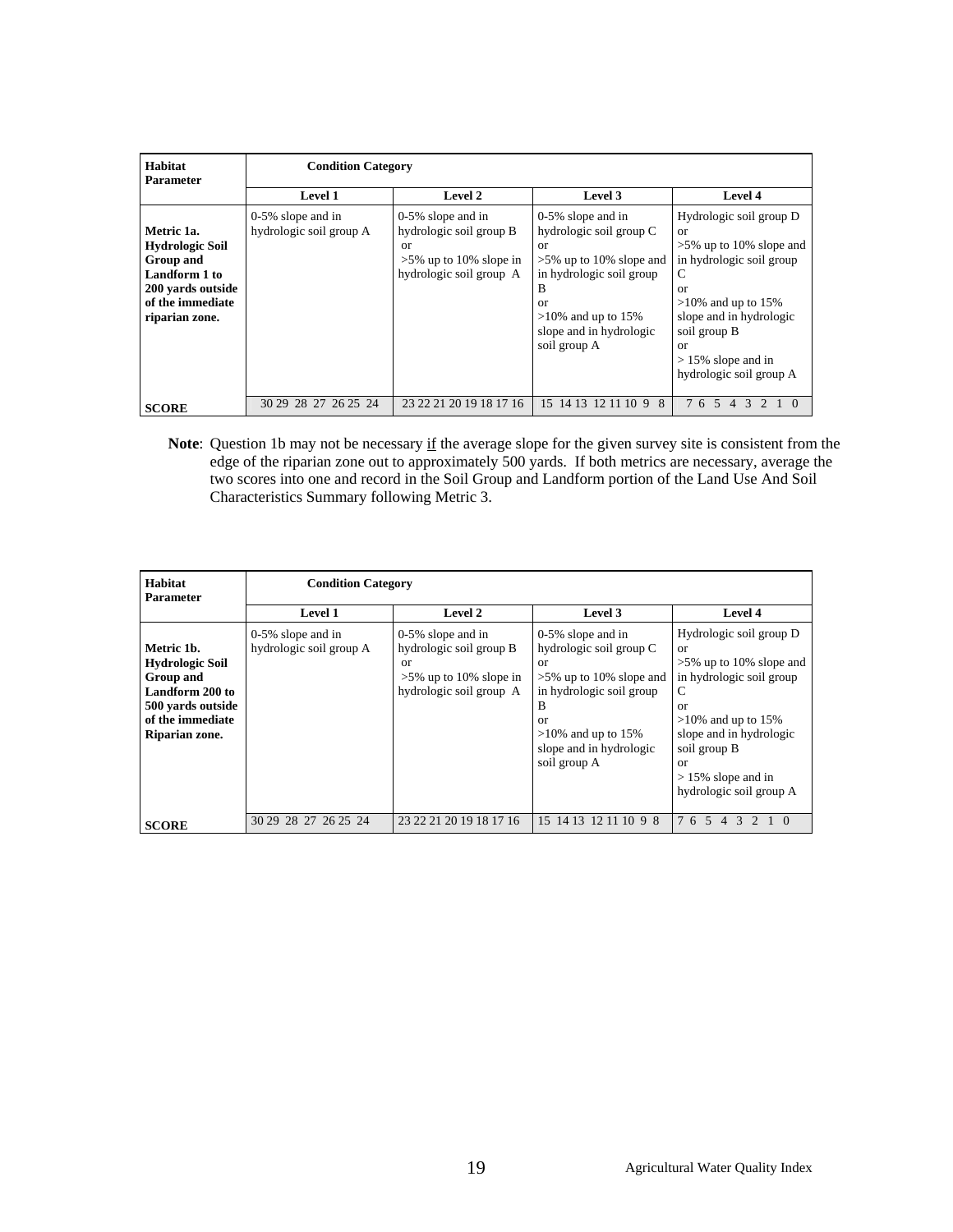#### **Metric 2 Land Use**

Land use information may exist in digital formats for use with GIS (geographic information system) technology. In addition, some local units of government involved with land use planning may have detailed maps that describe area land use. The investigating technician may wish to consult with these local sources of information or with the nearest Soil Conservation Service or U.S. Forest Service.

Land use within a catchment basin will have dramatic effects on how water moves through the watershed. Changes in vegetation and the degree of land disturbance (e.g. lumbering and plowing) affect the volume and quality of water entering the stream channel. Nutrient availability and transport can be influenced by deep rooted versus shallow rooted plants and exposed soils from frequent tilling that allows nutrients to quickly migrate toward the stream channel.

Scores for the following questions are based on land use modifications with the greatest potential to impact water quality. High scores pose little modification (impact) while low scores represent large-scale modifications that are known to place the quality of the stream at risk.

**Selected References:** Petersen 1992, Leopold et al. 1964, Chesters and Schierow 1985, Duda and Johnson 1985, Richards et al. 1997, Likens 1984, Schlosser 1991, Roth et al. 1996, Patrick 1994, Menge and Olson 1990, Ricklefs and Schluter 1993, Omernick 1976, Lenat 1984, Miller et al. 1997, Cooper et al. 1998.

| Habitat<br><b>Parameter</b>                                                                                                                       | <b>Condition Category</b>                                                                                                                                                                                                                                           |                                                                                                                                                                                                                                                                   |                                                                                                                                                                                                                                                                                   |                                                                                                                                                                                                                               |  |  |  |  |  |  |  |  |  |  |  |
|---------------------------------------------------------------------------------------------------------------------------------------------------|---------------------------------------------------------------------------------------------------------------------------------------------------------------------------------------------------------------------------------------------------------------------|-------------------------------------------------------------------------------------------------------------------------------------------------------------------------------------------------------------------------------------------------------------------|-----------------------------------------------------------------------------------------------------------------------------------------------------------------------------------------------------------------------------------------------------------------------------------|-------------------------------------------------------------------------------------------------------------------------------------------------------------------------------------------------------------------------------|--|--|--|--|--|--|--|--|--|--|--|
|                                                                                                                                                   | Level 1                                                                                                                                                                                                                                                             | Level 2                                                                                                                                                                                                                                                           | Level 3                                                                                                                                                                                                                                                                           | Level 4                                                                                                                                                                                                                       |  |  |  |  |  |  |  |  |  |  |  |
| Metric 2.<br><b>Land</b> use<br>approximately<br>one to 500 yards<br>beyond the<br>immediate<br>riparian zone<br>(modified from<br>Petersen 1992) | Generally undisturbed<br>consisting of forest and/or<br>wetland. Interruptions or<br>modifications to the<br>natural setting from<br>residential dwellings or<br>agriculture are rare.<br>Vegetative cover is<br>complete with no unnatural<br>breaks or bare spots | Permanent pasture/hay<br>mixed with woodlots.<br>and/or swamps with few<br>mixed row and small<br>grain crops. Vegetative<br>cover may have a few<br>breaks or bare spots.<br>Occasional modifications<br>for residential dwellings<br>or agricultural dwellings. | Consisting of a mixture<br>of row crops, small<br>grains, and pasture/hay or<br>an increase in suburban<br>characteristics (multiple)<br>housing units in close<br>proximity). Vegetative<br>cover may contain many<br>weed and/or brush<br>species. May have some<br>bare areas. | Land use is dominated by<br>row crops or is largely<br>urban or suburban in<br>nature. Vegetative cover<br>may have many breaks or<br>bare areas. The lowest<br>end score would be a<br>paved area or compacted<br>bare soil. |  |  |  |  |  |  |  |  |  |  |  |
| <b>SCORE</b>                                                                                                                                      | 30 29 28 27 26 25 24                                                                                                                                                                                                                                                | 23 22 21 20 19 18 17 16                                                                                                                                                                                                                                           | 15 14 13 12 11 10 9 8                                                                                                                                                                                                                                                             | 7654<br>$\overline{3}$<br>2 1 0                                                                                                                                                                                               |  |  |  |  |  |  |  |  |  |  |  |

#### **Metric 3 Soil And Surface Conditions**

The natural permeability and infiltration rate of a soil can be altered by changes in soil characteristics that result from agricultural activities or the development of urban and/or suburban environments. These changes affect the hydrologic responses to precipitation events, threats from excessive runoff, volume of water in the stream channel, annual temperature budgets, nutrient concentrations, and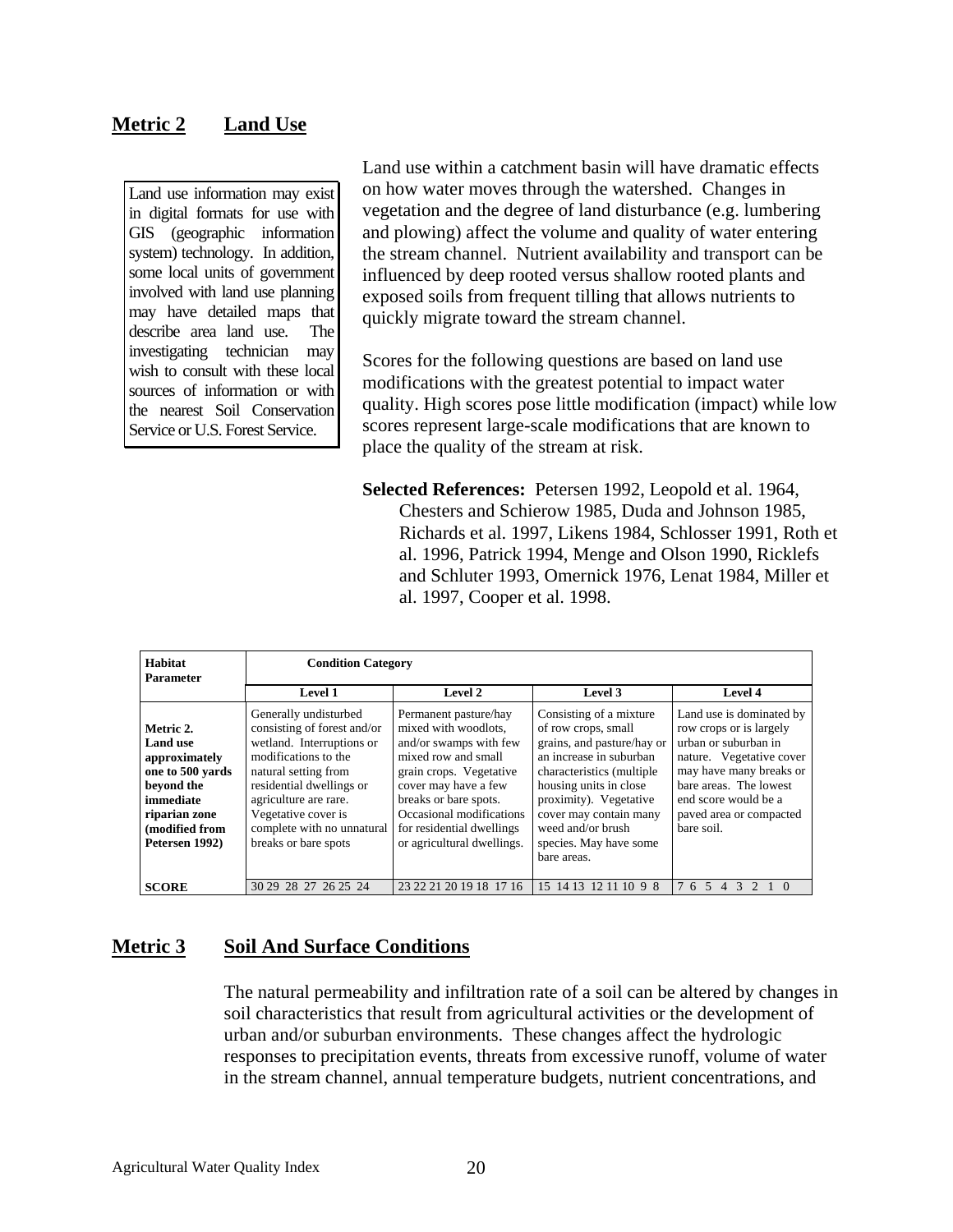the biotic composition. Collectively these factors have a major effect on water quality.

Certain types of land use are known to alter soil structure, which changes its response to precipitation events. For example, frequent soil tilling and cultivation, as in row cropping, substantially and negatively affects the physical properties of the soil. Continuous row cropping (little or no crop rotation) will significantly alter soil structure, reduce infiltration rates, and increase runoff potential (Brady and Weil 1996).

Natural permeability and infiltration rates are influenced by the physical properties of soil, such as soil structure. A partial list of factors affecting those physical properties that alter infiltration rates include the organic matter content and the activity of soil organisms such as earthworms.

The following metric is designed to estimate the impact of current soil characteristics on infiltration and thus upon runoff in the area outside the riparian zone. This measurement requires the use of a shovel to expose and examine the upper six to ten inches of soil in several areas that represent current land use.

**Selected References**: Brady and Weil 1996, Cooper et al. 1998.

| Habitat<br><b>Parameter</b>                                                                  | <b>Condition Category</b>                                                                                                                                                                                     |                                                                                                                                                                           |                                                                                                                                                                     |                                                                                                                                                                                                                                                                                                                 |  |  |  |  |  |  |  |  |  |
|----------------------------------------------------------------------------------------------|---------------------------------------------------------------------------------------------------------------------------------------------------------------------------------------------------------------|---------------------------------------------------------------------------------------------------------------------------------------------------------------------------|---------------------------------------------------------------------------------------------------------------------------------------------------------------------|-----------------------------------------------------------------------------------------------------------------------------------------------------------------------------------------------------------------------------------------------------------------------------------------------------------------|--|--|--|--|--|--|--|--|--|
|                                                                                              | <b>Level 1</b>                                                                                                                                                                                                | Level 2                                                                                                                                                                   | Level 3                                                                                                                                                             | <b>Level 4</b>                                                                                                                                                                                                                                                                                                  |  |  |  |  |  |  |  |  |  |
| Metric 3.<br><b>Soil and Surface</b><br><b>Conditions</b><br>outside of the<br>riparian zone | Surface open or loose,<br>even when wetted. Large<br>strong granules, crumbs, or<br>sand particles. Many root<br>channels and earthworm<br>burrows and other voids in<br>the soil. No gleying or<br>mottling. | Surface open or loose,<br>small or weak granules<br>or crumbs, or sand<br>particles. Some root<br>channels and earthworm<br>burrows. May have<br>orange or bright mottles | Surface crusted; however,<br>easy to break<br>0r<br>Structure very fine and<br>very weak or is sub-<br>angular blocky to blocky.<br>May have mottles or<br>gleying. | Surface crusted and hard<br>to break<br><sub>or</sub><br>Bulk soil massive or<br>puddled. No evidence of<br>granules or crumbs. No<br>root channels or<br>earthworm burrows.<br>Contains mottling and/or<br>gleying. The most<br>undesirable extreme is a<br>paved area or a<br>compacted bare crusted<br>area. |  |  |  |  |  |  |  |  |  |
| <b>SCORE</b>                                                                                 | 30 29 28 27 26 25 24                                                                                                                                                                                          | 23 22 21 20 19 18 17 16                                                                                                                                                   | 15 14 13 12 11 10<br>98                                                                                                                                             | 7654<br>3<br>2                                                                                                                                                                                                                                                                                                  |  |  |  |  |  |  |  |  |  |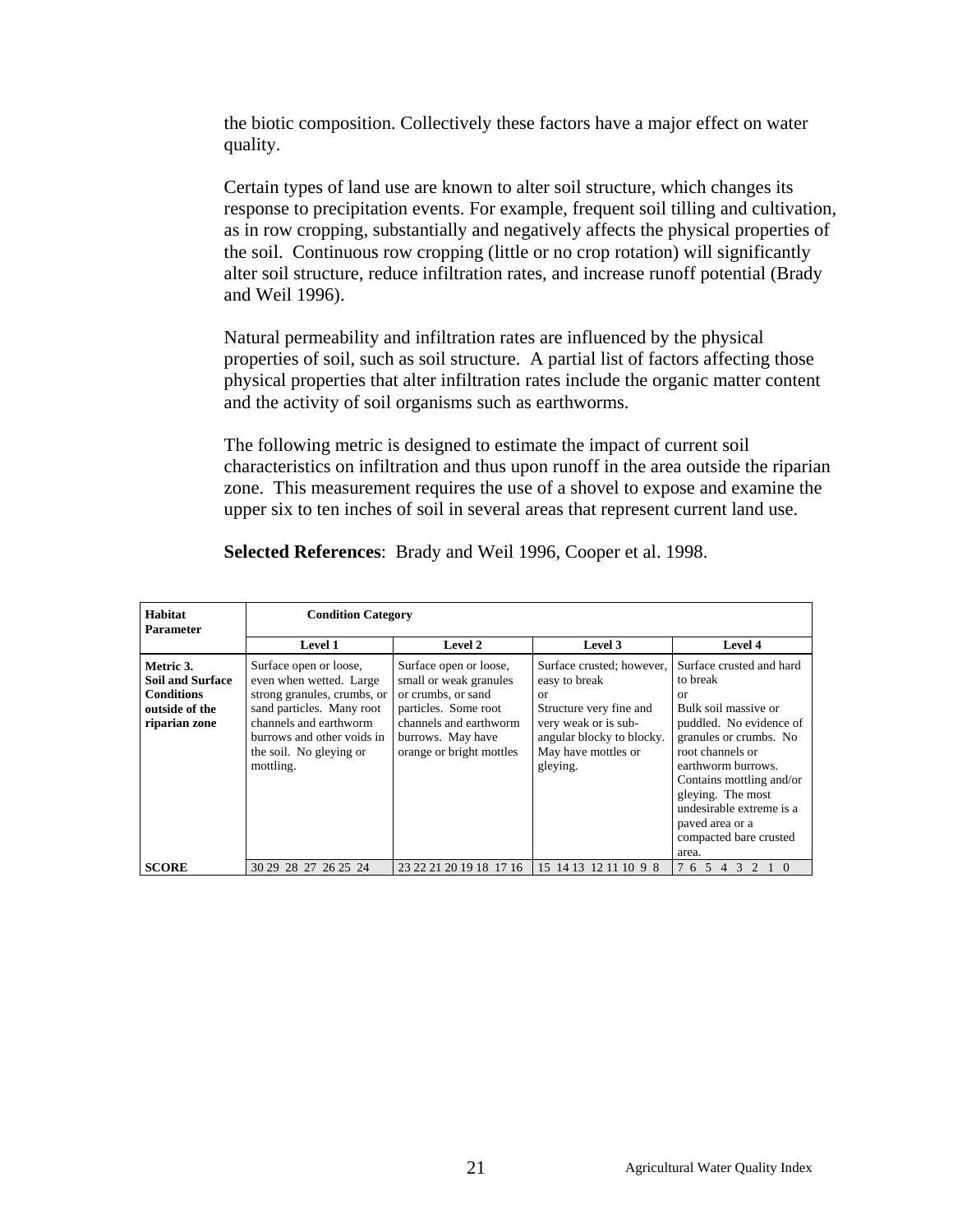#### **Land Use And Soil Characteristics Summary**

Place land use scores in the appropriate box below each respective category. Consult the *Recommendations* section for the highest of the three scores listed to determine possible farm management changes that will minimize potential impacts to the stream environment.

| <b>Metric 1</b><br><b>Soil Group</b><br><b>And Land</b><br>Form | <b>Metric 2</b><br><b>Land Use</b> | <b>Recommendations</b> |                                                                                                                                                                                                                                                                                                                                    |
|-----------------------------------------------------------------|------------------------------------|------------------------|------------------------------------------------------------------------------------------------------------------------------------------------------------------------------------------------------------------------------------------------------------------------------------------------------------------------------------|
| Level 4                                                         | Level 4                            | Level 4                | Land cannot tolerate a continuous crop. Set to forest, permanent<br>pasture, or long rotations. Minimize continuous row crops. Use<br>minimum or no-till with additions of organic matter/crop residue.<br>Badly eroded land may require complete renovation. In addition,<br>follow recommendations for Level 2 and 3 categories. |
| Level 3                                                         | Level 3                            | Level 3                | Be alert as some precaution is needed. If in continuous row crop,<br>rotate grain and hay/grasses. Use minimum or no till where tillage<br>is required. In addition, follow recommendations for Level 2.                                                                                                                           |
| Level <sub>2</sub>                                              | Level 2                            | Level 2                | Have soils tested to determine if lime or fertilizer additions are<br>needed. Examine vegetative cover. If cover is sparse, interseeding<br>is needed.                                                                                                                                                                             |
|                                                                 |                                    |                        | No special precautions or new management schemes are needed<br>based on this assessment.                                                                                                                                                                                                                                           |
| Level 1                                                         | Level 1                            | Level 1                |                                                                                                                                                                                                                                                                                                                                    |

**Total Land Use And Soil Characteristics Score** (Sum metrics 1+2+3)

#### **Soil Management Adjustment Factor**

While land use has a dramatic effect on water movement through a landscape, natural geomorphic features such as soil types and slope are not options that are normally changed by human activities. These features, help define hydrologic processes and strongly influence the land use management. Poor scores for soil types do not indicate a poor quality soil. They do, however, suggest a greater vulnerability to surface runoff than higher scores. This vulnerability increases with an increase in slope and/or land use that involves frequent soil disruption (Figure 1). Soil types that are susceptible to surface runoff may exaggerate the effects to a stream due to increases in slope or patterns of land use that reduce soil structure.

There are a number of farm management options that work to offset the risk imposed by soil groups that characteristically contain a high potential for surface runoff. These methods include such practices as no till and regular or frequent crop rotation. Frequent tillage tends to destroy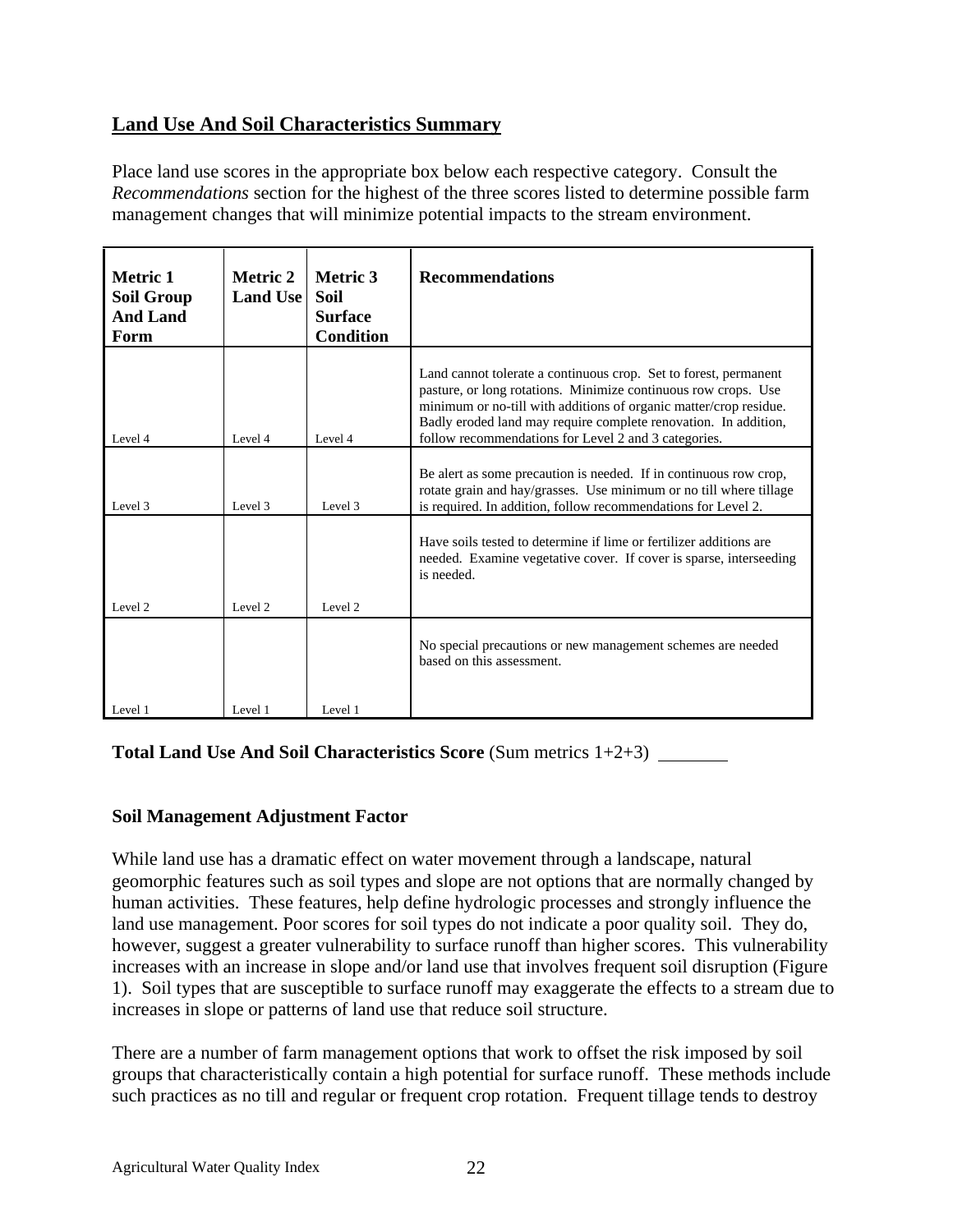soil structure and drastically reduce infiltration rates. Therefore, soils that are normally characterized as highly permeable may demonstrate characteristics of heavier, more impermeable soils such as clay.

The following metric is a Soil Management Adjustment Factor, intended to appropriately modify the Land Use And Soil Characteristics score in the chart above. Add the adjustment score to the Total Land Use Score listed above and re-examine possible recommendations for potential impacts to the stream environment.

| Farm<br><b>Parameter</b>                                              |                                                                                                                                                                                            | <b>Condition Category</b>                                              |                                                           |                                                              |  |  |  |  |  |  |  |  |  |  |
|-----------------------------------------------------------------------|--------------------------------------------------------------------------------------------------------------------------------------------------------------------------------------------|------------------------------------------------------------------------|-----------------------------------------------------------|--------------------------------------------------------------|--|--|--|--|--|--|--|--|--|--|
|                                                                       | <b>Level 1</b>                                                                                                                                                                             | Level 2                                                                | Level 3                                                   | Level 4                                                      |  |  |  |  |  |  |  |  |  |  |
| <b>Crop And Tillage</b><br><b>Practices</b><br>(Adjustment<br>Factor) | Long term rotation with<br>minimal row cropping<br>and maximal hay and/or<br>pasture. Mixed farm uses<br>including crop production<br>and pasture. Minimum or<br>no-till where applicable. | Short term crop rotation<br>with conservation or no<br>till practices. | Some crop rotation with<br>standard tillage<br>practiced. | Intensive row crop<br>monoculture with<br>intensive tillage. |  |  |  |  |  |  |  |  |  |  |
| <b>SCORE</b>                                                          |                                                                                                                                                                                            | $\theta$                                                               | $-5$                                                      | $-10$                                                        |  |  |  |  |  |  |  |  |  |  |

#### **Total Land Use And Soil Characteristics Score (**Adjusted**)**

(Total Land Use And Soil Characteristics Score + Crop And Tillage Adjustment Factor)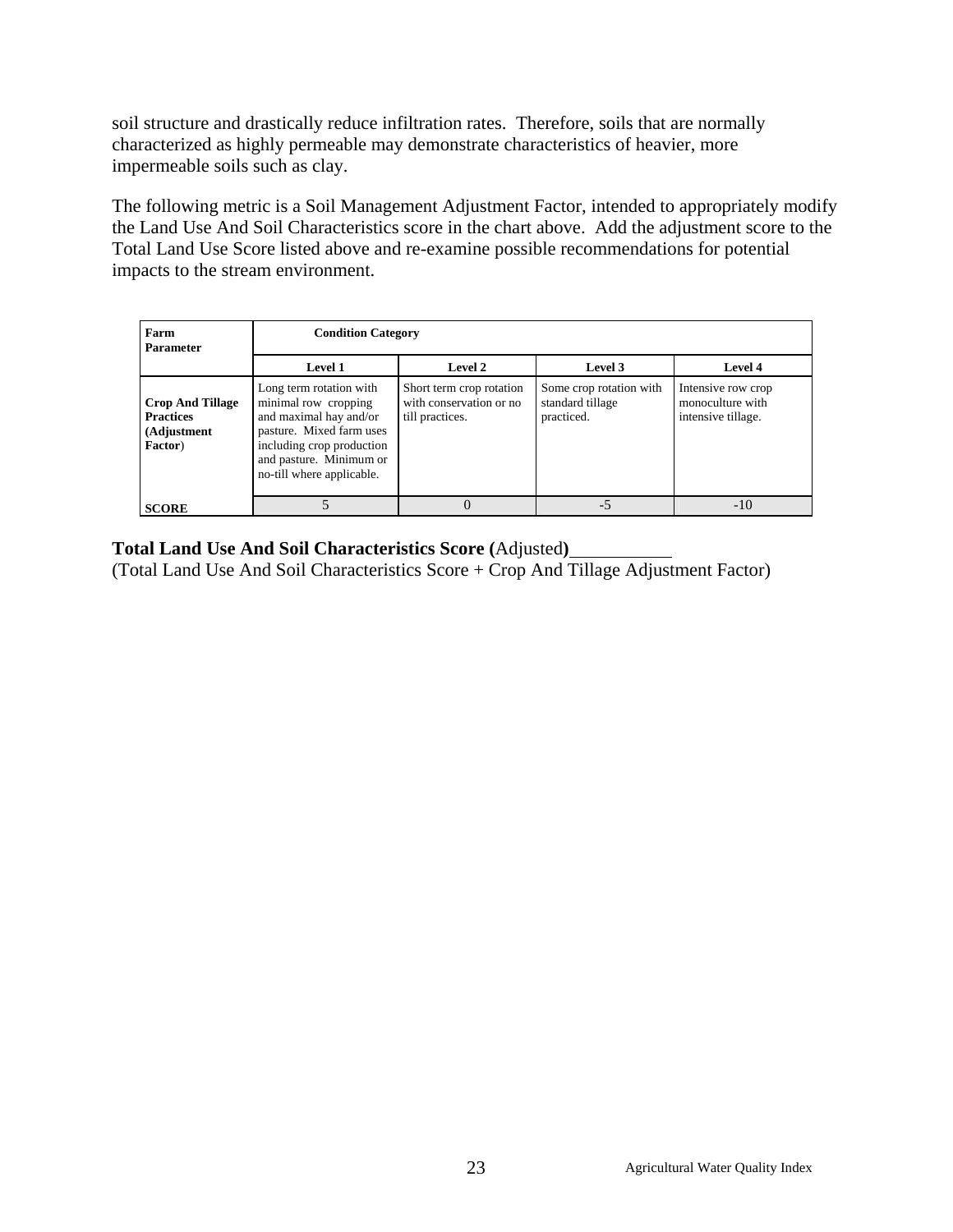#### **The Riparian Zone**

#### **Metric 4 Riparian Zone Width**



Riparian zones (sometimes called riparian buffers) are those areas of natural vegetation and/or low wet swamp/marsh areas adjacent to the stream channel that act to minimize the effects from runoff.

The condition of the riparian zone greatly affects a stream's ability to process the flow of energy input by the watershed. The width of the riparian zone must provide enough area for a sufficient quantity and diversity of vegetation to act as a sediment and nutrient filter (Figure 2). Vegetation plays an active role in water quality by providing a continuous source of materials that act to stabilize both the physical and biological aspects of the stream environment.

Adequate riparian buffer widths are determined by the intensity of adjacent land use, buffer characteristics, and specific buffer functions required. Due to possible variations in soil types, slope, and land use, the following metrics rely on averages derived from literature review.

**Selected References:** Castelle et al. 1994, Castelle et al. 1992, Petersen 1992, Wong and McCuen 1982, Johnson and Ryba 1992, Gilliam 1994, Barton et al. 1985, Roth et al. 1994, Richards et al. 1996, Budd et al. 1987, Lenat 1984, Hynes 1975, Cooper et al. 1998.

| <b>Habitat</b><br><b>Parameter</b>                                          |                                                                                    |    |    |  | <b>Condition Category</b> |  |                                                                 |    |    |  |    |                                                      |   |         |   |                |                                                                              |  |  |  |                    |  |  |
|-----------------------------------------------------------------------------|------------------------------------------------------------------------------------|----|----|--|---------------------------|--|-----------------------------------------------------------------|----|----|--|----|------------------------------------------------------|---|---------|---|----------------|------------------------------------------------------------------------------|--|--|--|--------------------|--|--|
|                                                                             |                                                                                    |    |    |  |                           |  | Level 2                                                         |    |    |  |    |                                                      |   | Level 3 |   | <b>Level 4</b> |                                                                              |  |  |  |                    |  |  |
| Metric 4.<br><b>Riparian Zone</b><br>width from stream<br>to edge of field. | <b>Level 1</b><br>Marshy or woody riparian<br>zone $100$ to $150$ feet or<br>more. |    |    |  |                           |  | Marshy or woody riparian<br>zone varying from 50 to<br>99 feet. |    |    |  |    | Marshy or woody riparian<br>zone from 20 to 49 feet. |   |         |   |                | Marshy or woody riparian<br>zone essentially absent or<br>less than 20 feet. |  |  |  |                    |  |  |
| <b>SCORE</b>                                                                | 20                                                                                 | 19 | 18 |  | 16                        |  | 14                                                              | 13 | 12 |  | 10 | 9                                                    | 8 |         | 6 | 15             | 4                                                                            |  |  |  | $\left($ $\right)$ |  |  |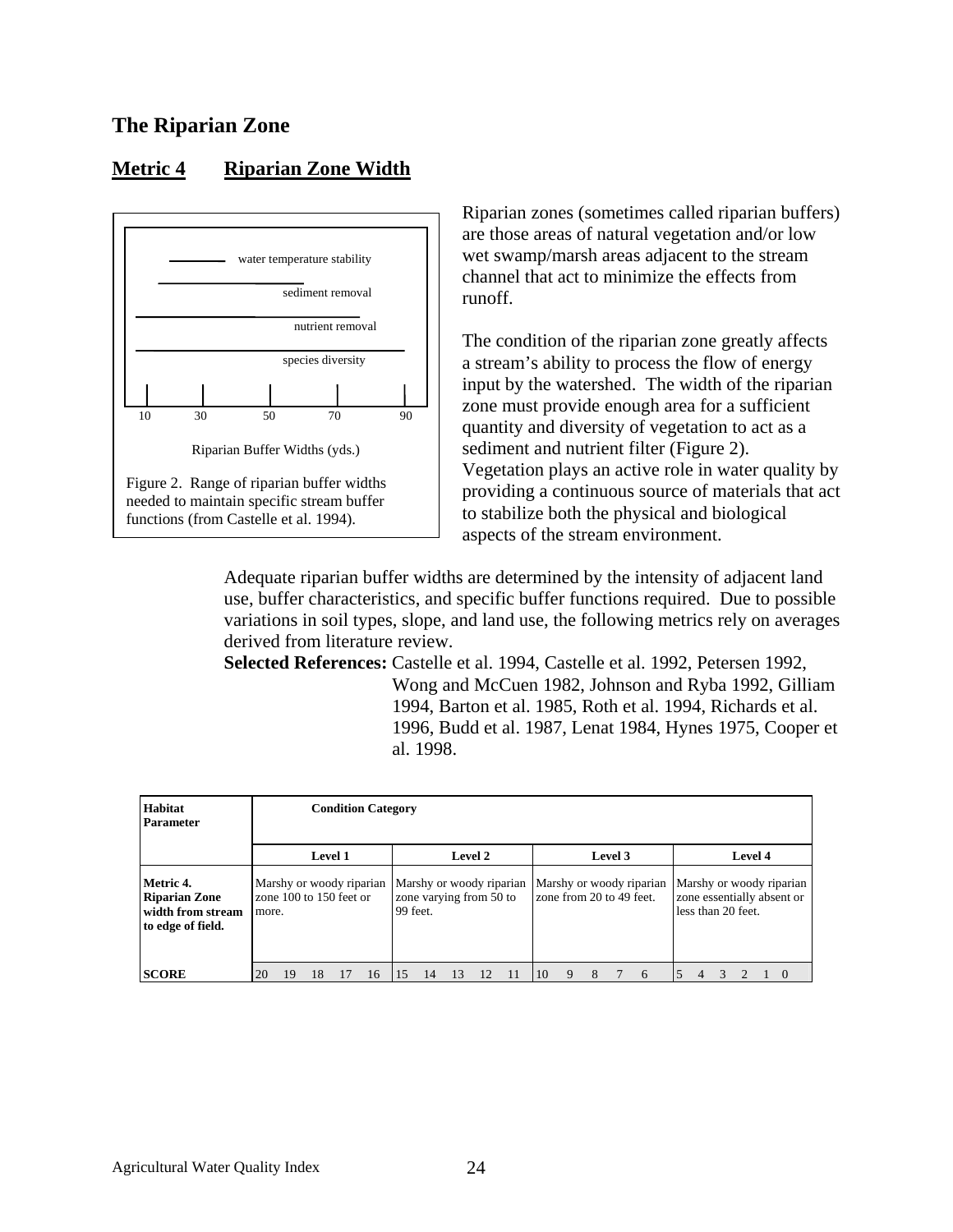#### **Metric 5 Completeness Of The Riparian Zone**

Along with width, the presence or absence of breaks or gaps in riparian vegetation describes potential weaknesses in the riparian zone. These breaks in the buffer zone are frequently due to animal crossings, game trails, areas of intense erosion, or areas of general access to the stream. High scores are given to riparian areas that maintain their maximum thickness. Low scores describe frequent breaks in the vegetation that may allow for sediment and nutrient enriched runoff to penetrate the vegetation buffer and enter the stream or describe various degrees of bank failures that exist.

#### **Selected References:** Petersen 1992, Richards et al. 1996

| <b>Habitat</b><br><b>Parameter</b>                                           | <b>Condition Category</b>                                                                                              |    |         |    |                                                                                          |    |    |  |  |         |                                           |  |  |                         |                                                                                                                                           |                |  |  |  |          |  |  |
|------------------------------------------------------------------------------|------------------------------------------------------------------------------------------------------------------------|----|---------|----|------------------------------------------------------------------------------------------|----|----|--|--|---------|-------------------------------------------|--|--|-------------------------|-------------------------------------------------------------------------------------------------------------------------------------------|----------------|--|--|--|----------|--|--|
|                                                                              |                                                                                                                        |    | Level 1 |    | Level 2                                                                                  |    |    |  |  | Level 3 |                                           |  |  |                         |                                                                                                                                           | Level 4        |  |  |  |          |  |  |
| Metric 5.<br><b>Riparian Zone</b><br><b>Completeness</b><br>(Petersen 1992). | Riparian zone intact to<br>nearly intact with<br>infrequent breaks<br>occurring at intervals<br>greater than 165 feet. |    |         |    | Incidental breaks in the<br>riparian zone at<br>approximately 100-164<br>foot intervals. |    |    |  |  |         | Breaks in the riparian<br>every 100 feet. |  |  | zone frequent with some | Riparian zone has<br>frequent breaks in the<br>gullies and scars occurring vegetation with deeply<br>scarred gullies along its<br>length. |                |  |  |  |          |  |  |
| <b>SCORE</b>                                                                 | 20<br>19                                                                                                               | 18 |         | 16 | 15                                                                                       | 14 | 13 |  |  | 10      | 9                                         |  |  | 6                       |                                                                                                                                           | $\overline{4}$ |  |  |  | $\theta$ |  |  |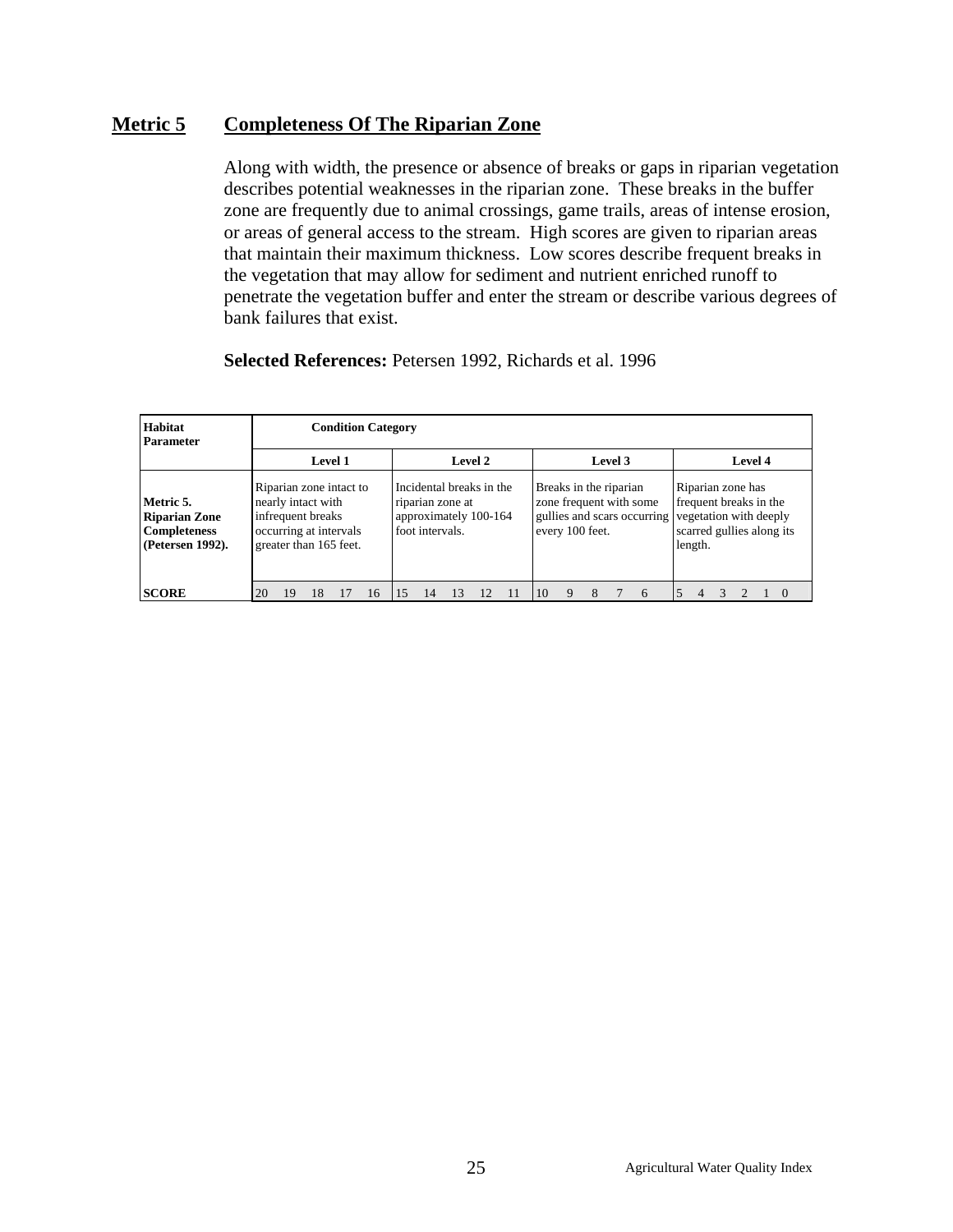#### **Metric 6 Riparian Vegetation Types**

The type of riparian vegetation (e.g. trees versus shrubs versus grass) as well as the diversity of vegetation (plant specie) play an important role in the structure and function of river systems. Trees and large shrubs provide a shade canopy over small channels that protect the stream from direct sunlight, thereby maintaining water temperature stability during day long and seasonal extremes. In addition to temperature protection, streambank vegetation provides the stream with a critically important source of organic carbon, mostly in the form of leaf litter. This organic carbon is the food base that strongly influences the well being of a stream's biological community.

The riparian zone also supplies woody debris necessary in retaining organic material for biological processing and maintaining habitat diversity. Trees growing along the stream bank and active channel area deposit dead limbs and branches or enter the stream as an entire unit. Once in the channel, these materials acts to retain or hold leaf litter and other organic inputs for processing, provides flow diversity, acts as solid substrates for fish and macroinvertebrates to live on and around, and functions as bank stabilization devices.

Riparian zones that have undergone extensive vegetation reduction or removal will result in stream quality degradation. This degradation is associated with increases in sedimentation, flow fluctuations, and/or temperature extremes. In addition, the loss of interaction between the Riparian Zone and stream channel will impair the biological functions necessary to maintain water quality.

| Habitat<br><b>Parameter</b>                      | <b>Condition Category</b>                                                                                                                                         |                                                                                                                                                                                                                                 |                                                                                                                                                                                                                                                                               |                                                                                                                                                                                                                                                                                                                          |
|--------------------------------------------------|-------------------------------------------------------------------------------------------------------------------------------------------------------------------|---------------------------------------------------------------------------------------------------------------------------------------------------------------------------------------------------------------------------------|-------------------------------------------------------------------------------------------------------------------------------------------------------------------------------------------------------------------------------------------------------------------------------|--------------------------------------------------------------------------------------------------------------------------------------------------------------------------------------------------------------------------------------------------------------------------------------------------------------------------|
|                                                  | Level 1                                                                                                                                                           | <b>Level 2</b>                                                                                                                                                                                                                  | Level 3                                                                                                                                                                                                                                                                       | <b>Level 4</b>                                                                                                                                                                                                                                                                                                           |
| Metric 6.<br><b>Riparian Zone</b><br>Vegetation. | Riparian vegetation<br>consists of trees, shrubs,<br>herbaceous species, and<br>grasses. Maximum<br>canopy potential is<br>achieved with native plant<br>species. | Riparian vegetation has<br>sustained some degree of<br>alteration. Some degree<br>of canopy cover less than<br>the maximum potential<br>exists. At least one of the<br>four categories of plants is<br>missing or very limited. | Riparian vegetation has<br>been altered with at least<br>two of the four vegetation<br>types missing. Obvious<br>gaps in the canopy exist,<br>and the potential to supply<br>organic material and<br>woody debris to the<br>stream channel has been<br>significantly reduced. | Riparian vegetation has<br>been severely altered with<br>an abundance of only one<br>or none of the four plant<br>categories present.<br>Organic material and<br>woody debris is not<br>realistically available to<br>the stream channel or has<br>been replaced with<br>agricultural commodities<br>or used as pasture. |
| <b>SCORE</b>                                     | 20<br>18<br>16<br>19                                                                                                                                              | 15<br>13<br>12<br>14<br>11                                                                                                                                                                                                      | 10<br>9<br>6<br>8                                                                                                                                                                                                                                                             | 5<br>3<br>4                                                                                                                                                                                                                                                                                                              |

**Selected References:** Petersen 1992, Richards et al. 1996, Jones and Smock 1991.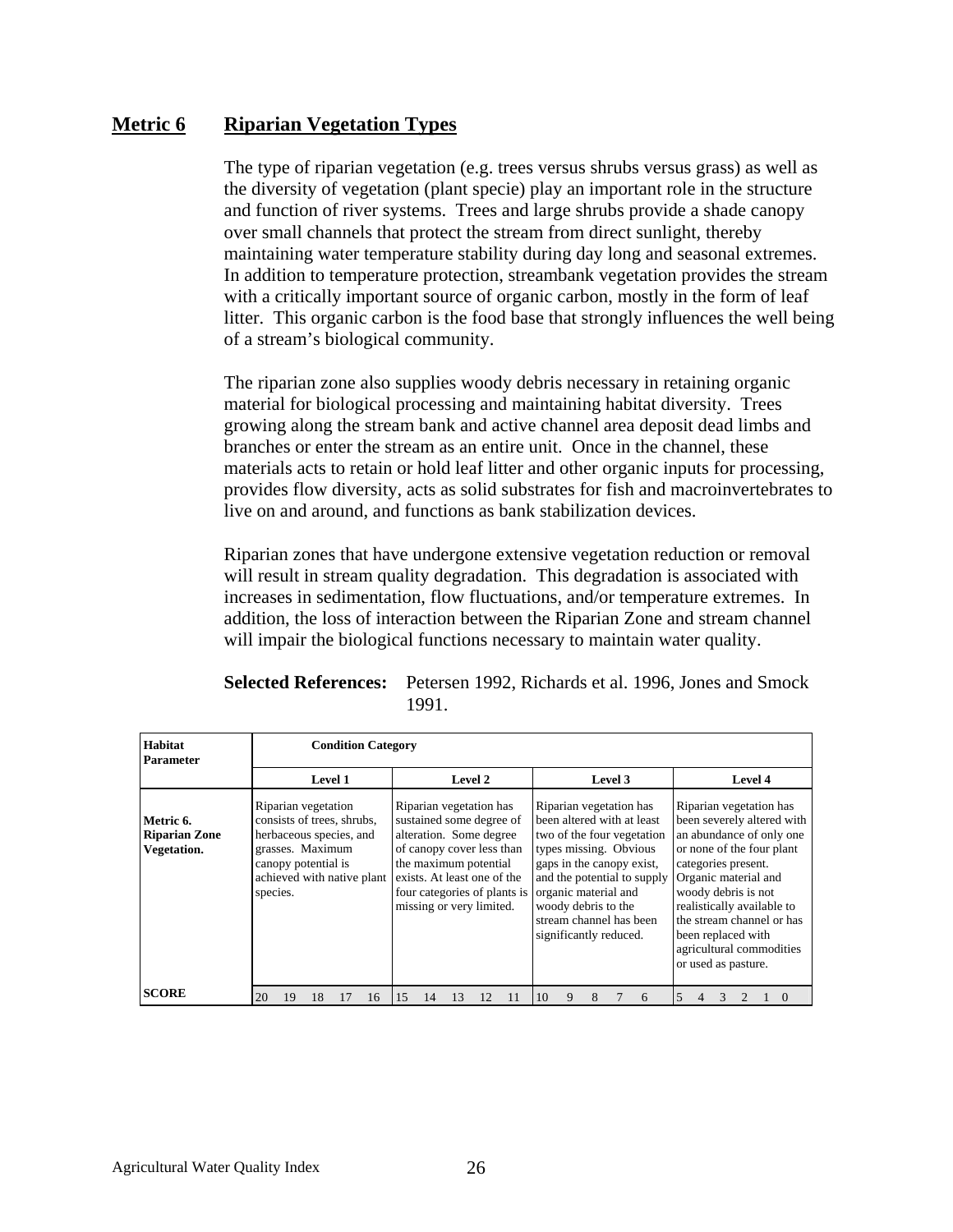#### **Riparian Zone Summary**

Soil types and land uses that maximize the potential for stormwater runoff, erosion, and nutrient loading to the stream environment may place additional stress on the riparian zone. The AWQI scoring method for riparian zone width, completeness, and vegetation characteristics (Metrics 4- 6) compensate for this additional stress. The scoring recommendations are increased to a higher vulnerability level when soil characteristics and/or land use requires an increase in riparian buffer function.

Place the Riparian Zone Width score (metric 4) in the appropriate box within its respective category. If the Land Use was a Level 3 or 4, shift your riparian zone score to the next higher level of vulnerability and refer to the *Recommendations* listed in the same row of the chart. As an example, if the Riparian Zone score is 17 (Level 1) and the Land Use score is 14 (Level 3), refer to the Level 2 *Recommendations*. No adjustments are necessary if the Riparian Zone Width score falls into a Level 4 category or if Land Use scores fall into a Level 1 or 2 category. All recommendations assume that the condition and completeness of the riparian zone is of high quality. In all cases, changes in land use may require an increase in riparian zone width.

| Metric #4<br><b>Riparian</b><br><b>Zone Width</b> | <b>Recommendations</b>                                                                                                                                                                                                                                                                                                                                                        |
|---------------------------------------------------|-------------------------------------------------------------------------------------------------------------------------------------------------------------------------------------------------------------------------------------------------------------------------------------------------------------------------------------------------------------------------------|
| Level 4                                           | Riparian zone widths need to be increased to a minimum of 100 feet in areas containing hydrologic<br>soil groups A or B with slopes <10% and up to 150 feet for hydrologic soil groups C or D. Where<br>slopes exceed 10% an additional 50 feet may be necessary, especially if land use involves frequent<br>tilling and/or occasional row crops or if slope exceeds 10%.    |
| Level 3                                           | Riparian zone widths need to be doubled or tripled in areas containing hydrologic soil groups A or B<br>with slopes $\langle 10\% \text{ with an additional 50 feet for areas containing hydrologic soil groups C or D. An}$<br>additional 50 feet may be necessary where slopes exceed 10%, especially if land use involves<br>frequent tilling and/or occasional row crops. |
| Level 2                                           | Riparian widths may be adequate if located within hydrologic soil group A with less than a 10%<br>slope or hydrologic soil group B with less than a 5% slope. An additional 50 feet is necessary for<br>areas containing hydrologic soil groups C or D or where slopes exceed 10% or where land use<br>involves frequent tilling and/or occasional row crops.                 |
| Level 1                                           | No special recommendations are needed based on this assessment. However, changes in current<br>land use may require increases in existing riparian zone widths.                                                                                                                                                                                                               |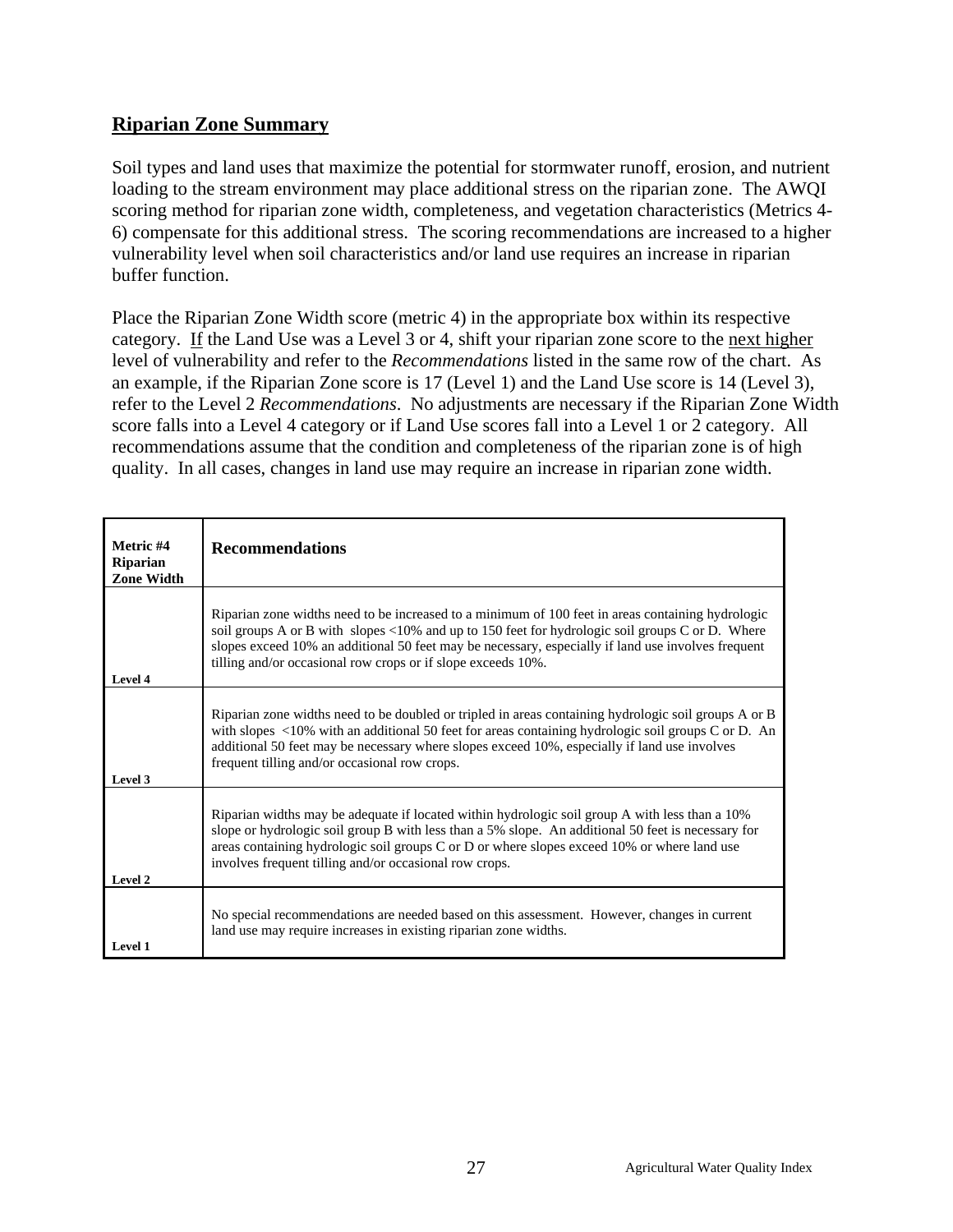Place the Riparian Zone Completeness score (Level 5) in the appropriate box below, following the same pattern of scoring instructions as previously given with respect to the Land Use score. All recommendations assume that the riparian zone width is adequate. If the riparian zone width is not adequate, the recommendations described in this section must be performed in conjunction with the Riparian Zone Width recommendations previously described in the text and in Metric #4.

| Metric #5<br>Riparian<br>Zone<br><b>Completeness</b> | <b>Recommendations</b>                                                                                                                                                                                                                                                                |
|------------------------------------------------------|---------------------------------------------------------------------------------------------------------------------------------------------------------------------------------------------------------------------------------------------------------------------------------------|
| Level 4                                              | Identify and eliminate sources of erosion. Restore eroded banks with appropriate vegetation. Refer<br>to Level 3 and 4 recommendations under Riparian Buffer Widths.                                                                                                                  |
| Level 3                                              | Modify and/or eliminate non-essential breaks in the riparian vegetation. Essential breaks in the<br>vegetation need to be modified so that surface runoff flows away from the area of the break.<br>Continue to observe riparian zone standards as described in the previous section. |
| Level 2                                              | Modify essential breaks in the riparian vegetation so that surface runoff flows away from the area of<br>the break. Continue to observe riparian zone standards as described in the previous section.                                                                                 |
| Level 1                                              | No special recommendations are needed based on this assessment. Continue to observe riparian<br>zone standards as described in the previous section.                                                                                                                                  |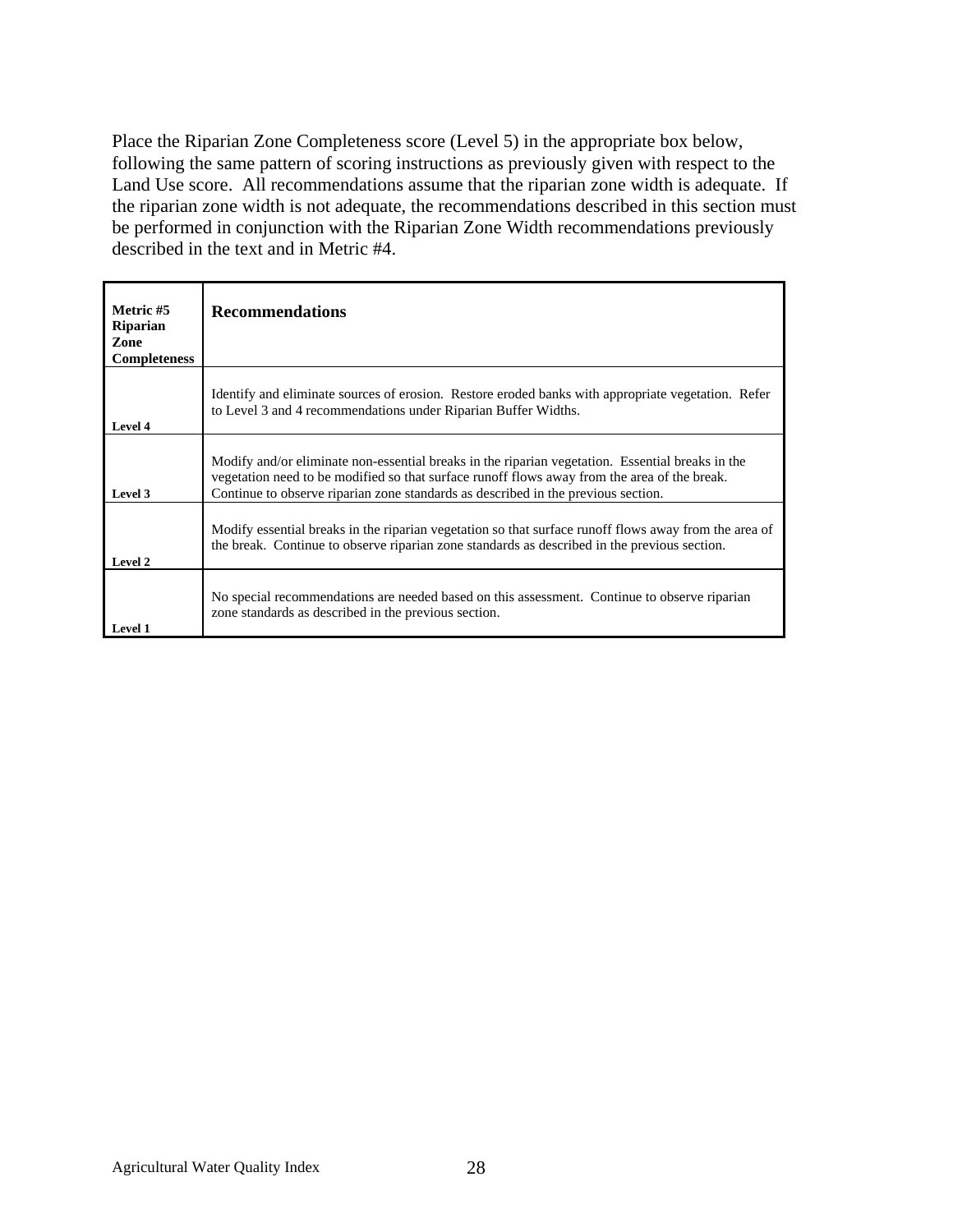Place the Riparian Zone Vegetation score (metric 6) in the appropriate box below, following the same pattern of scoring instructions as previously given with respect to Land Use. All recommendations assume that the riparian zone width is adequate. If not adequate, these recommendations must be performed in conjunction with the Riparian Zone Width recommendations previously described in the text and in Metric #4.

| Metric #6<br><b>Riparian</b><br>Zone<br><b>Vegetation</b> | <b>Recommendations</b>                                                                                                                                                                                                                                                                                                                                                                                                                                                                                                                                            |
|-----------------------------------------------------------|-------------------------------------------------------------------------------------------------------------------------------------------------------------------------------------------------------------------------------------------------------------------------------------------------------------------------------------------------------------------------------------------------------------------------------------------------------------------------------------------------------------------------------------------------------------------|
| Level 4                                                   | Riparian vegetation needs to be re-established. One third of the riparian zone area nearest the<br>stream should be planted with several large tree species at approximately 6-10 foot intervals. The<br>middle third of the riparian zone should be planted with woody shrubs at 3-6 foot intervals while the<br>remaining portion of the riparian zone should remain as undisturbed grasses with intermittent woody<br>shrubs. Refer to the section on Riparian Zone Widths for the correct dimensions for existing soil<br>types, land use, and land features. |
| Level 3                                                   | Riparian vegetation needs to be expanded to include the various forms listed above. Select species<br>that will provide some degree of shade and stability to the stream channel.                                                                                                                                                                                                                                                                                                                                                                                 |
| Level 2                                                   | Areas where riparian vegetation has been altered should be selectively restored. Select species that<br>will provide some degree of shade and stability to the stream channel.                                                                                                                                                                                                                                                                                                                                                                                    |
| Level 1                                                   | No special recommendations are needed based on this assessment. However, changes in current<br>land use may require increases in current riparian zone widths. Continue to monitor vegetation<br>quality for changes due to high water or frequent flooding that may eliminate some forms of grasses,<br>trees, or shrubs.                                                                                                                                                                                                                                        |

**Total Riparian Zone Score** (Sum metric numbers 4+5+6)

Riparian zones are interactive areas between the terrestrial and aquatic environments that provide essential biotic and abiotic elements to the stream while protecting water quality from excessive nutrient and stormwater inputs. Numerous studies (previously cited) as well as research results derived specifically for this project (Cooper et al. 1998) found strong links to the width of the riparian zone, the types of vegetation that exist within this area, and the quality of the stream channel itself.

There is little substitute for adequate buffer width; however, wetland areas adjacent to the stream channel provide very effective sediment and nutrient barriers. In addition, these wetland areas can hold large amounts of stormwater, which diffuses the damage potential to streambanks and in-stream habitats from frequent surges in discharge and bank erosion.

Low scores in riparian vegetation can be offset by increasing the riparian buffer width, while weak points (breaks) along the riparian corridor will require specific management methodologies including vegetation restoration, berm construction, and/or wood and rock riprap to ensure water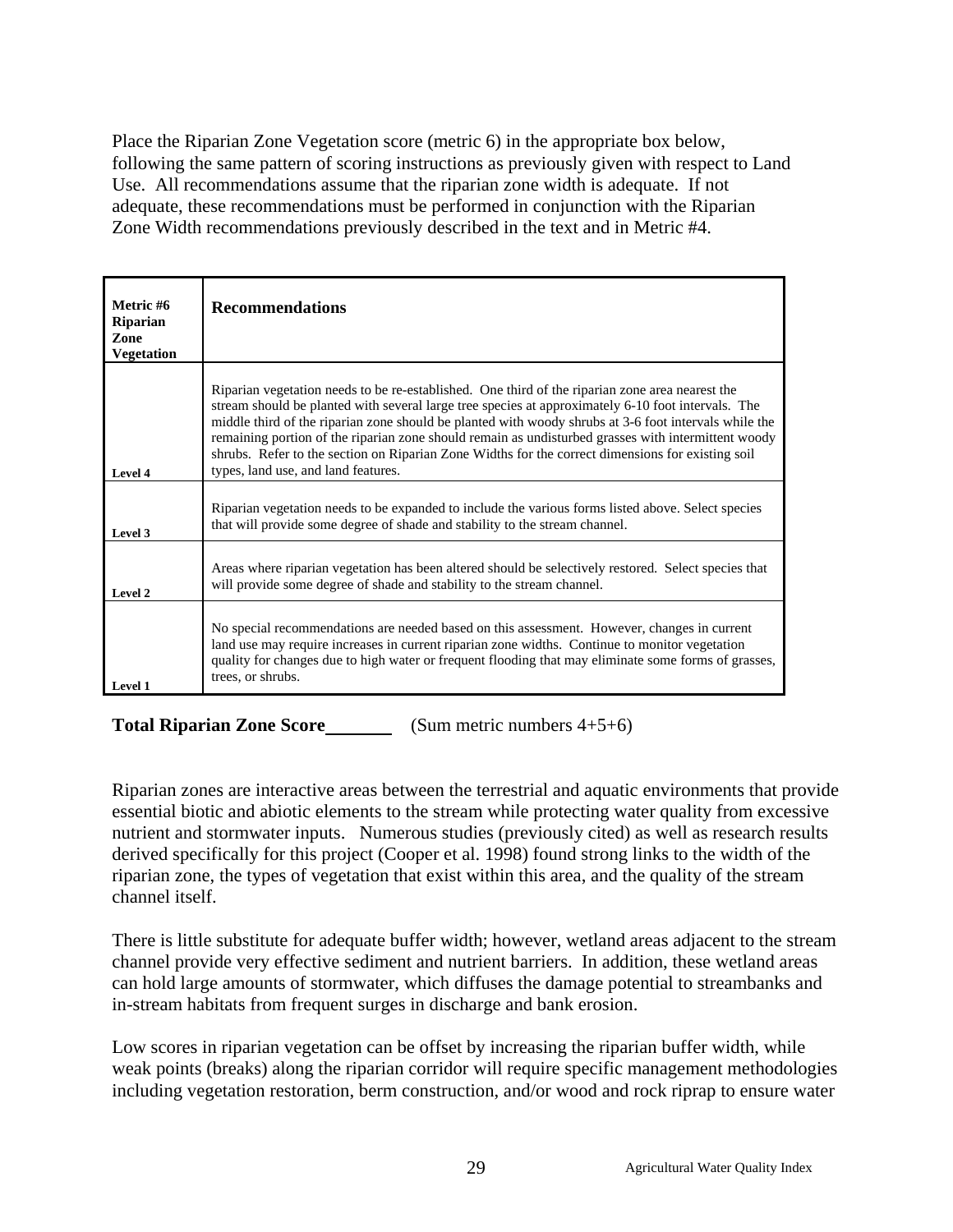quality protection. Information concerning programs and potential funding assistance for resource protection may be available through a local or state agency such as the National Resource and Conservation Services (NRCS), a county extension service, or your local Farm Bureau organization.

## **Stream Channel**

### **Metric 7 Channel Flow Status**

Damage to the stream system will result from the interruption of normal groundwater recharge sources or excessive water withdrawals that significantly decrease flow volume. These reductions in flow volume can be caused by excessive irrigation removal directly from the stream channel or groundwater supplies, excessive evapotransporation losses from large monocultures of coniferous trees or evaporation losses resulting from solar exposure following canopy removal. However, regardless of the removal pathway, excessive water loss from the active channel results in substrate exposure that inhibits microbial and macroinvertebrate colonization. In addition, the reduced volume of water is much more susceptible to temperature fluctuations resulting from greater air temperature and solar influence. Temperature extremes cause additional stress to stream biota, decreasing the streams sediment carrying capacity and limiting population diversity and richness, further reducing organic processing rates.

High scores are given for streams that give evidence of very stable base flow conditions while poor scores are given where excessive water losses impair stream function. This metric does not apply to intermittent streams where water is commonly absent from the channel area during dry weather cycles.

### **Selected references:** Colby 1964, Dunne and Leopold 1978, Rosgen 1985, Hopp and Simon 1986, Hicks et al. 1991, Lenat 1984, Allan 1995.

| Habitat<br><b>Parameter</b>                                                      |          | <b>Condition Category</b>                   |  |                                                                                  |          |                                                                                                           |   |   |  |                                                                                                                              |  |         |  |  |                                                |          |
|----------------------------------------------------------------------------------|----------|---------------------------------------------|--|----------------------------------------------------------------------------------|----------|-----------------------------------------------------------------------------------------------------------|---|---|--|------------------------------------------------------------------------------------------------------------------------------|--|---------|--|--|------------------------------------------------|----------|
|                                                                                  |          | <b>Level 2</b><br>Level 3<br><b>Level 1</b> |  |                                                                                  |          |                                                                                                           |   |   |  |                                                                                                                              |  | Level 4 |  |  |                                                |          |
| Metric 7.<br>l Channel Flow<br><b>Status (from</b><br>  Barbour et al.<br>1997). | exposed. |                                             |  | Water reaches the base of<br>both banks with minimal<br>or no channel substrates | exposed. | Water reaches $>75\%$ of<br>the active channel<br>substrates or $<$ 25% of<br>active channel substrate is |   |   |  | Water fills 25-75% of the<br>available channel and/or<br>riffle substrates are mostly present as standing pools.<br>exposed. |  |         |  |  | Very little water in the<br>channel and mostly |          |
| <b>SCORE</b>                                                                     | 15       | 14                                          |  | 12                                                                               |          | 10                                                                                                        | Q | 8 |  | 6                                                                                                                            |  | 4       |  |  |                                                | $\Omega$ |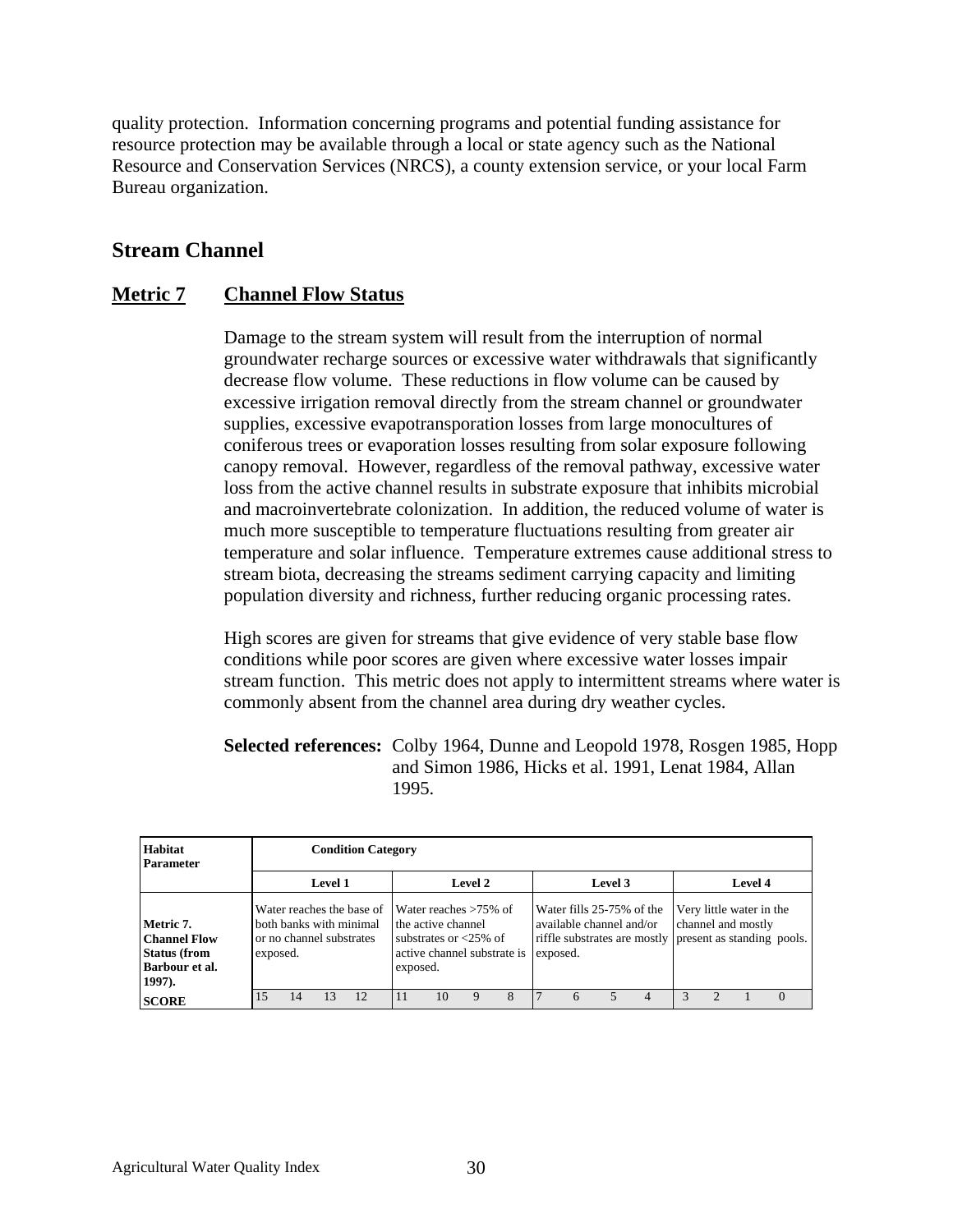### **Metric 8 Flow Stability**

Good habitat diversity and optimum fish and macroinvertebrate populations are typically correlated with flow stability. Flow stability allows for accumulation and retention of woody debris that in turn acts to retain organic materials for biological processing, provide solid substrates, and create flow diversity that optimizes microbial, macroinvertebrate, and fish populations. Rapidly fluctuating discharge provides an excessive amount of stream energy that flushes woody debris from the stream channel, thus removing habitat and nutrient storage capabilities. In addition, streambank vegetation is commonly scoured away by such flows resulting in severe bank erosion, bank slumping, and stream bed aggradation with widespread loss to the fish and macroinvertebrate community.

Indications of significant flow instability are relatively easy to see in a stream. High water is accompanied by increases in flow velocity, which scours away bank vegetation leaving bare, unstable soil and exposed root systems along and above the active stream channel. Excessive erosion of these bare soils generally follows, resulting in increased suspended and bed-load stream sediments, streambed aggradement, and habitat loss.

High scores are given for streams with little or no vegetation removal or exposed soil above the water from frequent increases in high water. Retention devices (when present) should be oriented somewhat perpendicular to the stream bank. Low scores should reflect stream banks with large areas of exposed soil above the surface of the water. Woody debris may exist along the stream channel; however, it has been deposited above the water level by the force of high water events.

| <b>Habitat</b><br><b>Parameter</b>                               |    | <b>Condition Category</b> |                                                                                                                    |                                                                                                                                                                                                         |    |                                                                                                                                                                                                              |         |   |  |                                                                                                                                                                                                                 |         |                |                                                                                                                                                                                                                                                   |         |          |
|------------------------------------------------------------------|----|---------------------------|--------------------------------------------------------------------------------------------------------------------|---------------------------------------------------------------------------------------------------------------------------------------------------------------------------------------------------------|----|--------------------------------------------------------------------------------------------------------------------------------------------------------------------------------------------------------------|---------|---|--|-----------------------------------------------------------------------------------------------------------------------------------------------------------------------------------------------------------------|---------|----------------|---------------------------------------------------------------------------------------------------------------------------------------------------------------------------------------------------------------------------------------------------|---------|----------|
|                                                                  |    |                           | <b>Level 1</b>                                                                                                     |                                                                                                                                                                                                         |    |                                                                                                                                                                                                              | Level 2 |   |  |                                                                                                                                                                                                                 | Level 3 |                |                                                                                                                                                                                                                                                   | Level 4 |          |
| Metric 8.<br><b>Flow Stability</b><br>(at or near base<br>flow). |    |                           | Vegetation along the<br>frequent changes in<br>retention devices (if<br>present) stable and<br>the stream channel. | stream banks is complete<br>nearly to the water's edge.<br>Little or no evidence of<br>discharge and/or stream<br>velocity that scours stream<br>bank vegetation. Channel<br>extending laterally across |    | Some evidence of bank<br>scouring approximately 4-<br>8 inches above the water<br>surface. Channel<br>retention devices (if<br>present) mostly stable and<br>extending partially into<br>the stream channel. |         |   |  | Bank scour evident 9-18<br>inches above the water<br>surface. Channel<br>retention devices (if<br>present) tend to lay more<br>against the stream bank<br>rather than extending out<br>into the active channel. |         |                | Bank scour severe $(>20$<br>inches) into the stream<br>channel. Channel<br>retention devices are<br>generally absent from the<br>active channel and/or may<br>exist as woody debris<br>jams along the stream<br>bank above the active<br>channel. |         |          |
| <b>SCORE</b>                                                     | 15 | 14                        | 13                                                                                                                 | 12                                                                                                                                                                                                      | 11 | 10                                                                                                                                                                                                           | 9       | 8 |  | 6                                                                                                                                                                                                               | 5       | $\overline{4}$ | $\mathbf{3}$                                                                                                                                                                                                                                      |         | $\Omega$ |

**Selected References:** Lenat 1984, Richards et al. 1996, Omernick 1976, Liemi et al. 1990, Cooper et al. 1998.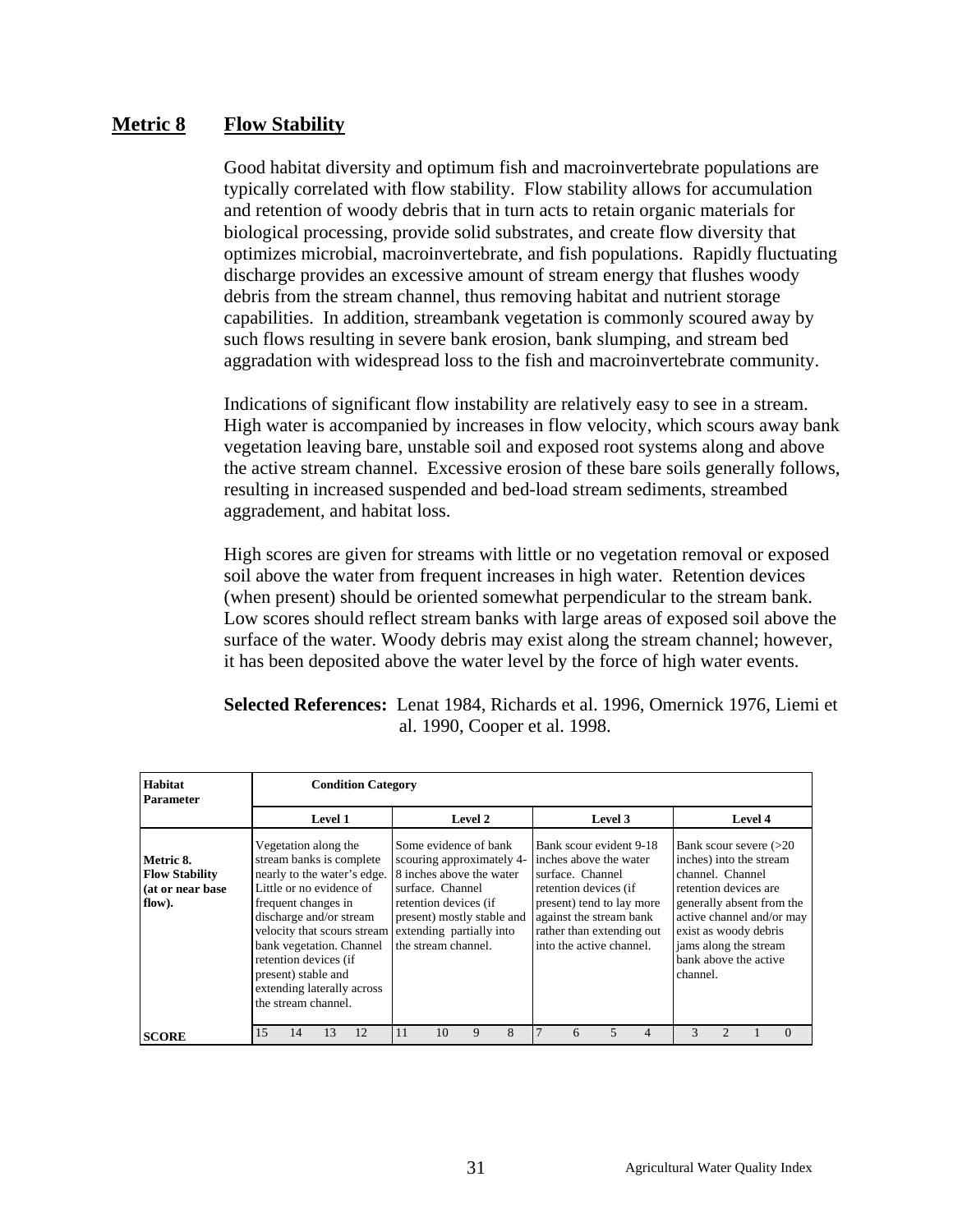### **Metric 9 Channel Sinuosity**

Stream channel sinuosity refers to the meandering pattern that streams acquire as they flow through the landscape. These back and forth patterns are determined by water velocity (as determined by the volume of water and stream gradient) and erodability of the parent soils that contain the stream channel. As the water flows through the bends created at the point of the meanders, stream power or the energy needed to erode the stream banks, is dissipated. The lateral distance that the meanders create will, therefore, increase until enough energy is lost to establish a balance between the erosive potential of the water and the stream bank's susceptibility to erosion.

Stream meandering creates a pattern of riffles and pools that provide high quality habitat diversity for macroinvertebrates and areas of refugia, as well as spawning areas and cover for fish. The degree of meandering may be limited in streams located in erosion resistant parent soils. However, channels with a moderate to low degree of meandering will still have a definable pool/riffle sequence that repeats at normal intervals of approximately five to seven stream widths.

Meanders create an effective method of handling the destructive force of normal stormwater inputs by diffusing its erosive energy. This energy absorption maintains habitat stability within the stream. Stream channels that have been altered (generally straightened) to facilitate drainage are typically erosive due to a re-acquisition of stream power that was once dissipated in the bends in the stream. Channelized streams frequently lose their riparian buffer as a result of a dredging operation which, combined with an increase in stormwater flow volume, increases stream bank erosion, in-stream sedimentation, and streambed aggradement. The habitat lost from these degrading forces sharply reduces stream processes and overall stream quality that supports the desirable biological community of which it is capable.

High scores are given for channels that have maintained their natural sinuosity. Moderate scores are intended for streams that, although once channelized, have incurred a certain degree of recovery. Low scores are reserved for recently channelized streams with streambeds that are mostly or completely uniform in substrate materials, depth, and flow diversity.

### **Selected References:** Keller 1979, Kondolf 1996, Brooks 1988, Petersen 1992, Niemi et al. 1990, Platts et al. 1983, Hawkens et al. 1982, Cooper et al. 1998.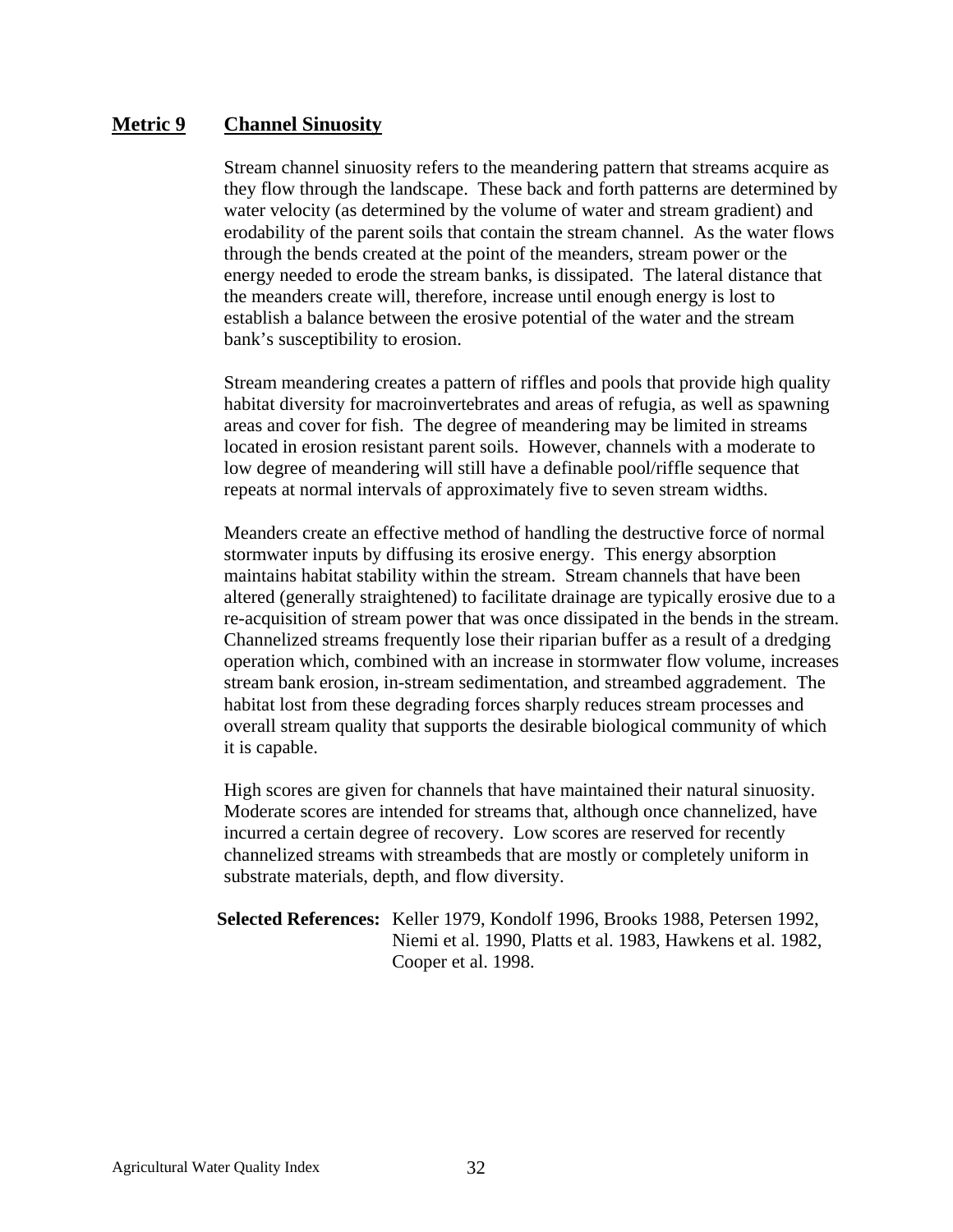| Habitat<br><b>Parameter</b>                                             |                         | <b>Condition Category</b> |                         |                                                           |  |                                                                                                                    |         |   |  |                                                       |         |                                                           |  |                |                        |                                                  |
|-------------------------------------------------------------------------|-------------------------|---------------------------|-------------------------|-----------------------------------------------------------|--|--------------------------------------------------------------------------------------------------------------------|---------|---|--|-------------------------------------------------------|---------|-----------------------------------------------------------|--|----------------|------------------------|--------------------------------------------------|
|                                                                         |                         |                           | Level 1                 |                                                           |  |                                                                                                                    | Level 2 |   |  |                                                       | Level 3 |                                                           |  |                | Level 4                |                                                  |
| Metric 9.<br><b>Channel Sinuosity</b><br>ffrom Barbour et<br>al. 1997). | it was a straight line. |                           | The bends in the stream | increase the stream length<br>3 to 4 times longer than if |  | The bends in the stream<br>increase the stream length<br>2 to 3 times longer than if<br>it was in a straight line. |         |   |  | The bends in the stream<br>it was in a straight line. |         | increase the stream length<br>1 to 2 times longer than if |  | long distance. | Channel is essentially | straight; waterway has<br>been channelized for a |
| <b>SCORE</b>                                                            | 15                      | 14                        | 13                      | 12                                                        |  | 10                                                                                                                 | Q       | 8 |  |                                                       |         | $\overline{4}$                                            |  | $\mathcal{L}$  |                        | $\Omega$                                         |

### **Metric 10 Channel Structure (Retention Devices)**

Channel structure, in the form of rock, cobble, and/or woody debris, provides necessary substrate for a variety of benthic macroinvertebrates, habitat and refugia for macroinvertebrates and fishes, and creates relatively stable flow diversity within the active channel. Unstable flow extremes are responsible for flushing and removing woody debris from the active channel. This material protects stream banks from erosion and retains organic particles for physical and biological processing that ensures more desirable water quality. Woody debris is often the only stable substrate for benthic invertebrates and fishes in low gradient streams. Significant increases in sand or silt sediment in the active channel may embed (bury) rock and woody material, reducing or eliminating fish and insect populations.

High scores are given for stream channels that contain large amounts of stable woody debris, debris jams, rocks, and assorted gravel. Low scores represent those streams where little structure and; therefore, little retention is available due to excessive and/or frequent stormwater flows, recent channelization, sedimentation, or woody debris removal by man.

**Selected References:** Wesche et al. 1985, Angermeier and Karr 1984, Roth et al. 1994, Schlosser 1991, Beckman and Rabeni 1987, Liemi et al. 1990, Jones and Smock 1991, Bilby and Likens 1980, Cooper et al. 1998.

| Habitat<br><b>Parameter</b>                                        |       | <b>Condition Category</b> |         |                                                                                                                                                                                                             |  |                                           |         |  |  |                                                 |         |   |       |                                              |                                                 |
|--------------------------------------------------------------------|-------|---------------------------|---------|-------------------------------------------------------------------------------------------------------------------------------------------------------------------------------------------------------------|--|-------------------------------------------|---------|--|--|-------------------------------------------------|---------|---|-------|----------------------------------------------|-------------------------------------------------|
|                                                                    |       |                           | Level 1 |                                                                                                                                                                                                             |  |                                           | Level 2 |  |  |                                                 | Level 3 |   |       | Level 4                                      |                                                 |
| Metric 10.<br><b>Channel Structure</b><br>(Retention)<br>Devices). | area. | Channel structure         |         | comprised of rocks and/or comprised of rocks and/or<br>logs firmly set in place in<br>both the active channel as <b>backfilled</b> with sediment.<br>well as along the interface<br>of the bank and channel |  | Channel structure<br>logs however largely |         |  |  | Channel structure loose;<br>moving with floods. |         |   | silt. | retention structures.<br>Substrate materials | Channel with few or no<br>dominated by sand and |
| <b>SCORE</b>                                                       | 15    | 14                        |         | 12                                                                                                                                                                                                          |  | 10                                        | Q       |  |  | 6                                               |         | 4 |       |                                              |                                                 |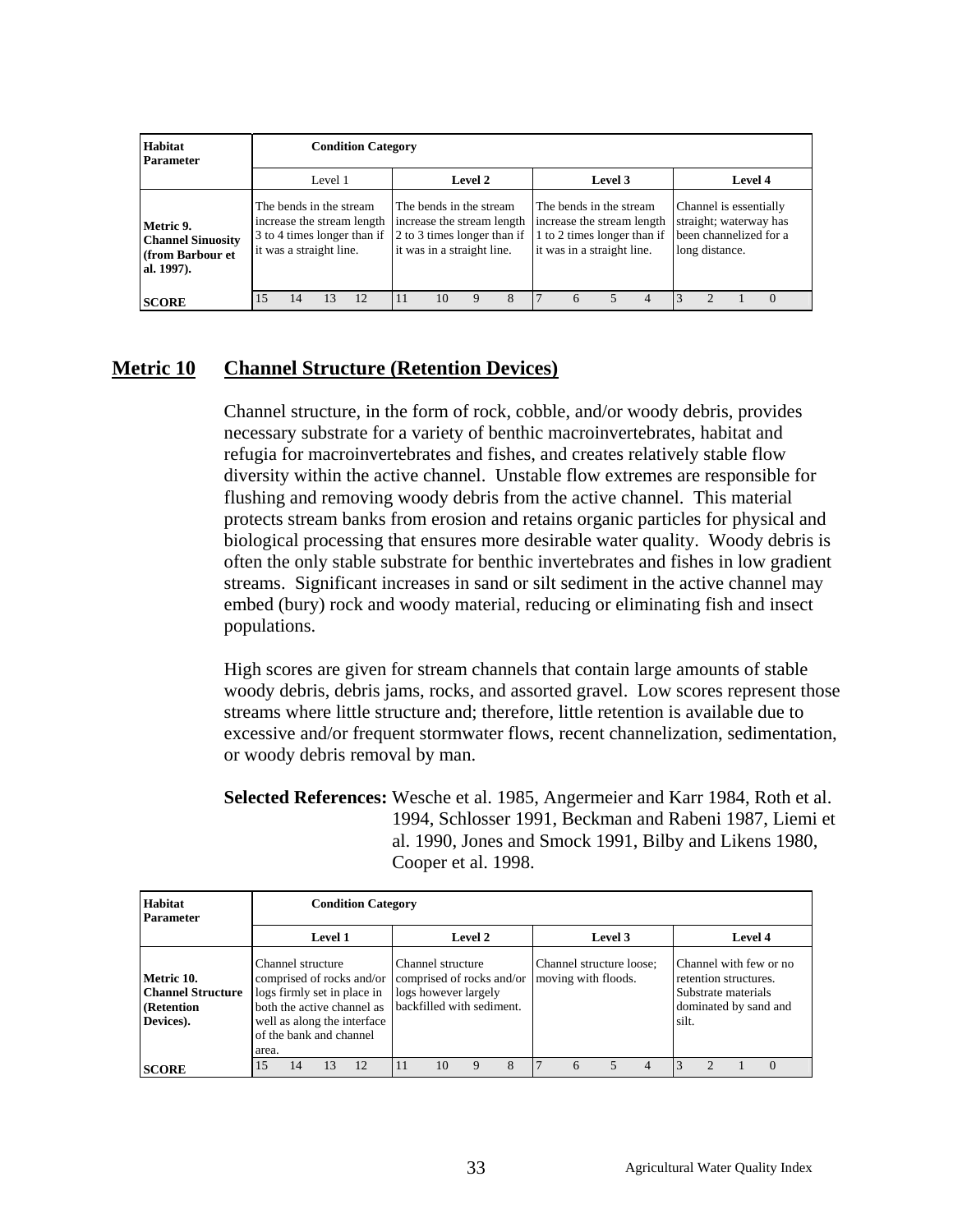### **Stream Channel Summary**

Add the scores for the entire Stream Channel section (metrics 7-10) and place in the appropriate box below. Refer to the *Recommendations* section, immediately to the right of the Stream Channel score for direction with future management strategies.

| <b>Total Stream</b><br><b>Channel</b><br><b>Scores</b> | <b>Recommendations</b>                                                                                                                                                                                                                                                                                                                                                                                                                             |
|--------------------------------------------------------|----------------------------------------------------------------------------------------------------------------------------------------------------------------------------------------------------------------------------------------------------------------------------------------------------------------------------------------------------------------------------------------------------------------------------------------------------|
| Level 4<br>$(Scores 0-15)$                             | Poor habitat that has resulted from riparian zone impairment, poor land use management, and/or<br>somewhat recent stream channelization. Re-establish adequate riparian widths and land use<br>management strategies as described in previous sections. If the disturbance is not caused on site,<br>maintain adequate riparian zone widths and appropriate land use management strategies to<br>minimize additional sediment and nutrient inputs. |
| Level 3<br>$(Scores 16-30)$                            | Marginal habitat. Re-examine Land Use and Riparian Zone scores to identify possible causes of<br>habitat loss. Identify possible weak areas from individual Stream Channel metric scores and adjust.<br>If Land Use and Riparian Zone scores are in Level 1 or 2, determine the extent of impacts resulting<br>from upstream land use. Increase protective measures where possible.                                                                |
| Level 2<br>$(Scores 31-45)$                            | Good habitat. Identify possible weak areas from individual Stream Channel metric scores and<br>adjust where possible. If Land Use and Riparian Zone scores are in Level 1 or 2, determine the<br>extent of impacts resulting from upstream land use.                                                                                                                                                                                               |
| Level 1<br>$(Scores 46-60)$                            | Optimal habitat. Continue to maintain adequate riparian zone widths and farm management<br>practices that minimize impacts to the stream environment.                                                                                                                                                                                                                                                                                              |

**Stream Channel Scores** (Sum metrics 7+8+9+10)

Flow stability is heavily dependent on land use and the size and characteristics of the riparian zone. As such, these metrics show the actual effect of land use on the stream channel. Discernible short-term decreases in discharge may occur from excessive water withdrawals to facilitate irrigation. Long-term changes can result from deforestation or the maturation of significantly sized forest monocultures that increase or decrease (respectively) the amount of groundwater recharge to a stream.

Changes in sinuosity can result from excessive and frequent high water events that will extend the lateral movement of the meanders. While this lateral movement increases in response to high water, channel substrate materials are usually buried by sand and silt as base flow velocities decrease to the point where sufficient stream power no longer exists to flush in-stream sediment. Activities that seek to remedy these situations are complicated and require permits from state natural resource management agencies. Attempts to facilitate this type of work without proper instruction frequently cause more damage than good. In general, every effort should be made to eliminate excessive stormwater inputs or large water withdrawals. Land use management that minimizes stream impact remains far less costly than stream rehabilitation and restoration.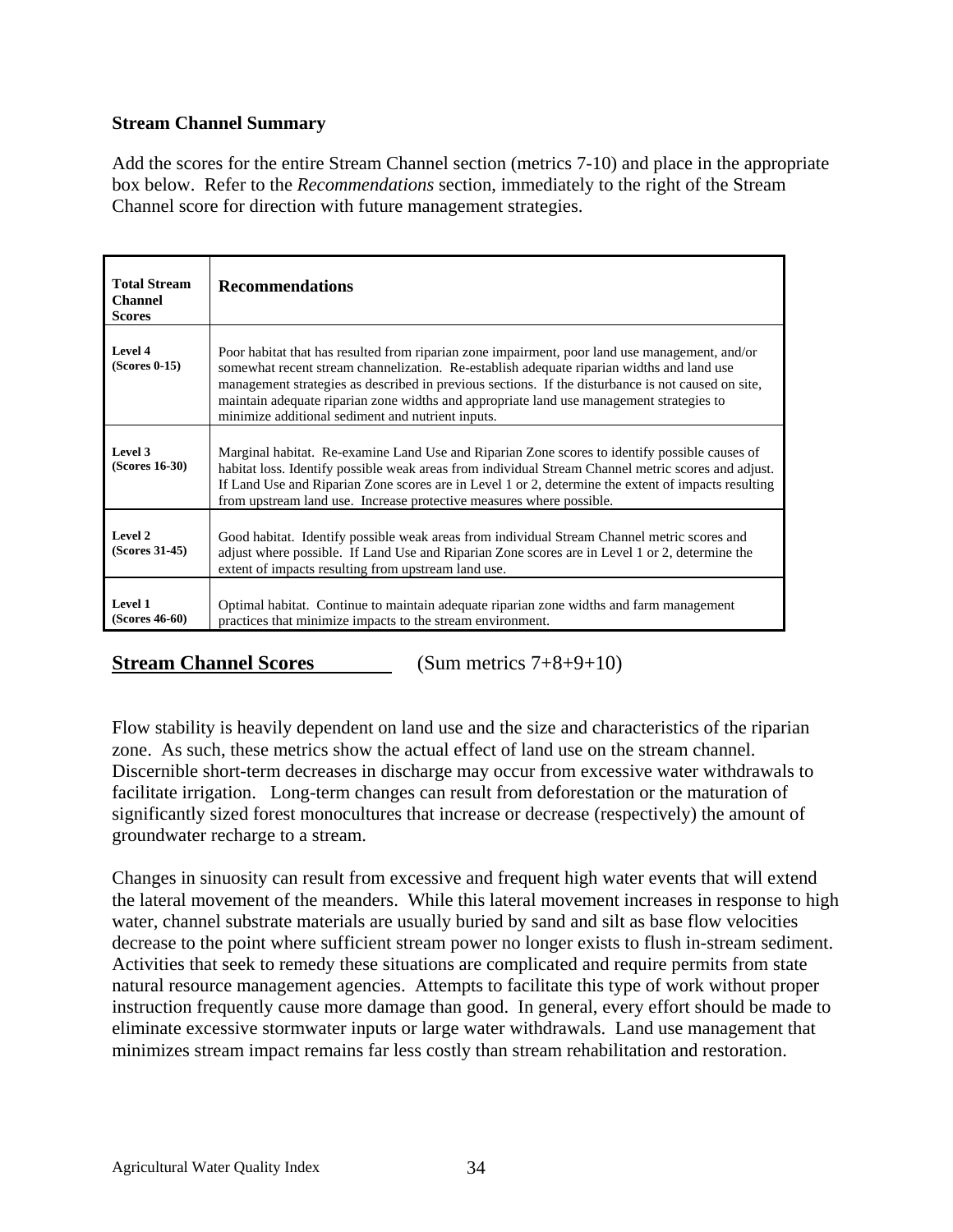In-stream retention structures and channel structure are strongly related to discharge patterns and local parent materials. Most Midwestern streams that are stable and with minimal modifications have meandering patterns through forested areas and contain woody material in varied sizes and lengths. Although once viewed as a nuisance to navigation and drainage, woody debris is now known to be very important if not critical for natural processes and stream function to proceed at desirable rates. Streams without woody debris, or with wood that has been dislodged from the channel frequently, suffer from excessive periodic runoff events as previously described.

### **Cumulative Metric Score Results**

Step 1. Add the Total Riparian Zone Score with the Total Land Use And Soil Characteristics Score (metrics 1-6) to form a *Total Land Use And Riparian Score* (1 to 150). Place this score in the appropriate space indicated in Figure 3. Place an *X* in the position along the horizontal scale labeled "Land Use And Riparian Score" that represents your *Total Land Use And Riparian Score.* From the *X*, draw a vertical line to the top of the colored chart.

Step 2. Place the Total Stream Channel Score (metrics 7-10) in the appropriate space indicated in Figure 3. Place an *X* in the position along the vertical scale labeled "Channel Score" that represents your score results. From the *X,* draw a horizontal line to the right side of the colored chart.



Step 3. Circle the point where the two lines intersect.

Figure 3. Cumulative score chart for the AWQI. Record the Total Land Use and Riparian Score in the appropriate blank and place an X where this score occurs on the horizontal axis. In similar fashion, record the Channel Score in the appropriate blank and place an X where this score occurs on the vertical axis. Draw a straight (vertical and horizontal) line from each X to the opposite side of the chart and circle the intersection of the two lines.

TOTAL LAND USE + RIPARIAN SCORE SCORE: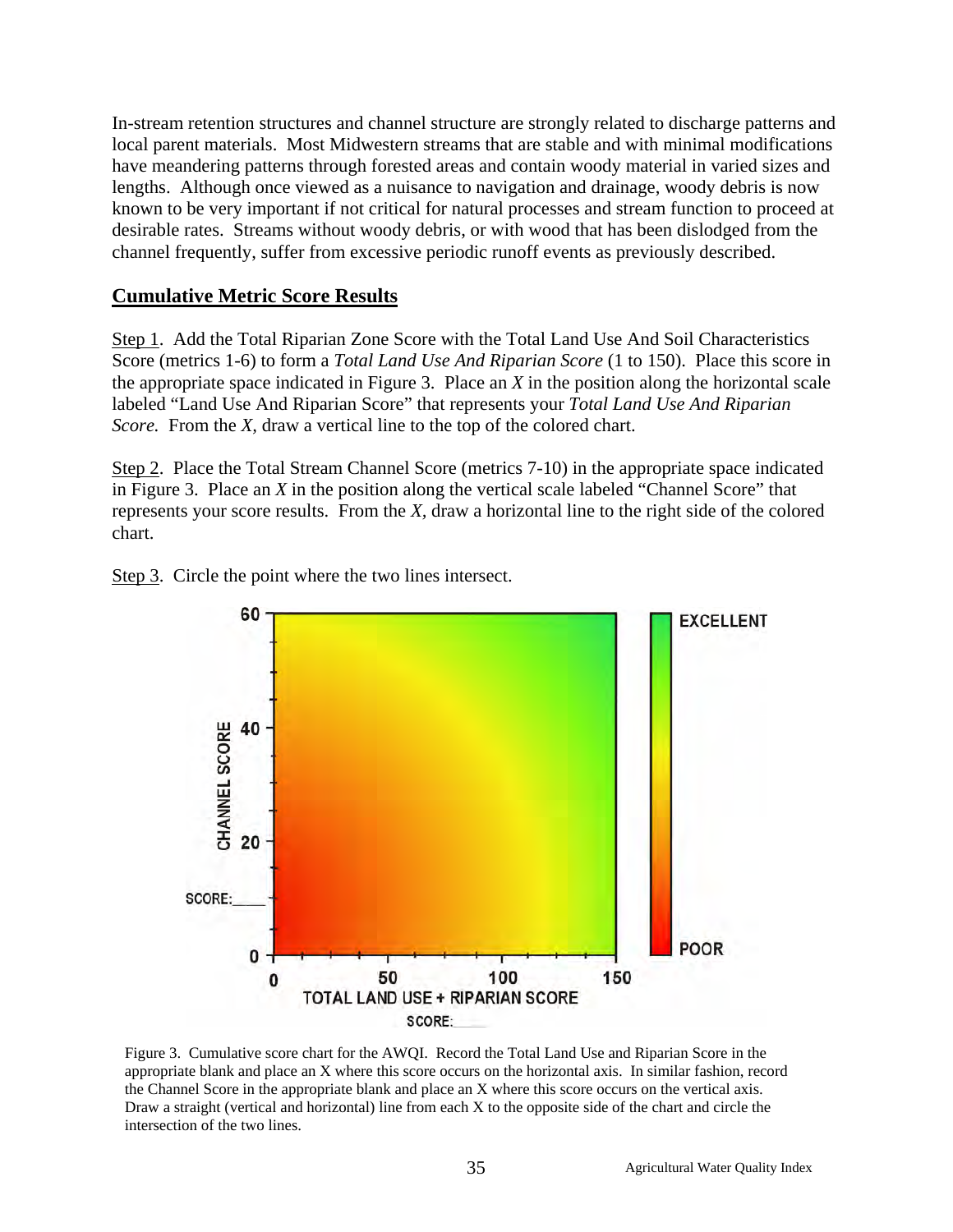Both aquatic and terrestrial environments are multi-dimensional, highly dynamic systems that remain approximately, yet not exactly the same with temporal and spatial changes. Because of this variability, total scores need to be somewhat approximate when describing real environmental conditions in order to communicate the constant yet subtle changes that occur in nature. The AWQI utilizes a color gradient to represent final assessment results. An exact numerical score implies a precise condition that rarely if ever exists in environmental assessments, whereas the color gradient more accurately reflects environmental complexity. The color gradient in Figure 3 represents a continuum between very good conditions (green shades) to very poor conditions (orange to red shades) for Channel Scores. For Land Use And Riparian Scores, the color continuum represents a relative degree of shared responsibility for existing channel conditions and the intensity of the potential to impact the stream environment.

The intersection of the two lines provides an estimation of the degree that the existing stream environment is due to upstream watershed conditions (line intersection is on the far right side of the figure). A degree of shared impact potential is described when the line intersection is between the extreme right and left margins of the figure. When the intersection is on the far left side of the chart, adjacent conditions could be largely responsible or impose a high potential for impairment to the stream environment. In general, the relative amount of potential impact to the stream from adjacent land use, soils, and riparian conditions is greater if the intersection is to the left and less if the intersection is to the right.

The color fields transected by the vertical line illustrate the intensity of a potential stream impact. Only a minimal potential to impact the stream exists if the line passes through green and/or yellow shades while a more serious potential exists if the vertical line crosses red or orange fields.

As an example, if the Channel Score is 55 and the Total Land Use And Riparian Score is 145, the intersection will occur in the green, upper right portion of the figure (Figure 4, Example A). The interpretation would be that stream conditions are good as a result of upstream conditions and adjacent characteristics offer little potential to impact the stream. However, if the Channel Score remains the same and the Total Land Use And Riparian Score is 40, the intersection would communicate that stream conditions are good; however, a strong potential for impact from adjacent land use, soil, and/or riparian conditions exists (Figure 4, Example B).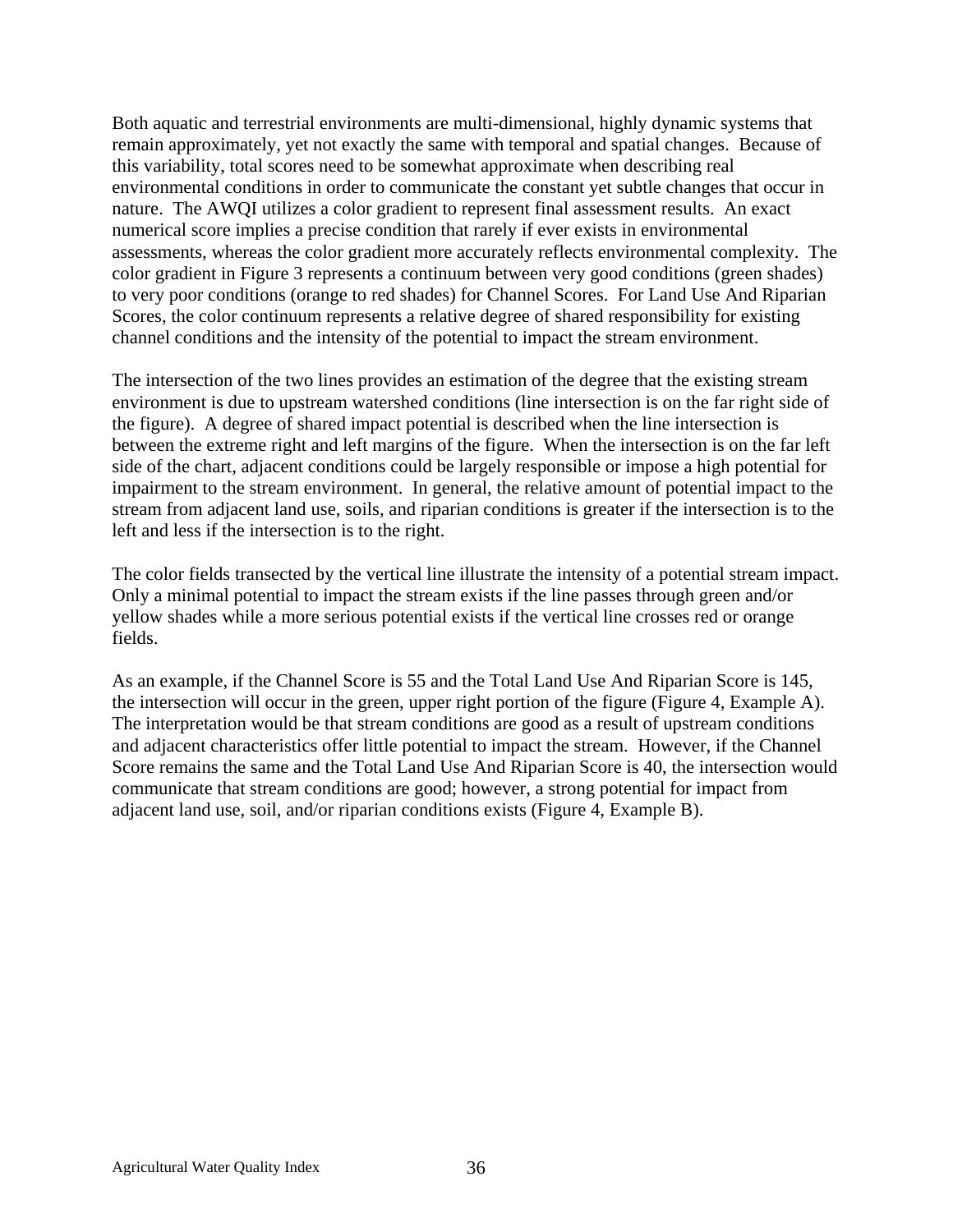

Figure 4. An example of a high Stream Channel Score with a high Land Use And Riparian Score (Example A) and a high Stream Channel Score with a poor Land Use And Riparian Score (Example B).

An investigator will probably encounter conditions where both sets of scores are less than excellent. As an example, if the Channel Score is 35 and the Total Land Use And Riparian Score is 100, the interpretation would conclude that stream conditions are marginal (Figure 5, Example C). While the upstream portion of the watershed contributes a substantial percent to current channel conditions, adjacent characteristics also offer a potential (yellow bordering on orange) to impact water quality. Again, if the Channel Score remains at 35 and the Total Land Use And Riparian Score is 60, the interpretation would conclude that stream conditions are marginal and adjacent conditions have a strong potential to contribute to overall water quality along with upstream portions of the watershed (Figure 5, Example D). This latter conclusion is drawn by the position of the transect (degree of share responsibility) and by the colors transected by the vertical line (red/orange).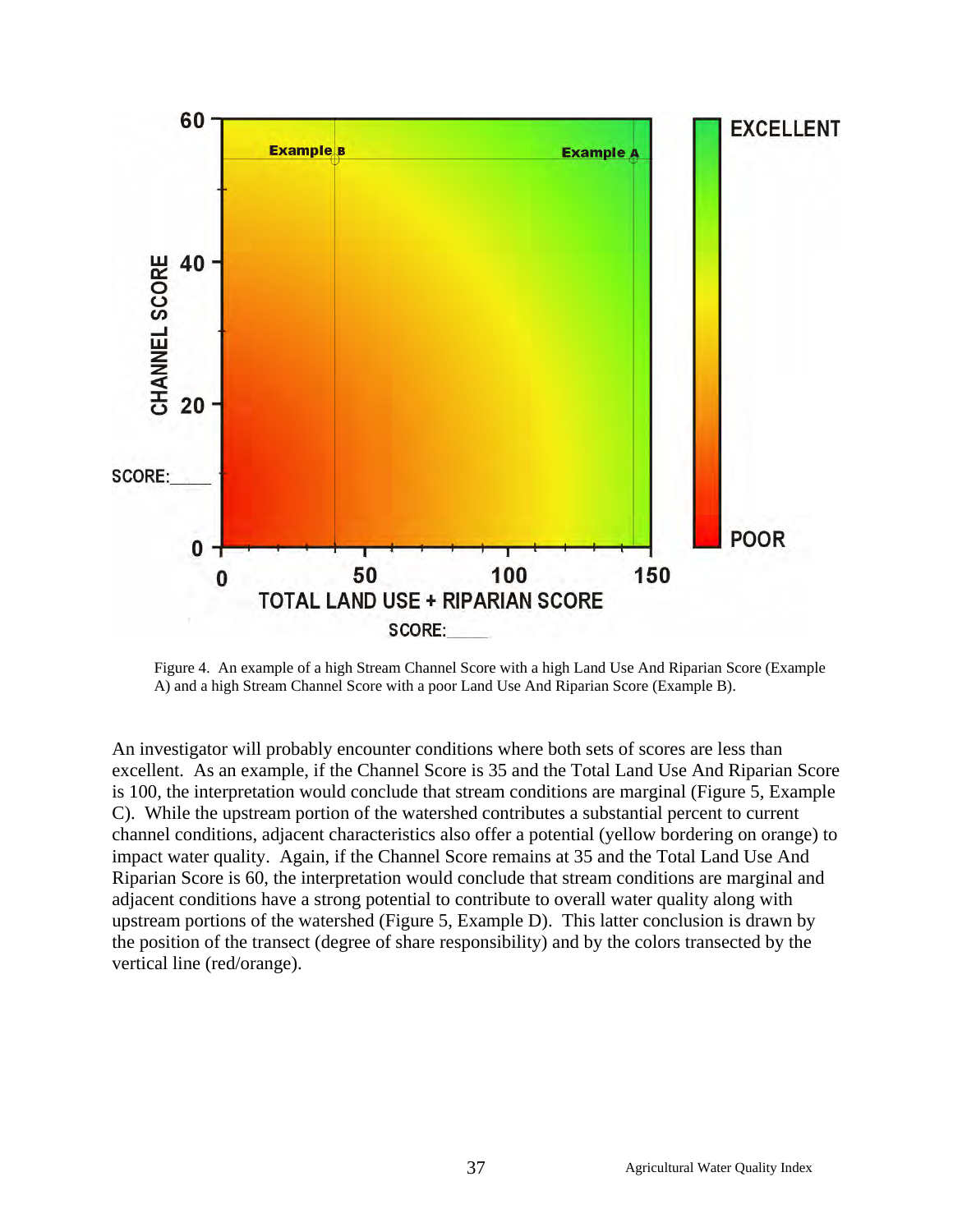

Figure 5. An example of a marginal Stream Channel Score with a fair Land Use And Riparian Score (Example C) and a marginal Stream Channel Score with a poor Land Use And Riparian Score (Example D).

### **Score Modifications**

Once existing conditions have been scored and the results interpreted, potential modifications to current farm management strategies or changes to the riparian zone can be made within the index to project potential outcomes. This will allow the producer/land owner to make theoretical changes using the AWQI index itself and extrapolate outcomes expressed as the potential to impact stream quality and, therefore, water quality. Add the adjustment score to the Total Land Use And Soil Characteristics Score and repeat Steps 1 and 3 under Score Results. Plot additional vertical lines in Figure 3 and compare with existing conditions as shown by the initial line plotted.

### **Special Land Use Features Affecting Water Quality**

Several features common to agriculturally dominated watersheds are not listed in the index itself yet warrant special comment because of their potential to affect water quality. These features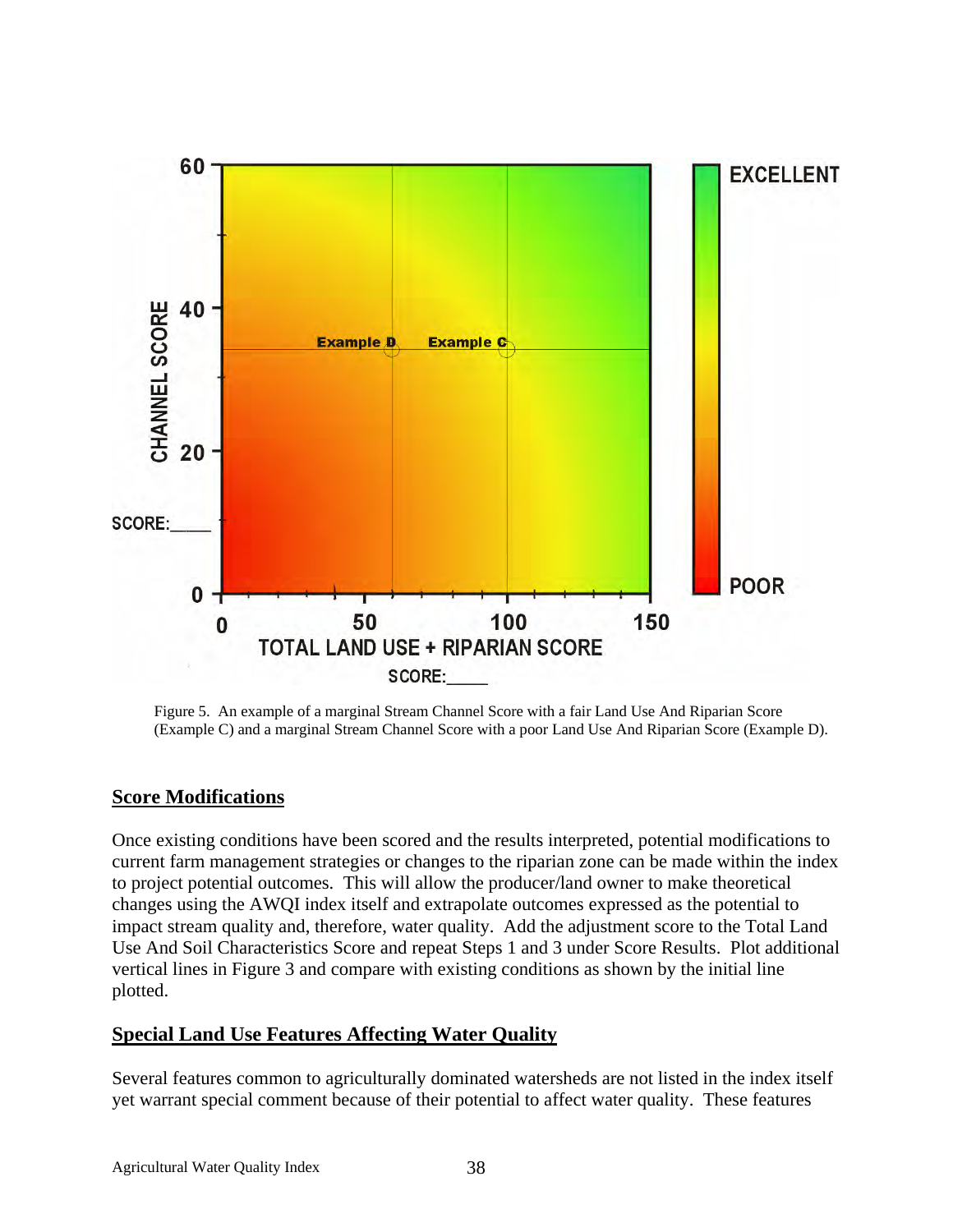include animal waste management and artificial subsurface drainage to rapidly remove shallow groundwater.

The effects of various animal management practices, or the lack of, are difficult to assess because of the variables associated with the problem. One must consider the number of animals, rate of nutrient excretion/specie of pastured animal, pasture size (acres per animal), pasture condition (vegetation density and plant size), and animal proximity to water. In addition, slope, soil types, and riparian zone conditions persist in modifying the influence of animal management practices on water quality. The role of the riparian zone, however, is no different with animals as it is with row crops or hay fields. The animal density must not exceed the vegetation's ability to filter and moderate the amount of sediment and nutrients from the pasture area that enters the stream. Excessive animal densities compact soils and eliminate some if not all pasture vegetation, thereby maximizing surface runoff. Pastured areas that include a stream almost always result in serious bank failure, in-stream sediment accumulation, habitat loss, and a general loss of stream processes that result in serious water quality impairment.

It has been suggested by some researchers (e.g. Richards et al. 1997) that protecting habitat diversity by protecting and enhancing the buffering capabilities of the riparian zone and increasing the availability of hard substrate materials in the stream channel will do more to enhance and restore a stream's natural water purifying capabilities than focusing on animal waste management. The exception to this philosophy may fall with the poultry and swine industry. According to well published agricultural sources, poultry produces proportionately greater amounts of phosphorous than any other domestic farm animal. Phosphorous inputs are particularly troubling because, unlike nitrogen and carbon, phosphorus is not easily removed from an aquatic system and can cause measurable impairment to our lakes and stream. In addition, both poultry and swine waste contain large quantities of ammonia which, under certain temperature and pH conditions, becomes extremely toxic to aquatic organisms. Great care must be taken to maximize buffer areas between poultry and/or swine production and our water resources.

Application rates that optimize nutrient utilization from manure application are now available to producers through various agriculture resource groups. These rates, known as *agronomic application rates,* have been identified through careful consideration of soil groups, vegetation, land use, and animal types to produce efficient animal waste management options that seek to minimize environmental impact.

Farm management plans should include operational strategies that cover the proper animal waste containment. Programs that provide for animal feeding and watering should not be detrimental to the stream environment. As with the calculation of agronomic rates, the engineering designs required for a farm management plan cannot be readily determined by the visual indicator approach used in the AWQI. Methods to determine agronomic rates and develop a farm management plan for a particular agricultural operation can be obtained from the Farm Bureau, Natural Resources Conservation Service (NRCS), U.S. Department of Agriculture (USDA), or the local agricultural extension office.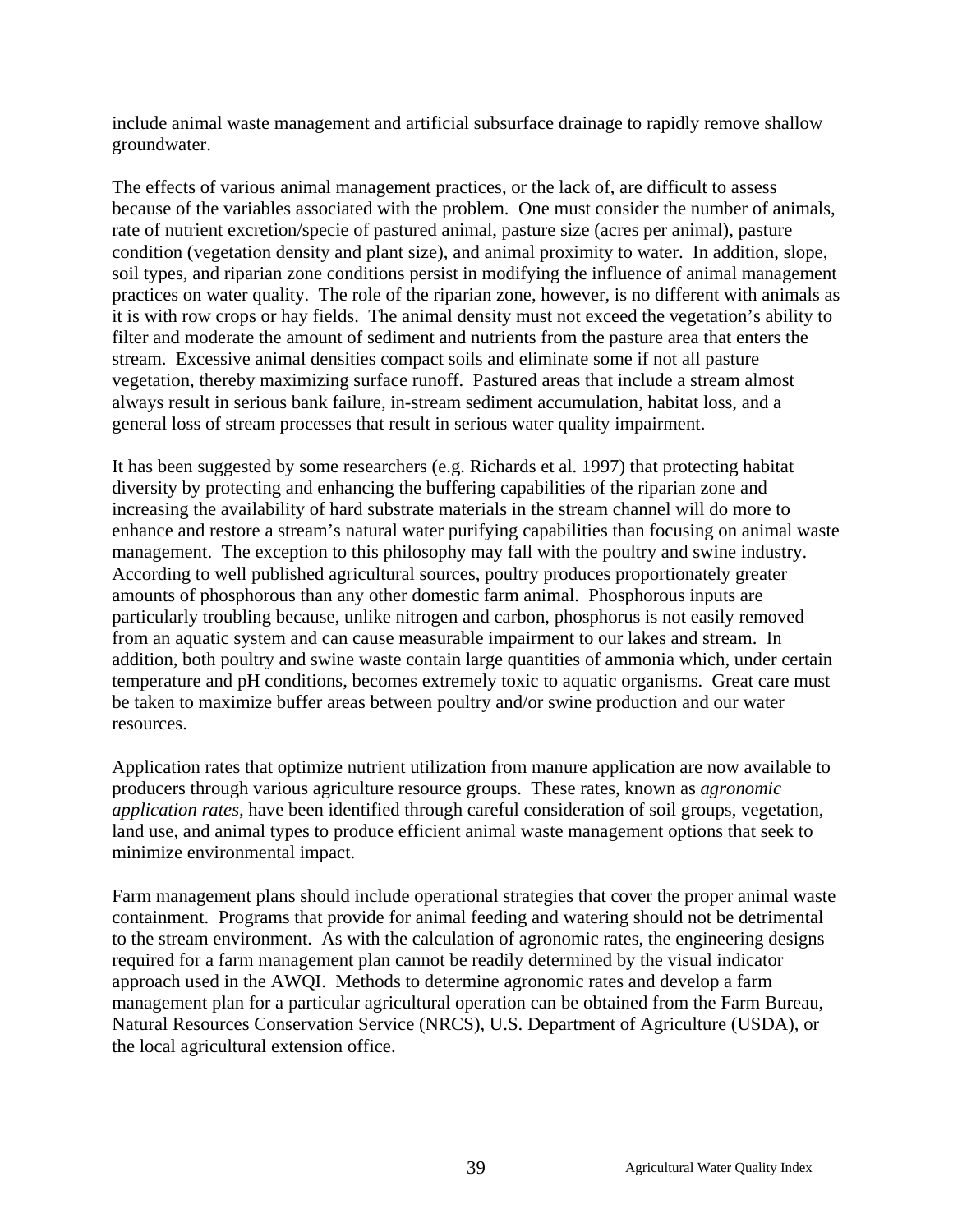Agriculture frequently uses various methods to influence surface water or shallow groundwater drainage. As a general rule, any interruption to natural hydrologic cycles by artificial drainage influences the quantity and quality of runoff, usually by increasing the nutrient and sediment content that reaches the stream. However, it is not difficult to argue that rapidly removing shallow groundwater or standing surface water may decrease soil loss potential and therefore minimize erosion.

The data collected during this project suggest that any land use practice that increases the amount of water or the rate of delivery to the stream was closely associated with poor stream habitat and diminished water quality. In addition, some tiled lands appeared to have been wetland areas that, in other watersheds, demonstrated the greatest ability to buffer effects caused by land use change. The tile materials used to facilitate drainage effectively prohibit contact between nutrients in the water and the natural biota in the soil that is capable of removing and utilizing these nutrients. This separation allows for seasonal increases in nutrient loadings to the receiving stream and downstream reaches. Because drain tiles cannot be quickly removed and/or installed, the differences in erosion, sediment, and nutrient export rates in tiled versus untiled fields remain difficult to measure.

## **Benthic Macroinvertebrates in Rapid Bioassessment Protocols (Optional)**

Macroinvertebrate community assemblages are important indicators of localized conditions and are frequently used as biological end-points for stream rehabilitation projects and to describe environmental conditions. Because many benthic macroinvertebrates have limited migration patterns or an attached mode of life, they are particularly well suited for assessing site-specific impacts (upstream-downstream studies).

Macroinvertebrate diversity is both closely related to and inversely proportionate to substrate particle size. While the total number of individuals in the stream may increase with a decrease in substrate particle size, overall diversity, including intolerant species, will decrease when confronted with particle size reduction.

Macroinvertebrates integrate the effects of short-term environmental variations. Most species have a complex life cycle of approximately one-year (univoltine) and therefore require relatively stable habitats. Less sensitive species, or tolerant species, generally produce multiple generations (multivoltine) in a given year and are, therefore, more capable of adapting to areas that are frequently disturbed. Sensitive life stages of aquatic organisms, macroinvertebrate and fish, will respond quickly to stress while the overall aquatic community will respond more slowly.

Increases in disturbance generally result in an increase in the percent of sand or silt deposition within the stream. An increases in small particle size substrate materials will:

- result in a decrease in diversity and species richness including the loss of more intolerant species,
- result in a gradual shift from univoltine to multivoltine species, and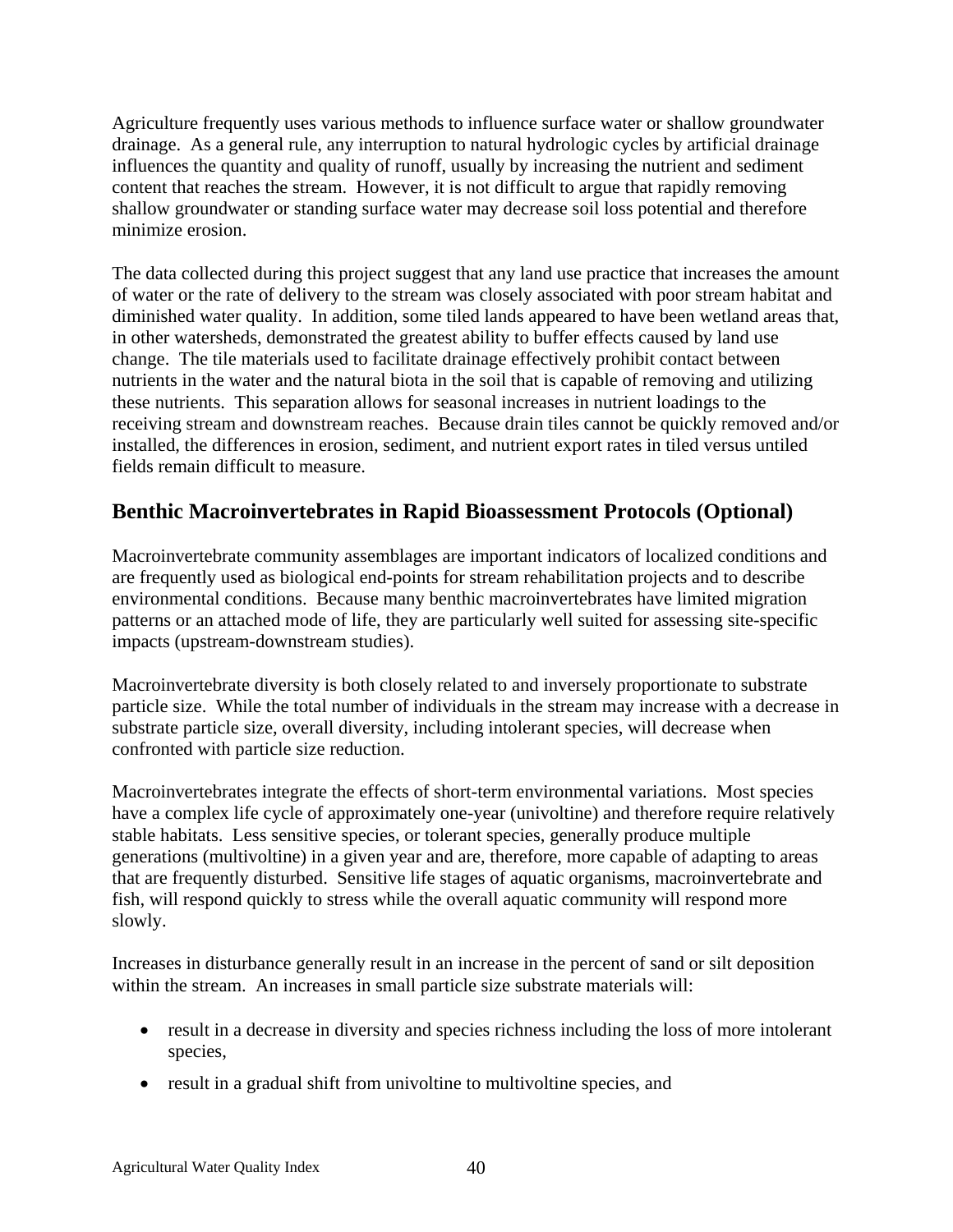• lead to a loss of secondary production (conversion of organic carbon into animal biomass) which will contribute to a loss of water quality due to a reduction in the streams ability to process organic material and re-cycle nutrients.

Degraded stream conditions can often be detected by an experienced biologist with only a cursory examination of the benthic assemblage. Aquatic macroinvertebrates are relatively easy to identify to family; many "intolerant" taxa can be identified to lower taxonomic levels with ease. In addition, benthic macroinvertebrate assemblages are made up of species that constitute a broad range of trophic levels and pollution tolerances and adjust quickly to relatively slowly adjusting physical conditions (Niemi 1990) thus providing valuable information for interpreting cumulative effects.

Macroinvertebrates are typically abundant in most streams. Sampling is fairly easy yet requires careful procedures to prevent biased results. Sampling equipment is relatively inexpensive and the process has no significant effect on resident biota. Many small, unmodified streams, which often support only a limited fish fauna, naturally support a diverse macroinvertebrate population.

Most state water quality agencies that routinely collect biosurvey data focus on macroinvertebrates (Southerland and Stribling 1995) and as such may already have background macroinvertebrate data. Such background information may be valuable to field technicians that are not well versed with species that are common to a given area or when interpreting sampling results. In addition, sampling is generally performed between May 15th and September 30th to provide data that is comparable on a yearly basis.

## **Metric 11. Aquatic Macroinvertebrates**

Aquatic macroinvertebrates are found in all areas of the active stream channel. Streams that provide stable habitat, stable flow rates and hard substrate materials, typically contain higher species diversity than streams that are less stable. The possibility of some form of toxic pollutant must be considered when aquatic macroinvertebrate populations are sparse or absent, even in the presence of good substrate materials.

Most assessment methods utilize one or a combination of key indicator organisms to describe in-stream habitats. Variations in macroinvertebrate life histories and sampling dates, however, may result in errors when interrupting results. In general, good quality streams will have populations of mayflies, stoneflies, caddis flies (Ephemeropterans, Plecopterans, and Trichopterans [EPT]), as well as assorted Dipterans (flies) and other common benthic fauna. Poor quality substrates result in disproportionately large populations of midge flies (Diptera: Chironomidae) with poor EPT representation.

High scores are associated with good diversity that include mayflies, stoneflies, and caddis while poor scores are associated with few species or streams that are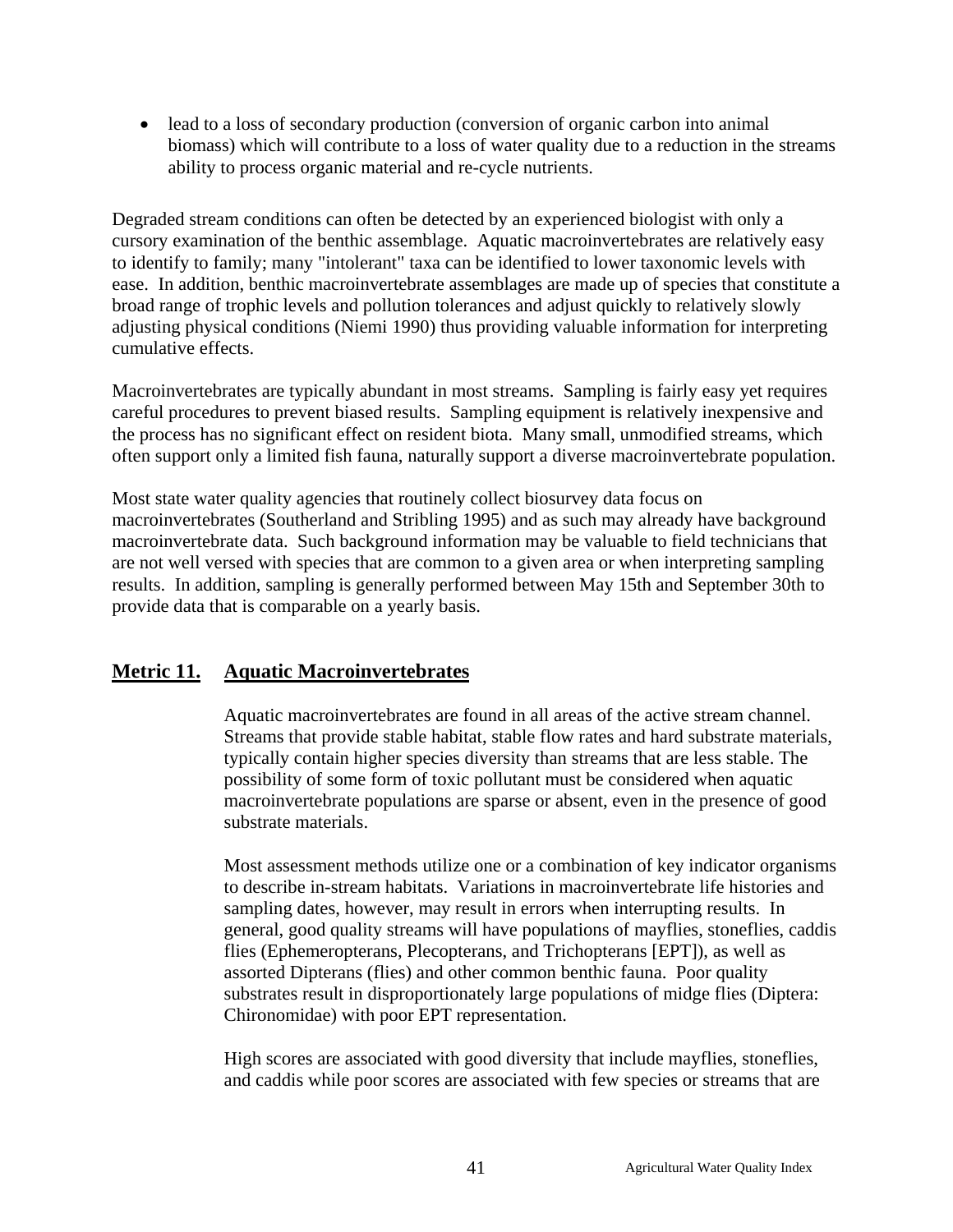dominated by only a very few species with one or two species being disproportionately dominant.

**Selected References:** Allan 1975, Minshall 1984, Richards and Host 1993, Richards and Minshall 1992, Rosenberg et al. 1986, Ward 1975, Cordone and Kelly 1961, Richards et al. 1997, Lenat 1984, Niemi et al. 1990

| Habitat<br><b>Parameter</b>                        |                                 | <b>Condition Category</b>                                       |                                                                                                                                                                                                    |    |                                                                                                                                                                                                                                                                                                       |         |   |  |                                                                                                                                                                              |                          |   |   |                                                                                                            |         |                                                                                |
|----------------------------------------------------|---------------------------------|-----------------------------------------------------------------|----------------------------------------------------------------------------------------------------------------------------------------------------------------------------------------------------|----|-------------------------------------------------------------------------------------------------------------------------------------------------------------------------------------------------------------------------------------------------------------------------------------------------------|---------|---|--|------------------------------------------------------------------------------------------------------------------------------------------------------------------------------|--------------------------|---|---|------------------------------------------------------------------------------------------------------------|---------|--------------------------------------------------------------------------------|
|                                                    |                                 |                                                                 | Level 1                                                                                                                                                                                            |    |                                                                                                                                                                                                                                                                                                       | Level 2 |   |  |                                                                                                                                                                              | Level 3                  |   |   |                                                                                                            | Level 4 |                                                                                |
| Metric 11.<br><b>Aquatic</b><br>Macroinvertebrate. | populations are very<br>months. | Macroinvertebrate<br>warmwater streams or<br>during warm summer | diverse. Several different<br>orders including mayflies,<br>stoneflies, and caddis are<br>present with no specie<br>being overly dominant in<br>number. Stoneflies may<br>not be normally found in |    | Macroinvertebrate<br>populations are somewhat<br>diverse; however, not all<br>groups of high water<br>quality indicator species<br>are present. Stoneflies<br>may not be normally<br>found in warmwater<br>streams or during warm<br>summer months. 1-3<br>species dominate the<br>sample population. |         |   |  | Only one group of high<br>water quality indicators<br>(EPT) are present while<br>midge flies, amphipods,<br>and/or isopods are<br>dominant and may occur<br>in large numbers |                          |   |   | EPT are absent with<br>variable to few other<br>The entire number of<br>exceed 5 with 1 or 2<br>in number. |         | macroinvertebrates found.<br>species found may not<br>being obviously dominant |
| <b>SCORE</b>                                       | 15                              | 14                                                              | 12<br>13                                                                                                                                                                                           | 11 | 10                                                                                                                                                                                                                                                                                                    | 9       | 8 |  | 6                                                                                                                                                                            | $\overline{\phantom{0}}$ | 4 | 3 |                                                                                                            |         | $\Omega$                                                                       |

Macroinvertebrate populations are an indirect description of land use, seasonal flow rates, annual temperatures, and diversity of substrate materials present. An experienced aquatic biologist can extrapolate a wealth of information concerning the watershed through careful macroinvertebrate sampling. In general, there is an increase in macroinvertebrate diversity associated with good habitat diversity, and good habitat diversity is associated with stable flow rates and a well vegetated, stable riparian zone that minimizes the effects of land use change. Changing watershed features that effect in-stream habitat can make changes in macroinvertebrate populations. However, an absence of macroinvertebrates in streams with good habitat is a strong indication of toxic chemical pollution and requires further chemical analysis of both water and sediments.

Macroinvertebrate scores should roughly agree (same score level) with Stream Channel Scores with some variance possible due to life histories (may be present in an adult or egg stage and therefore not seen in the samples). A total or near total absence of macroinvertebrates should be followed by careful water testing for the presence of toxic substances. Consult with your local or state natural resource agency for more information.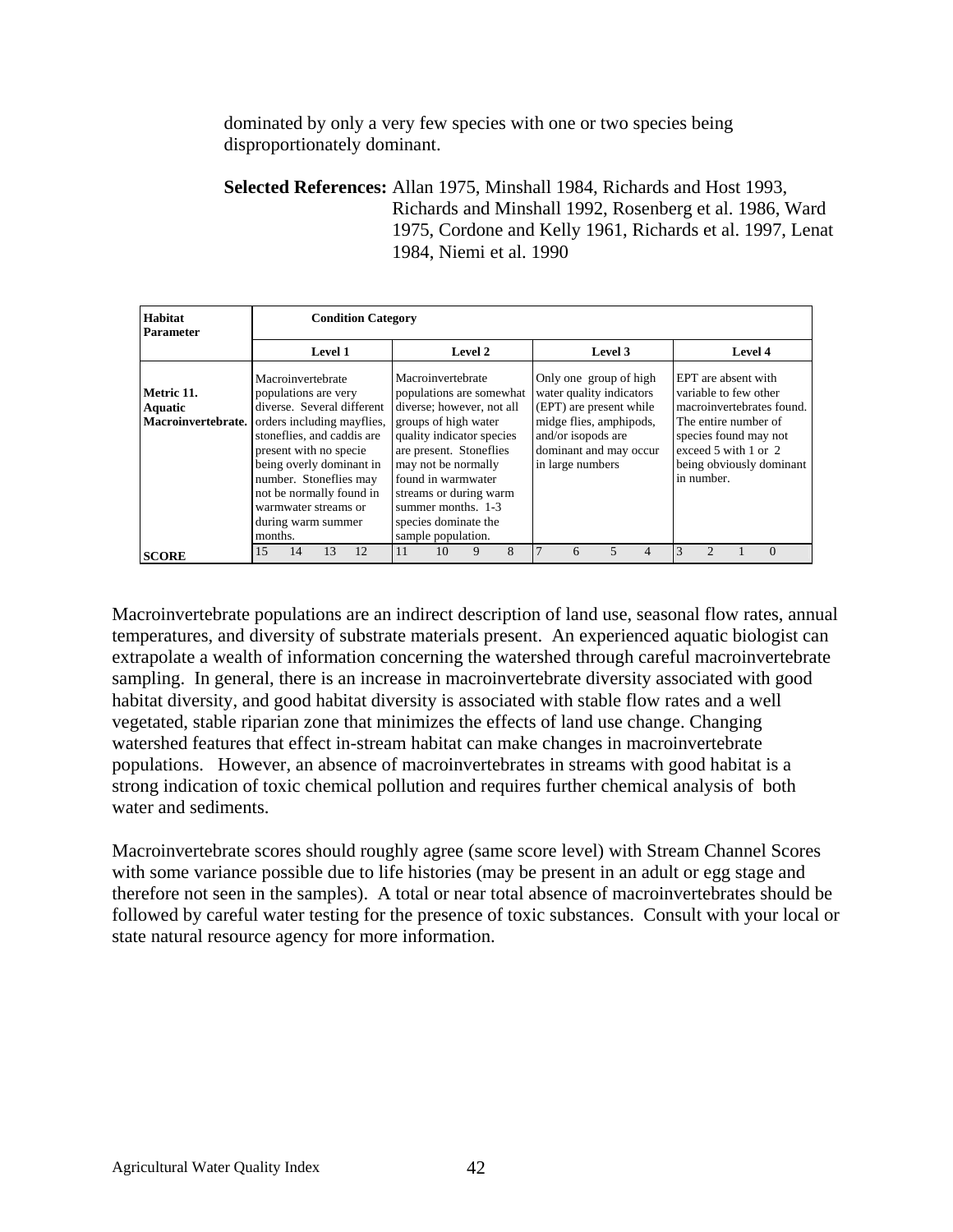### **REFERENCES**

- Allan, J. D. 1975. The distributional ecology and diversity of benthic insects in Cement Creek, Colorado. Ecology 56:1040-1053.
- Allan, J.D. 1995. *Stream Ecology; Structure and Function of Running Waters*. Chapman & Hall, London, 388 pp.
- Angermeier, P.L., and J.R. Karr. 1984. Relationships between woody debris and fish habitat in a small warmwater stream. Trans. Am. Fish. Soc. 113:716-726.
- Barbour, M.T., J. Gerritsen, B.D. Snyder, and J.B. Stribling. 1997*. Revision to Rapid Bioassessment Protocols for Use in Streams and Rivers.* Office of Water, U.S. Environmental Protection Agency. EPA-841-D-97-002.
- Barton, D.R., W. D. Taylor, and R. M. Biette. 1985. Dimensions of riparian buffer strips required to maintain trout habitat in southern Ontario streams. North Am. J. Fish. Manage. 5:364-378.
- Berkman, H.E. and C.F. Rabeni. 1987. Effect of siltation on stream fish communities. Envir. Biol. Fishes 18:285-294.
- Bilby, R.E. and G.E. Likens. 1980. Importance of organic debris dams in the structure and function of stream ecosystems. Ecology, 61(5) 1107-1113.
- Brady, N.C. and R. R. Weil. 1996. *The Nature and Properties of Soils* 11th Edition. Prentice-Hall Inc., Upper Saddle River, New Jersey. 740pp.
- Brooks, A. 1988. Channelized rivers: perspectives for environmental management. John Wiley & Sons, Chichester, UK.
- Budd, W.W., P.L. Cohon, P.R. Saunders, and F.R. Steiner. 1987. Stream Corridor management in the Pacific Northwest in determination of stream corridor widths. Environ. Manage. 11:587-597
- Carnegie Commission. 1992. Enabling the future, linking science and technology to societal goals. Carnegie Commission on Science Technology and Government. New York.
- Castelle, A.J., C. Conolly, M. Emers, E.D. Metz, S. Meyer, M. Witter, S. Mauermann, T. Erickson, and S.S. Cokke. 1992. Wetland Buffers: Use and effectiveness. Publ. 92-10. Adolfson Assoc., *for* Shorelands and Coastal Zone Manage. Program., Washington Dep. of Ecology, Olympia, WA.
- Castelle, A.J., A.W. Johnson, and C. Conolly. 1994. Wetland and stream buffer size requirements - A review. J. Environ. Qual. 23:878-882.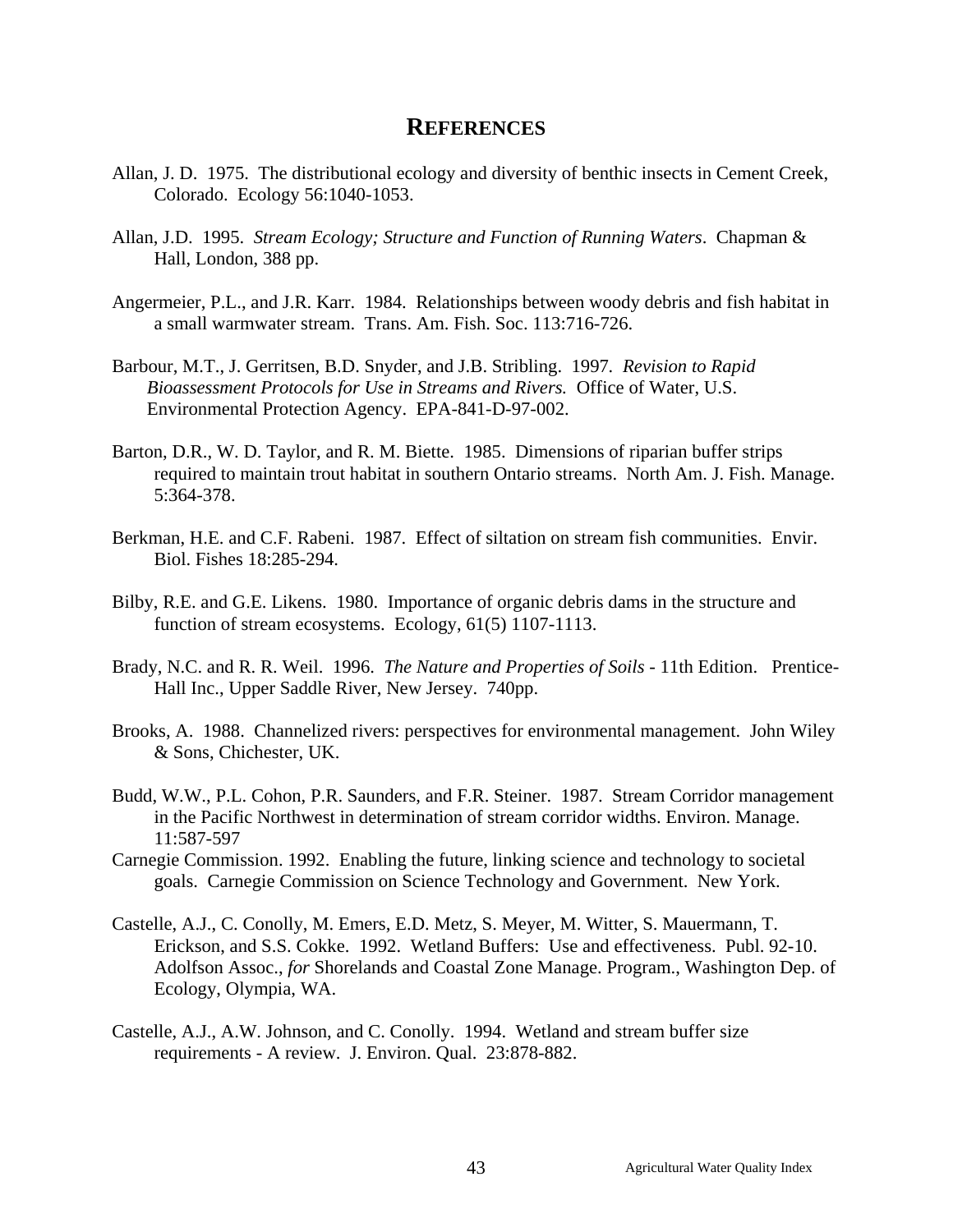- Chesters, G. and L.J. Schierow. 1985. A primer on nonpoint pollutants. J. Soil Water Conserv.  $40:9-12.$
- Clark, E.H., H.H. Haverkamp, and W. Chapman. 1985. Eroding soils: The off farm impacts. The Conservation Foundation, Washington D.C.
- Colby, B. R. 1964. Discharge of sands and mean velocity relationships in sand-bed streams. U.S. Geological Survey Professional Paper 462-A, 47 p.
- Cooper J., R. Rediske, M. Northup, M. Thogerson, and J. Van Denend. 1998. *The Development Of An Index For The Assessment And Management Of Agricultural Watersheds*. Final report to the American Farm Bureau Foundation. Publication TM-98-4. R.B. Annis Water Resources Institute, Grand Valley State University, Allendale, Michigan.
- Cordone, A. J. and D. E. Kelly. 1961. The influence of inorganic sediment on the aquatic life of streams. California Fish and Game 47:189-228.
- Correll, D.L., T.E. Jordan, and D.E. Weller. 1994. The Chesapeake Bay Watershed: Effects of land use and geology on dissolved nitrogen concentrations. *In;* Towards a Sustainable Coastal Watershed: The Chesapeake Experiment. Proceedings of a conference. Chesapeake Research Consortium, Pub. No. 149, 639-648.
- Duda, A.M. and R.J. Johnson. 1985. Cost effective targeting of agricultural nonpoint source pollution control. J. Soil Water Conserv. 40:108-111.
- Dunne, T. and L.B. Leopold. 1978. Water use by vegetation in *Water in Environmental Planning*, 1st ed. W.H. Freemand, San Francisco. 818 p.
- Gilliam, J.W. 1994. Riparian wetlands and water quality. J. Environ. Qual. 23:896-900.
- Hawkins, C.P., M.L. Murphy, and N.H. Anderson. 1982. Effects of canopy, substrate composition, and gradient on the structure of macroinvertebrate communities in cascade range streams of Oregon. Ecology 63(6):1840-1856.
- Hicks, B.J., R.L. Beschta, and R.D. Harr. 1991. Long-term changes in stream flow following logging in western Oregon and associated fisheries implications. Water Resour. Bull. 27(2):217-226.
- Hupp, C.R. and A. Simon. 1986. Vegetation and bank-slope development. Proceedings of the Fourth Federal Interagency Sedimentation Conference 4:83-89.
- Hynes, H.B.N. 1975. The stream and its valley. Verh. Int. Ver. Theor. Ang. Limnol. 19:1-15.
- Johnson, A.W. and D. Ryba. 1992. A literature review of recommended buffer widths to maintain various functions of stream riparian areas. King County Surface Water Manage. Div., Seattle, WA.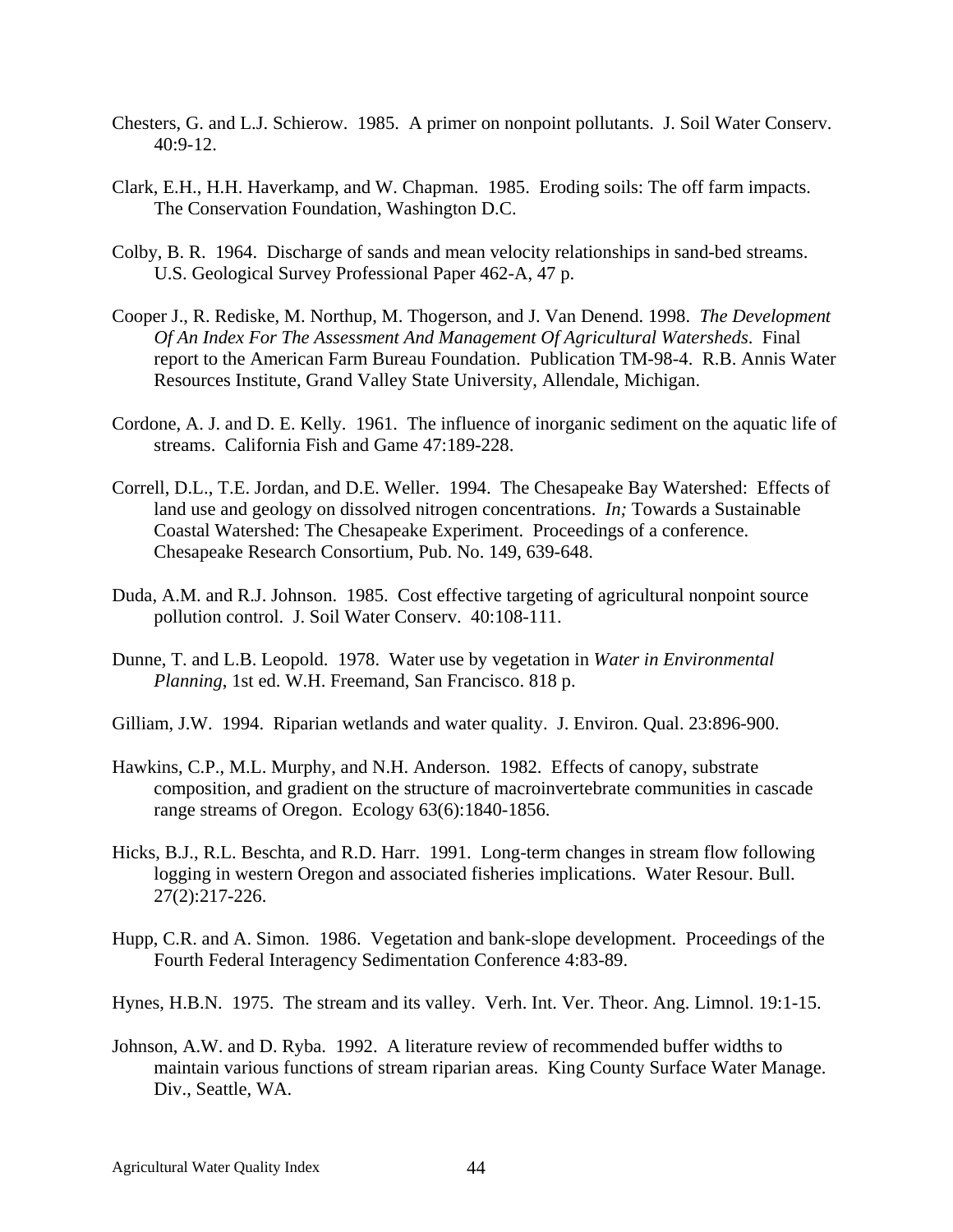- Jones, J.B. and L.A. Smock. 1991. Transport and retention of particulate organic matter in two low-gradient headwater streams. J. N. Am. Benthol. Soc., 10(2) 115-126.
- Keller, E.A. 1979. Pools, riffles, and channelization. Environ. Geol. 2(2):119-127.
- Kondolf, M. 1996. Cross section of stream channel restoration. Journal of Soil and Water Conservation 51(2):119-125
- Lenat, D.R. 1984. Agriculture and stream water quality, a biological evaluation of erosion control practices. Environ. Manage. 8:333-343.
- Likens, G.E. 1984. Beyond the shoreline: A watershed-ecosystem approach. Verh. Int. Ver. Theor. Ang. Limnol. 22:1-22.
- Menge, B.A. and A.M. Olson. 1990. Role of scale and environmental factors in regulation of community structure. Trends Ecol. Evol. 5:52-57.
- Michigan Department of Natural Resources. 1991. Qualitative biological and habitat survey protocols for wadable streams and rivers (revision). GLEAS Procedure #51.
- Miller, C.V., J.M. Denis, S.W. Ator, and J.W. Brakebill. 1997. Nutrients in streams during baseflow in selected environmental settings of the Potomac River Basin. Journal of the American Water Resources Association, 33(6) 1155-1171.
- Minshall, G. W. 1984. Aquatic insect-substratum relationships*. The Ecology of Aquatic Insects* (Eds. V. H. Resh and D. M. Rosenberg), Praeger Scientific, New York. pp. 358-400.
- Minshall, G.W., K.W. Cummins, R.C. Petersen, C.E. Cushing, D.A. Bruns, J.R. Sedell, and R.L.Vannote. 1985. Developments in stream ecosystem theory. Can. J. Fish. Aquat. Sci. 42:1045-1055.
- Montgomery, D.R., G.E. Grant and K. Sullivan. 1995. Watershed analysis as a framework for implementing ecosystem management. Water Resour. Bull. 31(3):369-386.
- Niemi, G.J., P. DeVore, N. Detenbeck, D. Taylor, A. Lima, J. Pastor, J.D. Yount, and R.J. Naiman. 1990. Overview of case studies on recovery of aquatic systems from disturbance. Environ. Manage. 14(5):571-587.
- Oberle, S.L. and M.R. Burkart, 1994. Water resource implications of mid-west agroecosystems. J. Environ. Qual. 23:4-8.
- Omernick, J.M. 1976. *The Influence of Land Use on Stream Nutrient Levels*. EPA.-600/3-76- 014. U.S. Environmental Protection Agency.
- Patrick, W.H. Jr. 1994. From wastelands to wetlands. J. Environ. Qual. 23:892-896.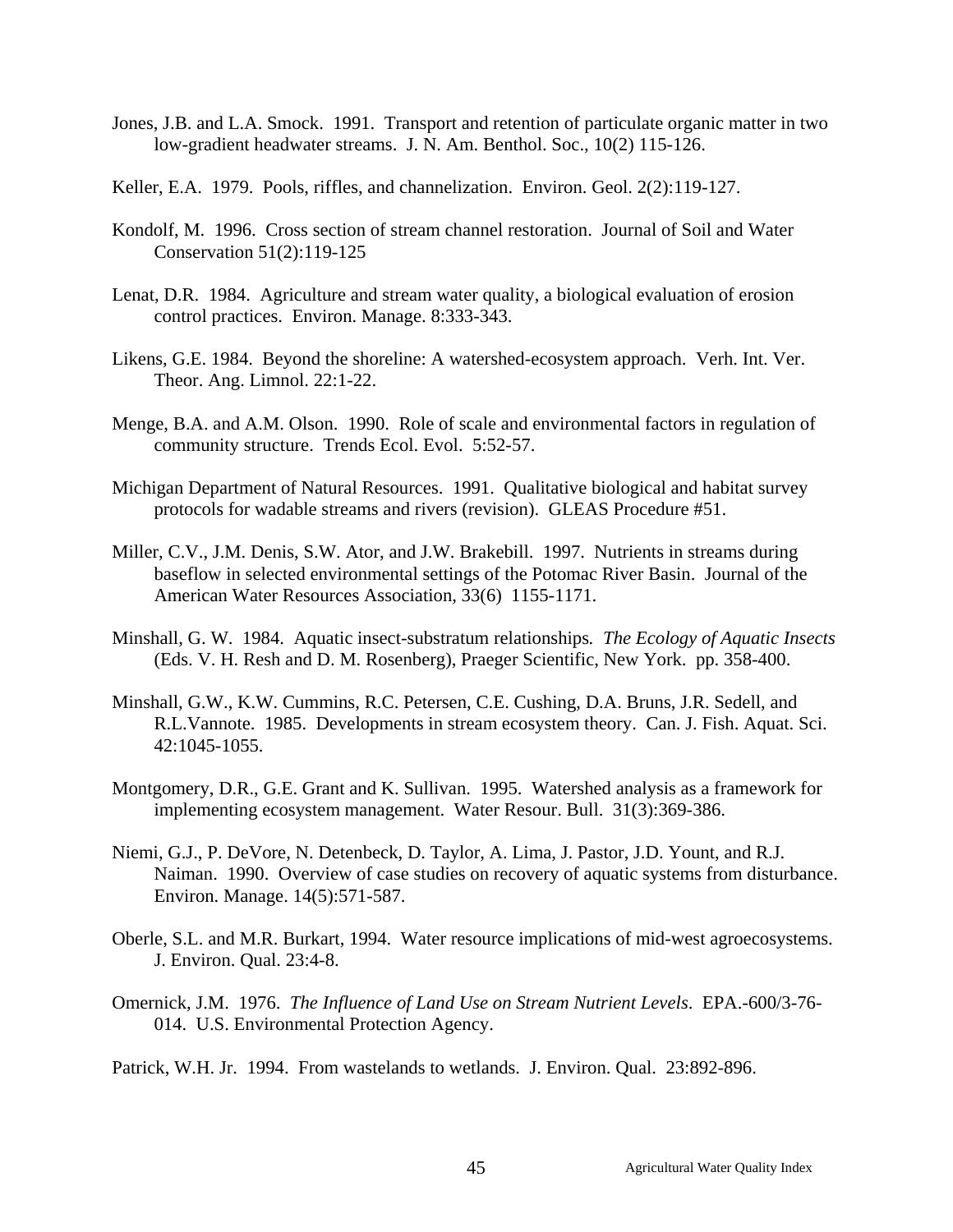- Petersen, R. C. 1992. The RCE: a Riparian, Channel, and Environmental Inventory for small streams in the agricultural landscape. Freshw. Biol. 27:295-306.
- Pfankuch, F.J. 1975. Stream reach inventory and channel stability evaluation. USDA. Forest Service, Northern Region, Intermountain Forest and Range Experiment Station, Ogden UT 84401, USA 26pp.
- Plafkin, J.L., M.T. Barbour, K.D. Porter, S.K. Gross, and R.M Hughes. 1989. *Rapid Bioassessment Protocols for Use in Streams and Rivers: Benthic Macroinvertebrates and Fish*. U.S. Environmental Protection Agency, Office of Water Regulations, Washington, D.C.U.S. Environmental Protection Agency, EPA-440-4-89-001.
- Platts, W.S., W.F. Megahan and G.W. Minshall. 1983*. Methods for Evaluating Stream, Riparian and Biotic Conditions*. U.S. Department of Agriculture, U.S. Forest Service, Ogden, Utah. General Technical Report INT-138.
- Poff, N.L. 1997. Landscape filters and species traits: towards mechanistic understand and prediction in stream ecology. J. N. Am. Benthol. Soc. 16(2):391-409
- Rabeni, C.F. and G. Wayne Minshall. 1977. Factors affecting micro distribution of stream benthic insects. Oikos, 29:33-43.
- Richards, C. and G. W. Minshall. 1992. Spatial and temporal trends in stream macroinvertebrate species assemblages: the influence of watershed disturbance. Hydrobiol. 241: 173-184.
- Richards C., J. W. Arthur, and G. E. Host. 1993. Identification of predominant environmental factors structuring stream macroinvertebrate communities within a large agricultural catchment. Freshw. Biol. 29:285-294.
- Richards, C. and G.E. Host. 1994. Examining land use influences on stream habitats and macroinvertebrates: a GIS approach. Water Resour. Bull. 30:729-738.
- Richards, C., R. J. Haro, L. B. Johnson, and G. E. Host. 1997. Catchment and reach-scale properties as indicators of macroinvertebrate species traits. Freshw. Biol. 37:219-230.
- Ricklefs, R.E. and D. Schluter. 1993. Species diversity in ecological communities. University of Chicago Press, Chicago, Illinois.
- Rosenberg D. M., H. V. Danks, and D. M. Lehmkuhl. 1986. Importance of insects in environmental impact assessment. Environ. Manage. 10:773-783.
- Rosgen, D.L. 1985. A stream classification system. *In* Proceedings of the First North American Riparian Conference *Riparian Ecosystem and their Management: reconciling Conflicting Uses*. U.S. Department of Agriculture Forest Service, Tucson, Arizona. General Technical Report RM-120.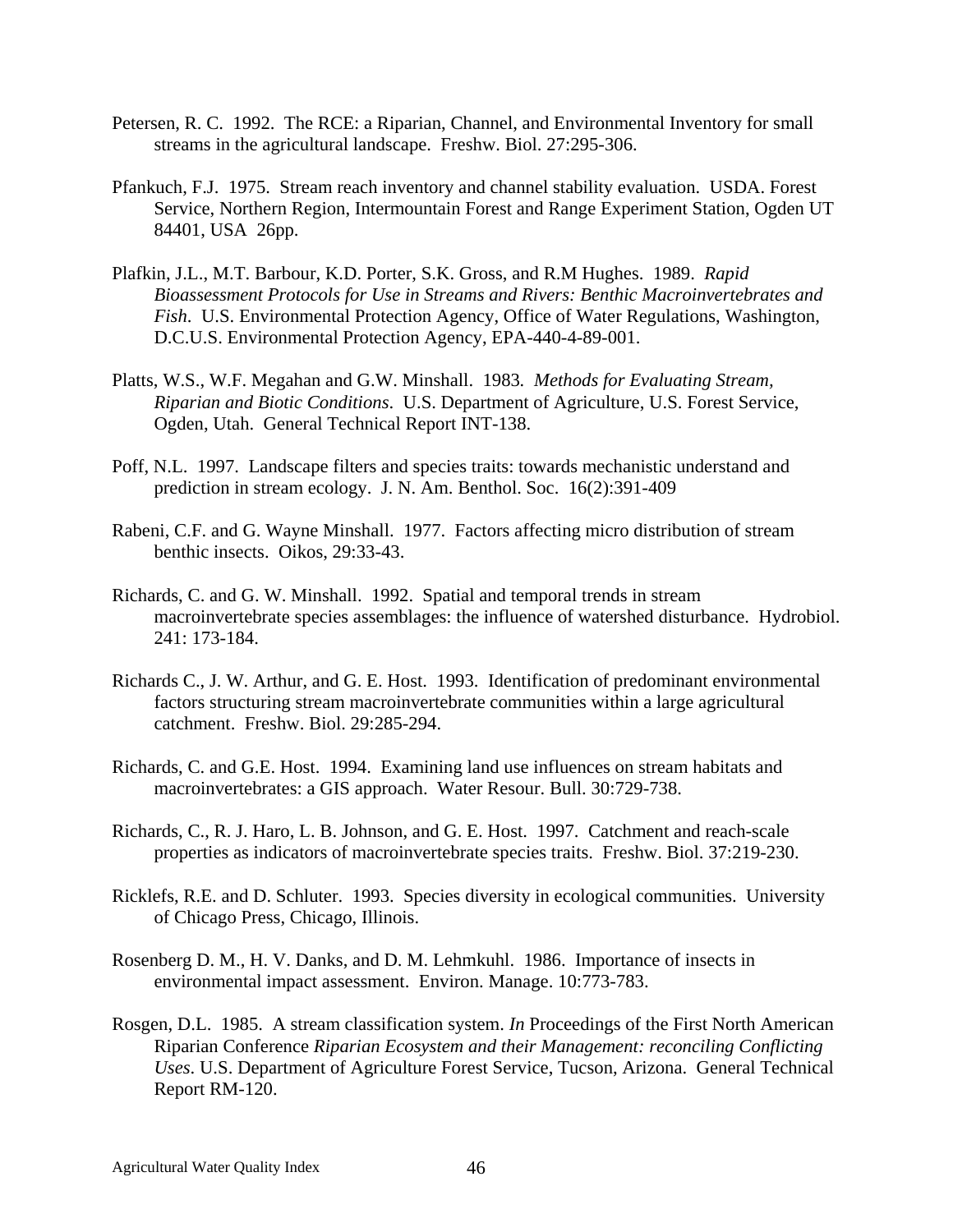- Roth, N.E., J. D. Allan, and D. L. Erickson. 1996. Landscape influences on stream biotic integrity assessed at multiple spatial scales. Landscape Ecology 11(3):141-156.
- Schlosser, I.J. 1991. Stream fish ecology: a landscape perspective. Bioscience 41:704-712.
- Sugiharto, T., T. H. McIntosh, R. C. Uhrig, and J. J. Lardinois. 1994. Modeling alternatives to reduce dairy farm and watershed nonpoint source pollution. J. Environ. Qual. 23:18-24.
- United States Department of Agriculture (USDA). 1992. Natural Resource Conservation Service, Engineering Field Manual Supplement, Michigan Notice #33 April 1992.
- U.S. Environmental Protection Agency. (U.S. EPA) 1987. *Nonpoint Source Guidance*. Office of Water, U.S. Environmental Protection Agency, Washington D.C. EPA-841-B-91-107 35pp.
- U.S. Environmental Protection Agency. (U.S. EPA) 1992. *Managing Nonpoint Source Pollution*. Office of Water, U.S. Environmental Protection Agency, Washington D.C. EPA-841-R-92-101.
- U.S. Environmental Protection Agency. (U.S. EPA) 1996 *Environmental Indicators of Water Quality in the United States.* Office of Water, U.S. Environmental Protection Agency, Washington D.C. EPA-841-R-96-002.
- Vannote, R.L., G.W. Minshall, K.W. Cummins, J.R. Sedell, and C.E. Cushing. 1980. The river continuum concept. Can. J. Fish. Aquatic. Sci. 37:130-137.
- Ward, J. V. 1975. Bottom fauna-substrate relationships in a Northern Colorado trout stream: 1945 and 1974. Ecology 56:1434-1479.
- Waters, T.F. 1995. Sediment in streams: Sources, biological effects and control. American Fisheries Society Monograph#7. 251 pp.
- Wesche, T.A., C.M. Goertler, and C.B. Frye. 1985. Importance and evaluation of instream and riparian cover in smaller trout streams. Pages 325-328 *In* Proceedings of the First North American Riparian Conference *Riparian Ecosystem and their Management: reconciling Conflicting Uses*. U.S. Department of Agriculture Forest Service, Tucson, Arizona. General Technical Report RM-120.
- Wiley, M.J., S.L. Koher, and P.W. Seelbach. 1997. Reconciling landscape and local views of aquatic communities: Lessons from Michigan trout streams. Freshw. Biol. 37:133-148.
- Winterbourn, M.J., J.S. Rounick, and B. Cowie. 1981. Are New Zealand ecosystems really different? N.Z.J. Mar. Freshwater Res., 15:321-328.
- Wolf, A.T. 1995. Rural nonpoint source pollution control in Wisconsin: The limits of a voluntary program? Water Resour. Bull. 31(6):1009-1022.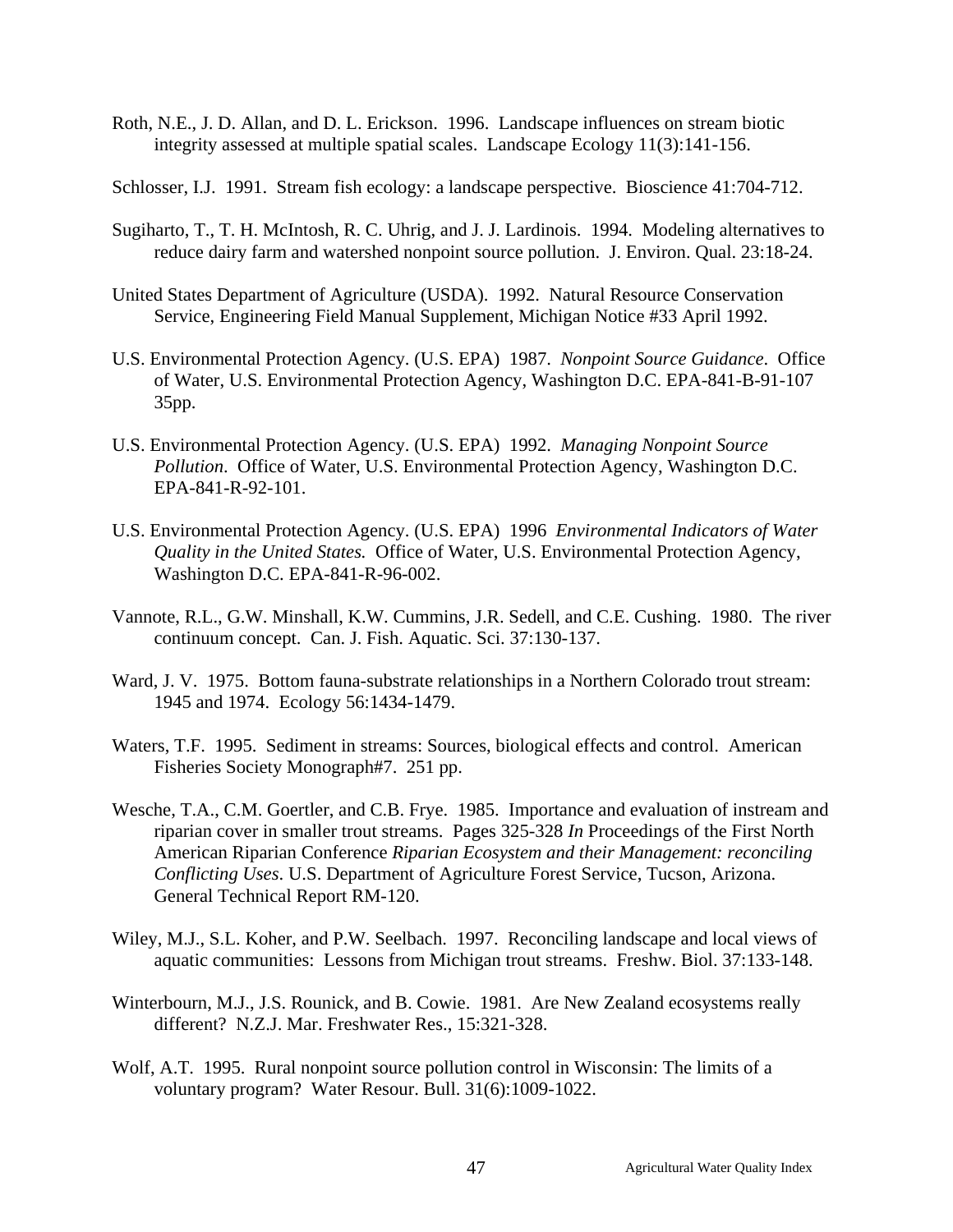Wong, S.L. and R.H. McCuen. 1982. The design of vegetative buffer strips for runoff and sediment control. A tech. pap. developed as part of a study of stormwater management in coastal areas funded by Maryland Coastal Zone Management Program. Civ. Eng. Dep., Univ. of Maryland, College Park, MD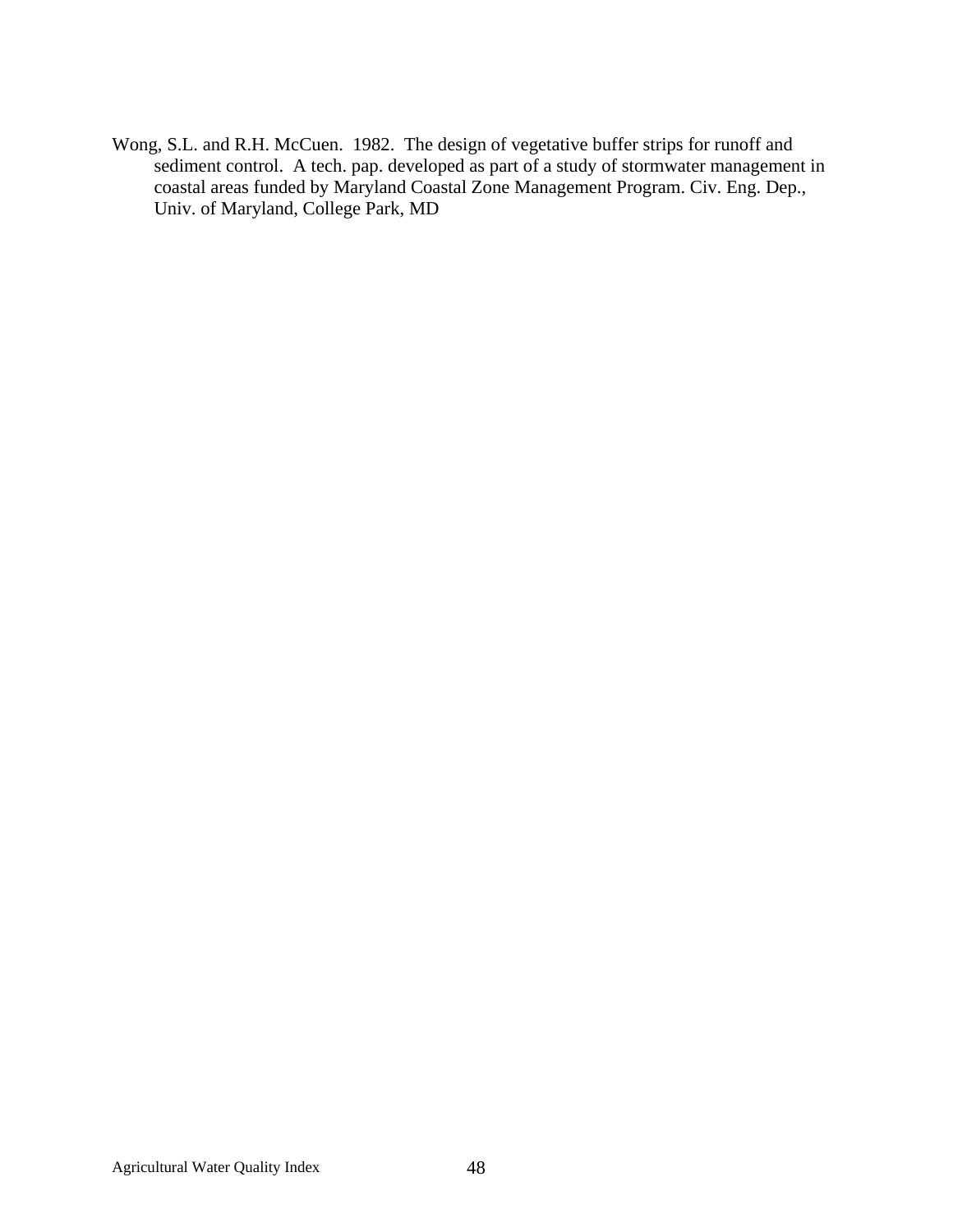# **GLOSSARY OF TERMS**

### **Active Stream Channel** - (see Stream Channel)

- **Aggradement** Aggradement is a process whereby the bottom of the stream channel increases in elevation. This increase is caused by a greater amount of sediment being deposited than removed (more sediment import than export).
- **Agroecosystem**  A complex environmental system that involves interactions between the components and processes of natural ecosystems and activities associated with agricultural production
- **Benthos (as in Benthic Organism)** An inclusive term that refers to all living organisms on the bottom of an aquatic system.
- **Biota** A term that collectively refers to all living organisms in a defined area (e.g. stream biota).
- **Buffer Zone** The buffer zone (or buffer) is a term often substituted for riparian zone or the undisturbed vegetative area between the stream channel and existing land use. The term buffer zone describes this area's ability to trap and hold sediment and utilize nutrients from runoff. In addition, the buffer zone protects the stream from temperature extremes (shading) and supplies woody debris and leaf litter to the stream channel for food and necessary substrates.

#### **Catchment or Catchment Basin** (see Watershed)

#### **Cobble** (see Substrate)

- **Diversity** Diversity is a general description of the animal and/or plant community that considers both richness and relative abundance of different types of organisms. **Habitat diversity** is the same as plant and animal diversity only the reference is to the degree of variance in area characteristics that promotes or limits some or all plant and animal types.
- **Fauna**  A term to collectively refer to all animal life in a given area.
- **Flora** A term to collectively refer to all plant life in a given area.
- **Geomorphology** The geologic composition of the land, the soil types, glacial deposits, mineral composition, etc. is referred to as an areas geomorphology.
- **Gravel** (see Substrate)
- **Habitat** All of the physical, biological, and chemical aspects of an environment.
- **Hydrology**  The characteristics, distribution, and movement of water both on and through the soil.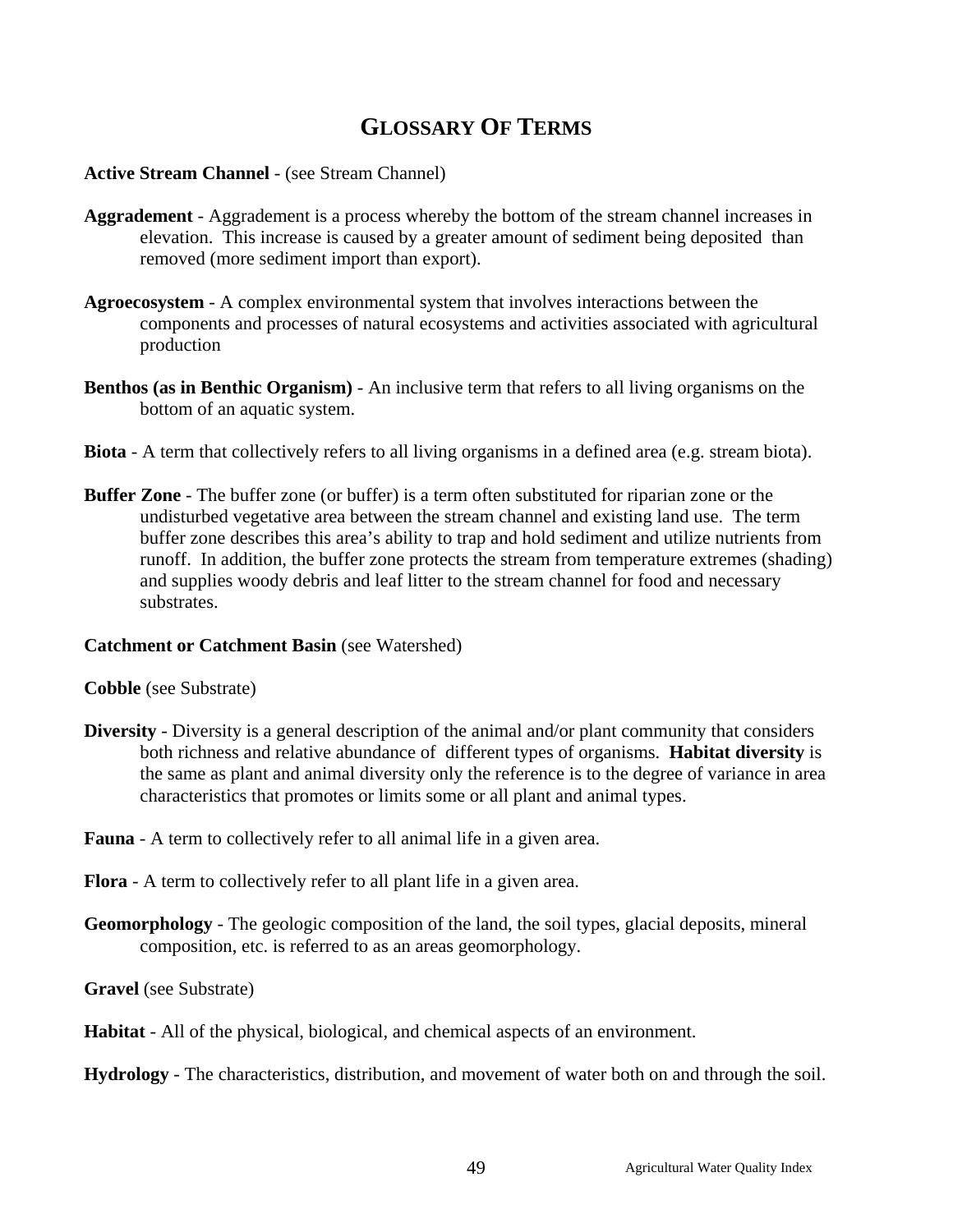**Inorganic Sediment** - A small particle that was not once part of a living thing (e.g. sand or clay).

- **Macroinvertebrate** Organisms that are large enough to be seen by the unaided eye and without a spine or backbone are called Macroinvertebrates. These include insects, mollusks, and annelids to name a few.
- **Meandering** A meandering stream is one that flows in a side to side or, in a sinuous pattern, creating numerous bends.
- **Nutrient** Nutrients are elements that are required by living organisms in small amounts to facilitate necessary functions for respiration and growth. A partial list of common nutrients includes nitrogen, phosphorous, and carbon.
- **Organic** Any substance that is or was once living is considered to be organic.
- **Organic Substrate** Organic materials that make up the lake or stream bottom. These materials may include woody debris, leaf litter, and/or fine organic sediment from decomposed plant and animal tissues.
- **Pool** A pool is an area of the stream with greater than average depth and slower than average flow. Pools typically occur where the river bends or meanders.
- **Pool/Riffle Sequence** In their natural state, rivers, and streams have a pattern of flow that contains alternating pool and riffle areas. Each sequence should occur at approximately five to seven times the width of the stream.
- **Processing** Processing refers to the sum total of all physical and biological processes in the environment that assimilate and recycle nutrients and break down organic carbon into carbon dioxide and simple minerals.
- **Refugia** (plural for refugium) A small, isolated area that has escaped the extreme changes undergone by the surrounding area allowing for the survival of plants and animals.

### **Relief** (see Slope)

- **Retention** Retention is a characteristic of the stream environment whereby organic materials are temporally held in stable areas (quiet eddies or structural devices like logs, branches, or rocks) to allow for processing to occur.
- **Retention Device** Any instrument that is able to facilitate retention is considered to be a retention device (see Retention).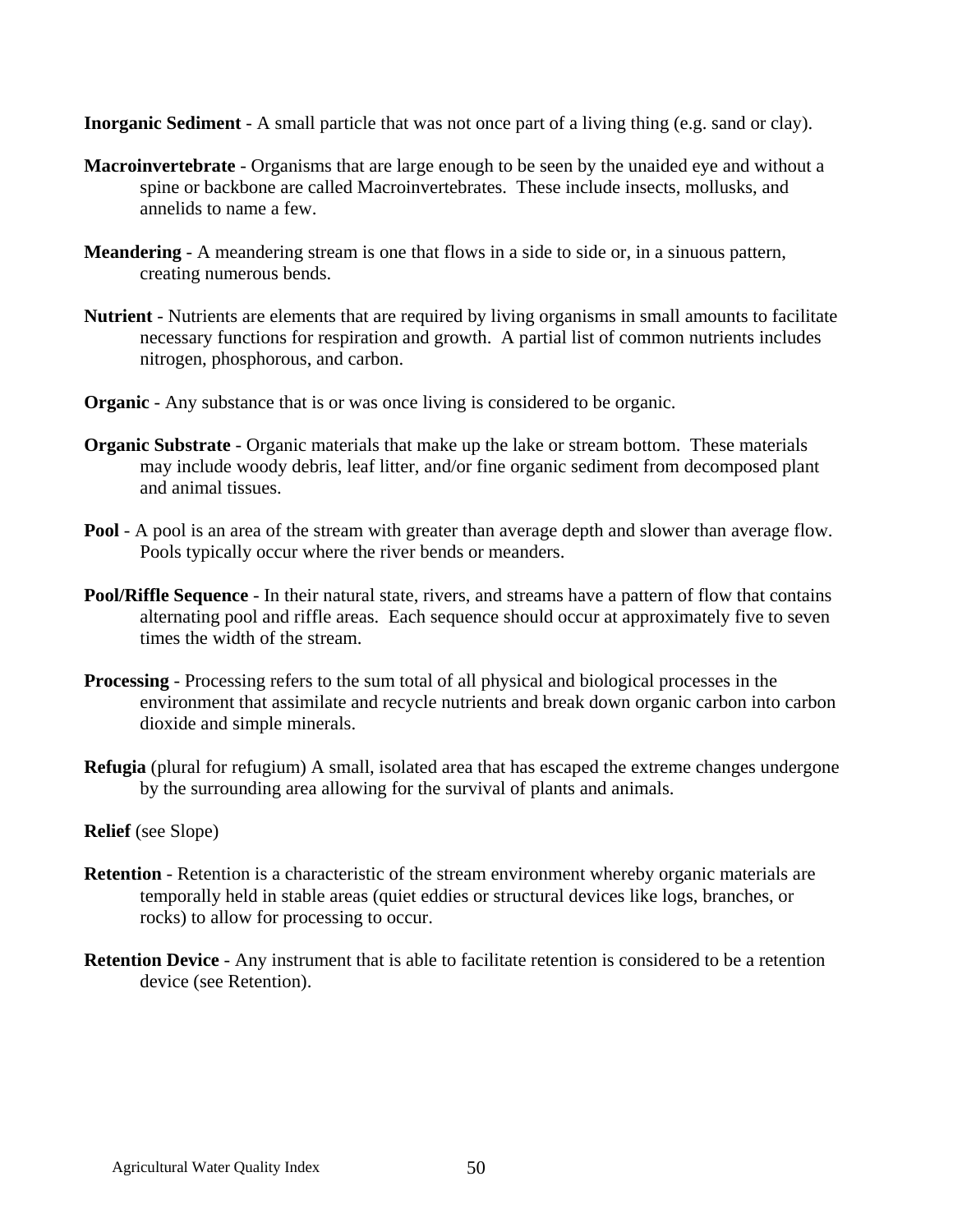- **Richness** The relative abundance of an organism when compared to the total population of its environmental community is a measure of species richness. Typically, as diversity decreases specie(s) richness increases due to the lack of competition between different organisms for a limited resource (see Diversity).
- **Riffles**  A riffle is a raised area of the active channel that results in an increase in flow velocity. Riffle areas are typically preceded by pools and represent the fastest current in a given river or stream.
- **Riparian Zone** The riparian zone is an undisturbed portion of land that interacts between the stream channel and the active land use. Riparian zones are frequently referred to as buffer zones to describe the protective nature of its vegetation to the stream environment.
- **Row Crop** Any crop or agricultural commodity that is grown in distinct rows with little or no vegetation between the rows. Common row crops include commodities such as corn and beans.
- **Scour** Erosion that occurs along the banks of the stream channel is called bank scour and is caused by frequent high water events that erodes bank vegetation away leaving exposed soil.

**Sealing** - (i.e. Soil Sealing) (see Soil Characteristics)

**Sedimentation** - The process of accumulating sediment is called sedimentation.

**Slope** - Sometimes called relief, the slope of the land is defined as the angle created by the rise over the run or the degree to which an elevation changes over a given distance.

**Soil Characteristics** - Soil traits are the physical properties of soil (below).

- **Blocky (angular)** A soil aggregate (usually in the B-horizon) that has been reduced to irregular blocks with the three dimensions more or less equal. Size Range is from 0.5-4 inches. The edges of the cubes are sharp and distinct.
- **Blocky (sub-angular)** Same as above only cube edges are less sharp or with somewhat rounded corners.
- **Crumbs**  Rounded aggregates that easily separate from each other when soil is pulled apart. Aggregates are distinctly porous and are found in grassland soils and soils worked by earthworms.
- Gleying A process whereby soil particles become gray to bluish in color as a result of prolonged wet or anaerobic (no oxygen) conditions.





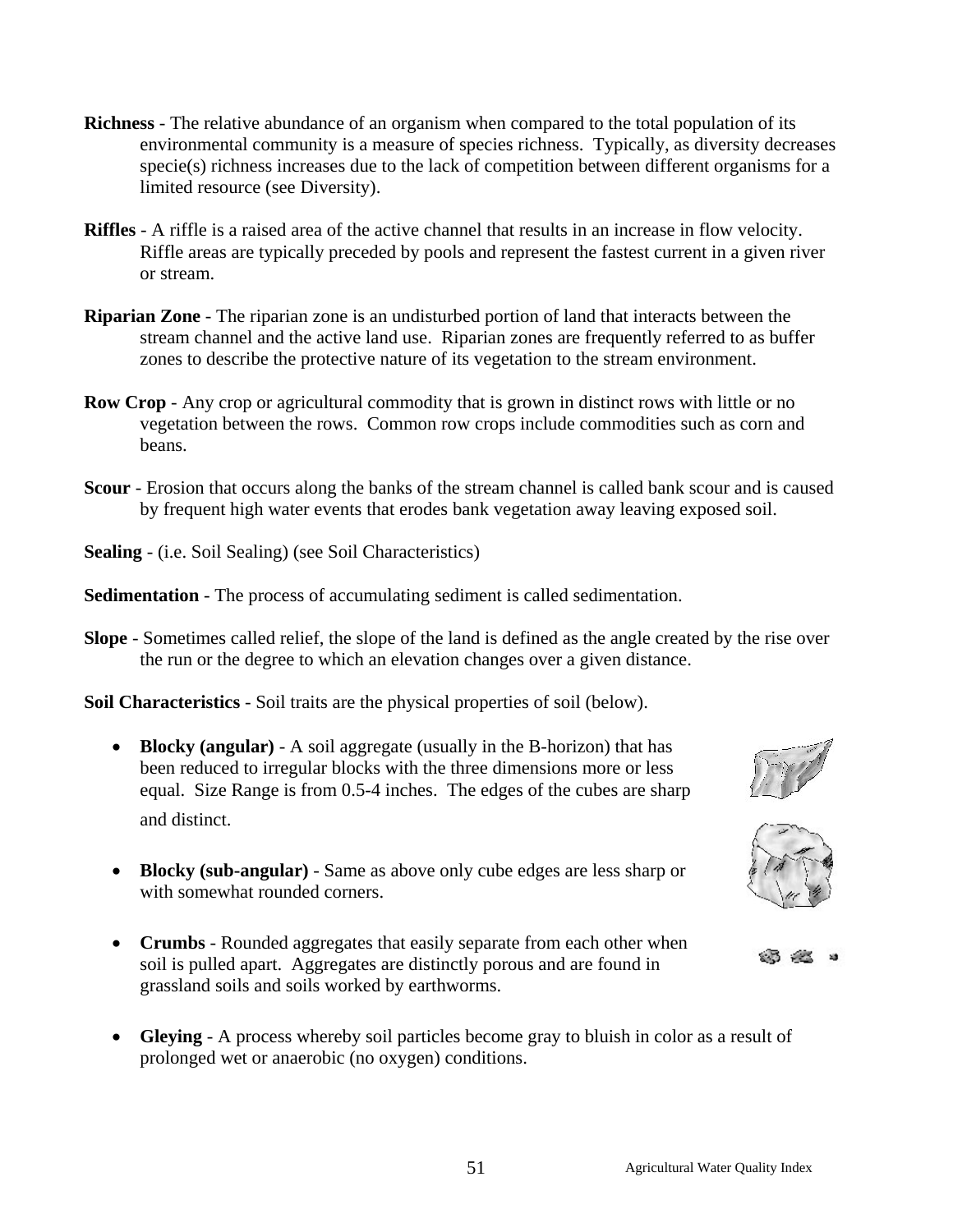• **Granules** - Same as Crumbs only aggregates are relatively nonporous.



- **Massive** Massive soil acts as single grains that are cohesive yet do not aggregated into structures such as crumbs or blocks.
- **Mottles** Individual blotch or spot that distinctly differs in color from surrounding soil (see Mottling below).
- **Mottling** Soil is interspersed with different colored blotches or spots.
- **Puddled** Dense, massive soil that is artificially compacted when wet and has no aggregated structure. The condition commonly results from tillage of a clayey soil when it is wet.
- **Sealing** Soil surface condition whereby the porous nature of the soil's surface becomes blocked with fine sediment or organic particles that prevent water infiltration. Sealed soils frequently have a hard or crusted surface and are subject to significant runoff and erosion potentials.
- **Stream Channel** The stream channel is the area containing the wetted portion of the stream (called the active stream channel) and the banks that contain the active channel.
- **Substrate** The materials that make up the surface of the stream bottom. Examples include (in order of size in millimeters) silt  $(\leq 0.063)$ , sand  $(0.062-1.0)$ , gravel  $(2-64)$ , cobble  $(65-256)$ , and rock (>256). Stream substrates also include wood from branches and logs that have entered the stream channel from the terrestrial environment.
- **Taxa** (taxon = *singular*) A group of organisms organized or categorized by similar features are referred to collectively as taxa.
- **Topography** Topography refers to the physical structure of an environment.
- **Trophic** The relative position of an organism in the food chain is a description of its trophic level. The trophic level is often determined by food requirements or foraging base required by an organism.
- **Watershed** A watershed is a geographical basin. All water collected or captured within this basin will migrate towards a central collection area.

**Woody Debris** - Woody material (tree limbs and branches) that falls from the forested environment.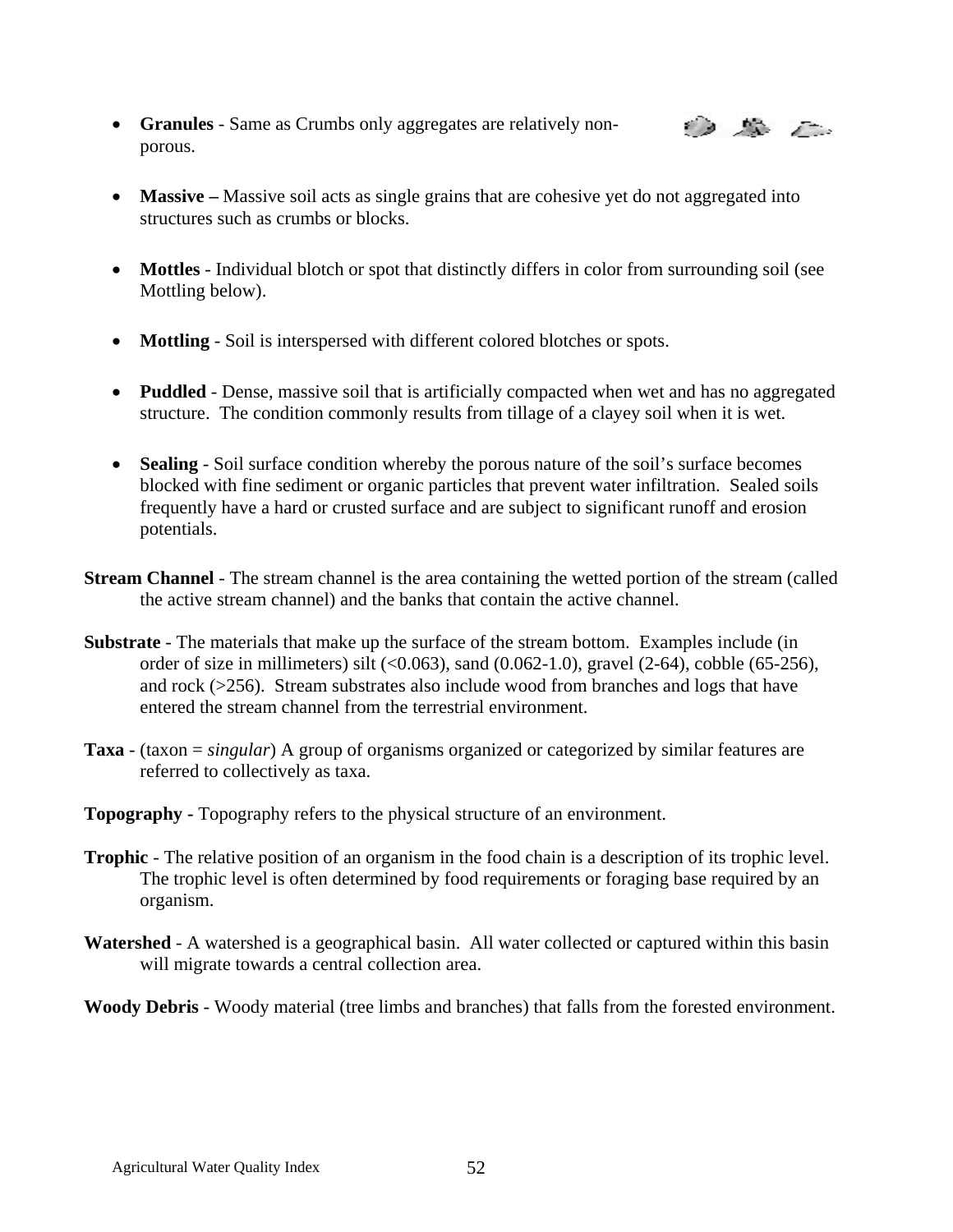# **APPENDIX A**

# **Physical Inventory Form**

**Physical Characterization/Water Quality Field Data Sheet** 

| <b>Stream Name</b> |            |      | Location            |                          |  |  |  |  |  |
|--------------------|------------|------|---------------------|--------------------------|--|--|--|--|--|
| Station #          | River Mile |      | <b>Stream Class</b> |                          |  |  |  |  |  |
| Lat                | Long       |      | River Basin         |                          |  |  |  |  |  |
| Storet #           |            |      | Agency              |                          |  |  |  |  |  |
| Investigators      |            |      |                     |                          |  |  |  |  |  |
| Form Completed By  |            | Date | AM PM               | <b>Reason For Survey</b> |  |  |  |  |  |

| <b>Site Location/Map</b> | Draw a map of the site and indicate the areas sampled. Identify dominant natural features and land use. |
|--------------------------|---------------------------------------------------------------------------------------------------------|
|                          |                                                                                                         |
|                          |                                                                                                         |
|                          |                                                                                                         |
|                          |                                                                                                         |
|                          |                                                                                                         |
|                          |                                                                                                         |
|                          |                                                                                                         |
|                          |                                                                                                         |
|                          |                                                                                                         |
|                          |                                                                                                         |
|                          |                                                                                                         |
|                          |                                                                                                         |
|                          |                                                                                                         |
|                          |                                                                                                         |
|                          |                                                                                                         |
|                          |                                                                                                         |
|                          |                                                                                                         |
|                          |                                                                                                         |
|                          |                                                                                                         |
|                          |                                                                                                         |
|                          |                                                                                                         |
|                          |                                                                                                         |
|                          |                                                                                                         |
|                          |                                                                                                         |
|                          |                                                                                                         |
|                          |                                                                                                         |
|                          |                                                                                                         |
|                          |                                                                                                         |
|                          |                                                                                                         |
|                          |                                                                                                         |
|                          |                                                                                                         |
|                          |                                                                                                         |
|                          |                                                                                                         |
|                          |                                                                                                         |
|                          |                                                                                                         |
|                          |                                                                                                         |
|                          |                                                                                                         |
|                          |                                                                                                         |
|                          |                                                                                                         |
|                          |                                                                                                         |
|                          |                                                                                                         |
|                          |                                                                                                         |
|                          |                                                                                                         |
|                          |                                                                                                         |
|                          |                                                                                                         |
|                          |                                                                                                         |
|                          |                                                                                                         |
|                          |                                                                                                         |
|                          |                                                                                                         |
|                          |                                                                                                         |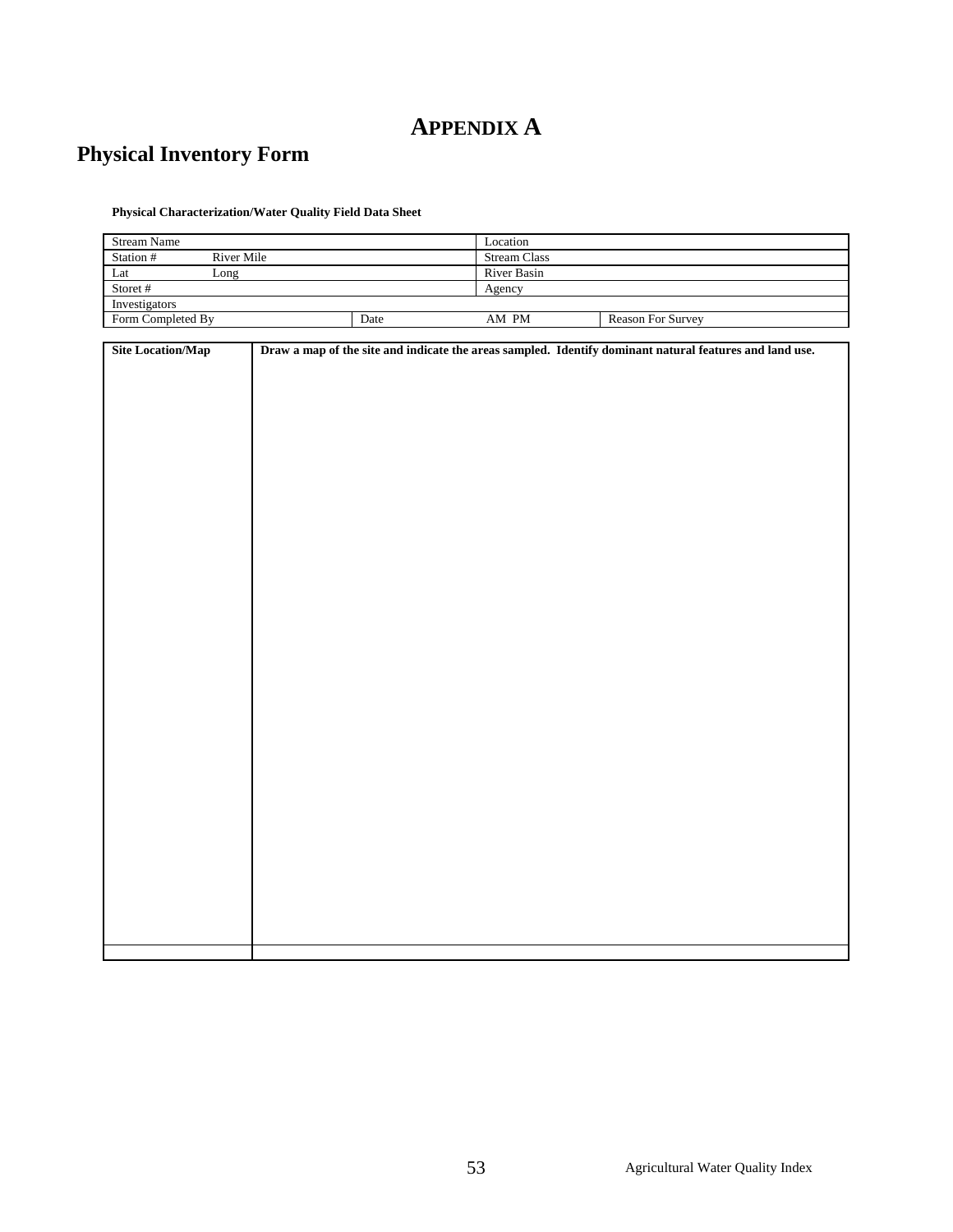| <b>Stream</b>                  | <b>Subsystem Classification</b>                                    | <b>Stream Type</b>                                                                     |
|--------------------------------|--------------------------------------------------------------------|----------------------------------------------------------------------------------------|
| Characterization               | $\Box$ Perennial<br>$\Box$ Intermittent<br>$\Box$ Tidal            | $\Box$ Coldwater<br>$\Box$ Warmwater                                                   |
| <b>Weather Conditions</b>      | <b>Now</b><br>Past 24 Hours                                        | Has there been a heavy rain in the last 7 days?                                        |
|                                | $\Box$<br>storm (heavy rain)<br>$\Box$ Yes<br>$\Box$               | $\Box$ No                                                                              |
|                                | $\Box$<br>rain (steady rain)<br>$\Box$                             | <b>Air Temperature</b><br>$\circ$ C                                                    |
|                                | $\Box$<br>showers (intermittent)<br>Other<br>$\Box$                |                                                                                        |
|                                | $\Box$<br>$\Box$<br>% cloud cover                                  |                                                                                        |
|                                | Ω<br>П<br>clear/sunny                                              |                                                                                        |
|                                |                                                                    |                                                                                        |
| <b>Riparian Zone/In-</b>       | <b>Predominant Surrounding Land Use</b>                            | <b>Local Water Erosion</b>                                                             |
| stream Features                | $\Box$ Commercial<br>$\Box$ Forest                                 | $\Box$ Moderate $\Box$ Heavy<br>$\Box$ None                                            |
|                                | $\Box$ Field/Pasture<br>$\Box$ Industrial                          | <b>Estimated Stream Width</b>                                                          |
|                                | $\Box$ Agricultural<br>$\Box$ Other                                | <b>Estimated Stream Depth</b>                                                          |
|                                | $\Box$ Residential                                                 | $\Box$ Riffle<br>$\Box$ Run                                                            |
|                                | <b>Local Watershed NPS Pollution</b>                               | $\Box$ Pool                                                                            |
|                                | □ Some Potential Sources<br>$\Box$ No Evidence                     | Velocity                                                                               |
|                                | $\Box$ Obvious Sources                                             | <b>Estimated Reach Length</b>                                                          |
|                                | <b>Canopy Cover</b>                                                | <b>Channelized</b> $\Box$ Yes $\Box$ No                                                |
|                                | □ Partly Open<br>$\Box$ Partly Shaded $\Box$ Shaded                | <b>Dam Present</b> $\Box$ Yes $\Box$ No                                                |
|                                | <b>High Water Mark</b>                                             |                                                                                        |
| <b>Riparian Vegetation (18</b> | Indicate the dominant type and record the dominant species present |                                                                                        |
| meter buffer)                  | $\Box$ Trees<br>$\Box$ Shrubs<br>$\Box$ Grasses                    | □ Herbaceous                                                                           |
|                                | <b>Dominant species present</b>                                    |                                                                                        |
| <b>Aquatic Vegetation</b>      | Indicate the dominant type and record the dominant species present |                                                                                        |
|                                | $\Box$ Rooted Emergent<br>□ Rooted Submergent                      | $\Box$ Rooted Floating<br>$\Box$ Free Floating                                         |
|                                | □ Floating Algae<br>□ Attached Algae                               |                                                                                        |
|                                | <b>Dominant species present</b>                                    |                                                                                        |
|                                | Portion of the reach with vegetative cover                         | $\frac{0}{0}$                                                                          |
| Sediment/Substrate             | <b>Odors</b>                                                       | <b>Deposits</b>                                                                        |
|                                | $\Box$ Normal<br>$\Box$ Sewage<br>$\Box$ Petroleum                 | $\Box$ Sludge<br>$\Box$ Sawdust<br><b>Paper Fiber</b><br>$\Box$ Sand                   |
|                                | $\Box$ Anaerobic<br>$\Box$ Chemical<br>$\Box$ None                 | $\Box$ Relict Shells $\Box$ Other                                                      |
|                                | $\Box$ Other                                                       | Looking at stones which are not deeply embedded,<br>are the undersides black in color? |
|                                | Oil                                                                | $\Box$ Yes<br>$\Box$ No                                                                |
|                                | $\Box$ Absent                                                      |                                                                                        |
| <b>Water Quality</b>           | $\Box$ Slight $\Box$ Moderate<br>$\Box$ Profuse<br>$\circ$ C       | <b>Water Odors</b>                                                                     |
|                                | <b>Temperature</b><br><b>Specific Conductance</b>                  | $\Box$ Normal/None                                                                     |
|                                | <b>Dissolved Oxygen</b>                                            | $\Box$ Sewage<br>□ Chemical<br>$\Box$ Petroleum                                        |
|                                | pH                                                                 | $\Box$ Other<br>$\Box$ Fishy                                                           |
|                                | <b>Turbidity</b>                                                   | <b>Water Surface Oils</b>                                                              |
|                                | <b>WQ Instrument Used</b>                                          | $\Box$ Slick<br>$\Box$ Sheen<br>$\Box$ Globs<br>$\Box$ Flecks                          |
|                                |                                                                    | $\Box$ Other<br>$\Box$ None                                                            |
|                                |                                                                    | Turbidity (if not measured)                                                            |
|                                |                                                                    | $\Box$ Clear<br>$\Box$ Slightly turbid<br>$\Box$ Turbid                                |
|                                |                                                                    | $\Box$ Opaque $\Box$ Water color<br>$\Box$ Other                                       |

| <b>Inorganic Substrate Components</b><br>(should add to 100%) |                           |                                           | <b>Organic Substrate Components</b><br>(does not necessarily add up to $100\%$ ) |                                                |                                          |  |  |  |  |  |
|---------------------------------------------------------------|---------------------------|-------------------------------------------|----------------------------------------------------------------------------------|------------------------------------------------|------------------------------------------|--|--|--|--|--|
| <b>Substrate Type</b>                                         | <b>Diameter</b>           | % Composition in<br><b>Sampling Reach</b> | <b>Substrate</b><br>Type                                                         | <b>Characteristic</b>                          | % Composition in<br><b>Sampling Area</b> |  |  |  |  |  |
| <b>Bedrock</b>                                                |                           |                                           | Detritus                                                                         | sticks, wood, coarse plant<br>materials (CPOM) |                                          |  |  |  |  |  |
| Boulder                                                       | $>256$ mm $(10")$         |                                           |                                                                                  |                                                |                                          |  |  |  |  |  |
| Cobble                                                        | $64-256$ mm $(2.5"$ -10") |                                           | Muck-<br>Mud                                                                     | black, very fire organic<br>(FPOM)             |                                          |  |  |  |  |  |
| Gravel                                                        | $2-64$ mm $(0.1" - 2.5")$ |                                           |                                                                                  |                                                |                                          |  |  |  |  |  |
| Sand                                                          | $0.06-2mm$ (gritty)       |                                           | Marl                                                                             |                                                |                                          |  |  |  |  |  |
| Silt                                                          | $0.004 - 0.06$ mm         |                                           |                                                                                  |                                                |                                          |  |  |  |  |  |
| Clay                                                          | $\leq 0.004$ mm (slick)   |                                           |                                                                                  |                                                |                                          |  |  |  |  |  |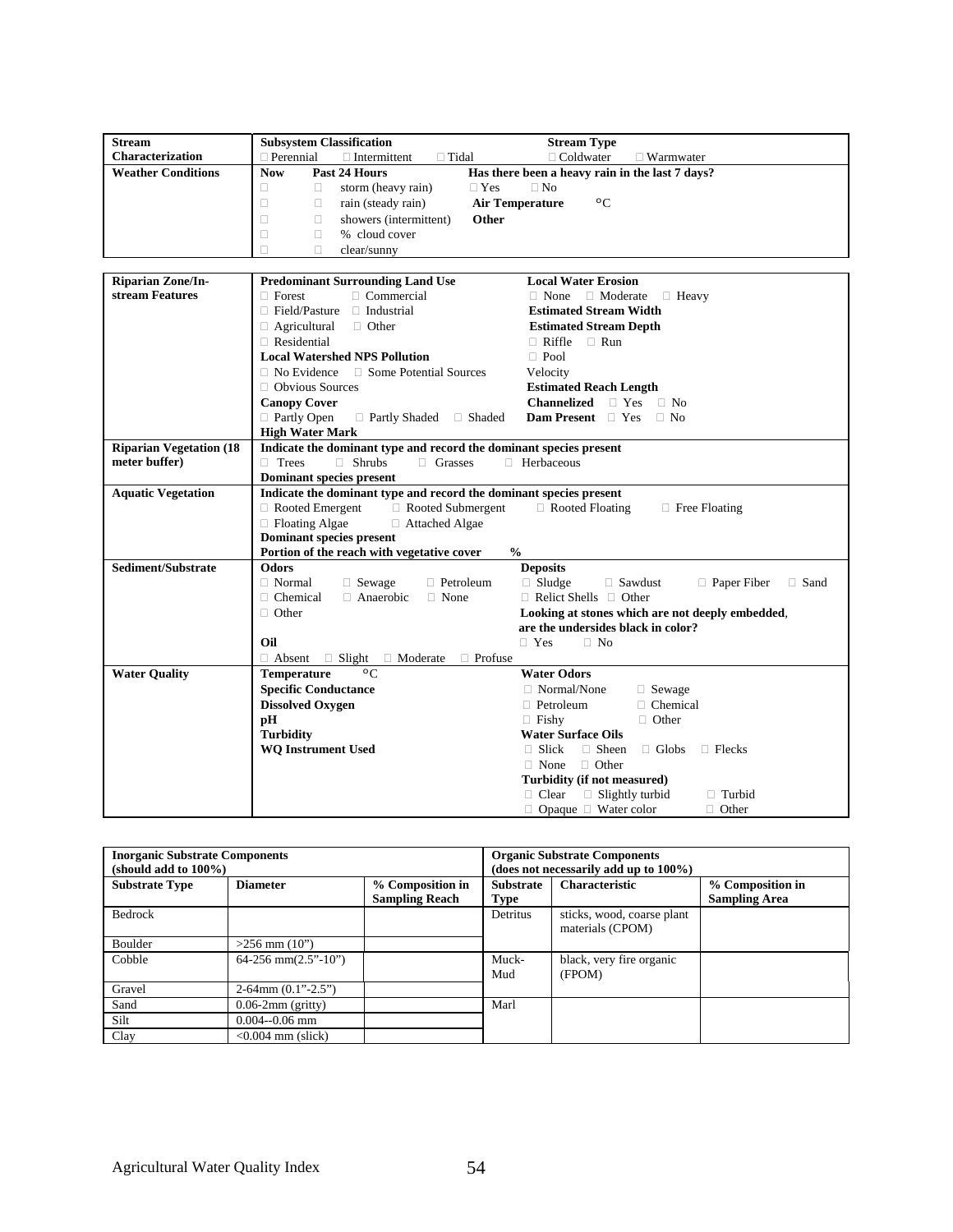# **APPENDIX B**

# **The Agricultural Water Quality Index**

### **Introduction**

The Agricultural Water Quality Index (AWQI) is an assessment tool designed for use in agroecosystems. Most existing environmental indices and assessment tools focus on the stream channel and/or riparian zone (the area between the channel and active land use). In contrast, the AWQI places an emphasis on land use and soil types that play a significant role in hydrologic cycles and water quality characteristics within the watershed.

The AWQI is designed to be used by agricultural technicians with limited experience in aquatic ecology; however, it does assume a reasonable background in soil characteristics. This index is intended for use during the active growing season (approximately mid-May through September). The purpose of the index is two-fold; to describe the level of vulnerability or potential environmental impact a particular farming operation may have to the stream environment, and to provide direction in developing farm management strategies that work to stabilize or improve water quality.

The following are condensed instructions that are designed to assist the farmer, field technician, or agricultural consultant that may be performing the assessment. A more technical version of the AWQI is available to individuals seeking additional background information or more detail involving individual metrics within the index.

The AWQI is divided into two major sections. Part I is a physical inventory of the site to be assessed. This information is standard to many aquatic studies and allows for some comparison among sites. Additionally, conditions that may significantly affect aquatic biota are documented. Seasonal variations (current temperature and recent weather events) as well as observations that relate to local conditions are helpful to fully understand the relationship between land use and water quality. Although the first section is not scored, it does provide important information that supports the second portion of the index.

Part II of the AWQI is composed of three general categories plus an optional fourth category. Each of the first three categories is subsequently broken down into three to five *metrics* or statements that describe an existing habitat condition. The first category, *Land Use And Soil Characteristics*, involves features outside of the immediate riparian zone that impact water movement through the watershed. These features include soils and land forms, current land use, and the soil and surface condition, which will collectively influence the pathway water follows as it migrates toward the stream.

The second category, *The Riparian Zone,* is intended to evaluate the ability of the riparian area (or zone) to filter sediment, nutrients, and stormwater as well as provide sufficient shade, woody debris, and organic carbon to the stream channel.

The third category involves the *Stream Channel* itself. These metrics describe the amount of water in the channel during base flow conditions as well as the streams response to rain and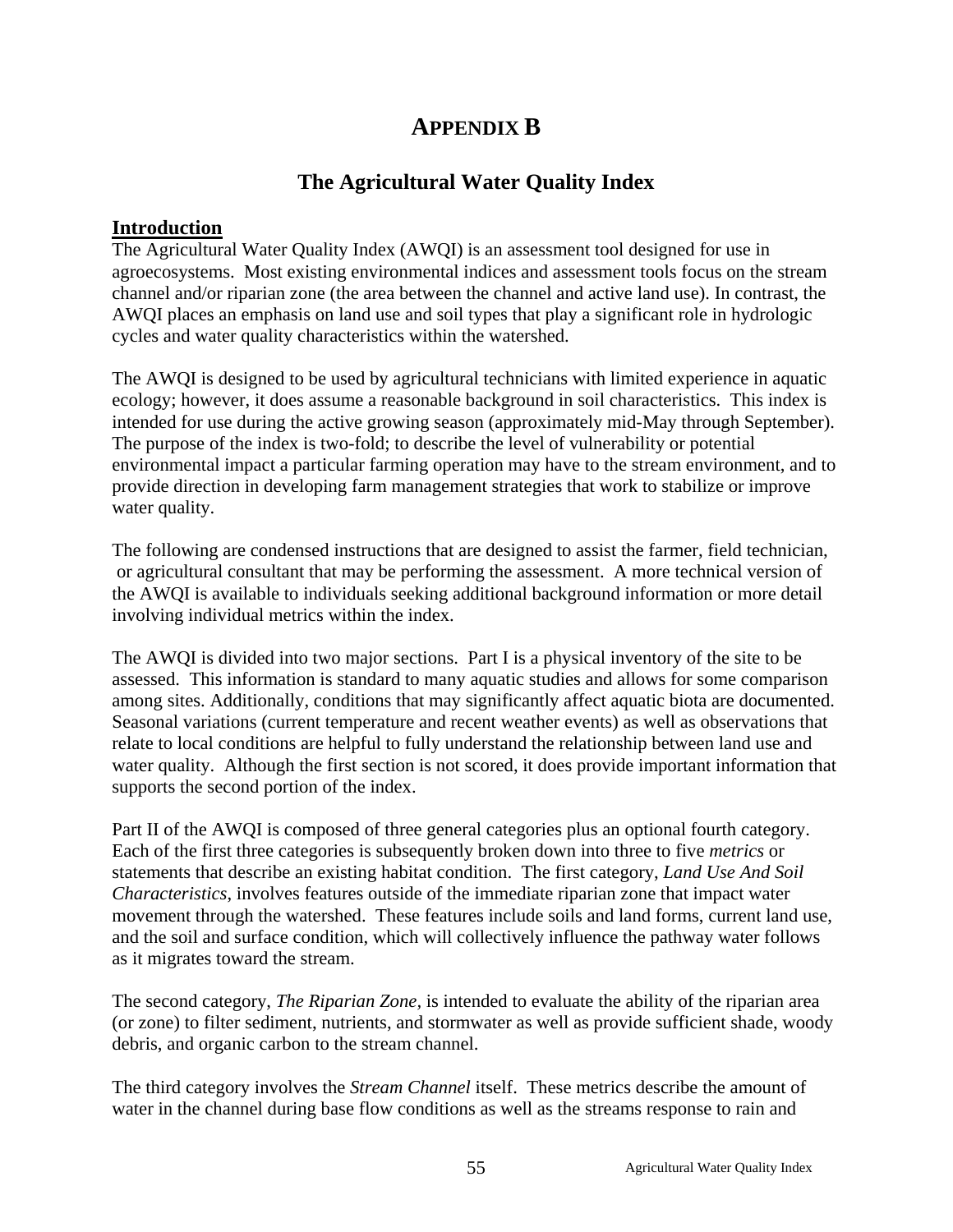runoff events. Channel sinuosity and structure are metrics that describes both the type of streambed materials available (such as rock, cobble, sand, or woody debris) as well as the stream's ability to capture and retain materials for processing by stream biota.

An additional and optional category consists of one metric, which is a qualitative measure of existing *Aquatic Macroinvertebrates*. The goal of this final metric is to identify the presence or absence of tolerant versus intolerant species along with a relative measure of species diversity. This metric requires specific sampling equipment, knowledge of sampling methodologies, and a basic knowledge of aquatic macroinvertebrate taxonomy.

Following each category is a discussion of the metric scores. These discussions indicate how scores are related to the watershed and include suggestions that efficiently increase water quality protection. In many instances the necessary corrective action to improve the aquatic environment is made obvious by the metric score itself.

Metric scores from the second section of the index are given in two forms, a numeric value and a level of potential impact or vulnerability to impact (1-4). The vulnerability levels are as follows.

- *Level one* for optimal conditions. The stream environment is insignificantly impacted by local conditions.
- *Level two* for somewhat less than optimal conditions that exist without serious impacts to the stream environment.
- *Level three* denotes marginal or significant potential for impact to the stream environment.
- *Level four* describes poor conditions with the greatest level of vulnerability or impact.

The numeric score provides a more accurate description for each respective metric and a means to evaluate the effects of changing farm management strategies. Anticipated management changes can be re-scored against existing conditions to predict future outcomes to the stream environment. Total scores for each of the three categories should be placed in the appropriate box at the base of the individual score charts that follow each category.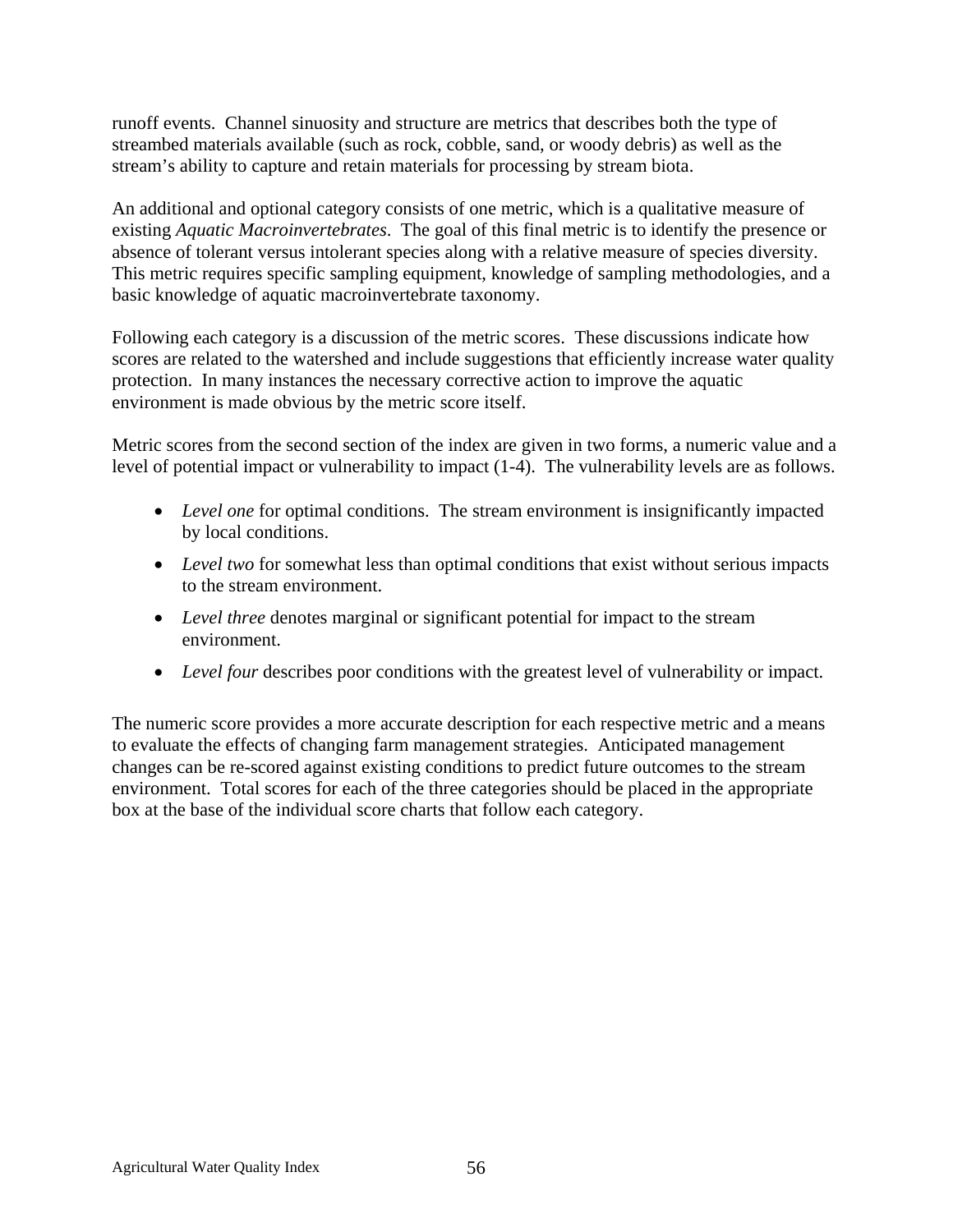# **PART I. Physical Inventory Of The Sampling Location**

The physical inventory data sheet is generally self-explanatory. However, several areas that may require additional explanation are listed in more detail below.

### **Station Identifier**

The station information is identical on all data sheets and requires sufficient information to describe the station and location where the assessment was conducted, date and time of assessment, and the investigators responsible for the quality and integrity of the data. The intent of good location information is to help identify access to the station for repeat visits.

### **Site Location/Map**

To complete this phase of the bioassessment, a photograph may be helpful in identifying station location and documenting habitat conditions. A hand-drawn map is useful to illustrate major landmarks or features of the channel morphology (orientation, vegetative zones, buildings, to name a few) that might be used to aid in data interpretation.

### **Stream Characterization**

**Stream Subsystem**: Note if the stream is perennial or intermittent, or where tidal influences on the stream will alter the structure and function of stream communities. Perennial streams flow all year long while intermittent streams typically flow only during wet seasons.

**Stream Origin:** Note the origin of the stream under study, if it is known. As the size of the stream or river increases, include the origin of additional tributaries as they occur.

## **Watershed Features**

Subsequent assessments within the same watershed will require verification of possible changes in land use; however, features such as soil types and slope will remain constant and need not be re-described.

**Predominant Surrounding Land Use Type:** Document the prevalent land-use type in the watershed of the station, noting any other land uses in the area which, although not predominant, may potentially affect water quality. This documentation may be accomplished by a careful visual inspection of the area or by using current land use information that has been compiled by local agriculture and/or natural resource agencies.

**Local Watershed Nonpoint-Source Pollution:** Describe potential nonpoint-source pollution problems in the watershed or any other compromising factors that may affect water quality. You should include feedlots, constructed wetlands, septic systems, dams and impoundments, mine seepage, etc.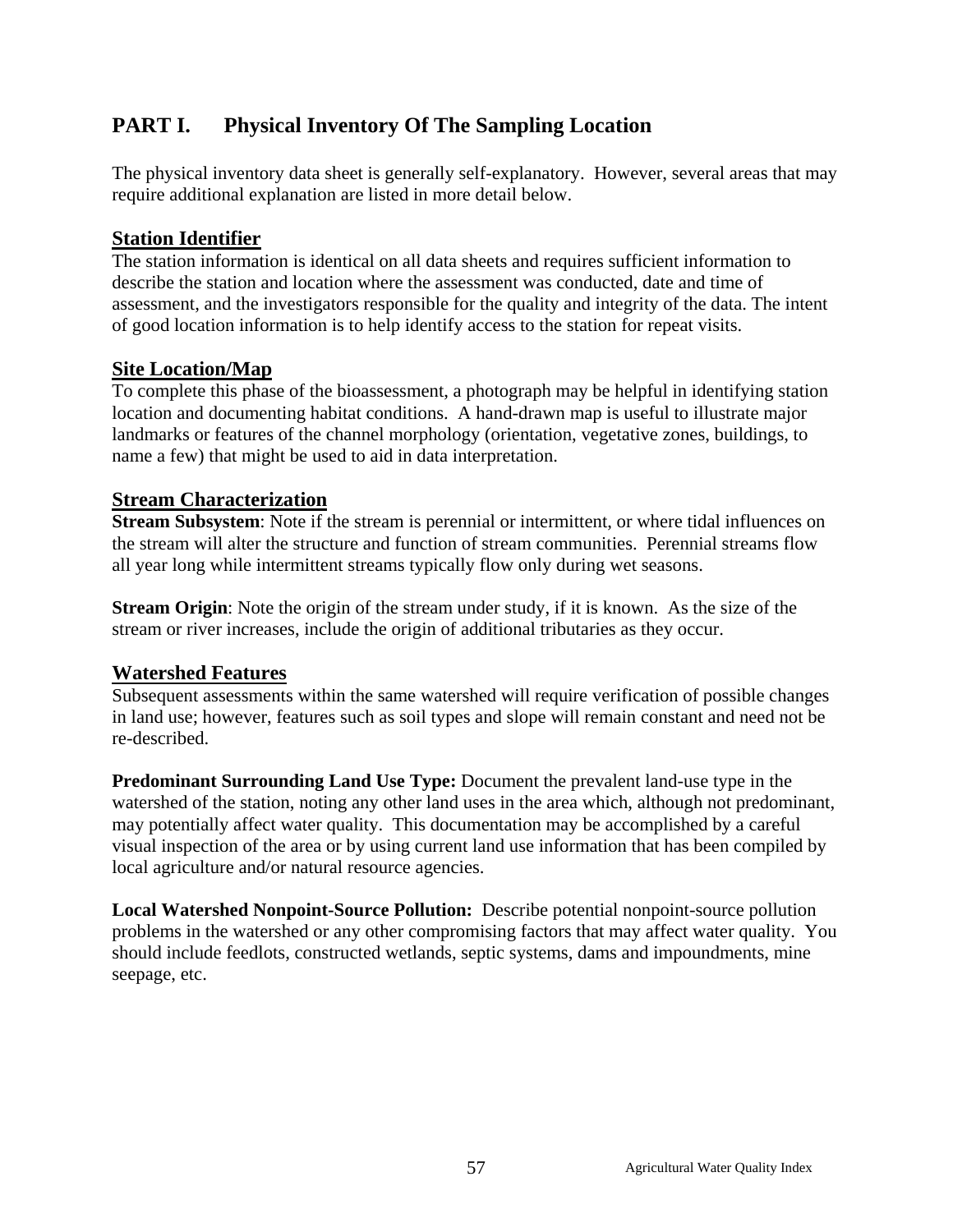**Local Watershed Erosion:** The existing or potential detachment of soil within the local watershed (the portion of the watershed or catchment that directly affects the stream reach or station under study) and its movement into the stream is noted. Erosion can be rated through visual observation of watershed and stream characteristics. Note any point sources of pollution that are present in the area and any turbidity observed during water quality assessment below.

### **Riparian Vegetation**

The riparian zone serves to protect the stream from excessive runoff that adds sediment and nutrients to the active channel. Accepted buffer widths are variable and based on land use, soil types, and slope. The vegetation within the riparian zone is documented here as the dominant type and species, if known.

### **In-stream Features**

**Proportion of reach represented by stream form types:** The proportion represented by riffles, runs, and pools should be noted to describe the channel and flow diversity of the reach.

**Estimated length of stream surveyed:** This information is important if variable length reaches are surveyed and assessed. Indicate the length of the stream that was surveyed.

**High water mark (feet):** Estimate the vertical distance from the wetted channel to the peak overflow level, as indicated by debris hanging in riparian or floodplain vegetation, and deposition of silt or soil. In instances where bank overflow is rare, a high water mark may not be evident.

**Inorganic substrate compounds:** The difference between silt and fine sand may be difficult to identify in the field. As a general rule, sand will have a somewhat course or gritty texture when rubbed between your fingers while silt will be smoother.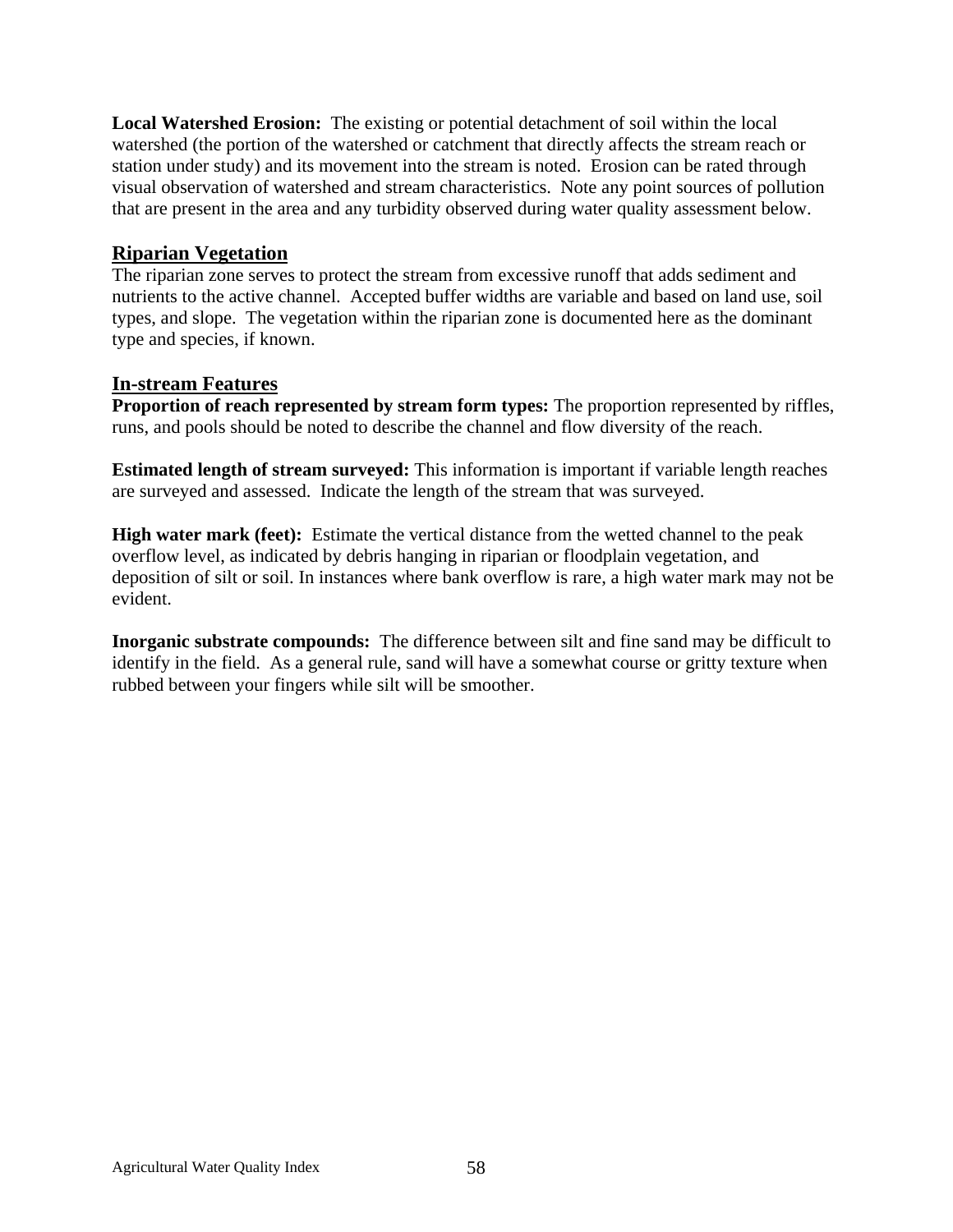#### **Physical Characterization/Water Quality Field Data Sheet**

| Stream Name              |              |              | Location |                                                                                              |
|--------------------------|--------------|--------------|----------|----------------------------------------------------------------------------------------------|
| Station #<br>River Mile  |              | Stream Class |          |                                                                                              |
| Lat<br>Long              |              | River Basin  |          |                                                                                              |
| Storet #                 |              |              | Agency   |                                                                                              |
| Investigators            |              |              |          |                                                                                              |
| Form Completed By        |              | Date         | AM PM    | Reason For Survey                                                                            |
| <b>Site Location/Map</b> |              |              |          | Draw a map of the site and indicate the areas sampled. Identify natural features, structures |
|                          | and land use |              |          |                                                                                              |
|                          |              |              |          |                                                                                              |
|                          |              |              |          |                                                                                              |
|                          |              |              |          |                                                                                              |
|                          |              |              |          |                                                                                              |
|                          |              |              |          |                                                                                              |
|                          |              |              |          |                                                                                              |
|                          |              |              |          |                                                                                              |
|                          |              |              |          |                                                                                              |
|                          |              |              |          |                                                                                              |
|                          |              |              |          |                                                                                              |
|                          |              |              |          |                                                                                              |
|                          |              |              |          |                                                                                              |
|                          |              |              |          |                                                                                              |
|                          |              |              |          |                                                                                              |
|                          |              |              |          |                                                                                              |
|                          |              |              |          |                                                                                              |
|                          |              |              |          |                                                                                              |
|                          |              |              |          |                                                                                              |
|                          |              |              |          |                                                                                              |
|                          |              |              |          |                                                                                              |
|                          |              |              |          |                                                                                              |
|                          |              |              |          |                                                                                              |
|                          |              |              |          |                                                                                              |
|                          |              |              |          |                                                                                              |
|                          |              |              |          |                                                                                              |
|                          |              |              |          |                                                                                              |
|                          |              |              |          |                                                                                              |
|                          |              |              |          |                                                                                              |
|                          |              |              |          |                                                                                              |
|                          |              |              |          |                                                                                              |
|                          |              |              |          |                                                                                              |
|                          |              |              |          |                                                                                              |
|                          |              |              |          |                                                                                              |
|                          |              |              |          |                                                                                              |
|                          |              |              |          |                                                                                              |
|                          |              |              |          |                                                                                              |
|                          |              |              |          |                                                                                              |
|                          |              |              |          |                                                                                              |
|                          |              |              |          |                                                                                              |
|                          |              |              |          |                                                                                              |
|                          |              |              |          |                                                                                              |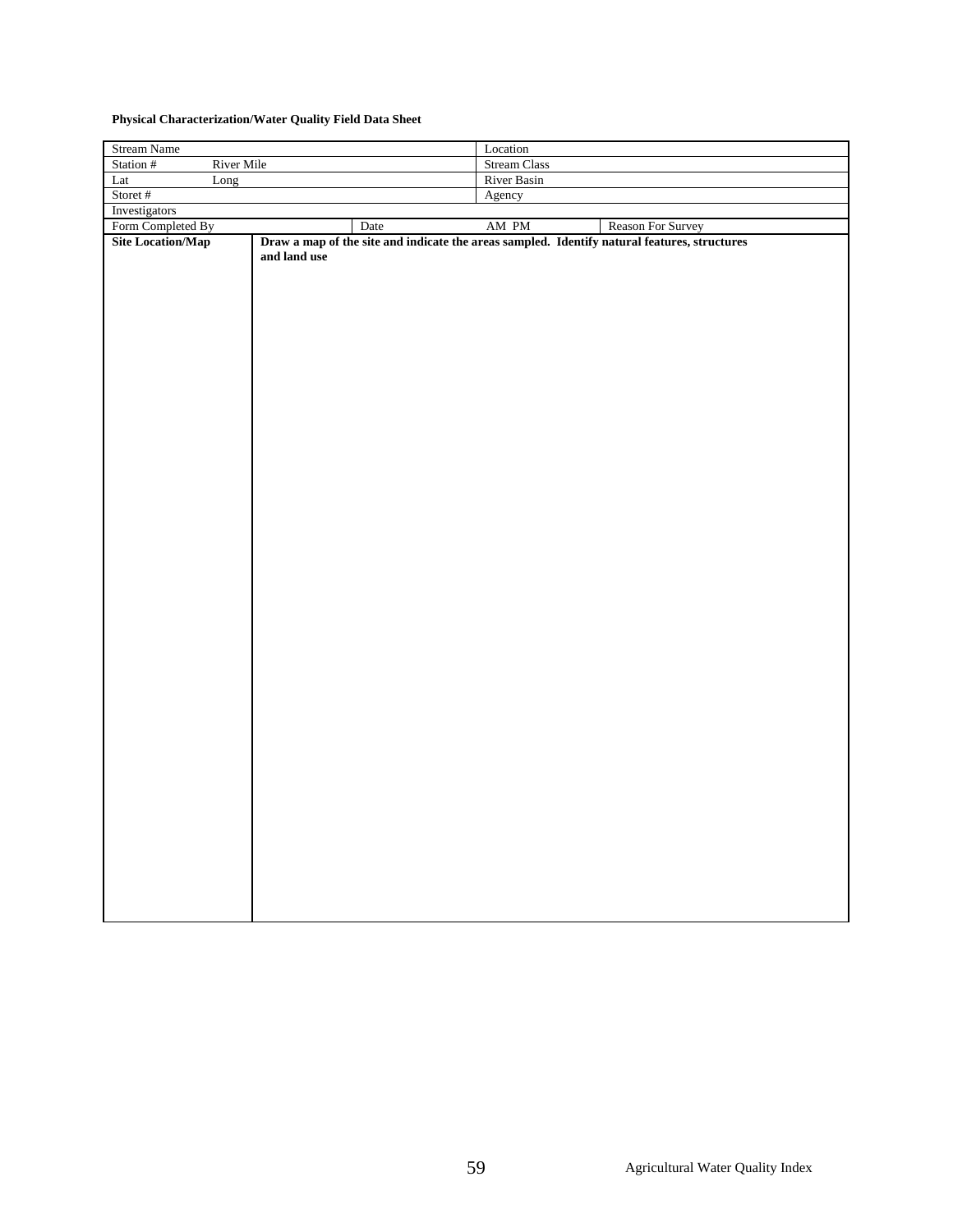| <b>Stream</b>                  | <b>Subsystem Classification</b>                                    | <b>Stream Type</b>                                                   |  |  |
|--------------------------------|--------------------------------------------------------------------|----------------------------------------------------------------------|--|--|
| Characterization               | $\Box$ Perennial<br>$\Box$ Intermittent<br>$\Box$ Tidal            | $\Box$ Coldwater<br>$\Box$ Warmwater                                 |  |  |
| <b>Weather Conditions</b>      | <b>Now</b><br>Past 24 Hours                                        | Has there been a heavy rain in the last 7 days?                      |  |  |
|                                | $\Box$<br>storm (heavy rain)<br>$\Box$ Yes<br>$\Box$               | $\Box$ No                                                            |  |  |
|                                | $\Box$<br>rain (steady rain)<br>$\Box$                             | <b>Air Temperature</b><br>$\circ$ C                                  |  |  |
|                                | $\Box$<br>showers (intermittent)<br>Other<br>$\Box$                |                                                                      |  |  |
|                                | $\Box$<br>$\Box$<br>% cloud cover                                  |                                                                      |  |  |
|                                | Ω<br>П<br>clear/sunny                                              |                                                                      |  |  |
|                                |                                                                    |                                                                      |  |  |
| <b>Riparian Zone/In-</b>       | <b>Predominant Surrounding Land Use</b>                            | <b>Local Water Erosion</b>                                           |  |  |
| stream Features                | $\Box$ Commercial<br>$\Box$ Forest                                 | $\Box$ Moderate $\Box$ Heavy<br>$\Box$ None                          |  |  |
|                                | $\Box$ Field/Pasture<br>$\Box$ Industrial                          | <b>Estimated Stream Width</b>                                        |  |  |
|                                | $\Box$ Agricultural<br>$\Box$ Other                                | <b>Estimated Stream Depth</b>                                        |  |  |
|                                | $\Box$ Residential                                                 | $\Box$ Riffle<br>$\Box$ Run                                          |  |  |
|                                | <b>Local Watershed NPS Pollution</b>                               | $\Box$ Pool                                                          |  |  |
|                                | □ Some Potential Sources<br>$\Box$ No Evidence                     | Velocity                                                             |  |  |
|                                | $\Box$ Obvious Sources                                             | <b>Estimated Reach Length</b>                                        |  |  |
|                                | <b>Canopy Cover</b>                                                | <b>Channelized</b> $\Box$ Yes $\Box$ No                              |  |  |
|                                | □ Partly Open<br>$\Box$ Partly Shaded $\Box$ Shaded                | <b>Dam Present</b> $\Box$ Yes $\Box$ No                              |  |  |
|                                | <b>High Water Mark</b>                                             |                                                                      |  |  |
| <b>Riparian Vegetation (18</b> | Indicate the dominant type and record the dominant species present |                                                                      |  |  |
| meter buffer)                  | $\Box$ Trees<br>$\Box$ Shrubs<br>$\Box$ Grasses                    | □ Herbaceous                                                         |  |  |
|                                | <b>Dominant species present</b>                                    |                                                                      |  |  |
| <b>Aquatic Vegetation</b>      | Indicate the dominant type and record the dominant species present |                                                                      |  |  |
|                                | $\Box$ Rooted Emergent<br>□ Rooted Submergent                      | $\Box$ Rooted Floating<br>$\Box$ Free Floating                       |  |  |
|                                | □ Floating Algae<br>□ Attached Algae                               |                                                                      |  |  |
|                                | <b>Dominant species present</b>                                    |                                                                      |  |  |
|                                | Portion of the reach with vegetative cover                         | $\frac{0}{0}$                                                        |  |  |
| Sediment/Substrate             | <b>Odors</b>                                                       | <b>Deposits</b>                                                      |  |  |
|                                | $\Box$ Normal<br>$\Box$ Sewage<br>$\Box$ Petroleum                 | $\Box$ Sludge<br>$\Box$ Sawdust<br><b>Paper Fiber</b><br>$\Box$ Sand |  |  |
|                                | $\Box$ Anaerobic<br>$\Box$ Chemical<br>$\Box$ None                 | $\Box$ Relict Shells $\Box$ Other                                    |  |  |
|                                | $\Box$ Other                                                       | Looking at stones which are not deeply embedded,                     |  |  |
|                                | are the undersides black in color?                                 |                                                                      |  |  |
|                                | Oil                                                                | $\Box$ Yes<br>$\Box$ No                                              |  |  |
|                                | $\Box$ Absent<br>$\Box$ Slight $\Box$ Moderate<br>$\Box$ Profuse   |                                                                      |  |  |
| <b>Water Quality</b>           | <b>Temperature</b><br>$\circ$ C                                    | <b>Water Odors</b>                                                   |  |  |
|                                | <b>Specific Conductance</b>                                        | $\Box$ Normal/None<br>$\Box$ Sewage                                  |  |  |
|                                | <b>Dissolved Oxygen</b>                                            | □ Chemical<br>$\Box$ Petroleum                                       |  |  |
|                                | pH                                                                 | $\Box$ Other<br>$\Box$ Fishy                                         |  |  |
|                                | <b>Turbidity</b>                                                   | <b>Water Surface Oils</b>                                            |  |  |
|                                | <b>WQ Instrument Used</b>                                          | $\Box$ Slick<br>$\Box$ Sheen<br>$\Box$ Globs<br>$\Box$ Flecks        |  |  |
|                                | $\Box$ Other<br>$\Box$ None                                        |                                                                      |  |  |
|                                | Turbidity (if not measured)                                        |                                                                      |  |  |
|                                |                                                                    | $\Box$ Clear<br>$\Box$ Slightly turbid<br>$\Box$ Turbid              |  |  |
|                                |                                                                    | $\Box$ Opaque $\Box$ Water color<br>$\Box$ Other                     |  |  |

| <b>Inorganic Substrate Components</b><br>(should add to $100\%$ ) |                           |                                           | <b>Organic Substrate Components</b><br>(does not necessarily add up to $100\%$ ) |                                                |                                          |
|-------------------------------------------------------------------|---------------------------|-------------------------------------------|----------------------------------------------------------------------------------|------------------------------------------------|------------------------------------------|
| <b>Substrate Type</b>                                             | <b>Diameter</b>           | % Composition in<br><b>Sampling Reach</b> | <b>Substrate</b><br><b>Type</b>                                                  | <b>Characteristic</b>                          | % Composition in<br><b>Sampling Area</b> |
| <b>Bedrock</b>                                                    |                           |                                           | Detritus                                                                         | sticks, wood, coarse plant<br>materials (CPOM) |                                          |
| Boulder                                                           | $>256$ mm $(10")$         |                                           |                                                                                  |                                                |                                          |
| Cobble                                                            | $64-256$ mm $(2.5"$ -10") |                                           | Muck-<br>Mud                                                                     | black, very fire organic<br>(FPOM)             |                                          |
| Gravel                                                            | $2-64$ mm $(0.1" - 2.5")$ |                                           |                                                                                  |                                                |                                          |
| Sand                                                              | $0.06-2mm$ (gritty)       |                                           | Marl                                                                             |                                                |                                          |
| Silt                                                              | $0.004 - 0.06$ mm         |                                           |                                                                                  |                                                |                                          |
| Clay                                                              | $\leq 0.004$ mm (slick)   |                                           |                                                                                  |                                                |                                          |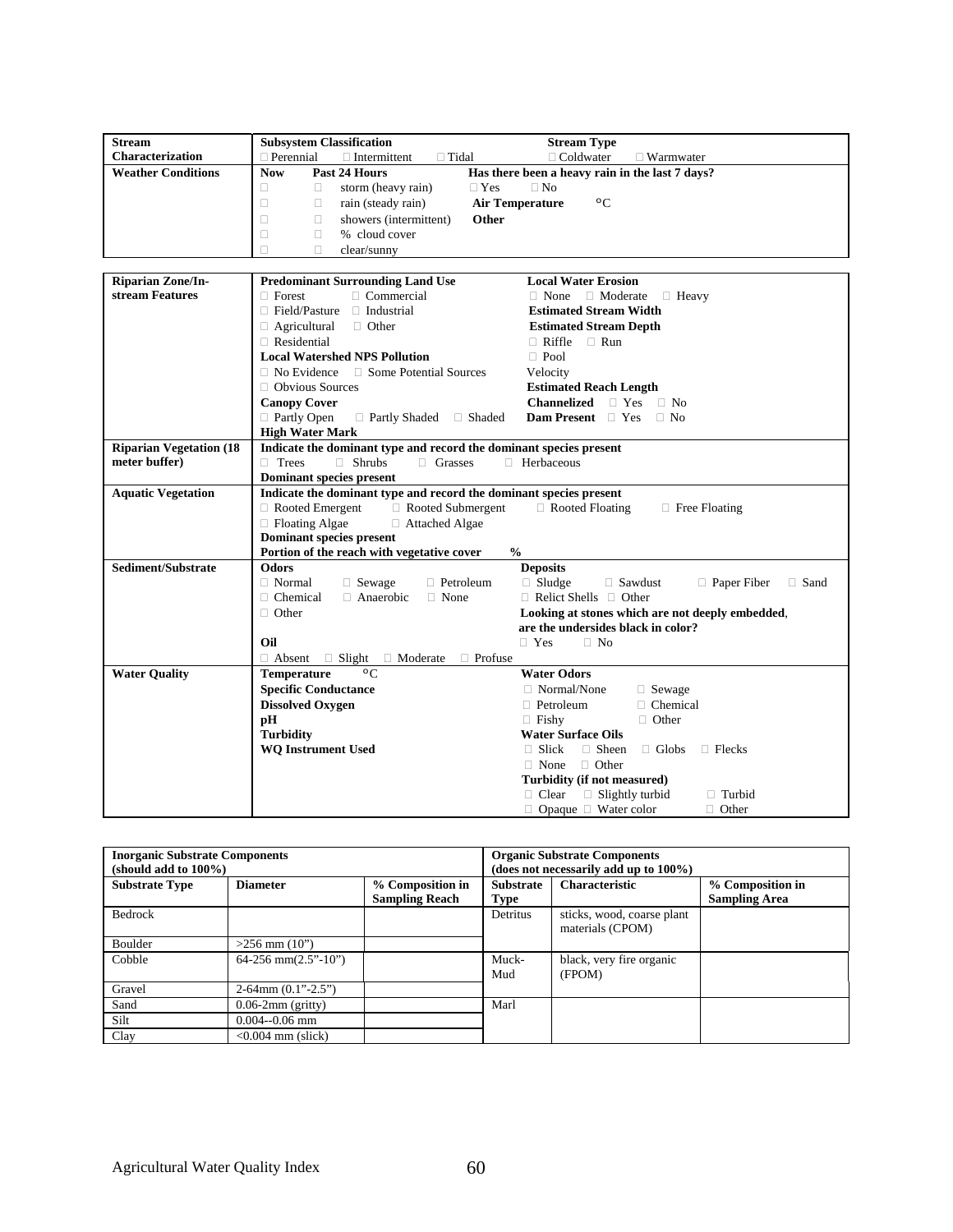# **PART 2. The Agricultural Water Quality Index**

**Metric #1. Hydrologic Soil Group And Landform** (1a and 1b) requires a description of the dominant or average hydrologic soil classification and slope for approximately 500 yards adjacent to the riparian zone. The hydrologic soil classifications are as follows (USDA 92).

- Group A soils which have low runoff potential and high infiltration rates even when wet. They consist chiefly of sands and gravel's and are well to excessively drained.
- Group B soils have moderate infiltration rates when wet and consist chiefly of soils that are moderately deep to deep, moderately to well drained, and moderately to moderately course textures.
- Group C soils have low infiltration rates when wet and consist chiefly of soils having a layer that impedes downward movement of water with moderately fine to fine texture.
- Group D soils have high runoff potential, very low infiltration rates, and consist chiefly of clay soils.

Soil groups are defined in county soil survey maps, by physical examination, a description may exist with state or local agencies in a digital format for Geographic Information System (GIS) application. Slope can be measured in the field or using United States Geological Survey (USGS) topographical maps.

Use Metrics 1a and 1b if there is a change in slope from approximately 200 to 500 yards outside of the riparian zone and average the results into one score. If slope is constant for the entire 500 yards, only the latter (question 1b) is necessary and should be used to describe the slope for the full 500 yards.

**Metric #2. Land Use – One To 500 Yards Adjacent To The Riparian Zone** records a description of dominant or shared land uses that exist along the riparian zone.

**Metric #3. Soil And Surface Conditions** describes the soil structure and the condition of the soil surface. Use a shovel to examine the top 10-14 inches of soil for the given characteristics that determine soil structure. In addition, examine the surface of the soil for evidence of crusting or soil sealing that occurs in the presence of frequently disturbed soil. A soil manual may provide some initial assistance with soil descriptions.

**Metric #4. Riparian Zone Width** is the distance between the edge of the stream bank and the beginning of existing land use.

**Metric #5. Riparian Zone Completeness** describes breaks or potential weak points along the riparian continuum that may negate the buffering characteristics of the riparian vegetation. These breaks may appear as cattle paths, game trails, drives, or gullies formed by significant erosion. Any sudden change in the riparian vegetation that results in an area where the riparian width is significantly less should be scored as a break.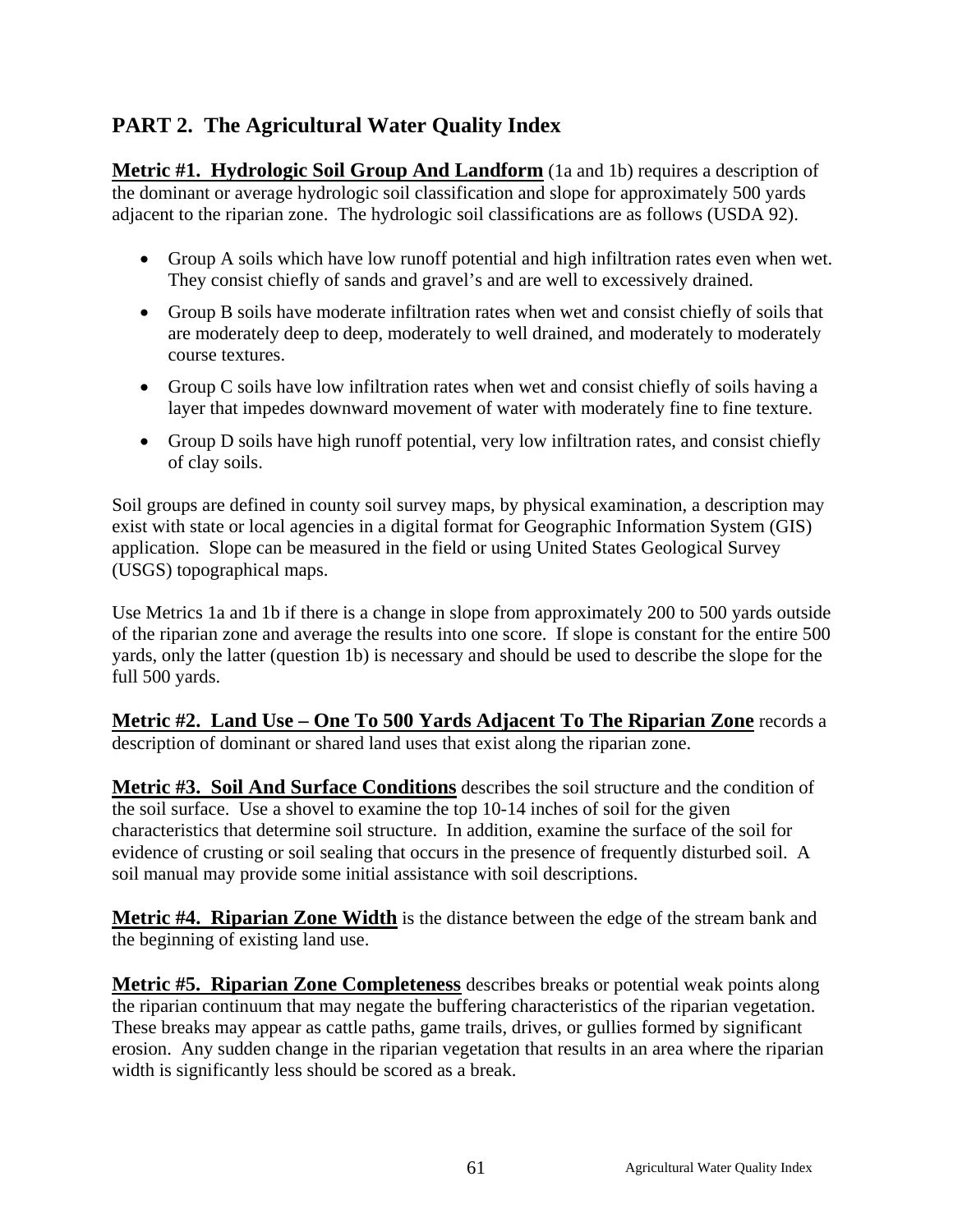**Metric #6. Riparian Zone Vegetation** describes existing plant diversity within the riparian zone. A good mix of trees, shrubs, herbaceous, and grassy vegetation will maximize sediment filtering and nutrient assimilation capabilities within the riparian zone and provide woody debris and organic carbon leaf and plant litter to the stream channel.

**Metric #7. Channel Flow Status** characterizes hydrologic stability during base flow conditions. High scores should be given to streams that retain enough water at base flow to cover substrate materials in the active channel. Poor scores result when channel substrates are mostly or completely exposed. Look for evidence of dried algae or macroinvertebrate stone cases on exposed rocks and logs. Note if the stream is known to be perennial or intermittent.

**Metric #8. Flow Stability** differs from Channel Flow Status in that it describes flow stability as it relates to hydrologic responses from precipitation events. Stream systems with poor flow stability (sometimes called "flashy") react suddenly and sometimes violently to rain events. These streams typically have stream banks with a band of exposed soil beginning at the surface of the water. High scores describe streams with thick vegetation to the water's edge while flashy streams have bare soil as previously described.

**Metric #9. Channel Sinuosity** describes the extent of channel meandering through the riparian zone. Meandering streams typically have greater flow diversity in pools and riffles and are more efficient in diffusing stream power during high water events than straight channels. Straight channels tend to have more laminar flows, uniform substrate materials, and low aquatic plant and animal diversity.

**Metric #10. Channel Structure** describes both the presence and absence of hard substrate materials and the ability of these materials to trap and retain course and fine organic materials. Hard substrates and good retention capabilities are critical for facilitating nutrient cycling and carbon transformation processes that maintain good water quality.

**Metric #11. (Optional) Aquatic Macroinvertebrates** serve as excellent indicators of overall stream conditions. The stream channel should be sampled in proportion to the substrate materials represented with a standard D-frame or aquatic kick net. As an example, if substrate materials are 80% sand and 20% gravel, 80% of the sampling effort should be made in sandy areas and 20% in gravel areas. Macroinvertebrates need to be identified to a minimum of the taxonomic level order or family. Scores place an emphasis on diversity stoneflies, mayflies, and caddis flies representing high water quality indicators. Systems dominated by midge flies (Chironomidae) usually indicate poor stream environments.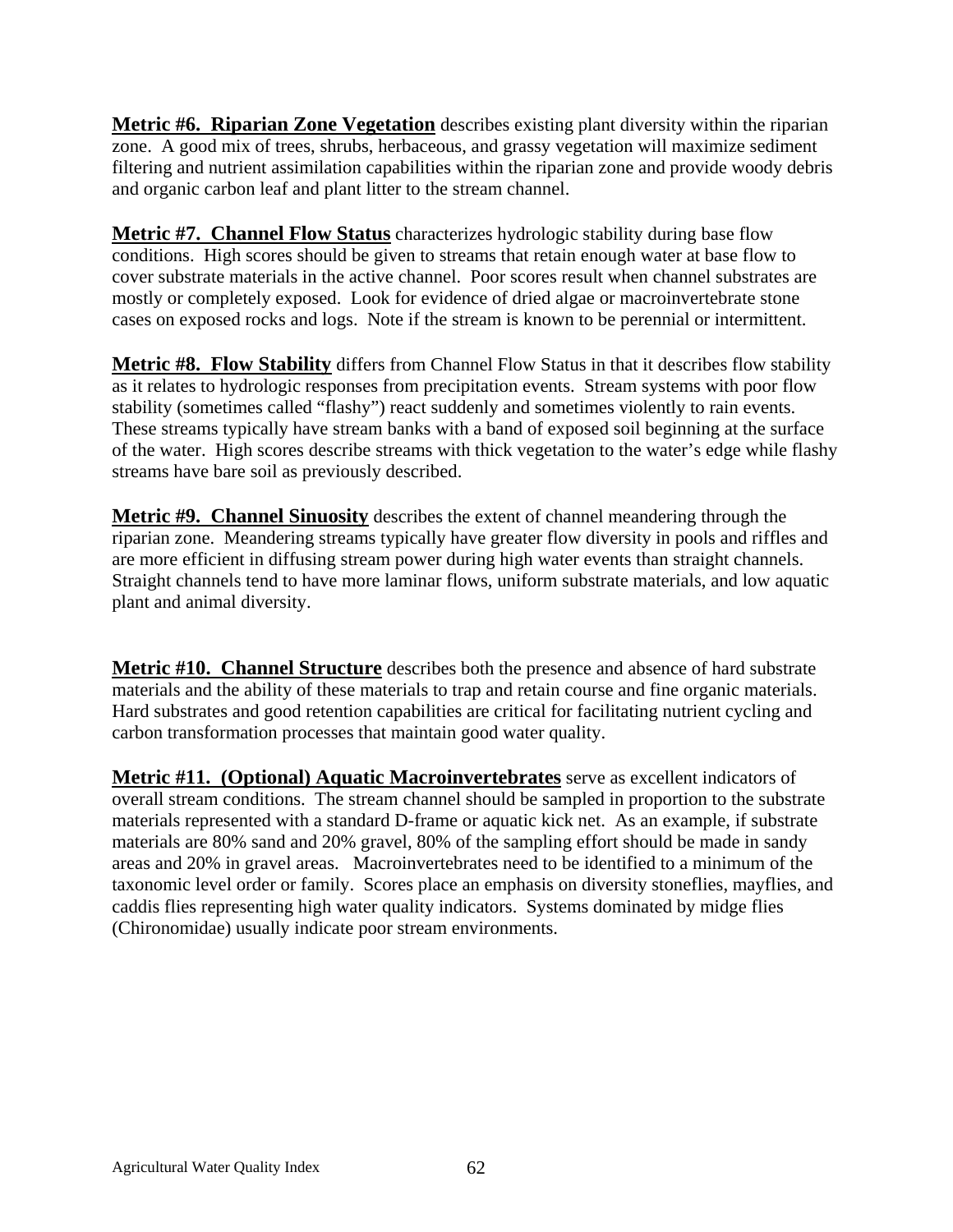## **Metrics And Scoring**

The following metrics are to be applied against the average conditions that exist at each survey site. Circle an appropriate numerical score within each category that best fits local conditions.

| Habitat<br><b>Parameter</b>                                                                                                | <b>Condition Category</b>                       |                                                                                                     |                                                                                                                                                                                |                                                                                                                                                                                                                                         |  |
|----------------------------------------------------------------------------------------------------------------------------|-------------------------------------------------|-----------------------------------------------------------------------------------------------------|--------------------------------------------------------------------------------------------------------------------------------------------------------------------------------|-----------------------------------------------------------------------------------------------------------------------------------------------------------------------------------------------------------------------------------------|--|
|                                                                                                                            | <b>Level 1</b>                                  | <b>Level 2</b>                                                                                      | Level 3                                                                                                                                                                        | Level 4                                                                                                                                                                                                                                 |  |
| Metric 1a.<br><b>Hydrologic Soil</b><br>Group and<br>Landform 1-200<br>vards outside of<br>the immediate<br>riparian zone. | $0-5\%$ slope and in<br>hydrologic soil group A | 0-5% slope and in<br>hydrologic soil group B<br>or<br>$>5-10\%$ slope in<br>hydrologic soil group A | 0-5% slope and in<br>hydrologic soil group C<br>or<br>$>5-10\%$ slope and in<br>hydrologic soil group B<br><sub>or</sub><br>$>10-15\%$ slope and in<br>hydrologic soil group A | Hydrologic soil group D<br><b>or</b><br>$>5\%$ up to 10% slope and<br>in hydrologic soil group<br>C<br>or<br>$>10\%$ and up to 15%<br>slope and in hydrologic<br>soil group B<br>or<br>$> 15\%$ slope and in<br>hydrologic soil group A |  |
| <b>SCORE</b>                                                                                                               | 30 29 28 27 26 25 24                            | 23 22 21 20 19 18 17 16                                                                             | 15 14 13 12 11 10 9 8                                                                                                                                                          | $\overline{5}$<br>6<br>$\Delta$                                                                                                                                                                                                         |  |

## **Land Use And Soil Characteristics**

Note: Question 1b may not be necessary if the average slope for the given survey site is consistent from the edge of the riparian zone out to approximately 500 yards. If both metrics are necessary, average the two scores into one and record in the Soil Group and Landform portion of the Land Use And Soil Characteristics Summary following Metric 3.

| Habitat<br><b>Parameter</b>                                                                                                  | <b>Condition Category</b>                       |                                                                                                        |                                                                                                                                                                        |                                                                                                                                                                                                                                                    |  |
|------------------------------------------------------------------------------------------------------------------------------|-------------------------------------------------|--------------------------------------------------------------------------------------------------------|------------------------------------------------------------------------------------------------------------------------------------------------------------------------|----------------------------------------------------------------------------------------------------------------------------------------------------------------------------------------------------------------------------------------------------|--|
|                                                                                                                              | <b>Level 1</b>                                  | <b>Level 2</b>                                                                                         | Level 3                                                                                                                                                                | <b>Level 4</b>                                                                                                                                                                                                                                     |  |
| Metric 1b.<br><b>Hydrologic Soil</b><br>Group and<br>Landform 200-500<br>vards outside of<br>the immediate<br>riparian zone. | $0-5\%$ slope and in<br>hydrologic soil group A | $0-5\%$ slope and in<br>hydrologic soil group B<br>or<br>$>5-10\%$ slope in<br>hydrologic soil group A | $0-5\%$ slope and in<br>hydrologic soil group C<br>or<br>$>5-10\%$ slope and in<br>hydrologic soil group B<br>or<br>$>10-15\%$ slope and in<br>hydrologic soil group A | Hydrologic soil group D<br><sub>or</sub><br>$>5\%$ up to 10% slope and<br>in hydrologic soil group<br>C<br>or<br>$>10\%$ and up to 15%<br>slope and in hydrologic<br>soil group B<br><b>or</b><br>$> 15\%$ slope and in<br>hydrologic soil group A |  |
| <b>SCORE</b>                                                                                                                 | 30 29 28 27 26 25 24                            | 23 22 21 20 19 18 17 16                                                                                | 15 14 13 12 11 10 9 8                                                                                                                                                  | $\overline{5}$<br>76<br>3<br>$\overline{4}$                                                                                                                                                                                                        |  |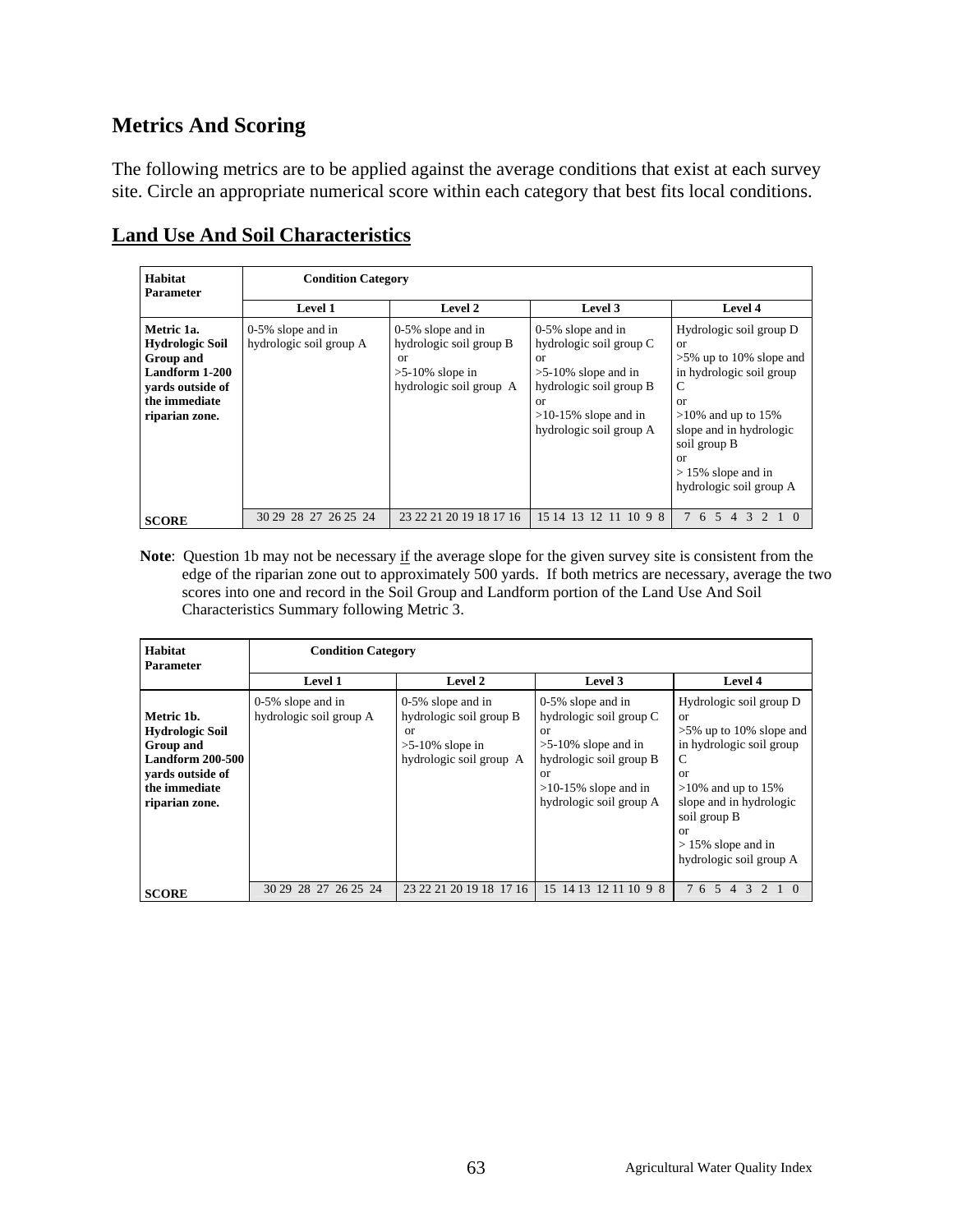| Habitat<br><b>Parameter</b>                                                                                                                       |                                                                                                                                                                                                                                                                      | <b>Condition Category</b>                                                                                                                                                                                                                                        |                                                                                                                                                                                                                                                                                   |                                                                                                                                                                                                                               |  |  |  |  |  |  |  |  |  |  |  |
|---------------------------------------------------------------------------------------------------------------------------------------------------|----------------------------------------------------------------------------------------------------------------------------------------------------------------------------------------------------------------------------------------------------------------------|------------------------------------------------------------------------------------------------------------------------------------------------------------------------------------------------------------------------------------------------------------------|-----------------------------------------------------------------------------------------------------------------------------------------------------------------------------------------------------------------------------------------------------------------------------------|-------------------------------------------------------------------------------------------------------------------------------------------------------------------------------------------------------------------------------|--|--|--|--|--|--|--|--|--|--|--|
|                                                                                                                                                   | <b>Level 1</b>                                                                                                                                                                                                                                                       | Level 2                                                                                                                                                                                                                                                          | Level 3                                                                                                                                                                                                                                                                           | Level 4                                                                                                                                                                                                                       |  |  |  |  |  |  |  |  |  |  |  |
| Metric 2.<br><b>Land</b> use<br>approximately<br>one to 500 vards<br>beyond the<br>immediate<br>riparian zone<br>(modified from<br>Petersen 1992) | Generally undisturbed,<br>consisting of forest and/or<br>wetland. Interruptions or<br>modifications to the<br>natural setting from<br>residential dwellings or<br>agriculture are rare.<br>Vegetative cover is<br>complete with no unnatural<br>breaks or bare spots | Permanent pasture/hay<br>mixed with woodlots<br>and/or swamps with few<br>mixed row and small<br>grain crops. Vegetative<br>cover may have a few<br>breaks or bare spots.<br>Occasional modifications<br>for residential dwellings<br>or agricultural dwellings. | Consisting of a mixture<br>of row crops, small<br>grains, and pasture/hay or<br>an increase in suburban<br>characteristics (multiple)<br>housing units in close<br>proximity). Vegetative<br>cover may contain many<br>weed and/or brush<br>species. May have some<br>bare areas. | Land use is dominated by<br>row crops or is largely<br>urban or suburban in<br>nature. Vegetative cover<br>may have many breaks or<br>bare areas. The lowest<br>end score would be a<br>paved area or compacted<br>bare soil. |  |  |  |  |  |  |  |  |  |  |  |
| <b>SCORE</b>                                                                                                                                      | 30 29 28 27 26 25 24                                                                                                                                                                                                                                                 | 23 22 21 20 19 18 17 16                                                                                                                                                                                                                                          | 15 14 13 12 11 10 9 8                                                                                                                                                                                                                                                             | 76543<br>2 1 0                                                                                                                                                                                                                |  |  |  |  |  |  |  |  |  |  |  |

| Habitat<br><b>Parameter</b>                                                                    | <b>Condition Category</b>                                                                                                                                                                                    |                                                                                                                                                                          |                                                                                                                                                                  |                                                                                                                                                                                                                                                                                                      |  |  |  |  |  |  |  |  |  |  |
|------------------------------------------------------------------------------------------------|--------------------------------------------------------------------------------------------------------------------------------------------------------------------------------------------------------------|--------------------------------------------------------------------------------------------------------------------------------------------------------------------------|------------------------------------------------------------------------------------------------------------------------------------------------------------------|------------------------------------------------------------------------------------------------------------------------------------------------------------------------------------------------------------------------------------------------------------------------------------------------------|--|--|--|--|--|--|--|--|--|--|
|                                                                                                | <b>Level 1</b>                                                                                                                                                                                               | Level 2                                                                                                                                                                  | Level 3                                                                                                                                                          | <b>Level 4</b>                                                                                                                                                                                                                                                                                       |  |  |  |  |  |  |  |  |  |  |
| Metric 3.<br><b>Soil and Surface</b><br><b>Conditions</b><br>(outside of the<br>riparian zone) | Surface open or loose,<br>even when wetted. Large<br>strong granules, crumbs or<br>sand particles. Many root<br>channels and earthworm<br>burrows and other voids in<br>the soil. No gleying or<br>mottling. | Surface open or loose,<br>small or weak granules<br>or crumbs or sand<br>particles. Some root<br>channels and earthworm<br>burrows. May have<br>orange or bright mottles | Surface crusted however<br>easy to break<br>0r<br>Structure very fine and<br>very weak or is sub-<br>angular blocky to blocky.<br>May have mottles or<br>gleying | Surface crusted and hard<br>to break<br>Or<br>Bulk soil massive or<br>puddled. No evidence of<br>granules or crumbs. No<br>root channels or<br>earthworm burrows.<br>Contains mottling and/or<br>gleying. The most<br>undesirable extreme is a<br>paved area or a<br>compacted bare crusted<br>area. |  |  |  |  |  |  |  |  |  |  |
| <b>SCORE</b>                                                                                   | 30 29 28 27 26 25 24                                                                                                                                                                                         | 23 22 21 20 19 18 17 16                                                                                                                                                  | 15 14 13 12 11 10 9 8                                                                                                                                            | 76543210                                                                                                                                                                                                                                                                                             |  |  |  |  |  |  |  |  |  |  |

# *Land Use And Soil Characteristics Summary*

While land use has a dramatic effect on water movement through a landscape, natural geomorphic features such as soil types and slope are not options that can be changed by man. However, these features are essential forces that define hydrologic processes and are strongly influenced by land use management. Poor scores for soil types do not indicate a poor quality soil. These scores do, however, suggest a greater vulnerability to surface runoff than higher scores. This vulnerability increases with an increase in slope and/or land use that involves frequent soil disruption. Soil types that are susceptible to surface runoff may exaggerate the effects to a stream due to increases in slope or patterns of land use that reduce soil structure.

Place land use scores in the appropriate box below each respective category. Consult the *Recommendations* section for the highest of the three scores listed to determine possible farm management changes that will minimize potential impacts to the stream environment.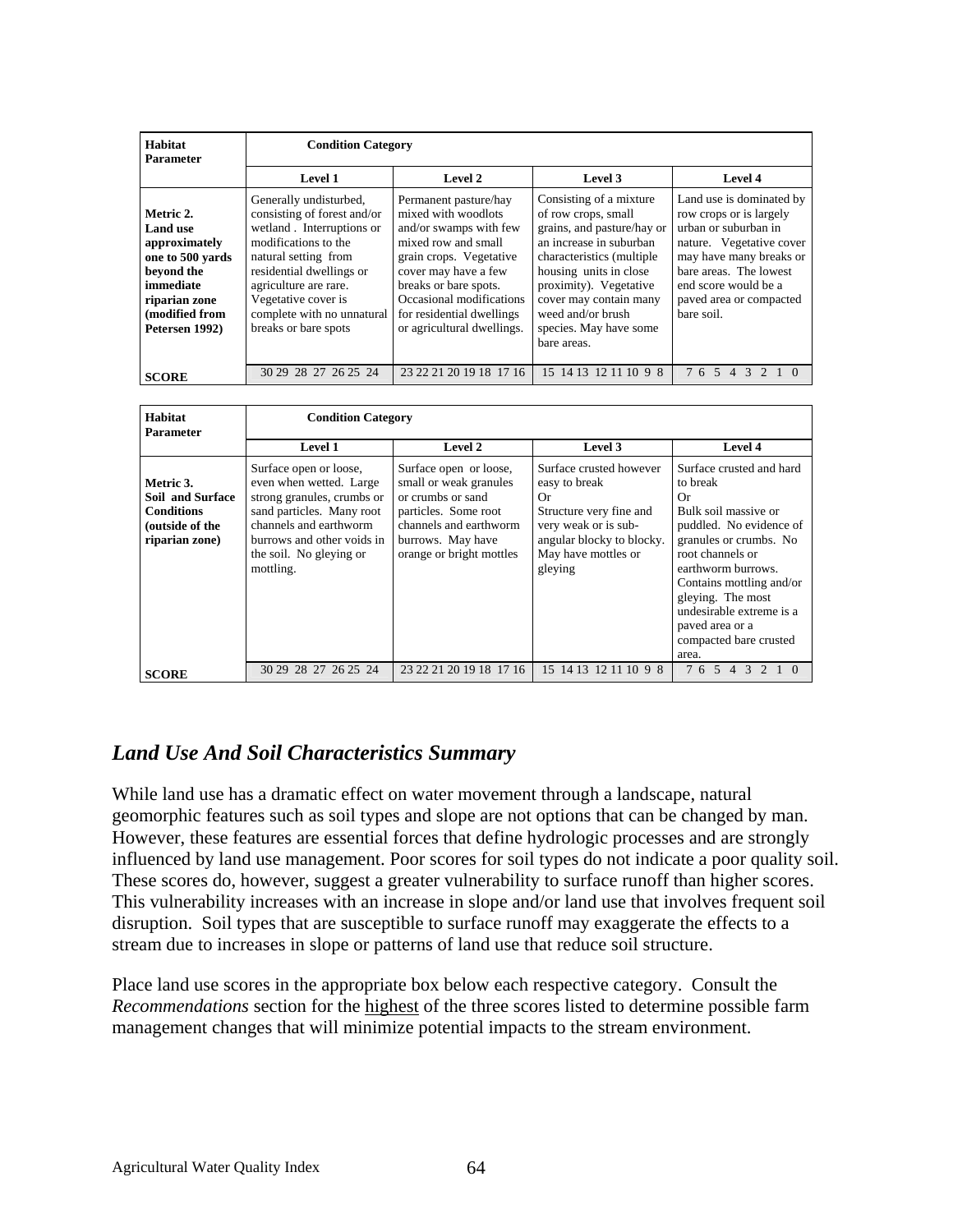| Metric #1<br><b>Soil Group</b><br>And<br>Landform | <b>Metric</b><br>$#2$ Land<br><b>Use</b> | Metric #3<br>Soil<br><b>Surface</b><br><b>Condition</b> | <b>Recommendations</b>                                                                                                                                                                                                                                                                                                           |
|---------------------------------------------------|------------------------------------------|---------------------------------------------------------|----------------------------------------------------------------------------------------------------------------------------------------------------------------------------------------------------------------------------------------------------------------------------------------------------------------------------------|
| Level 4                                           |                                          |                                                         | Land cannot tolerate a continuous crop. Set to forest, permanent<br>pasture, or long rotations. Avoid or minimize row crops. Use<br>minimum or no-till with additions of organic matter/crop residue.<br>Badly eroded land may require complete renovation. In addition,<br>follow recommendations for Level 2 and 3 categories. |
| Level 3                                           |                                          |                                                         | Be alert as some precaution is needed. If in continuous row crop,<br>rotate to a non-row crop. Use minimum or no till where tillage is<br>required. In addition, follow recommendations for Level 2                                                                                                                              |
| Level 2                                           |                                          |                                                         | Have soils tested to determine if lime or fertilizer additions are<br>needed. Examine vegetative cover. If cover is sparse, interseeding<br>is needed.                                                                                                                                                                           |
| Level 1                                           |                                          |                                                         | No special precautions or new management schemes are needed<br>based on this assessment.                                                                                                                                                                                                                                         |

**Total Land Use And Soil Characteristics Score** (Metrics 1+2+3)

# *Land Use And Soil Characteristics Adjustment Factor*

Agricultural lands that have been exposed to recent increases or decreases in conservation tillage practices will reflect changes to the soils hydrologic characteristics over time. While the total land use score (above) reflects current conditions, the following metric is an adjustment factor that reflects the potential change to soil hydrologic conditions and potential impact to the stream environment. The Crop and Tillage Practice metric below provides a potential adjustment to the Land Use and Soil Characteristics score in the chart above and, therefore, a method of evaluating the effects of various farm management practices. Add the *adjustment factor* score to the Land Use and Soil Characteristics Score listed above for a Land Use and Soil Characteristics Score (adjusted).

| Farm<br><b>Parameter</b>                                               |                                                                                                                                                                                            | <b>Condition Category</b>                                              |                                                           |                                                              |  |  |  |  |  |  |  |  |  |  |
|------------------------------------------------------------------------|--------------------------------------------------------------------------------------------------------------------------------------------------------------------------------------------|------------------------------------------------------------------------|-----------------------------------------------------------|--------------------------------------------------------------|--|--|--|--|--|--|--|--|--|--|
|                                                                        | Level 1                                                                                                                                                                                    | <b>Level 2</b>                                                         | Level 3                                                   | Level 4                                                      |  |  |  |  |  |  |  |  |  |  |
| <b>Crop And Tillage</b><br><b>Practices</b><br>(Adjustment<br>Factor). | Long term rotation with<br>minimal row cropping<br>and maximal hay and/or<br>pasture. Mixed farm uses<br>including crop production<br>and pasture. Minimum or<br>no-till where applicable. | Short term crop rotation<br>with conservation or no<br>till practices. | Some crop rotation with<br>standard tillage<br>practiced. | Intensive row crop<br>monoculture with<br>intensive tillage. |  |  |  |  |  |  |  |  |  |  |
| <b>SCORE</b>                                                           |                                                                                                                                                                                            |                                                                        | $-5$                                                      | $-10$                                                        |  |  |  |  |  |  |  |  |  |  |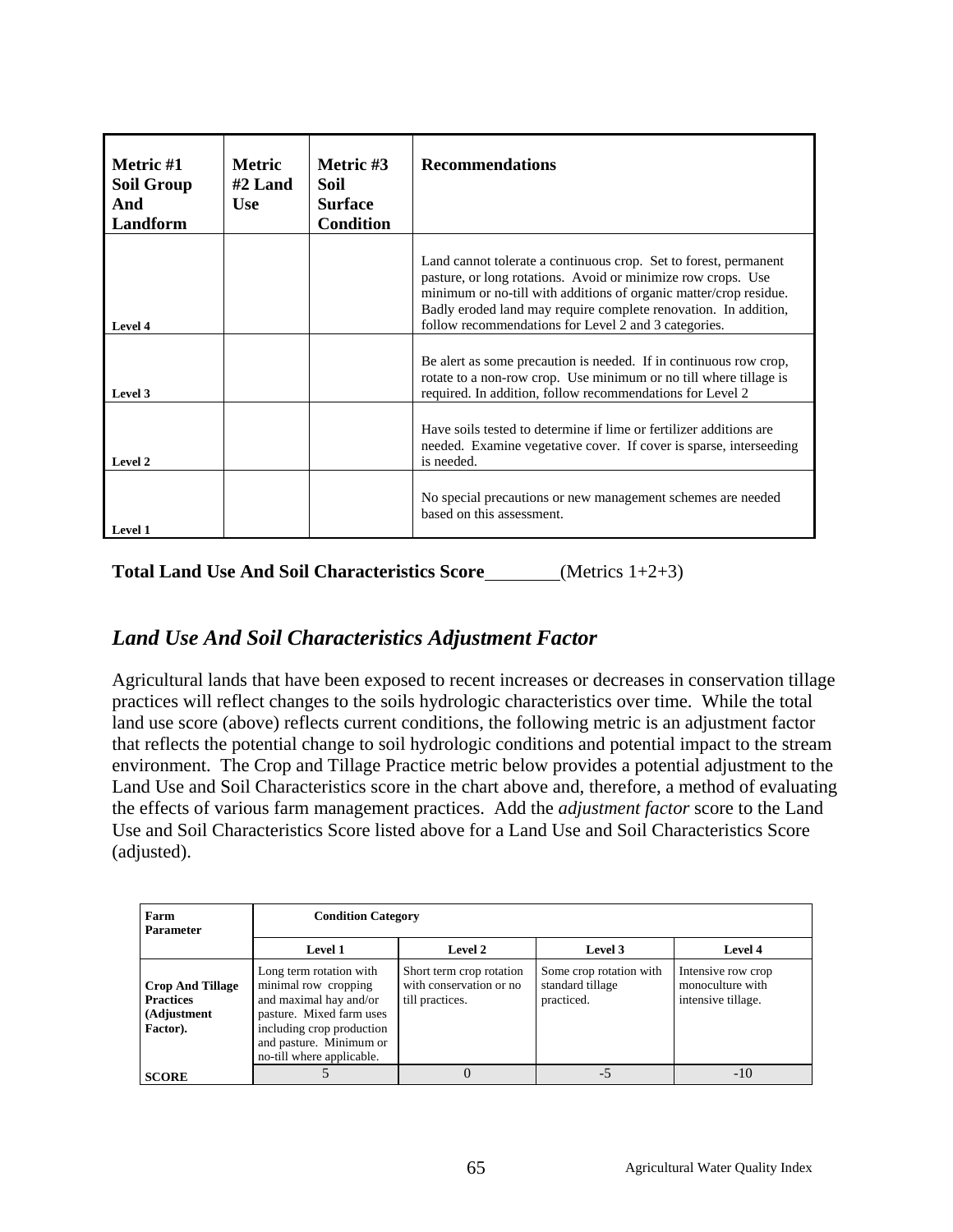#### **Total Land Use And Soil Characteristics Score (**Adjusted**)**

(Metrics 1+2+3 plus the Adjustment Factor)

#### **The Riparian Zone**

| <b>Habitat</b><br><b>Parameter</b>                                               | <b>Condition Category</b> |    |                |                             |                          |          |                         |    |    |                          |         |   |   |  |                                                      |  |                                              |  |  |  |                              |
|----------------------------------------------------------------------------------|---------------------------|----|----------------|-----------------------------|--------------------------|----------|-------------------------|----|----|--------------------------|---------|---|---|--|------------------------------------------------------|--|----------------------------------------------|--|--|--|------------------------------|
|                                                                                  |                           |    | <b>Level 1</b> |                             |                          | Level 2  |                         |    |    |                          | Level 3 |   |   |  |                                                      |  | Level 4                                      |  |  |  |                              |
| Metric 4.<br><b>Riparian Zone</b><br>Width (from<br>stream to edge of<br>field). | more.                     |    |                | zone $100$ to $150$ feet or | Marshy or woody riparian | 99 feet. | zone varying from 50 to |    |    | Marshy or woody riparian |         |   |   |  | Marshy or woody riparian<br>zone from 20 to 49 feet. |  | Marshy or woody<br>riparian zone essentially |  |  |  | absent or less than 20 feet. |
| <b>SCORE</b>                                                                     | 20                        | 19 | 18             |                             | 16                       | 15       | 14                      | 13 | 12 |                          | 10      | 9 | 8 |  | 6                                                    |  | 4                                            |  |  |  | $\theta$                     |

| Habitat<br>Parameter                                                         | <b>Condition Category</b>                                                                                              |                                                                                          |                                                                                                                            |                                                                                     |
|------------------------------------------------------------------------------|------------------------------------------------------------------------------------------------------------------------|------------------------------------------------------------------------------------------|----------------------------------------------------------------------------------------------------------------------------|-------------------------------------------------------------------------------------|
|                                                                              | Level 1                                                                                                                | Level 2                                                                                  | Level 3                                                                                                                    | Level 4                                                                             |
| Metric 5.<br><b>Riparian Zone</b><br><b>Completeness</b><br>(Petersen 1992). | Riparian zone intact to<br>nearly intact with<br>infrequent breaks<br>occurring at intervals<br>greater than 165 feet. | Incidental breaks in the<br>riparian zone at<br>approximately 100-164<br>foot intervals. | Breaks in the riparian<br>zone frequent with some<br>gullies and scars occurring vegetation with deeply<br>every 100 feet. | Riparian zone has<br>frequent breaks in the<br>scarred gullies along its<br>length. |
| <b>SCORE</b>                                                                 | 20<br>16<br>19<br>18                                                                                                   | 14<br>13<br>11                                                                           | 1 <sub>0</sub><br>6<br>9                                                                                                   | 5<br>$\overline{4}$                                                                 |

| Habitat<br><b>Parameter</b>                      | <b>Condition Category</b>                                                                                                                                         |                                                                                                                                                                                                 |                                                                                                                                                                                                                                                                                                      |                                                                                                                                                                                                                                                                                                                          |  |  |  |  |  |  |  |  |  |  |  |
|--------------------------------------------------|-------------------------------------------------------------------------------------------------------------------------------------------------------------------|-------------------------------------------------------------------------------------------------------------------------------------------------------------------------------------------------|------------------------------------------------------------------------------------------------------------------------------------------------------------------------------------------------------------------------------------------------------------------------------------------------------|--------------------------------------------------------------------------------------------------------------------------------------------------------------------------------------------------------------------------------------------------------------------------------------------------------------------------|--|--|--|--|--|--|--|--|--|--|--|
|                                                  | Level 1                                                                                                                                                           | Level 2                                                                                                                                                                                         | Level 3                                                                                                                                                                                                                                                                                              | <b>Level 4</b>                                                                                                                                                                                                                                                                                                           |  |  |  |  |  |  |  |  |  |  |  |
| Metric 6.<br><b>Riparian Zone</b><br>Vegetation. | Riparian vegetation<br>consists of trees, shrubs,<br>herbaceous species, and<br>grasses. Maximum<br>canopy potential is<br>achieved with native plant<br>species. | Riparian vegetation has<br>sustained some degree of<br>alteration. Some degree<br>of canopy cover less than<br>the maximum potential<br>exists. At least one of the<br>missing or very limited. | Riparian vegetation has<br>been altered with at least<br>two of the four categories<br>missing. Obvious gaps in<br>the canopy exist, and the<br>potential to supply organic<br>four categories of plants is material and woody debris<br>to the stream channel has<br>been significantly<br>reduced. | Riparian vegetation has<br>been severely altered with<br>an abundance of only one<br>or none of the four plant<br>categories present.<br>Organic material and<br>woody debris is not<br>realistically available to<br>the stream channel or has<br>been replaced with<br>agricultural commodities<br>or used as pasture. |  |  |  |  |  |  |  |  |  |  |  |
| <b>SCORE</b>                                     | 19<br>18<br>16<br>20                                                                                                                                              | 15<br>14<br>13<br>12<br>11                                                                                                                                                                      | 6<br>10<br>9<br>8                                                                                                                                                                                                                                                                                    | 5<br>3<br>$\Omega$<br>4                                                                                                                                                                                                                                                                                                  |  |  |  |  |  |  |  |  |  |  |  |

# *Riparian Zone Scores*

Place the Riparian Zone Width score in the appropriately box within its respective category below. If the Land Use score (from the previous section) was a level 3 or 4, shift to the next higher level of vulnerability and refer to the *Recommendations* listed to the right in the same row. As an example, if the Riparian Zone score is 17 (level 1) and the Land Use score was 14 (level 3), refer to the level 2 Riparian Zone Width *Recommendations*. No adjustments are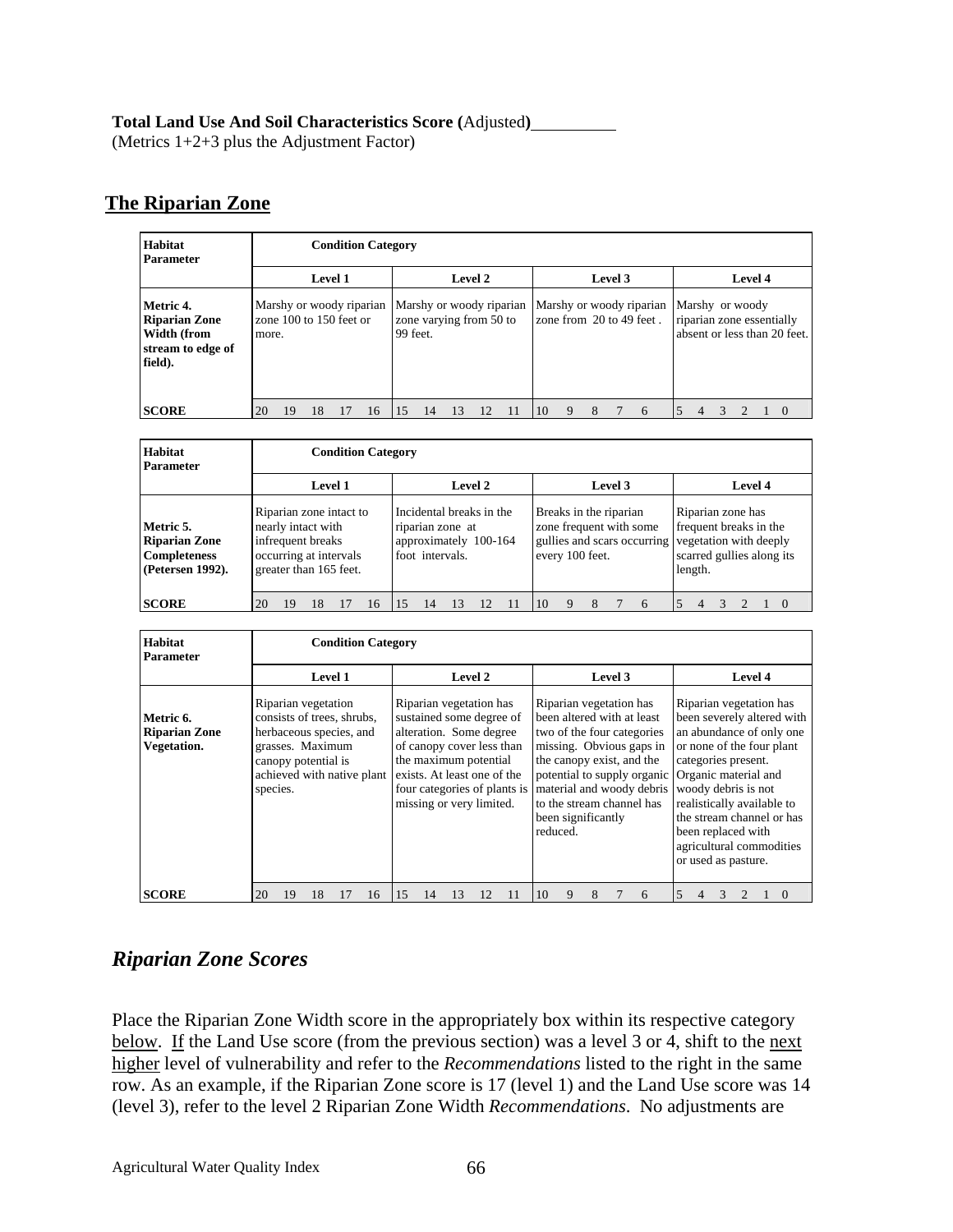necessary if Riparian Zone Width score falls into a level 4 category or if Land Use scores fall into a level 1 or 2 category. All recommendations assume that the condition and completeness of the riparian zone is of high quality. In all cases, changes in land use may require increases in riparian zone width.

| Metric #4<br><b>Riparian</b><br><b>Zone Width</b> | <b>Recommendations</b>                                                                                                                                                                                                                                                                                                                                                                                                                                                         |
|---------------------------------------------------|--------------------------------------------------------------------------------------------------------------------------------------------------------------------------------------------------------------------------------------------------------------------------------------------------------------------------------------------------------------------------------------------------------------------------------------------------------------------------------|
| Level 4                                           | Riparian zone widths need to be increased to a minimum of 100 feet in areas containing hydrologic<br>soil groups A or B and slopes <10% and up to 165 feet for hydrologic soil groups C or D. Where<br>slopes exceed 10% an additional 50 feet may be necessary, especially if land use involves frequent<br>tilling and/or occasional row crops or if slope exceeds 10%. Refer to level 1 riparian characteristics<br>(metric #6) as a guide to riparian zone reconstruction. |
| Level 3                                           | Riparian zone widths need to be doubled or tripled in areas containing hydrologic soil groups A or B<br>with slopes $\langle 10\% \text{ with an additional 50 feet for areas containing hydrologic soil groups C or D. An}$<br>additional 50 feet may be necessary where slopes exceed 10%, especially if land use involves<br>frequent tilling and/or occasional row crops. Refer to level 1 riparian characteristics as a guide to<br>riparian zone reconstruction.         |
| Level 2                                           | Riparian widths may be adequate if located within hydrologic soil group A with less than a 10%<br>slope or hydrologic soil group B with less than a 5% slope. An additional 50 feet is necessary for<br>areas containing hydrologic soil groups C or D or where slopes exceed 10% or where land use<br>involves frequent tilling and/or occasional row crops.                                                                                                                  |
| Level 1                                           | No special recommendations are needed based on this assessment. However, changes in existing<br>land use may require increases in current riparian zone widths.                                                                                                                                                                                                                                                                                                                |

Place the Riparian Zone Completeness score in the appropriately box below, following the same pattern of scoring instructions as previously given with respect to the Land Use score. All recommendations assume an adequate Riparian Zone Width. If not adequate, these recommendations must be performed in conjunction with the Level 1 Riparian Zone Width description from Metric #4.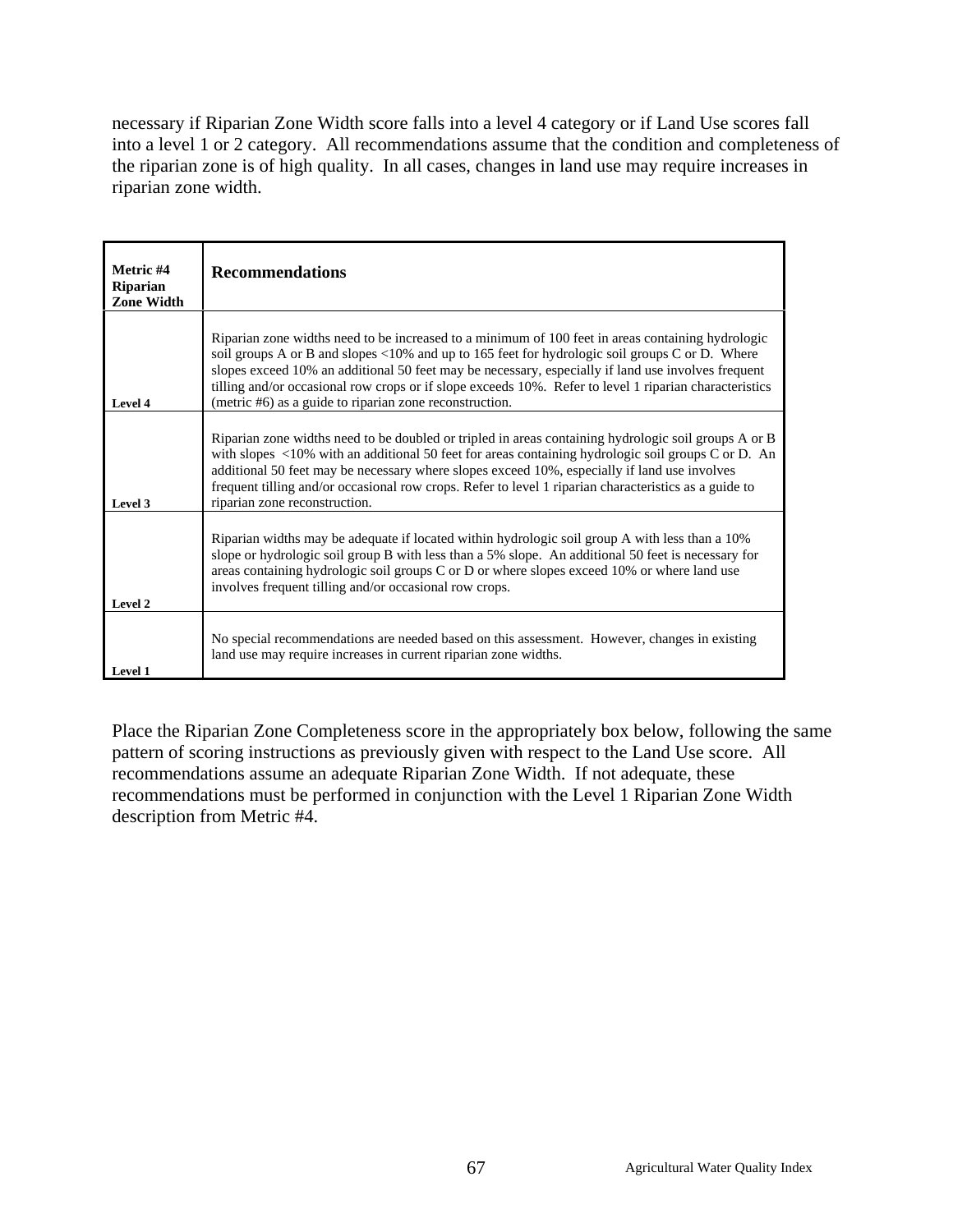| Metric #5<br><b>Riparian</b><br>Zone<br><b>Completeness</b> | <b>Recommendations</b>                                                                                                                                                                                                                                                                |
|-------------------------------------------------------------|---------------------------------------------------------------------------------------------------------------------------------------------------------------------------------------------------------------------------------------------------------------------------------------|
| Level 4                                                     | Identify and eliminate sources of erosion. Restore eroded banks with appropriate vegetation. Refer<br>to Level 3 and 4 recommendations under Riparian Buffer Widths.                                                                                                                  |
| Level 3                                                     | Modify and/or eliminate non-essential breaks in the riparian vegetation. Essential breaks in the<br>vegetation need to be modified so that surface runoff flows away from the area of the break.<br>Continue to observe riparian zone standards as described in the previous section. |
| Level 2                                                     | Modify essential breaks in the riparian vegetation so that surface runoff flows away from the area of<br>the break. Continue to observe riparian zone standards as described in the previous section.                                                                                 |
| Level 1                                                     | No special recommendations are needed based on this assessment. Continue to observe riparian<br>zone standards as described in the previous section.                                                                                                                                  |

Place the Riparian Zone Vegetation score in the appropriately box below, following the same pattern of scoring instructions as previously given with respect to the Land Use score. All recommendations assume an adequate Riparian Zone Width. If not adequate, these recommendations must be performed in conjunction with the Level 1 riparian zone width description in Metric #4.

| Metric #6<br>Riparian<br>Zone<br><b>Vegetation</b> | <b>Recommendations</b>                                                                                                                                                                                                                                                                                                                                                                                                                                                                                                                                            |
|----------------------------------------------------|-------------------------------------------------------------------------------------------------------------------------------------------------------------------------------------------------------------------------------------------------------------------------------------------------------------------------------------------------------------------------------------------------------------------------------------------------------------------------------------------------------------------------------------------------------------------|
| Level 4                                            | Riparian vegetation needs to be re-established. One third of the riparian zone area nearest the<br>stream should be planted with several large tree species at approximately 6-10 foot intervals. The<br>middle third of the riparian zone should be planted with woody shrubs at 3-6 foot intervals while the<br>remaining portion of the riparian zone should remain as undisturbed grasses with intermittent woody<br>shrubs. Refer to the section on Riparian Zone Widths for the correct dimensions for existing soil<br>types, land use, and land features. |
| Level 3                                            | Riparian vegetation needs to be expanded to include the various forms listed above. Select species<br>that will provide some degree of shade and stability to the stream channel.                                                                                                                                                                                                                                                                                                                                                                                 |
| Level 2                                            | Areas where riparian vegetation has been altered should be selectively restored. Select species that<br>will provide some degree of shade and stability to the stream channel.                                                                                                                                                                                                                                                                                                                                                                                    |
| Level 1                                            | No special recommendations are needed based on this assessment. However, changes in current<br>land use may require increases in riparian zone widths. Continue to monitor vegetation quality for<br>changes due to high water or frequent flooding that may eliminate some forms of grasses, trees, or<br>shrubs.                                                                                                                                                                                                                                                |

**Total Riparian Zone Score** (metric numbers 4+5+6)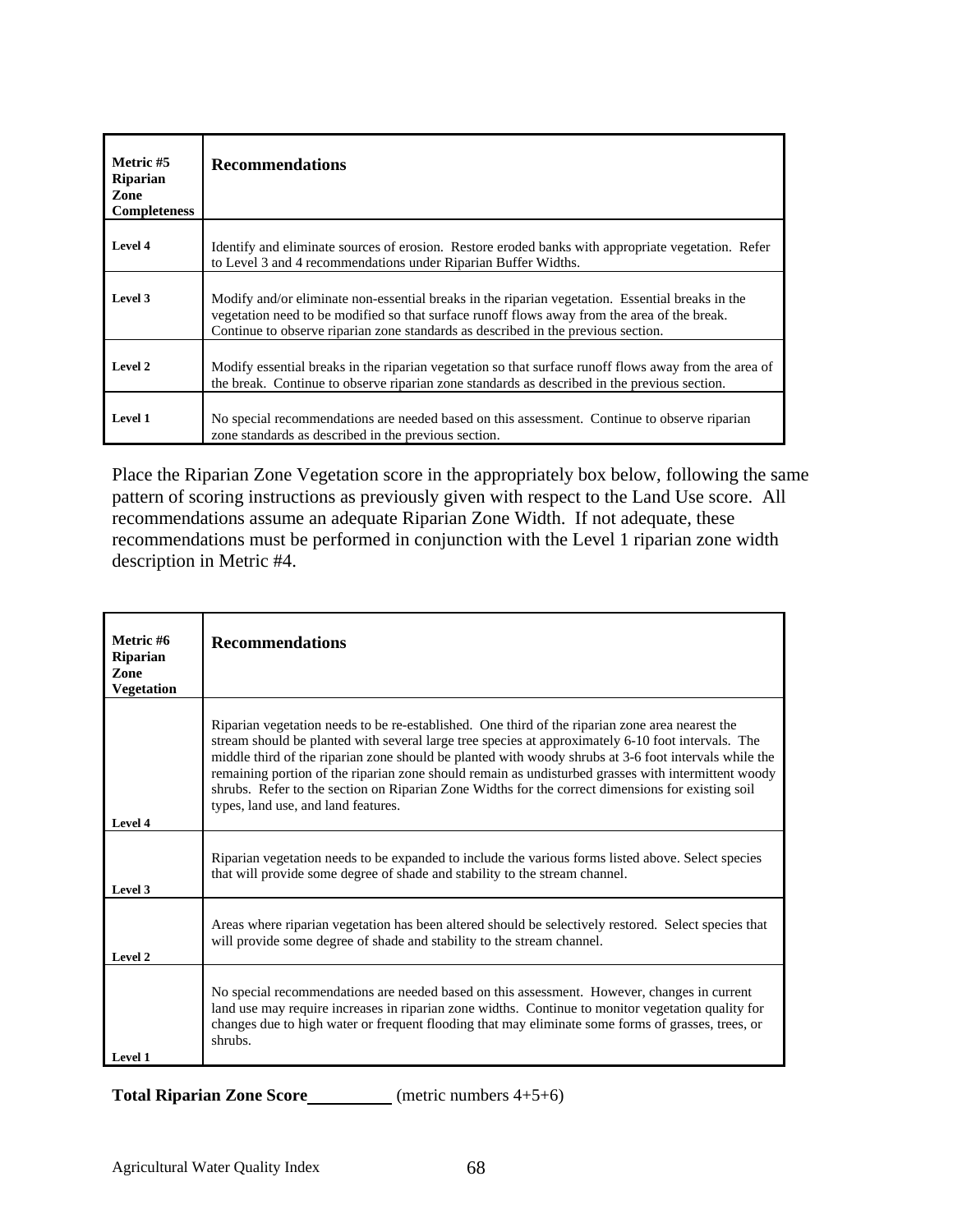# **The Stream Channel**

| Habitat<br><b>Parameter</b>                                                        |                                                                                              | <b>Condition Category</b> |    |                |          |                                                                                                                          |   |   |         |                                                                   |  |                                                                                                           |  |  |  |          |
|------------------------------------------------------------------------------------|----------------------------------------------------------------------------------------------|---------------------------|----|----------------|----------|--------------------------------------------------------------------------------------------------------------------------|---|---|---------|-------------------------------------------------------------------|--|-----------------------------------------------------------------------------------------------------------|--|--|--|----------|
|                                                                                    |                                                                                              | <b>Level 1</b>            |    | <b>Level 2</b> |          |                                                                                                                          |   |   | Level 3 |                                                                   |  | <b>Level 4</b>                                                                                            |  |  |  |          |
| Metric 7.<br><b>Channel Flow</b><br><b>Status (from</b><br>Barbour et al.<br>1997. | Water reaches the base of<br>both banks with minimal<br>or no channel substrates<br>exposed. |                           |    |                | exposed. | Water reaches $>75\%$ of<br>the active channel<br>substrates or $\langle 25\% \rangle$ of<br>active channel substrate is |   |   |         | Water fills 25-75% of the<br>available channel and/or<br>exposed. |  | Very little water in the<br>channel and mostly<br>riffle substrates are mostly present as standing pools. |  |  |  |          |
| <b>SCORE</b>                                                                       | 15                                                                                           | 14                        | 13 | 12             |          | 10                                                                                                                       | 9 | 8 |         | 6                                                                 |  | 4                                                                                                         |  |  |  | $\Omega$ |

| <b>Habitat</b><br><b>Parameter</b>                            |                                                                                                                                                                                                                                                                                                                                                               |    |         | <b>Condition Category</b> |    |                                                                                                                                                                                       |         |                                                                                                                                                                                                                 |   |   |                          |                |                                                                                                                      |                                                                                                               |  |          |  |  |  |
|---------------------------------------------------------------|---------------------------------------------------------------------------------------------------------------------------------------------------------------------------------------------------------------------------------------------------------------------------------------------------------------------------------------------------------------|----|---------|---------------------------|----|---------------------------------------------------------------------------------------------------------------------------------------------------------------------------------------|---------|-----------------------------------------------------------------------------------------------------------------------------------------------------------------------------------------------------------------|---|---|--------------------------|----------------|----------------------------------------------------------------------------------------------------------------------|---------------------------------------------------------------------------------------------------------------|--|----------|--|--|--|
|                                                               |                                                                                                                                                                                                                                                                                                                                                               |    | Level 1 |                           |    |                                                                                                                                                                                       | Level 2 |                                                                                                                                                                                                                 |   |   | Level 3                  |                | Level 4                                                                                                              |                                                                                                               |  |          |  |  |  |
| Metric 8.<br><b>Flow Stability (at</b><br>or near base flow). | Vegetation along the<br>stream banks is complete<br>nearly to the water's edge.<br>Little or no evidence of<br>frequent changes in<br>discharge and/or stream<br>velocity that scours stream extending partially into<br>bank vegetation. Channel<br>retention devices (if<br>present) mostly stable and<br>extending laterally across<br>the stream channel. |    |         |                           |    | Some evidence of bank<br>scour approximately eight<br>to 4-8 inches above the<br>water surface. Channel<br>retention devices (if<br>present) mostly stable and<br>the stream channel. |         | Bank scour evident 9-18<br>inches above the water<br>surface. Channel<br>retention devices (if<br>present) tend to lay more<br>against the stream bank<br>rather than extending out<br>into the active channel. |   |   | channel.                 |                | channel. Channel<br>retention devices are<br>exist as woody debris<br>jams along the stream<br>bank above the active | Bank scour severe $(>20$<br>inches) into the stream<br>generally absent from the<br>active channel and/or may |  |          |  |  |  |
| <b>SCORE</b>                                                  | 15                                                                                                                                                                                                                                                                                                                                                            | 14 | 13      | 12                        | 11 | 10                                                                                                                                                                                    | 9       | 8                                                                                                                                                                                                               | 7 | 6 | $\overline{\phantom{0}}$ | $\overline{4}$ | 3                                                                                                                    | $\mathcal{D}$                                                                                                 |  | $\Omega$ |  |  |  |

| <b>Habitat</b><br><b>Parameter</b> | <b>Condition Category</b>                                                                                  |    |  |                         |  |                            |   |   |         |                            |                        |                        |  |  |  |  |
|------------------------------------|------------------------------------------------------------------------------------------------------------|----|--|-------------------------|--|----------------------------|---|---|---------|----------------------------|------------------------|------------------------|--|--|--|--|
|                                    | <b>Level 1</b>                                                                                             |    |  |                         |  | Level 2                    |   |   | Level 3 |                            |                        | <b>Level 4</b>         |  |  |  |  |
| Metric 9.                          |                                                                                                            |    |  | The bends in the stream |  | The bends in the stream    |   |   |         | The bends in the stream    |                        | Channel is essentially |  |  |  |  |
| <b>Channel Sinuosity</b>           | increase the stream length                                                                                 |    |  |                         |  | increase the stream length |   |   |         | increase the stream length | straight; waterway has |                        |  |  |  |  |
| (from Barbour et                   | 3 to 4 times longer than if 2 to 3 times longer than if 2 to 1 times longer than if been channelized for a |    |  |                         |  |                            |   |   |         |                            |                        |                        |  |  |  |  |
| al. 1997).                         | it was a straight line.                                                                                    |    |  |                         |  | it was in a straight line. |   |   |         | it was in a straight line. |                        | long distance.         |  |  |  |  |
|                                    |                                                                                                            |    |  |                         |  |                            |   |   |         |                            |                        |                        |  |  |  |  |
| <b>SCORE</b>                       |                                                                                                            | 14 |  | 12                      |  | 10                         | Q | 8 |         | 6                          |                        | 4                      |  |  |  |  |

| Habitat<br><b>Parameter</b>                                        | <b>Condition Category</b>                                                                                                                                                      |    |         |    |  |                                                                                                     |         |                                                 |  |   |                                                                                                          |                |               |               |  |          |  |  |
|--------------------------------------------------------------------|--------------------------------------------------------------------------------------------------------------------------------------------------------------------------------|----|---------|----|--|-----------------------------------------------------------------------------------------------------|---------|-------------------------------------------------|--|---|----------------------------------------------------------------------------------------------------------|----------------|---------------|---------------|--|----------|--|--|
|                                                                    |                                                                                                                                                                                |    | Level 1 |    |  |                                                                                                     | Level 2 |                                                 |  |   | Level 3                                                                                                  |                | Level 4       |               |  |          |  |  |
| Metric 10.<br><b>Channel Structure</b><br>(Retention)<br>Devices). | Channel structure<br>comprised of rocks and/or<br>logs firmly set in place in<br>both the active channel as<br>well as along the interface<br>of the bank and channel<br>area. |    |         |    |  | Channel structure<br>comprised of rocks and/or<br>logs however largely<br>backfilled with sediment. |         | Channel structure loose;<br>moving with floods. |  |   | Channel with few or no<br>retention structures.<br>Substrate materials<br>dominated by sand and<br>silt. |                |               |               |  |          |  |  |
| <b>SCORE</b>                                                       | 15                                                                                                                                                                             | 14 | 13      | 12 |  | 10                                                                                                  | 9       | 8                                               |  | 6 | 5                                                                                                        | $\overline{4}$ | $\mathcal{R}$ | $\mathcal{D}$ |  | $\Omega$ |  |  |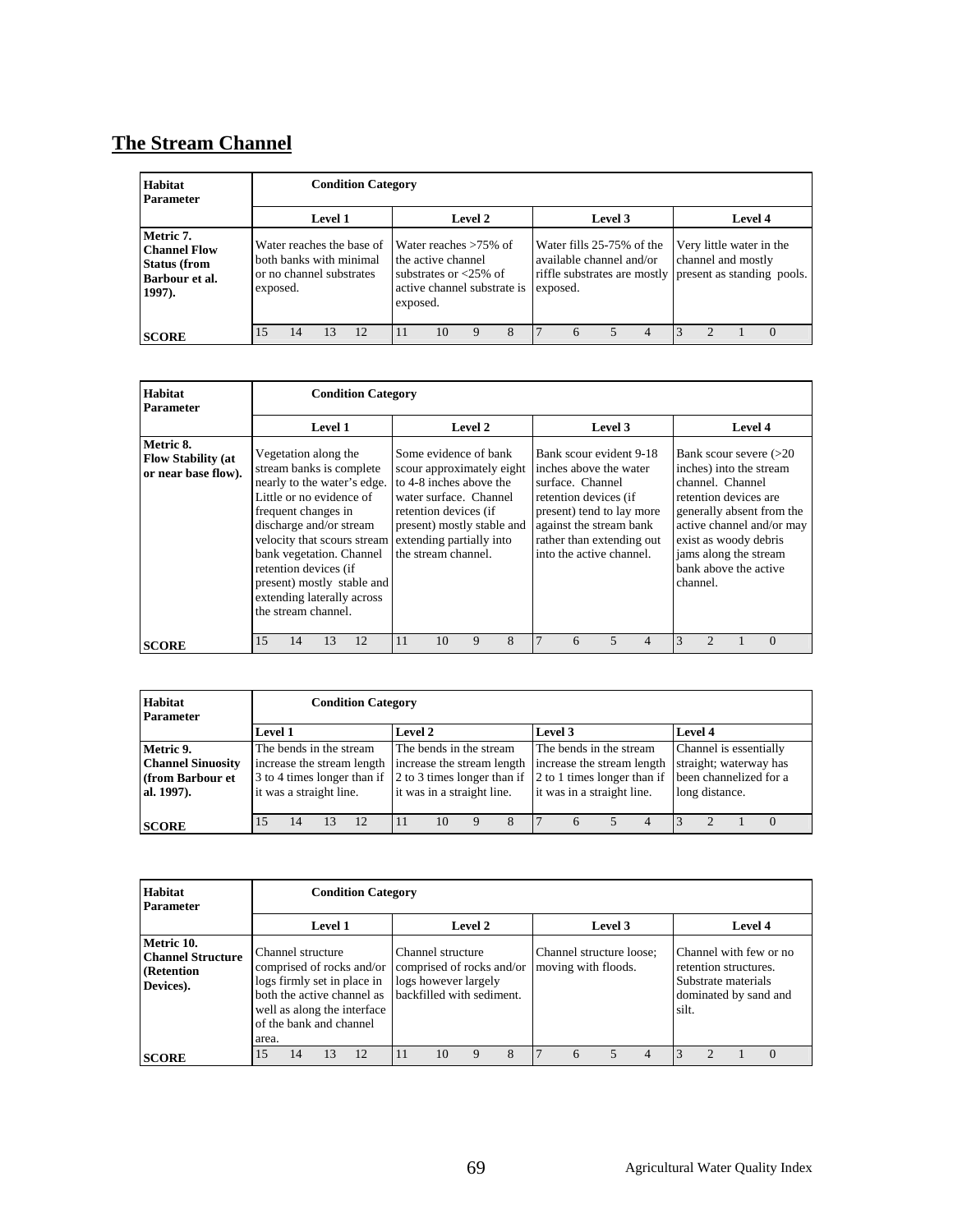### *Stream Channel Scores*

Add total scores for the entire Stream Channel section (metrics 7-10) and place in the appropriate box below. Refer to the *Recommendations* section immediately to the right of the Stream Channel score for direction with future management strategies.

| <b>Stream</b><br><b>Channel</b><br><b>Scores</b> | <b>Recommendations</b>                                                                                                                                                                                                                                                                                                                                                                                                                            |
|--------------------------------------------------|---------------------------------------------------------------------------------------------------------------------------------------------------------------------------------------------------------------------------------------------------------------------------------------------------------------------------------------------------------------------------------------------------------------------------------------------------|
| Level 4<br>$(Scores 0-15)$                       | Poor habitat that has resulted from riparian zone impairment, poor land use management and/or<br>somewhat recent stream channelization. Re-establish adequate riparian widths and land use<br>management strategies as described in previous sections. If the disturbance is not caused on site,<br>maintain adequate riparian zone widths and appropriate land use management strategies to<br>minimize additional sediment and nutrient inputs. |
| Level 3<br>$(Scores 16-30)$                      | Marginal habitat. Re-examine Land Use and Riparian Zone scores to identify possible causes of<br>habitat loss. Identify possible weak areas from individual Stream Channel metric scores and adjust.<br>If Land Use and Riparian Zone scores are in Level 1 or 2, determine the extent of impacts resulting<br>from upstream land use. Increase protective measures where possible.                                                               |
| Level 2<br>(Scores 31-45)                        | Suboptimal habitat. Identify possible weak areas from individual Stream Channel metric scores<br>and adjust where possible. If Land Use and Riparian Zone scores are in Level 1 or 2, determine<br>the extent of impacts resulting from upstream land use.                                                                                                                                                                                        |
| Level 1<br>$(Scores 46-60)$                      | Optimal habitat. Continue to maintain adequate riparian zone widths and farm management<br>practices that minimize impacts to the stream environment.                                                                                                                                                                                                                                                                                             |

Total Channel Score<br>
<u>(metrics 7+8+9+10)</u>

#### *Cumulative Metric Score Results*

Step 1. Add the Total Riparian Zone Score with the Total Land Use And Soil Characteristics Score (metrics 1-6) to form a *Total Land Use And Riparian Score* (0 to 150). Place this score in the appropriate space indicated in Figure 1. Place an *X* in the position along the horizontal scale labeled "Land Use And Riparian Score" that represents your *Total Land Use And Riparian Score.* From the *X,* draw a vertical line to the top of the colored chart.

Step 2. Place the Total Stream Channel Score (0-60 for metrics 7-10) in the appropriate space indicated in Figure 1. Place an *X* in the position along the vertical scale labeled "Channel Score" that represents your score results. From the *X,* draw a horizontal line to the right side of the colored chart.

Step 3. Circle the point where the two lines intersect.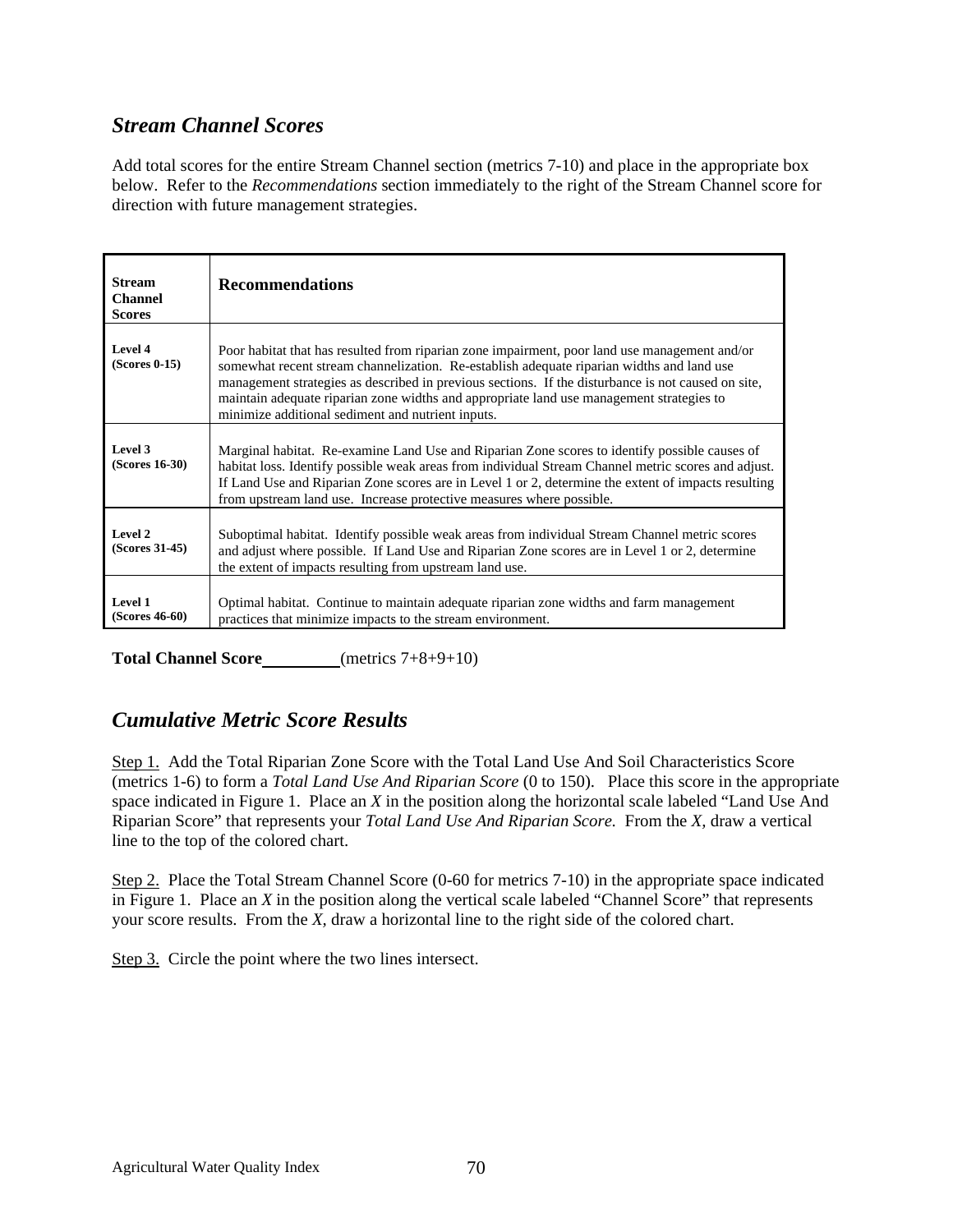

Figure 1. Cumulative score chart for the AWQI. Record the Total Land Use and Riparian Score in the appropriate blank and place an X where this score occurs on the horizontal axis. In similar fashion, record the Channel Score in the appropriate blank and place an X where this score occurs on the vertical axis. Draw a straight (vertical and horizontal) line from each X to the opposite side of the chart and circle the intersect of the two lines.

Both aquatic and terrestrial environments are multi-dimensional, highly dynamic systems that remain in a constant state of flux with temporal and spatial changes. Because of this variability, total scores need to be somewhat approximate when describing real environmental conditions to accurately communicate the constant yet subtle changes in nature. The AWQI utilizes a color gradient to represent final assessment results. An exact numerical score implies a precise condition that rarely if ever exists in environmental assessments, whereas the color gradient more accurately reflects environmental complexity. The color gradient in Figure 1 represents a continuum between very good conditions (green shades) to very poor conditions (orange to red shades) for Channel Scores. For Land Use And Riparian Scores, the color continuum represents a shared impact from upstream and adjacent conditions that are responsible for existing channel characteristics and the intensity of the potential to impact the stream environment.

The intersection of the two lines provides an estimation of the degree that the existing stream environment is due to upstream watershed conditions (line intersection is on the far right side of the figure). A degree of shared impact potential is described when the line intersection is between the extreme right and left margins of the figure. When the intersection is on the far left side of the chart, adjacent conditions could be largely responsible or impose a high potential for impairment to the stream environment. In general, the relative amount of potential impact to the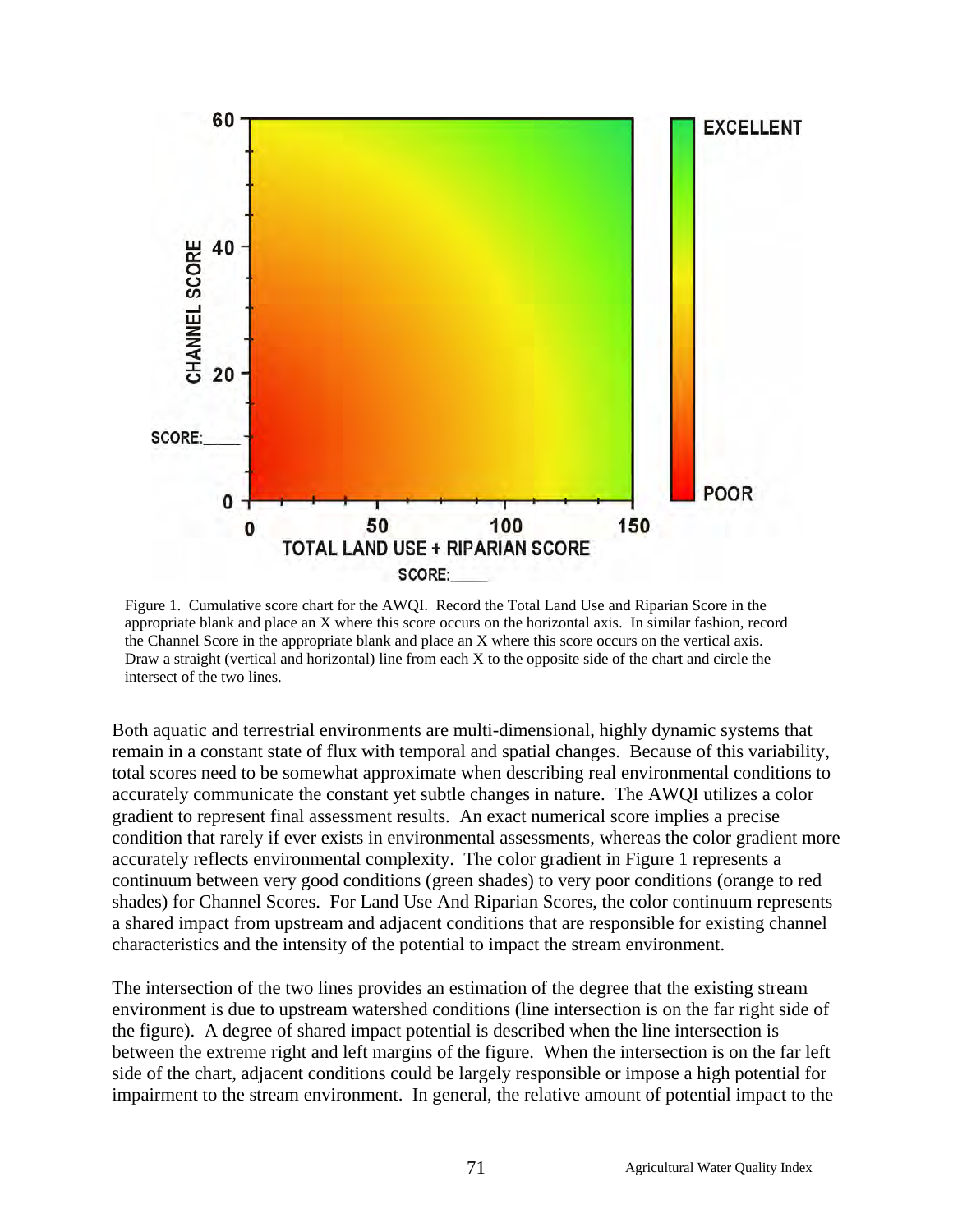stream from adjacent land use, soils, and riparian conditions is greater if the intersection is to the left and less if the intersection is to the right.

The color fields transected by the vertical line illustrate the intensity of a potential stream impact. Only a minimal potential to impact the stream exists if the line passes through green and/or yellow shades while a more serious potential exists if the vertical line crosses red or orange field.

As an example, if the Channel Score is 55 and the Land Use And Riparian Score is 145 (Figure 2, Example A), the intersection will occur in the green, upper right portion of the figure. The interpretation would be that stream conditions are good, as a result of upstream conditions, and adjacent characteristics offer little potential to impact the stream. If the Channel Score remains the same and the Land Use And Riparian Score is 40 (Figure 2, Example B), the intersection would communicate that stream conditions are good; however, there is a strong potential for impact from adjacent land use, soil, and/or riparian conditions.



Figure 2. An example of a high Stream Channel Score with a high Land Use And Riparian Score (Example A) and a high Stream Channel Score with a poor Land Use And Riparian Score (Example B).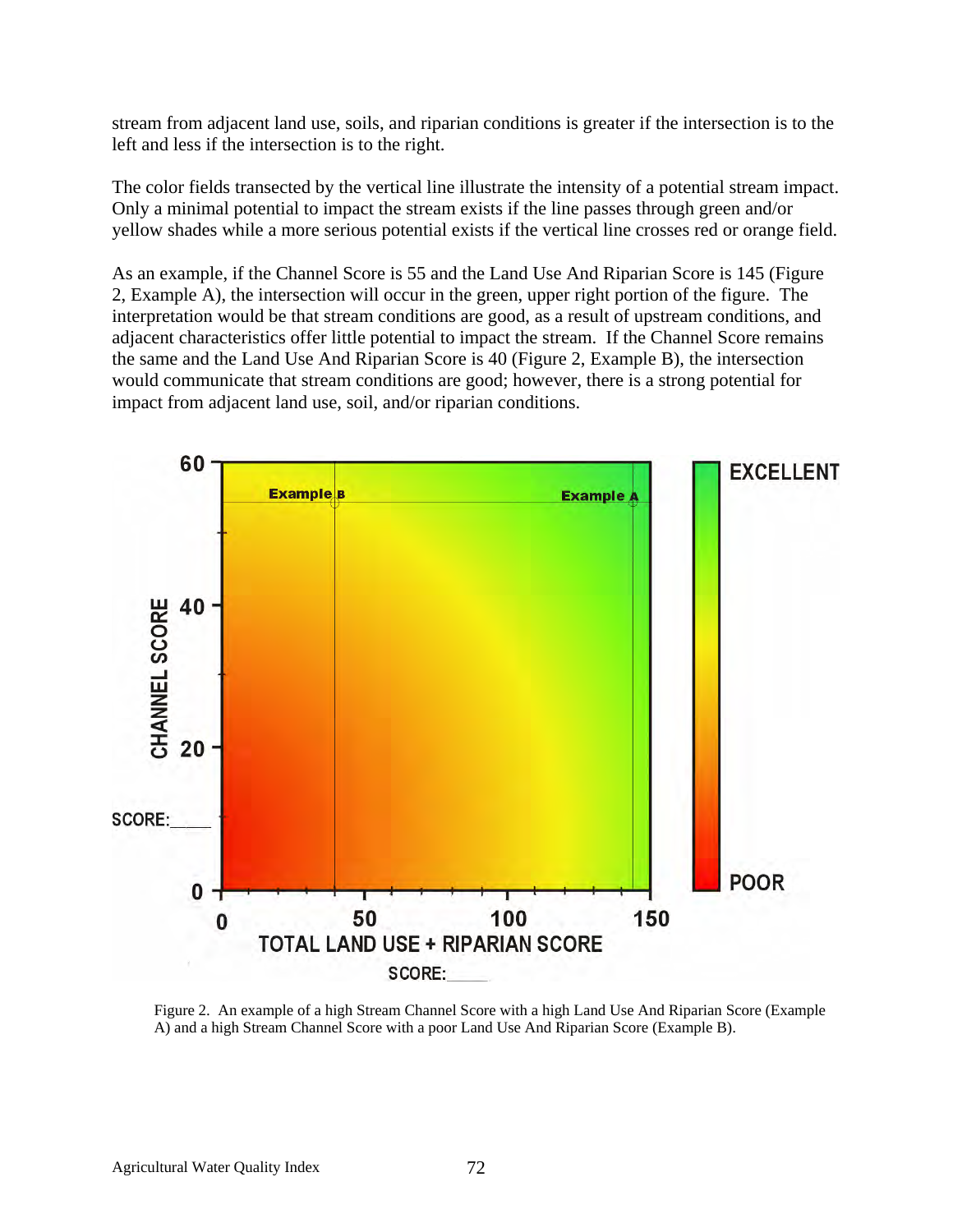In reality an investigator will probably encounter conditions where both sets of scores are less than excellent. As an example, if the Channel Score is 35 and the Land Use And Riparian Score is 100 (Figure 3, Example C), the interpretation would conclude that stream conditions are marginal. While the upstream portion of the watershed contributes a substantial percent to current channel conditions, adjacent conditions also offer the potential (yellow bordering on orange) to contribute to existing channel conditions. Again, if the Channel Score remains 35 and the Land Use And Riparian Score is 60 (Figure 3, Example D), the interpretation would conclude that stream conditions are marginal and adjacent conditions have a strong potential to contribute along with upstream portions of the watershed. This latter conclusion is drawn by the position of the transect (degree of share responsibility) and by the colors transected by the vertical line (orange/red).



Figure 3. An example of a marginal Stream Channel Score with a fair Land Use And Riparian Score (Example C) and a marginal Stream Channel Score with a poor Land Use And Riparian Score (Example D).

#### *Score Modifications*

Once existing conditions have been scored and the results interpreted, potential modifications to current farm management strategies or changes to the riparian zone can be made within the index to project potential outcomes. This will allow the producer/land owner to make theoretical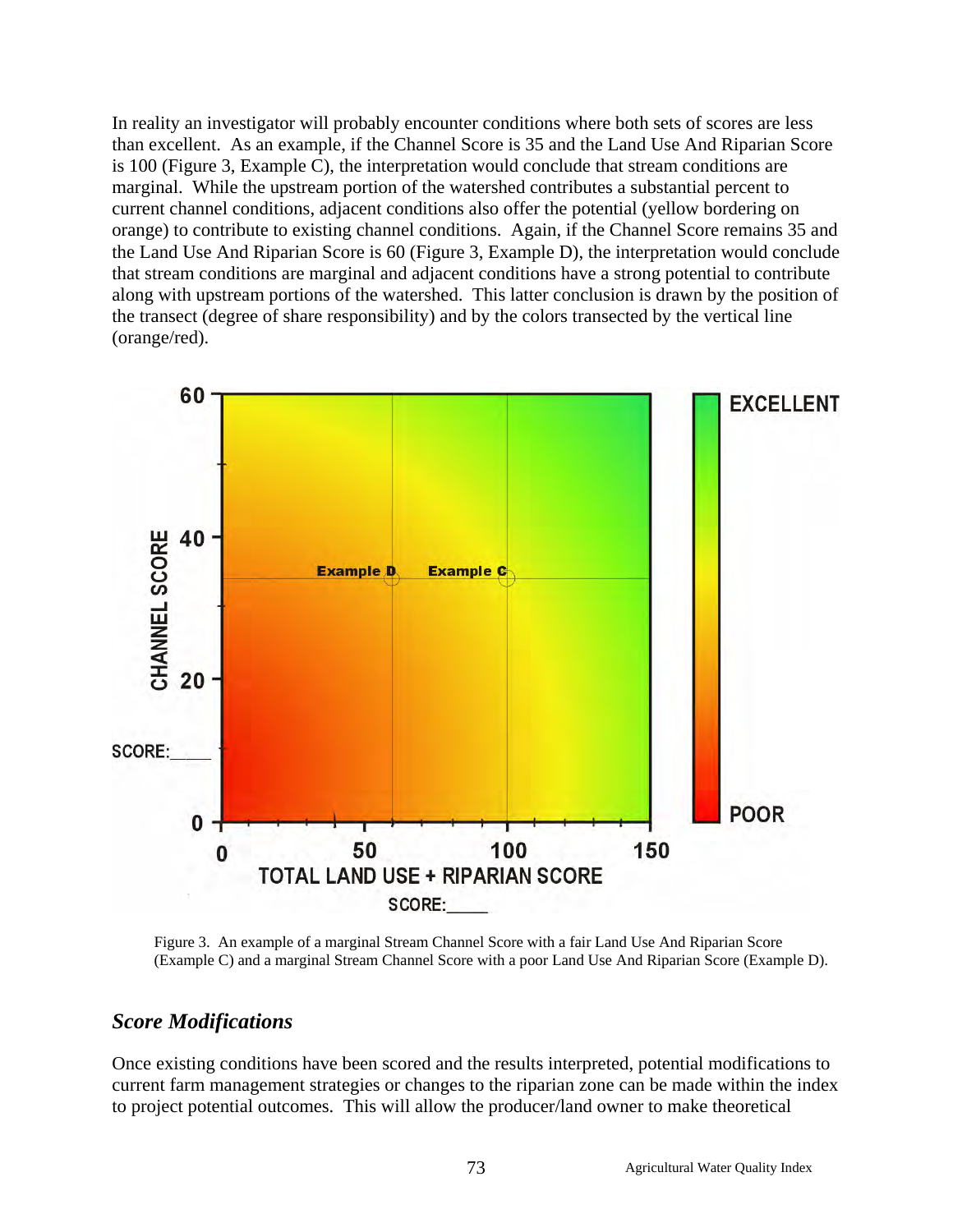changes using the AWQI index itself and extrapolate outcomes expressed as the potential to impact stream quality and, therefore, water quality. Add the adjustment score to the Total Land Use And Soil Characteristics Score and repeat Steps 1 and 3 under Score Results. Plot additional vertical lines in Figure 3 and compare with existing conditions as shown by the initial line plotted.

#### **Aquatic Macroinvertebrates**

The following metric is an optional check or method of validating the AWQI assessment process. An additional and optional category consists of one metric, which is a qualitative measure of existing *Aquatic Macroinvertebrates*. The goal of this final metric is to identify the presence or absence of tolerant versus intolerant species along with a relative measure of species diversity. This metric requires specific sampling equipment, knowledge of sampling methodologies, and a basic knowledge of aquatic macroinvertebrate taxonomy. If used, scores should be at approximately the same level as the Channel Scores listed above, specifically Metric #10. Strong discrepancies may indicate a need to re-examine some or all of the Stream Channel metrics or consider chemical contamination as a possible explanation.

| Habitat<br><b>Parameter</b>                 |                                                                                                                                                                                                                                                                                                                               |    |                | <b>Condition Category</b>  |    |                                                               |                                                                                                                                                                                                                                      |   |                  |                                                                                                                                                          |                |                |                                                                                                            |  |                                                                                |  |  |  |
|---------------------------------------------|-------------------------------------------------------------------------------------------------------------------------------------------------------------------------------------------------------------------------------------------------------------------------------------------------------------------------------|----|----------------|----------------------------|----|---------------------------------------------------------------|--------------------------------------------------------------------------------------------------------------------------------------------------------------------------------------------------------------------------------------|---|------------------|----------------------------------------------------------------------------------------------------------------------------------------------------------|----------------|----------------|------------------------------------------------------------------------------------------------------------|--|--------------------------------------------------------------------------------|--|--|--|
|                                             |                                                                                                                                                                                                                                                                                                                               |    | <b>Level 1</b> |                            |    |                                                               | Level 2                                                                                                                                                                                                                              |   |                  | Level 3                                                                                                                                                  |                | <b>Level 4</b> |                                                                                                            |  |                                                                                |  |  |  |
| Metric 11.<br>Aquatic<br>Macroinvertebrate. | Macroinvertebrate<br>populations are very<br>orders including mayflies,<br>stoneflies, and caddis are<br>present with no specie.<br>being overly dominant in<br>number. Stoneflies may<br>not be normally found in<br>warmwater streams or<br>during warm summer<br>months. 1-3 species<br>dominate the sample<br>population. |    |                | diverse. Several different |    | Macroinvertebrate<br>found in warmwater<br>sample population. | populations are somewhat<br>diverse; however, not all<br>groups of high water<br>quality indicator species<br>are present. Stoneflies<br>may not be normally<br>streams or during warm<br>summer months. 1-3<br>species dominate the |   | in large numbers | Only one group of high<br>water quality indicators<br>(EPT) are present while<br>midge flies, amphipods,<br>and/or isopods are<br>dominant and may occur |                |                | EPT are absent with<br>variable to few other<br>The entire number of<br>exceed 5 with 1 or 2<br>in number. |  | macroinvertebrates found.<br>species found may not<br>being obviously dominant |  |  |  |
| <b>SCORE</b>                                | 15                                                                                                                                                                                                                                                                                                                            | 14 | 13             | 12                         | 11 | 10                                                            | 9                                                                                                                                                                                                                                    | 8 | 6                | 5                                                                                                                                                        | $\overline{4}$ | 3              |                                                                                                            |  | $\Omega$                                                                       |  |  |  |